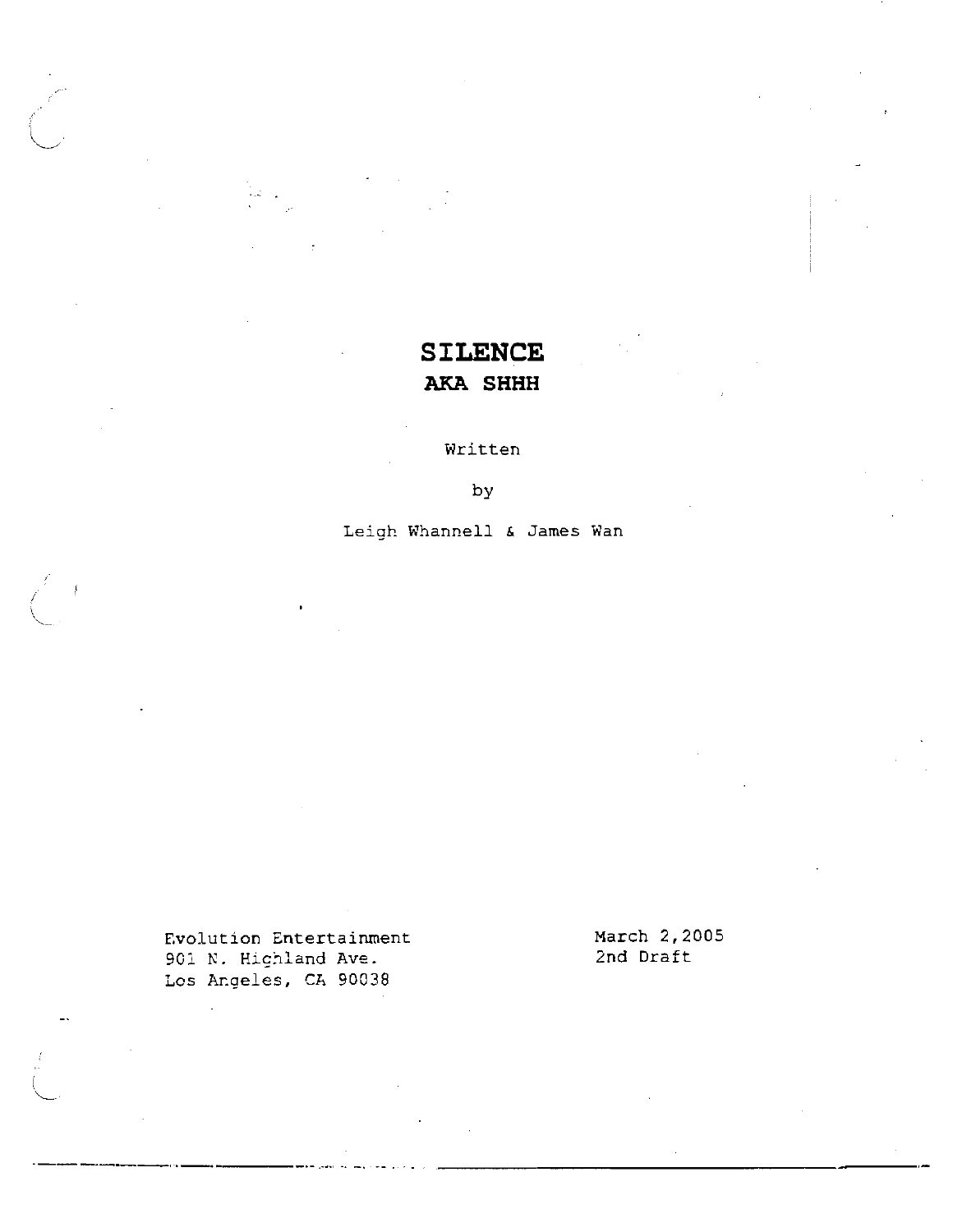This script is meant to be read late at night.

FADE IN:

**INT.** BEDROOM - NIGHT

**A** candle. 'Its flame pulses, throwing a halo of light onto a bone white wall.

In the jaundice glow, the silhouette of a woman sits on the edge of a bed. Lying in the bed is another figure, also veiled in shadow.

The woman tucks the figure in. Their faces remain hidden in darkness as the scene plays out.

> **WOMAN** Time to go to sleep.

BOY Tell me another story.

WOMAN

It's getting late. Tomorrow night.

BOY

GO on. I promise I'll be good for the rest of the year if you do.

The woman laughs.

WOMAN What kind of story?

BOY

**A** scary one.

**WOMAN** I don't know if I should. You'll have nightmares and **wake** up screaming.

BOY I won't! I swear it, I swear it!

The woman sighs.

WOMAN

Well, I hope you're right about not screaming. (beat ) That's the last thing you'd ever want to do.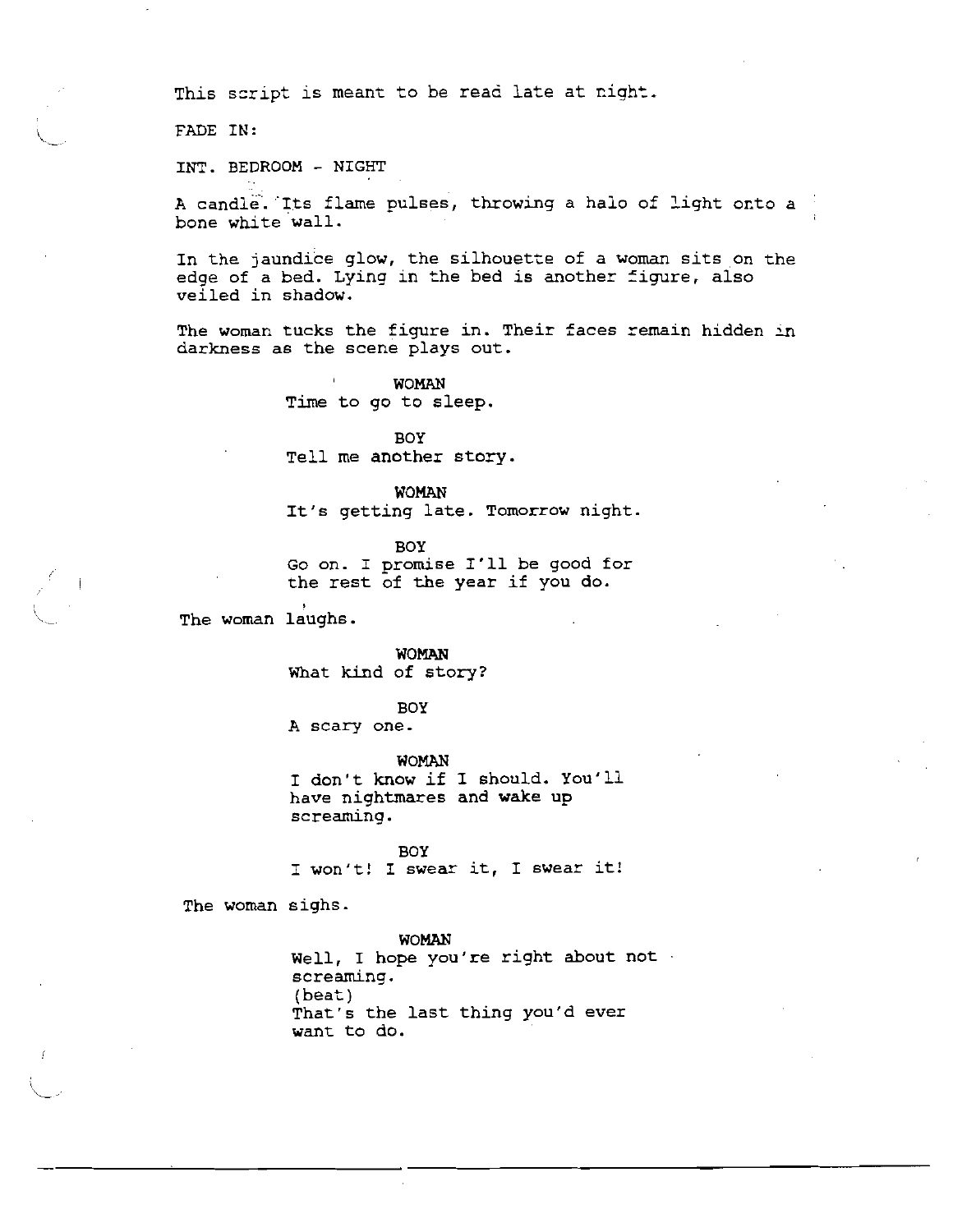BOY

The woman leans forward and whispers.

 $W<sub>ny</sub>$ ?

**WOMAN** 

Because Mary Shaw might hear vou.

**BOY** Who's Mary Shaw?

**WOMAN** What? You mean you don't know the tale of Mary Shaw?

**BOY** No. Tell me!

We MOVE AWAY from the bed, searching through the inky darkness. A spotlight illuminates a young girl of about five. She sits at a children's size table, pouring tea for a doll.

> WOMAN  $(V.0.)$ Once in the town of Raven's Fair, a little girl named Mary, sat alone in despair. No one loved this little girl, neither hugged her nor kissed her, so she talked to her dolls. like they were brothers and sisters.

We move past the little girl, searching through the dark and finding Mary at age 17. She is pregnant.

> WOMAN  $(V.0.)$ When Mary left home, she went straight out and married, and soon in her belly, a child she carried.

A MOUSTACHED man, who is clearly drunk, steps up behind Mary, SLAPPING her viciously and ATTACKING HER.

> WOMAN (V.O.) That is 'til the night, her husband attacked her, she lost the baby, and sadness did wrack her.

Everything goes dark, then another spotlight swords through the space, giving light to a haggard and desperate looking Mary, nursing one of her childhood dolls. She whispers to it.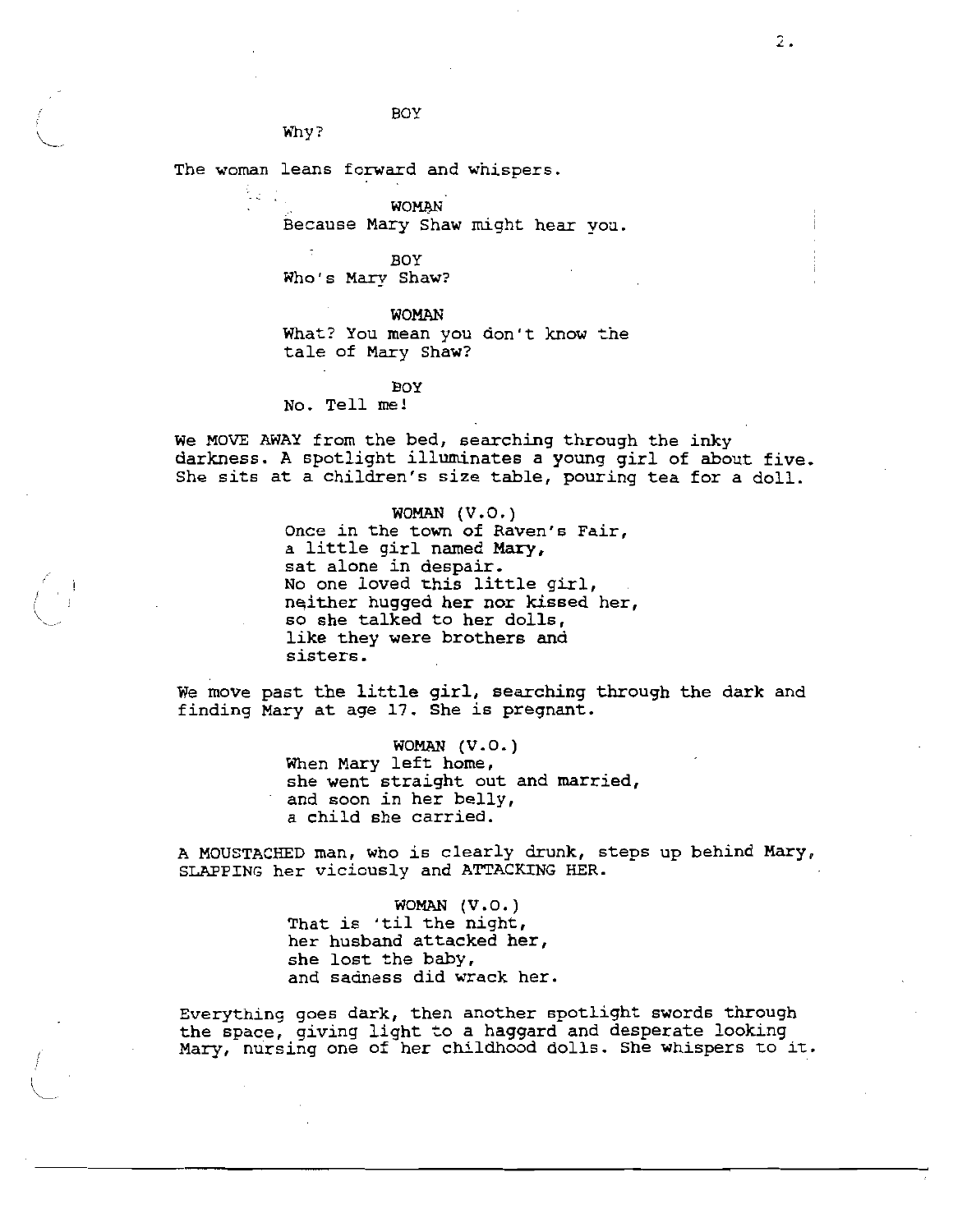WOMAN (V.O.) Some say she went mad, a little round the bend. because she started talking. go to her dolls again.

A red velvet curtain behind Mary parts, revealing MARY, now an OLD WOMAN, sitting on a stage with a classic VENTRILOQUIST'S DUMMY on her lap.

> WOMAN  $(V.O.)$ To Mary it wasn't a toy, made of nuts, bolts and wood, to her she held a living being, the child she never could. Over the years she made a living, talking to those dolls, a ventriloquist she became. the most talented of all.

As an unseen audience roars with applause, the red velvet curtain closes, and we ascend into the blackness - finding the weary figure of Mary trudging up a set of stairs.

> WOMAN  $(V. \circ. )$ Then late one night, when she returned to her room, hidden high above the stage, dark and cramped like a tomb...

Mary steps into her living quarters. BEHIND HER, a man KICKS open the door. It is the husband who attacked her earlier.

> WOMAN  $(V.O.)$ ...her husband the brute, As usual, horribly drunk, heard Mary talk back to him, and demanded her tongue!

The man hurls Mary onto a table, pinning her down and holding a razor aloft.

> WOMAN  $(V.O.)$ Mary resisted, wouldn't open her mouth, so he made her scream, and then cut it out!

Mary SCREAMS - and the man severs her tongue with the razor.

Darkness descends on Mary, as she CRIES and cowers in a corner, next to an empty babies crib. Her back is to us, her face buried in her hands.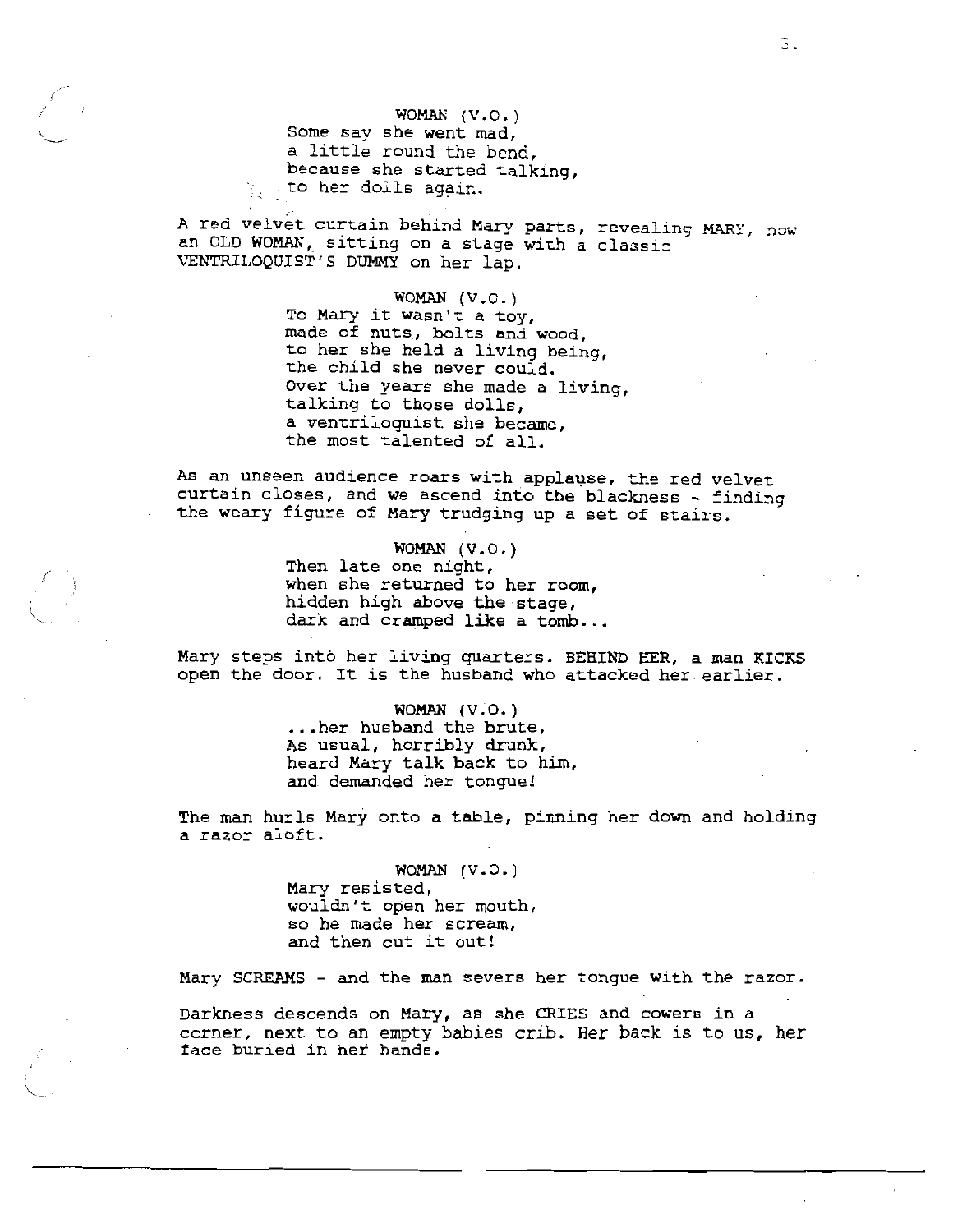She turns and steps up onto a stool, slipping her head into a noose.

WOMAN  $(V.O.)$ 

Mary couldn't go on, without her tongue, She put her head in a noose, and from it she swung.

Mary steps off the stool, swinging in the noose. Her ventrilocuist dummy is slumped in a chair opposite her.

> WOMAN  $(V.O.)$ But after that night, it was said, that Mary Shaw, wasn't really dead. Something had gone, from her into the doll. her spirit found a way, to exact a terrible toll.

We move away, another spotlight showing us Mary's husband lying in bed. A noise stirs him awake and he sits up.

> WOMAN  $(V.O.)$ Her ghost would leave, the doll at night, and appear to people, to cause them fright. And if those people, who saw her did scream, their tongues would be gone ripped out clean.

A shadow falls over Mary's husband and he SCREAMS!

A cluster of gas lanterns swarm into view; the figures holding them are all clutching Mary's ventriloquist dummy.<br>They wrap the doll in rosary beads, stuffing it into a heavy trunk.

> WOMAN  $(V.0.)$ Eventually, the town of Ravens Fair, couldn't take it anymore, not one more scare. They locked away, the cursed puppet, stowed it in a trunk, bolted and shut it.

The trunk is slammed shut and BOLTED with a padlock.

4.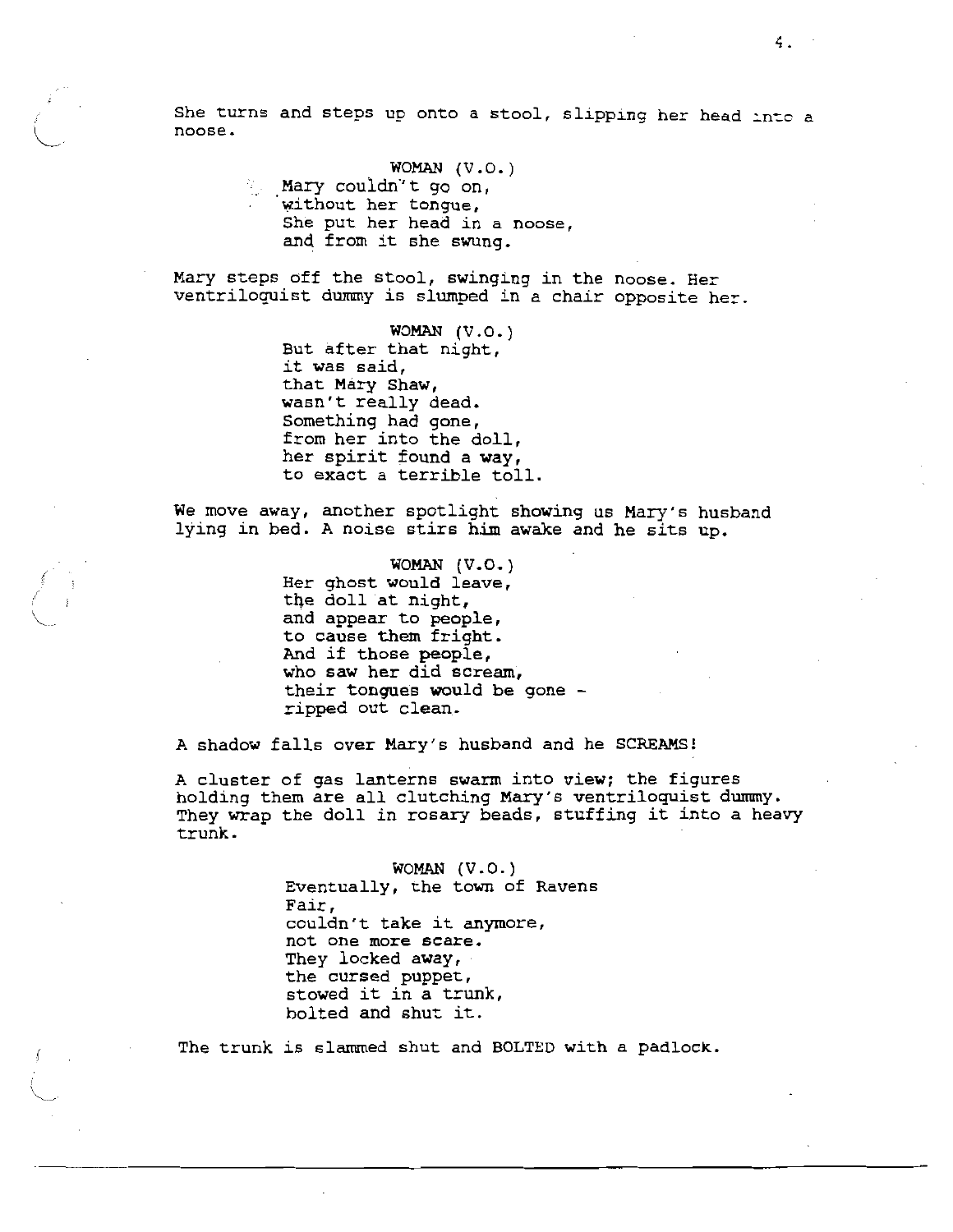We explore the darkness beyond the trunk, finding ourselves once again in the dark, candle-lit bedroom we opened in.

The woman leans forward, lowering her voice for the finale of this Grimm poem.

> WOMAN But should you ever see her, and your knees go weak, and you forget, to hold in your shriek, remember these words, that I have sung it won't be the cat, that's got your tongue.

The woman lets the words ring in the boys ears.

**BOY** So what do I do if Mary Shaw comes to visit me?

The woman laughs. She's enjoying this.

is an

WOMAN There's only one thing that can stop her.

**BOY** 

What's that, mother?

She picks up the candle next to the bed, holding it under her face.

# **WOMAN**

Silence...

DISSOLVE TO:

 $\mathcal{L} = \mathcal{L}_\mathbf{z}$  .

INT. VARIOUS ROOMS, APARTMENT - NIGHT

Home, sweet, home.

That's what the sign hanging on the wall says.

We explore the room further, finding framed photos of a happy young couple, tastefully placed flower arrangements and a pretty good, eleventh floor view of the city - all crammed into a shoebox apartment.

Ah yes, modern domestic bliss.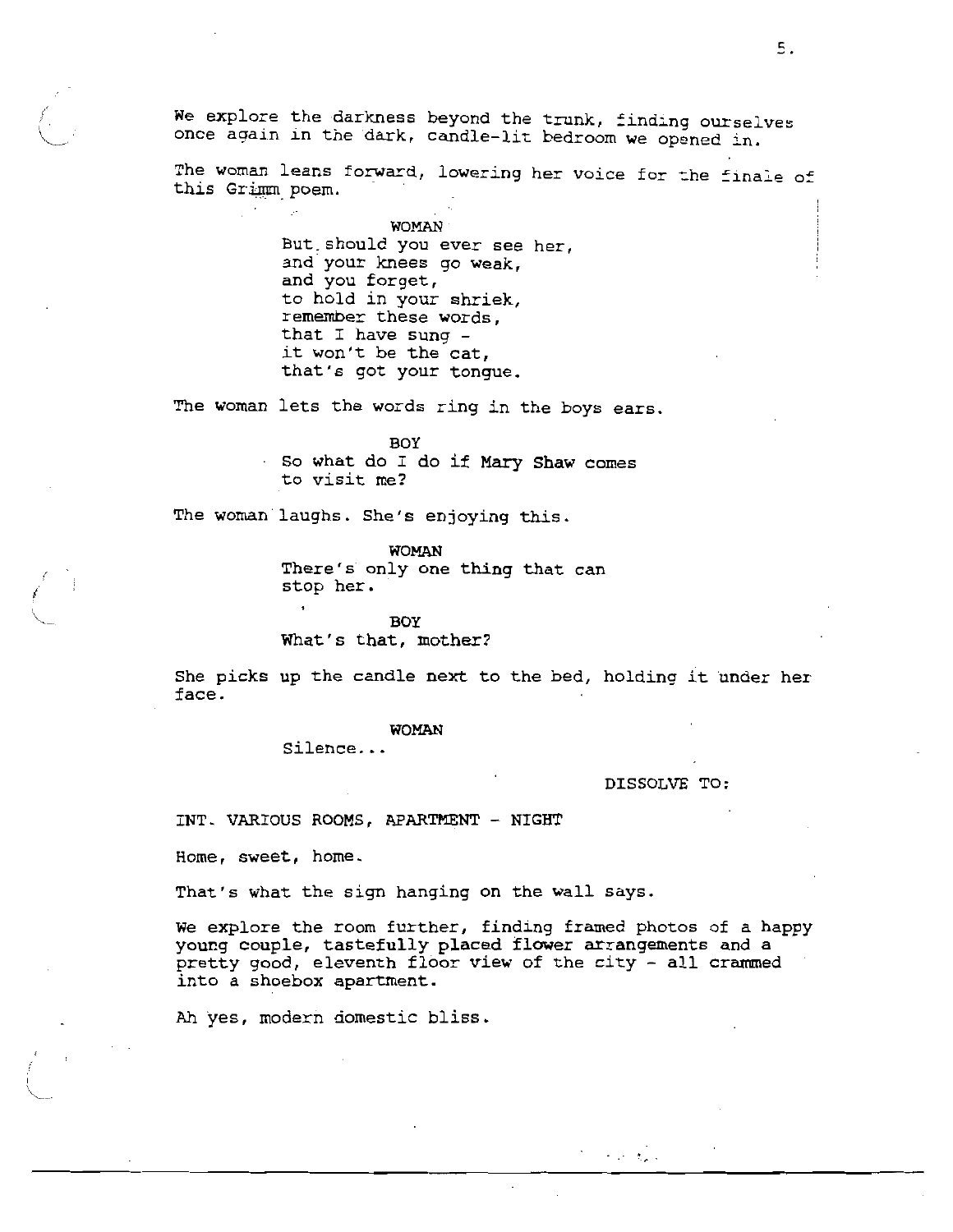Ouch!

### The voice came from the

KITCHEN.

where a young man is wedged under the  $sink$ , wrenching at pipes. This is JAMIE ASHEN (29). We cannot see his face yet.

An earthy, beautiful young woman enters, LISA (28).

LISA

Don't hurt yourself there, big guy.

- JAMIE I'm fine, it's...stuck, that's all.

LISA Maybe we should just call someone, Jamie.

Jamie emerges from under the sink. His young looks match his Batman T-shirt - this is one man who isn't done being a boy.

 $\blacktriangleright$ 

**JAMIE** 

Like who? A real man?

Lisa grins.

LISA I didn't say that.

**JAMIE** 

Why don't you just castrate me and give me a membership to Oprah's book club while you're at it?

LISA

Yeah, that would be fun. Then we could call up a real man and let him fix the sink while we read.

Jamie breaks into a run. Lisa SCREAMS and he chases her into the

LIVING ROOM

Jamie catches her, pinning her down on the couch as she giggles hysterically.

> LISA Don't! Please!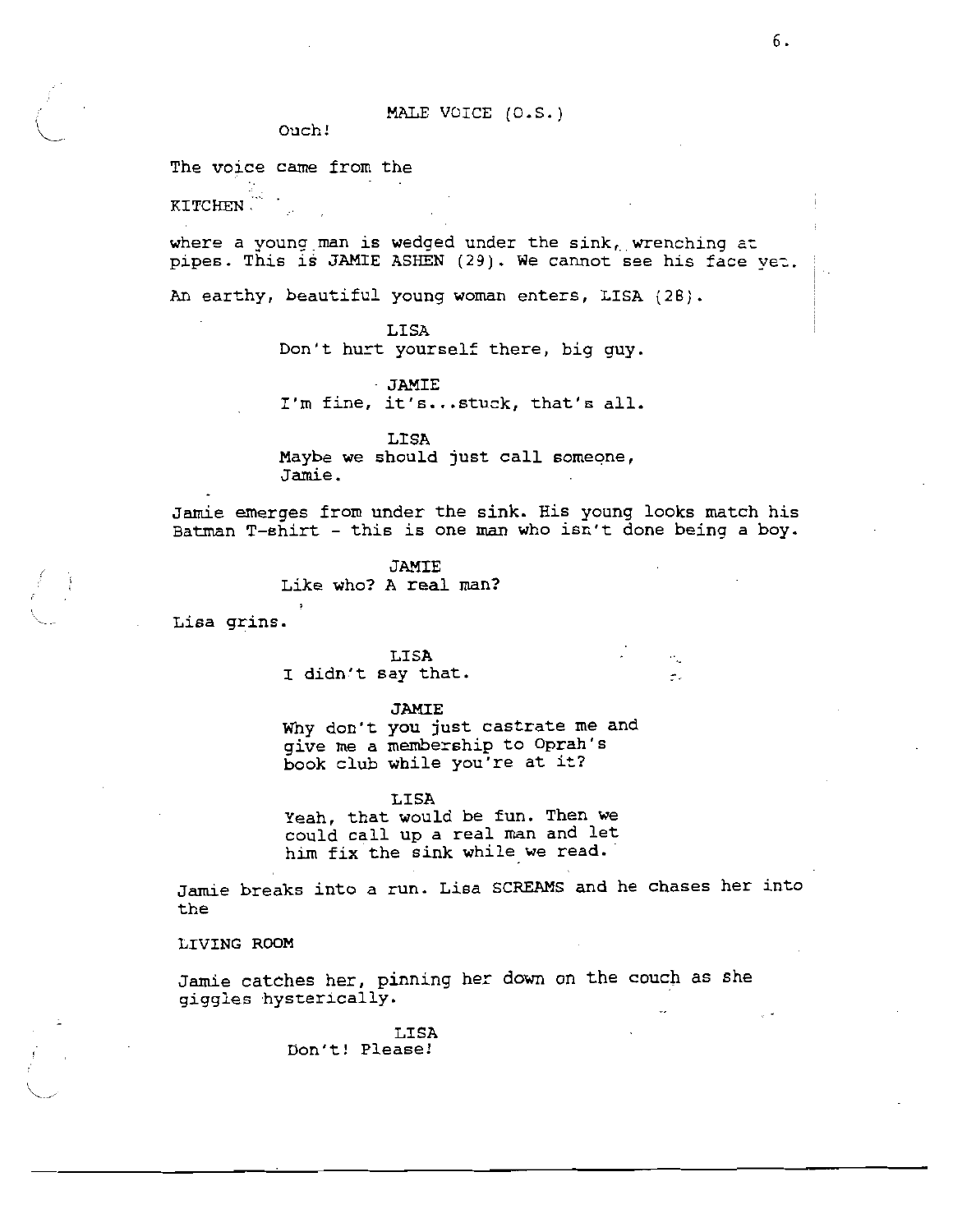Jamie sits on top of her.

**JAMIE** Do you want me to prove to you what a real man I am right now?

LISA Yeah - fix the sink, that oughta do it.

She bursts out laughing. He tightens his grip on her arms.

# JAMIE

I'm going to, if you stop interrupting me.

LISA Okay, I will. (beat) The only thing is, I'm probably going to need to use it sometime this year, so...

She laughs again. He lowers his face, hovering inches above hers. They pause, staring into each others eyes.

LISA

Never mind. There are other ways you can prove your manhood to me.

### **JAMIE**

Oh really?

### LISA

Yeah.

They kiss passionately. Jamie releases her arms and they curl around him. They roll over, limbs entwined. This is so on.

KNOCK! KNOCK!

Jamie stops kissing her reluctantly.

# **JAMIE**

Timing.

He gets up and goes to the door.

**JAMIE** If this is a plumber, you're in trouble.

7.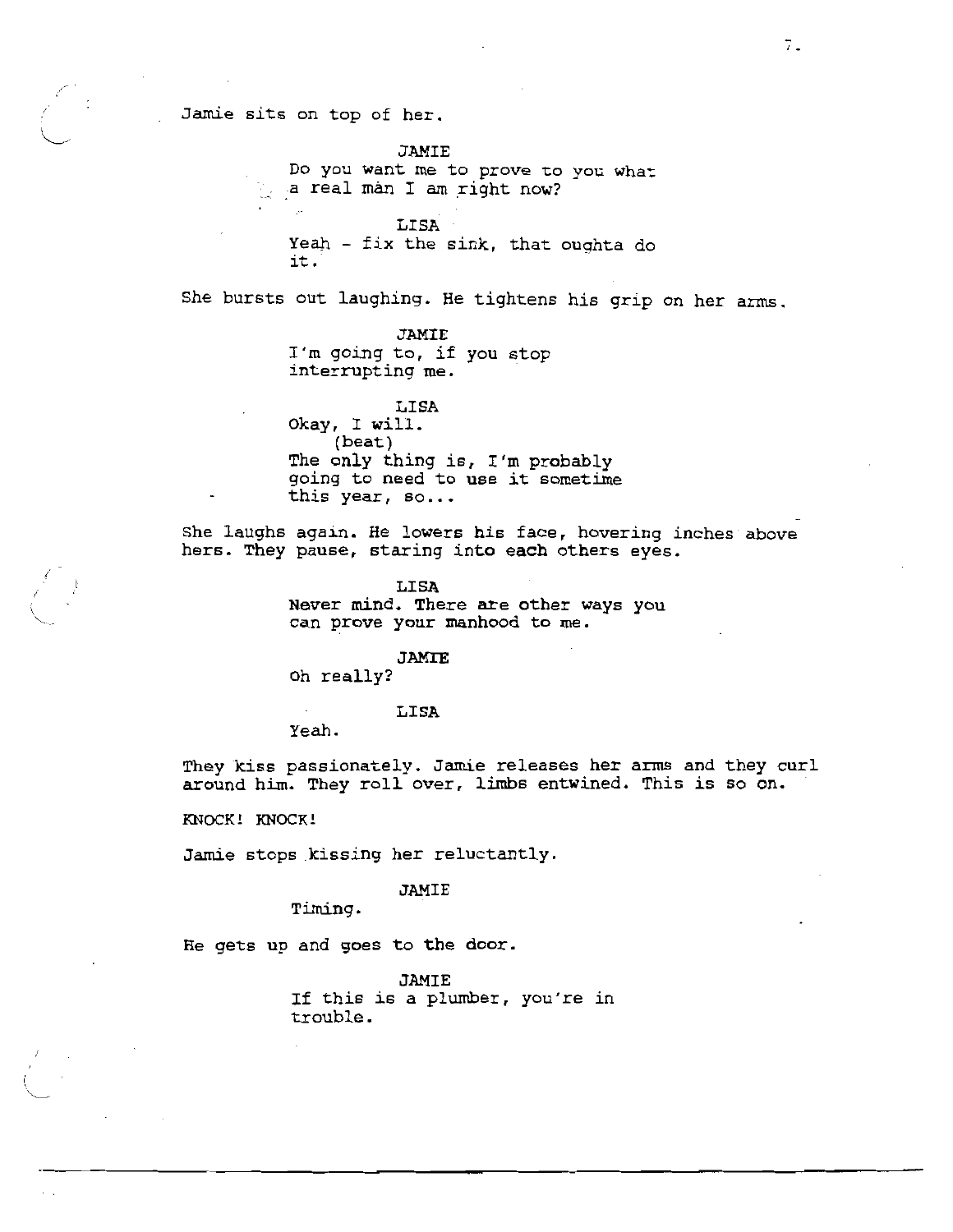He opens the door. A delivery man is standing there, holding a large box.

DELIVERY MAN

. Lisa Tuck?

**JAMIE** She's inside, I'll sign for it.

He signs and takes the package, closing the door.

LISA What is it?

**JAMIE** It's a big god damned box is what it is.

Lisa takes it and places it on the living room table. She checks the label on the package. It is addressed to her. There is no sender address.

Jamie appears, handing her a pair of scissors.

**JAMIE** 

Come on, open it up.

Lisa cuts through the tape, opening the box.

She claws through a layer of shredded newspaper, revealing a cracked and peeling wooden surface beneath.

Curious, she reaches inside and lifts out --

-- a VENTRILOQUIST'S DUMMY.

The dummy is wearing a tattered tuxedo - a red handkerchief hanging out of the top pocket.

It is the doll we saw MARY SHAW performing with in the opening scenes.

> **JAMIE** What the hell is that?

LISA I have no idea.

She scratches around through the shredded newspaper, finding nothing else inside the box.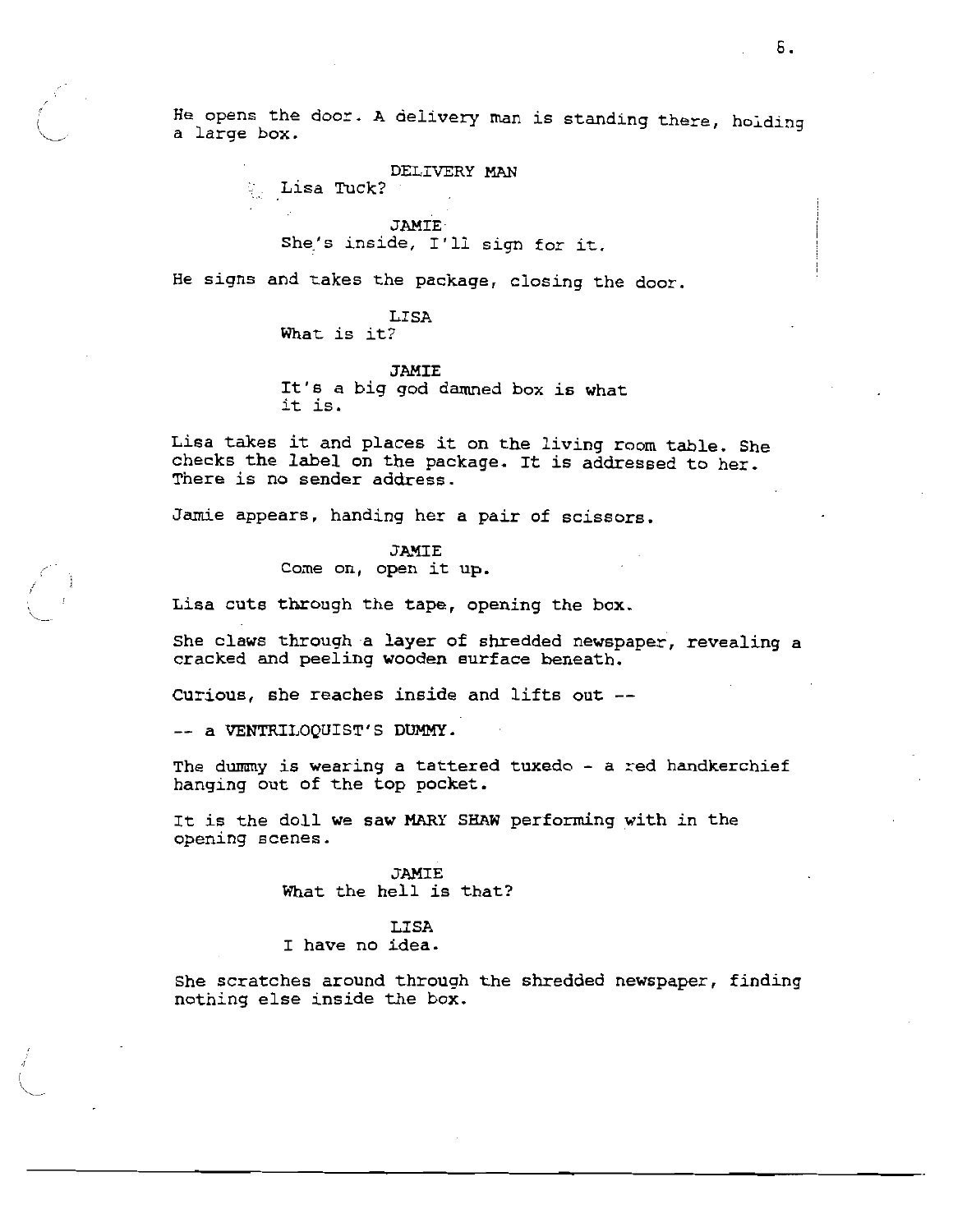That's the creepiest thing I've ever seen in my life.

**LISA** Who would send it to me?

**JAMIE** 

Somebody creepy.

LISA It's some kind of doll.

**JAMIE** 

No. A doll is something a child plays with. That is something a man in a raincoat who hears voices in his head plays with.

**LISA** I want to know where it came from.

**JAMIE** Can you find out?

**LISA** 

I don't know.

They sit the dummy on the table. It stares at them with lifeless, black pupils.

> LISA Maybe it's a gift from your dad.

**JAMIE** He's definitely creepy enough.

LISA He called again today.

# **JAMIE**

Are you serious?

LISA

He's been trying to reach you for weeks.

**JAMIE** Yeah, well...he can keep trying.

A long beat. They return the dummies gaze. Lisa finally turns to face Jamie.

 $\overline{Q}$  .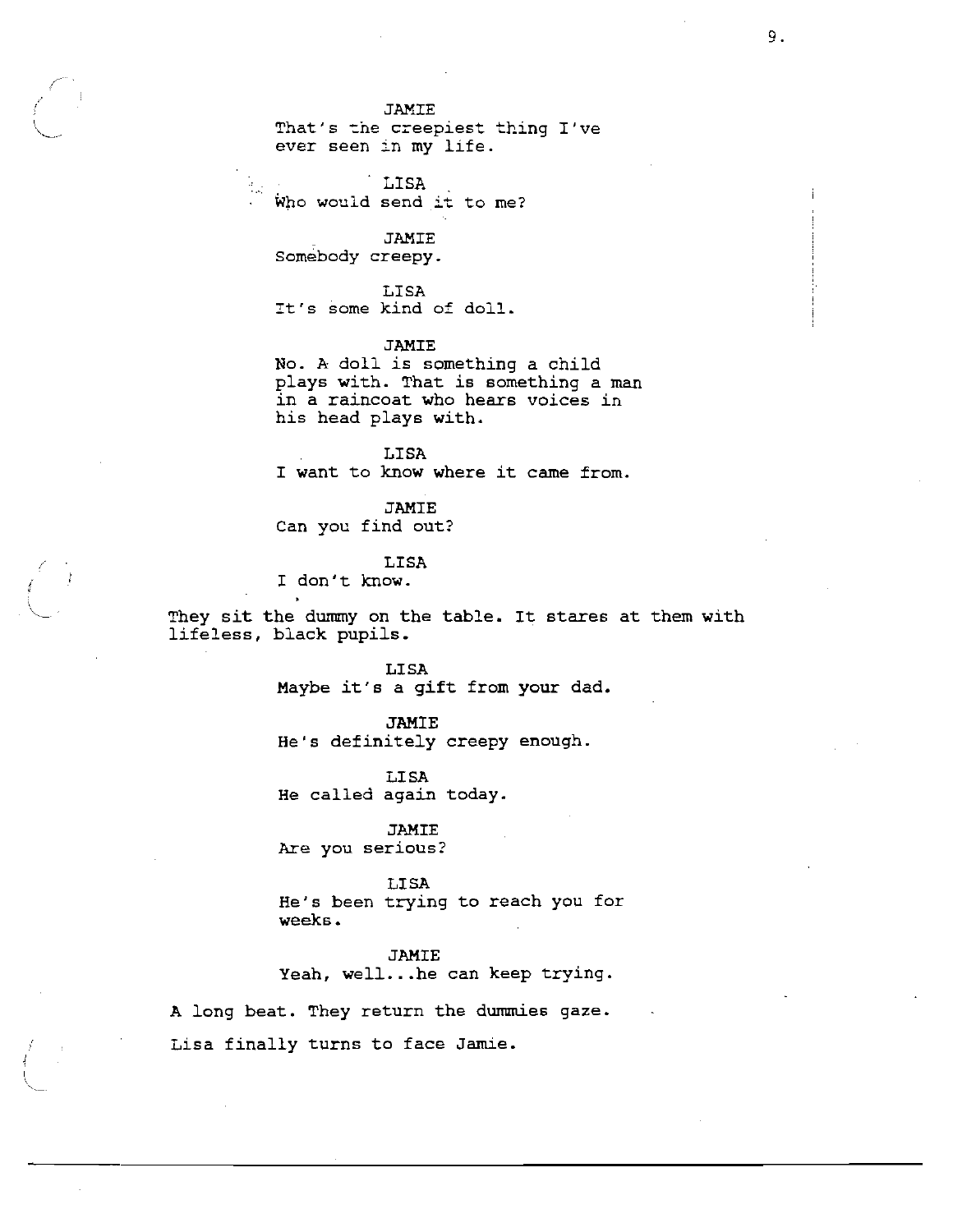LISA

Are you going to stare at this thing all night or go back to being a handyman so we can make dinner?

Jamie looks down at the wrench in his hand.

CUT TO:

# INT. CHINESE RESTAURANT - NIGHT

Jamie hands over cash in exchange for a bag of greasy Chinese takeout.

EXT. CITY STREET, OUTSIDE RESTAURANT - NIGHT

Rain cascades down in sheets.

Jamie steps out into the downpour, shielding himself with a newspaper.

The concrete arches of the city loom overhead, trapping a cacophony of NOISE. Car horns blare, sirens shriek, people shout to be heard above it all.

Jamie makes a break for his car. A fire-truck roars past, throwing water up onto him. He opens the driver's door, setting off the alarm.

INT. JAMIE'S CAR, PARKED - CONTINUOUS

He jumps inside, shutting off the alarm and closing the door, lowering the volume of the city outside. Thank God.

He takes a deep breath. Looks up and sees a woman selling roses in a doorway.

EXT. APARTMENT BUILDING - NIGHT

Mid-scale. New York style.

INT. CORRIDOR, APARTMENT BUILDING - NIGHT

Jamie skips up the stairs, seems giddy. In one hand - the takeout. In the other - a long stemmed rose.

He reaches his door, fishes for his keys.

INT. VARIOUS ROOMS, APARTMENT - SAME

Jamie moves through the darkened apartment to the kitchen. Dumps the takeout on the counter.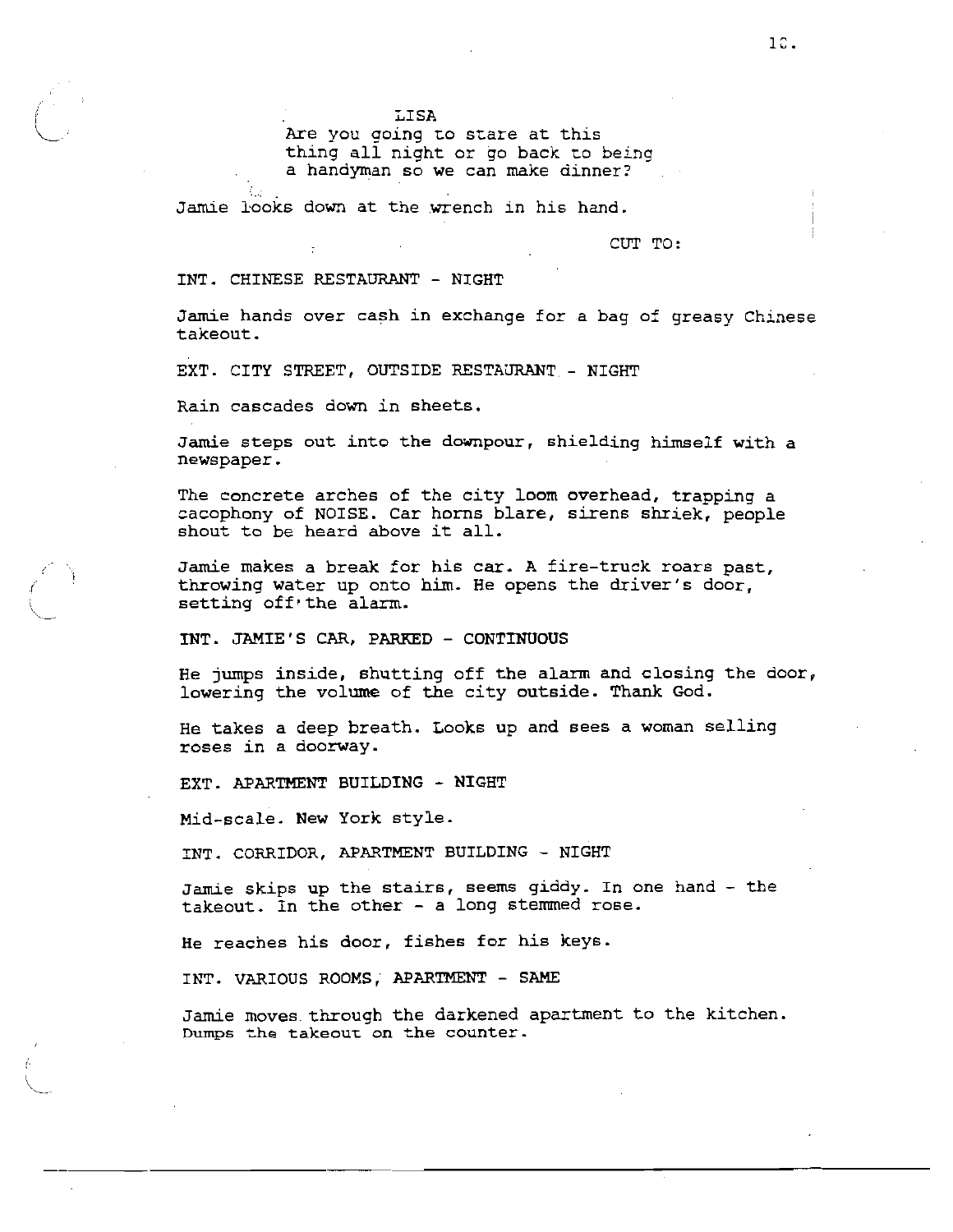He takes plates out of a drawer.

**JAMIE** 

You're gonna love this. You're gonna be glad we didn't make dinner ourselves.

 $\mathbb{R}$ .

He listens. A beat of silence passes.

**JAMIE** 

You're not talking to me anymore, is that it?

He arranges the rice on the plates like he made it himself.

**JAMIE** 

Hello?

Lisa's voice answers from upstairs. Sounds strangely detached.

> LISA  $(0.5.)$ No. I'm never talking to you again.

Jamie grins.

**JAMIE** 

What if I was planning on coming upstairs and making you beg for mercy?

LISA  $(0.5.)$ You'd be too late.

Jamie takes the plates, walks out of the kitchen.

**JAMIE** Well, I guess I -- JESUS!

HE STOPS DEAD.

Beneath him, on the living room carpet, is a splotch of BLOOD....in the shape of a foot.

He stares at it, then steps forward slowly... seeing a crimson trail of footprints weave through the entire apartment.

Fresh. Wet. Red.

Instinctively, he puts down the plates and snatches up a kitchen knife. Begins to stalk through the house in their wake.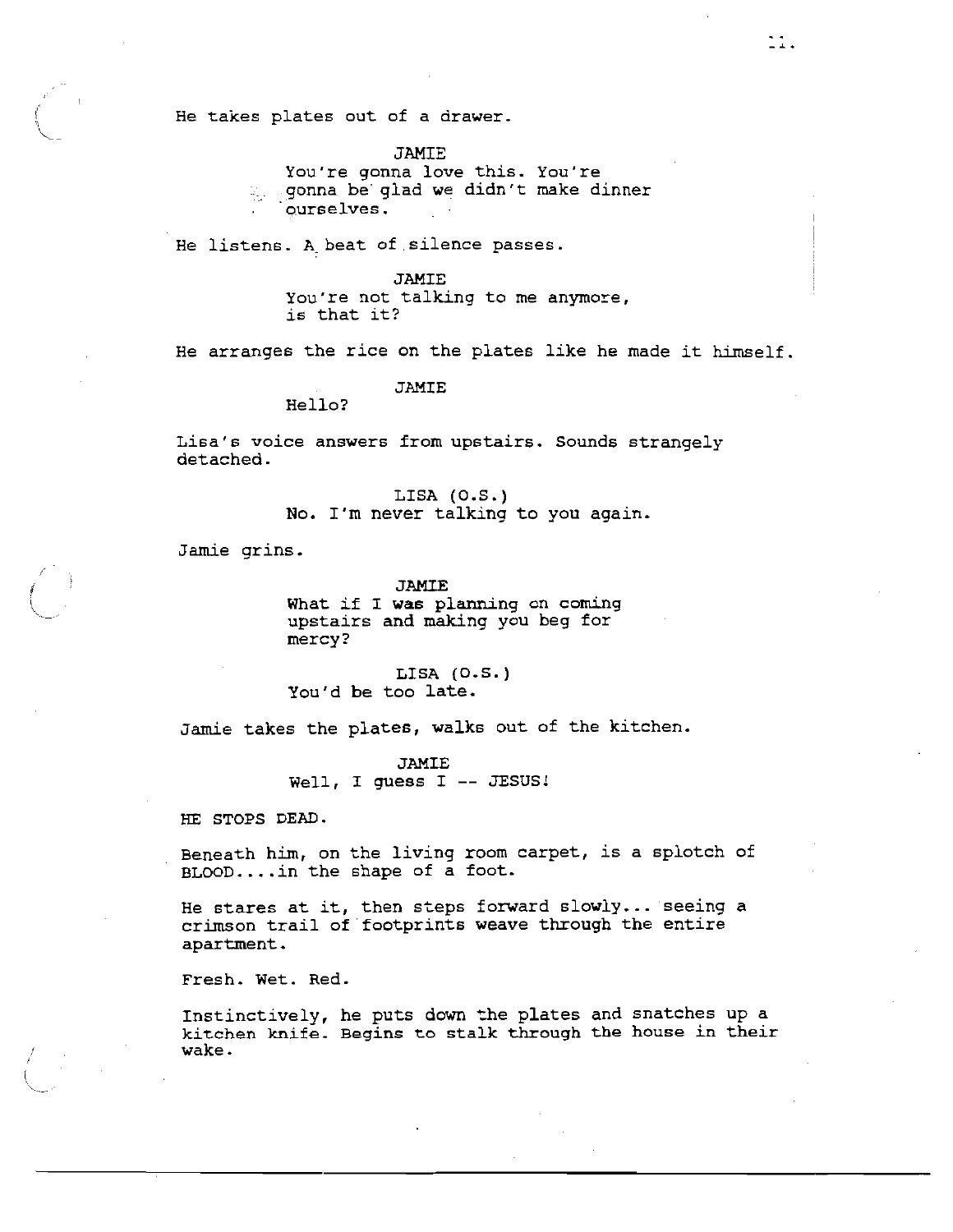Jamie listens. The apartment is eerily silent.

LISA  $(0.5.1)$ Jamie?

He continues following the trail, the footprints becoming messy ponds of blood. Trembling, he reaches a door, the blood disappearing under it.

He grips the handle.

 $\frac{d}{2} \frac{d}{d\omega}$ 

# LISA  $(0.5.)$

Jamie?

His chest expands as he heaves in a deep breath.

He flings the door open -- revealing a darkened laundry. In the shadows, he can clearly make out the SILHOUETTE of a figure, slumped on the floor.

# LISA (0.S.) What's going on?

That time, Lisa's voice is RIGHT BEHIND HIM. He whips around to warn her.

# **JAMIE**

Lisa, stay back!

But Lisa is not there. He turns to face the intruder.

# **JAMIE**

Who are you?

No answer. Trembling with fear, Jamie flicks on the light, illuminating the figure.

IT IS LISA.

DEAD.

Blood seeps from within her mouth, where her tongue should be...but ISN'T. Her face is a death mask, molded mid-scream. Contorted, horrified - a frozen image of terror.

Jamie cannot comprehend what he is seeing; confusion and shock colliding together on his face.

From somewhere in the abyss, he lets out a primal, tortured SCREAM.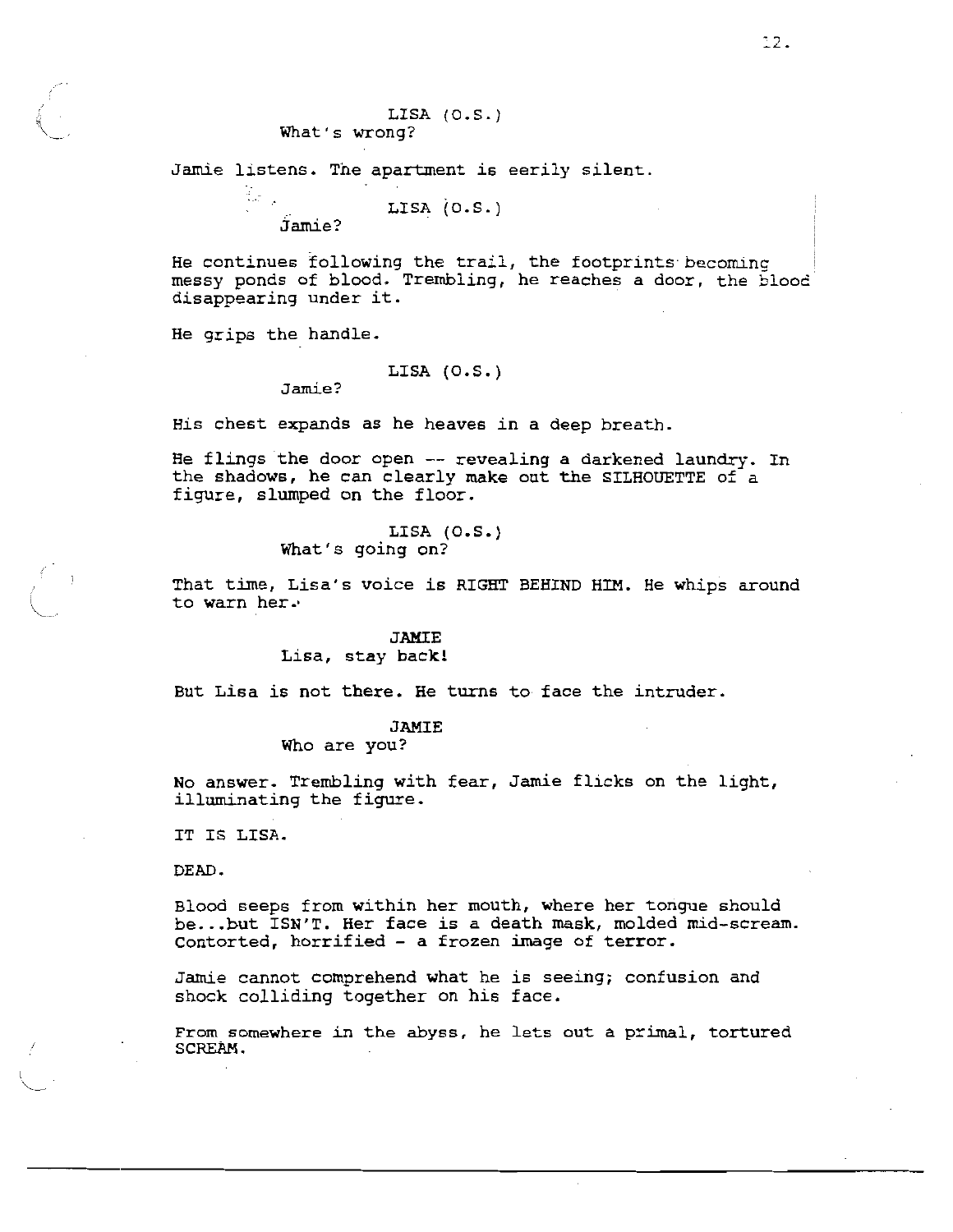# N00000000000!!!!!!!!!!!

The scream changes pitch, becoming --

EXT. JAMIE'S APARTMENT BUILDING - NIGHT

-- a siren.

Uniformed police swarm around the entrance to Jamie's building, clearing a path for a gurney which is loaded into a coroner's van.

We know the two cops talking to Jamie are important because they're not in uniform. Trench-coats and stern looks.

Jamie, however, is a million miles away.

INT. INTERVIEW ROOM, POLICE STATION - DAY

Jamie is slumped at a table. He is a SHATTERED man. Numb from the shock. Zombie-like.

Detective JIM LIPTON(47) sits opposite; a picture of hardedged skepticism. A lit fuse.

### LIPTON

Was the victim taking any prescription drugs of any kind that you know of? For depression or any form of mental illness?

### **JAMIE**

No.

### LIPTON

Does anyone in her family suffer from any form of mental illness or depression that you know of?

### **JAMIE**

Why are you asking me this? What does it have to do with anything?

Lipton drills him with a hard stare. Decides to let it go.

# LIPTON

Did you notice anything different that night? In her behavior? Anything at all unusual?

Jamie stares at the floor, thinking back.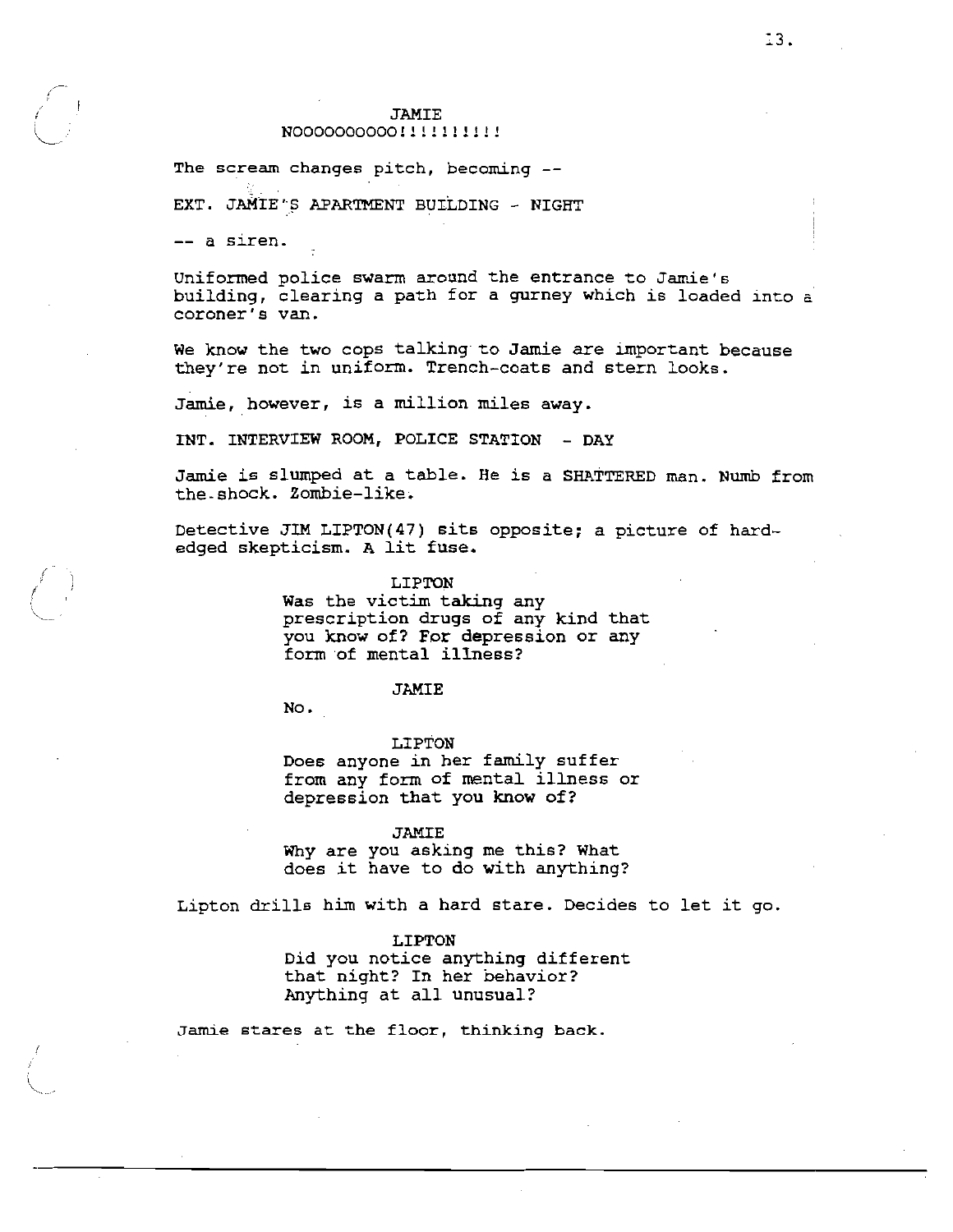The doll.

LIPTON

What's that?

**JAMIE** 

Lisa received some sort of...doll...in the mail that night. She didn't know who had sent it to her.

### LIPTON

Okay. What about after you arrived home? Any signs of forced entry, evidence of a struggle, weapons?

Jamie is clearly mystified by the nights events. Finally:

#### **JAMIE**

I spoke to her.

# LIPTON What do you mean?

JAMIE I spoke to her when I first got home.  $(beat)$ I called out to her and she answered me.

Lipton scans a file in front of him.

#### **LIPTON**

You said that you were gone about forty minutes, and that you got back home right at seven PM?

Jamie nods.

LIPTON (CONT'D) Our forensic records show that the victim had been dead at least twenty minutes before that.

Jamie looks up at Lipton, terror on his face.

# **JAMIE**

That can't be...

He meets Lipton's suspicious gaze. Their eyes stay locked.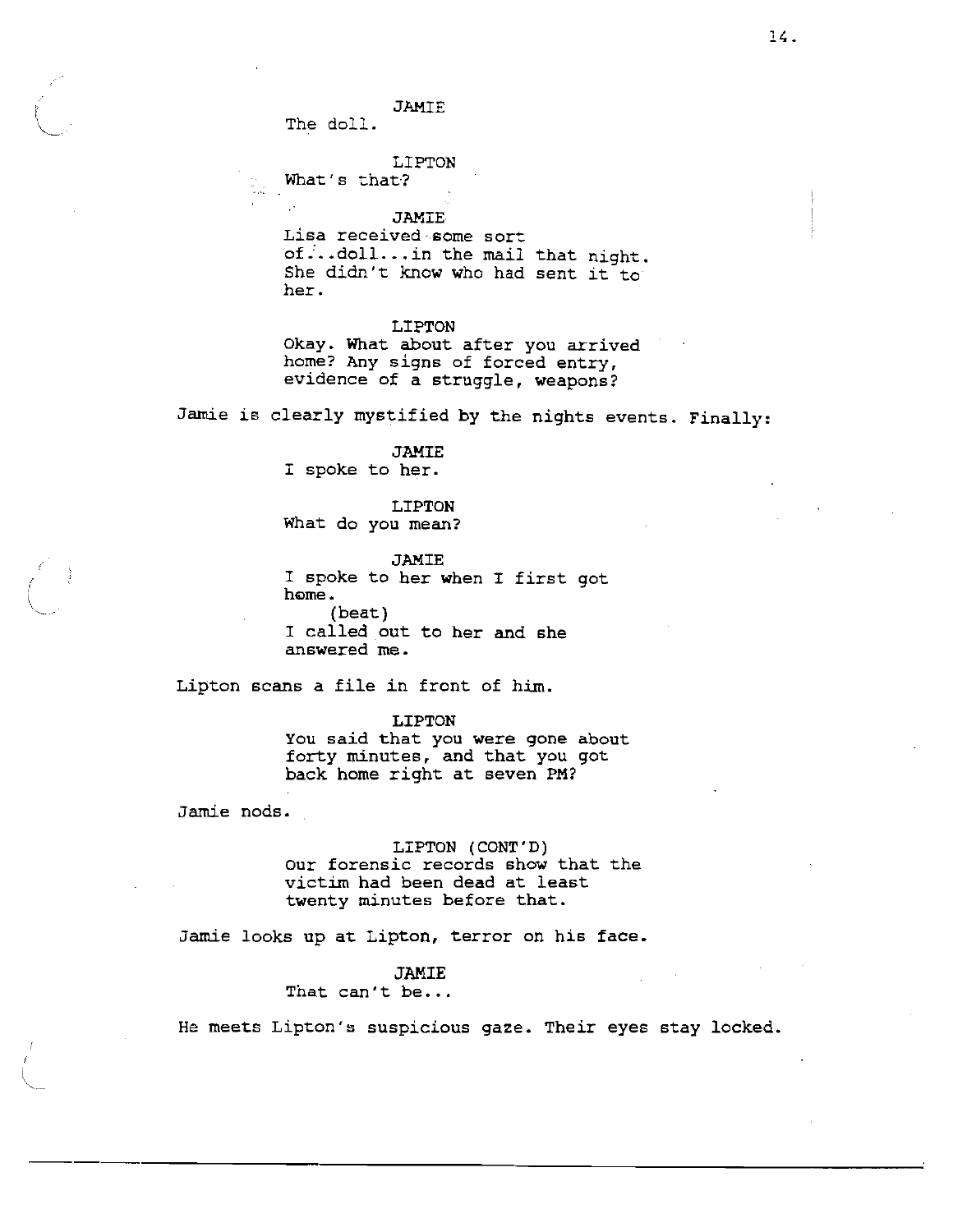### A long beat passes.

LIPTON

I hear you're leaving town for a few days, Jamie.

**JAMIE** Yeah. For the funeral.

LIPTON A place called... Ravens Fair, is it? That's a long way from here.

**JAMIE** She was from there. We both were. Her family's still there.  $(beat)$ It's the only place she would've wanted to be buried.

INT. LIVING ROOM, APARTMENT - DAY

Raining.

The apartment is bare, almost empty.

Jamie is collapsed on the floor by the window, his gaze reflected in the rain-soaked glass. Tears streak down his face.

The phone rings. Jamie doesn't react. Let's the call go to the answering machine.

> JAMIE AND LISA (V.O.) (in attempted unison) Hello? (beat) This might sound like us but you're actually talking to an answering machine right now. Leave a message. We love you!

A beep.

MAN'S VOICE (V.O.) Hello, Jamie.

Jamie turns towards the answering machine. The voice is gravelly and slurred, as if it were an effort to talk.

> MAN'S VOICE (V.O.) I only want to say two things. Please allow me to do so.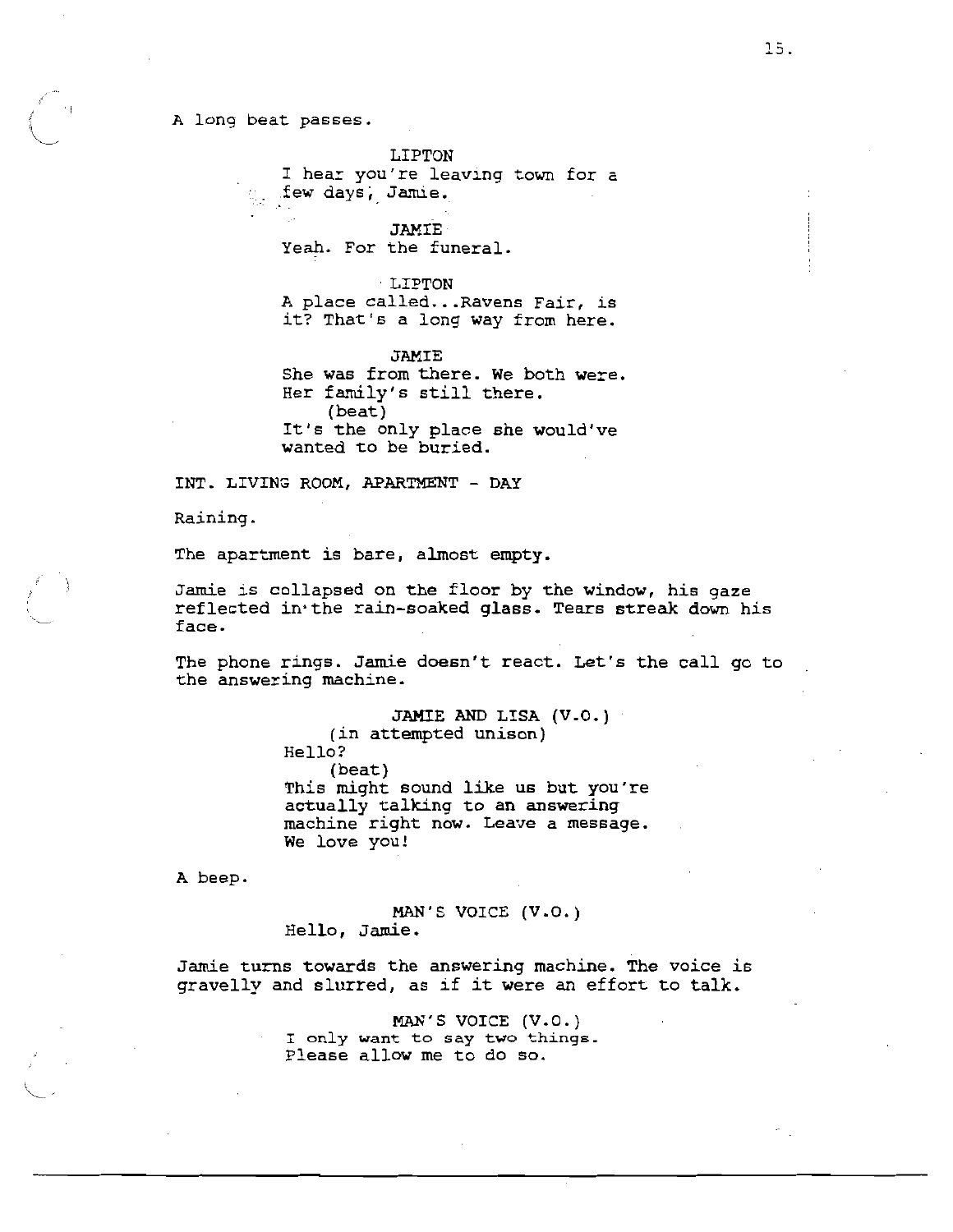Jamie stares at the machine.

MAN'S VOICE (V.O) The first is that you have my deepest sympathies in regards to<br>. Tisa. The second is...

Jamie moves towards the machine, about to pick up.

MAN'S VOICE (V.O.) ... I know that you are coming back here for the funeral, so I would very much like you to come and see me while you're here. I want to talk to you.  $(beat)$ I've tried to reach you so many times in the past weeks, but I haven't heard anything from you...I don't know what else to do. Please

Jamie turns away.

MAN'S VOICE (V.O.) Goodbye, son.

let me be there for you this time.

CLICK.

Jamie reaches over and pushes the ERASE button.

As he does, he glances over and sees the package the VENTRILOQUIST'S DUMMY came in, sitting under the dining table.

He crawls over to it, hauls it out and opens it up. He lifts out the dummy, stares at its smiling face.

The dummies jaw falls open - a red, cloth tongue falling out of it. Disturbed, Jamie checks the box. He leafs through the thin strips of paper that cushioned the doll.

Holds one up to the light, seeing a faded typeface on it.

It's a shred of newspaper.

The letters on it read "ns Fair".

**JAMIE** Ravens Fair...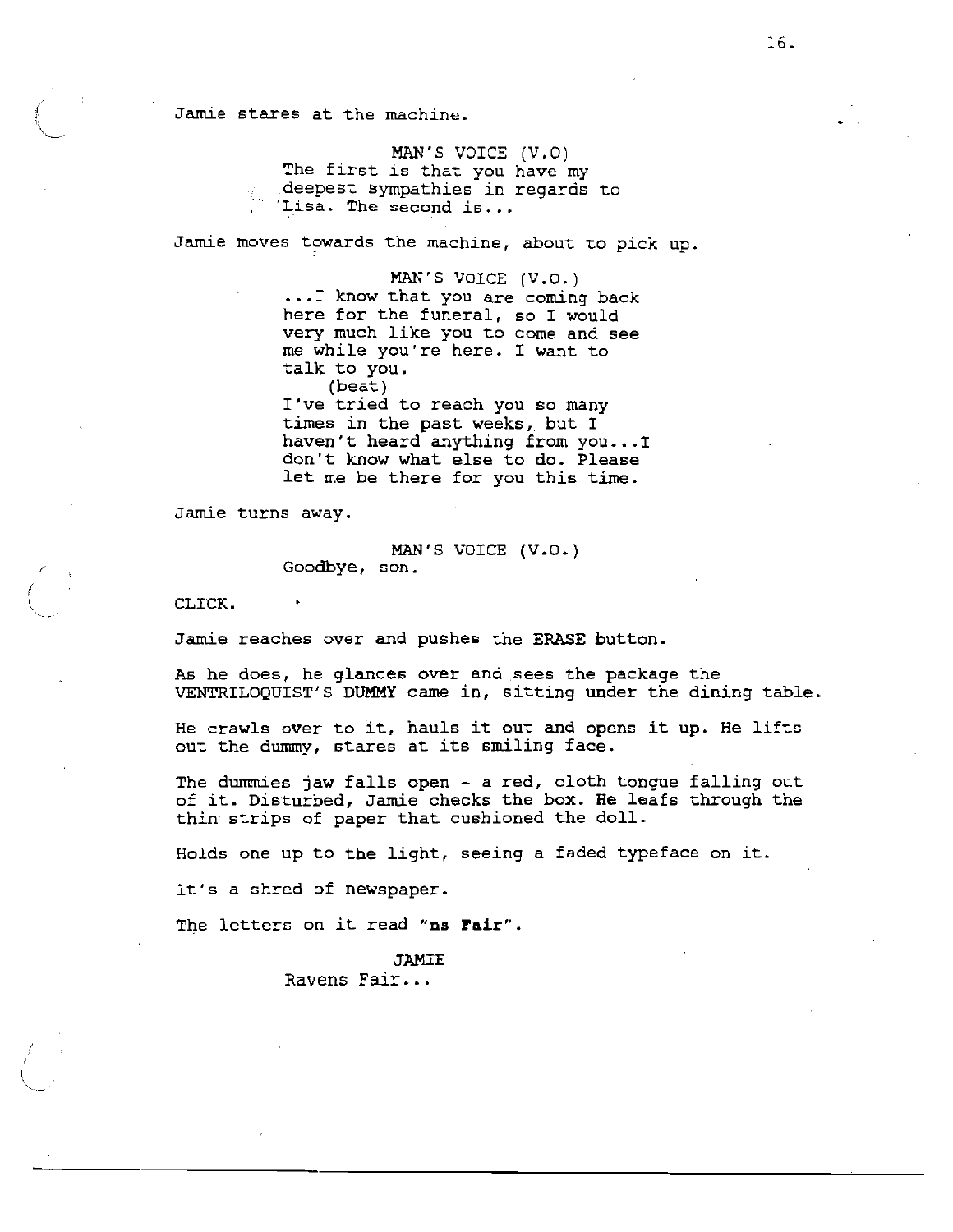# EXT. COUNTRY ROAD - DAY

A lonely road snakes through the fall-kissed countryside, beneath a grey sky. Jamie's car appears over a hill.

EXT. RAVENS FAIR - DAY

Jamie's car speeds past a weathered wooden sign - WELCOME TO RAVENS FAIR - A QUIET LITTLE TOWN.

The town of Ravens Fair yawns out in the valley beyond the sign; old buildings jutting out of the landscape like rotting teeth.

The perfect place for a funeral.

EXT. WALKER FUNERAL HOME - DUSK

The sun sets over the modest headquarters of the towns deceased.

Jamie's car pulls up outside and he climbs out, surveving the deserted main street.

A church clock tower at the end of the street casts its twilight shadow across vacant windows and faceless store fronts.

> FEMALE VOICE (0.S.) Never shut up, do ya?

Jamie spins around, startled to see an elderly woman sitting on a rocking chair outside the funeral home. She is cradling a dead raven in her hands.

# **JAMIE**

Excuse me?

She holds the raven up and we realize she is talking to it.

ELDERLY WOMAN Always hungry, always want something. It's okay. Best pet I ever had, you are.

The door to the funeral home opens and HENRY WALKER(73) steps out.

> **HENRY** Mister Ashen?

> > **JAMIE**

Yes.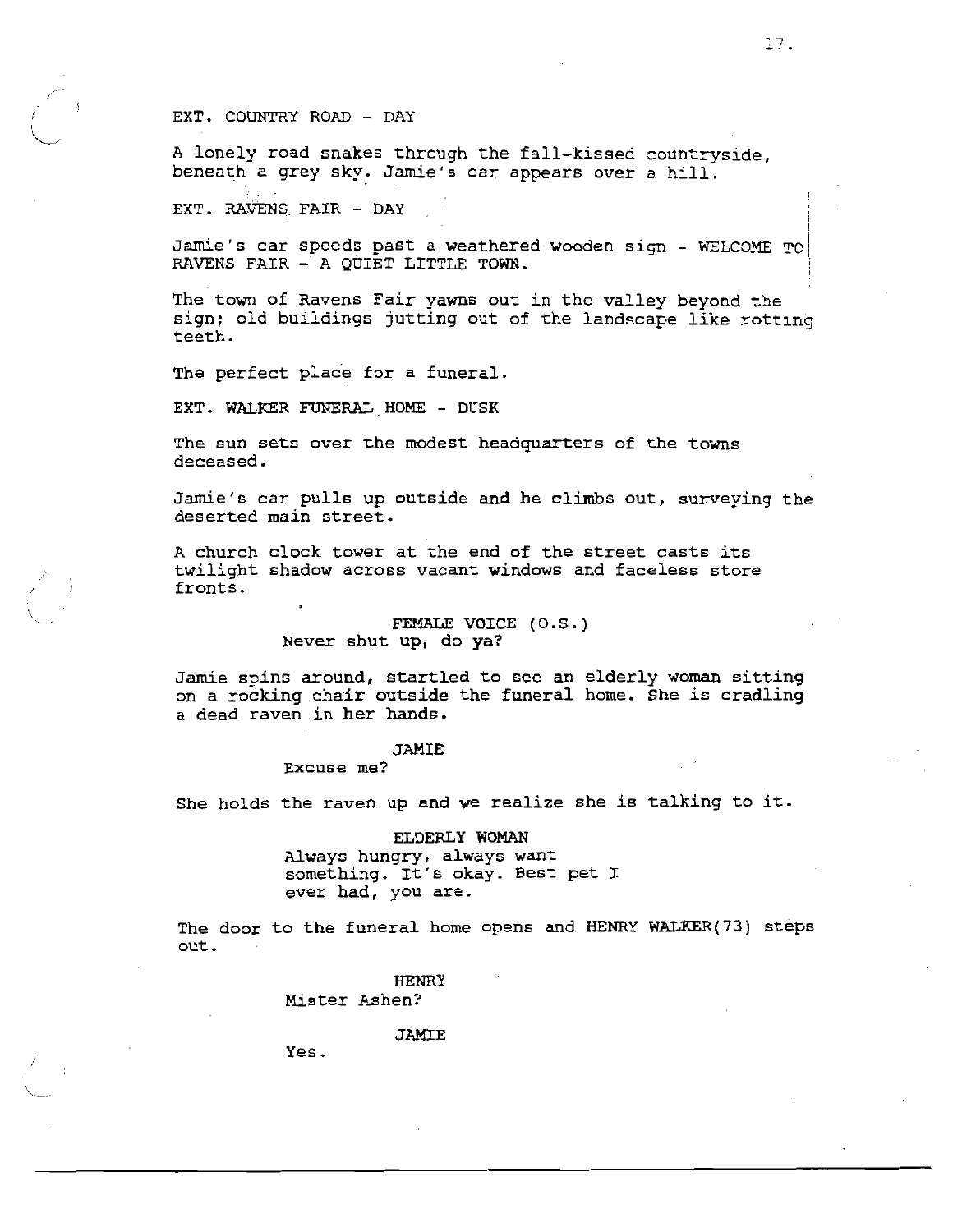I've been expecting you. Please, come inside.

Jamie follows him in, watching the woman whisper to herself in the chair, oblivious to Jamie's presence.

INT. OFFICE, WALKER FUNERAL HOME - DUSK

Cluttered. Must be a busy time.

Henry sorts through papers at his desk. He is a good man in a bad job, with a nervous smile. A worrier.

Jamie sits opposite. Henry speaks to him in a hushed tone that Jamie will experience with everyone he meets in Ravens Fair.

### **HENRY**

You, you must excuse Marion, my sister. She's not well, but she didn't mean any harm.

**JAMIE** 

That's okay, I wasn't harmed.

**HENRY** These days she barely talks to me.  $(beat)$ No such thing as a perfect family, I suppose.

# **JAMIE**

Yeah.

Henry hands him a clipboard.

**HENRY** I'll just need you to sign where it's marked.

Jamie signs.

**HENRY** Thank you, friend.

Henry takes the form.

**JAMIE** Has she arrived yet?

Henry looks up.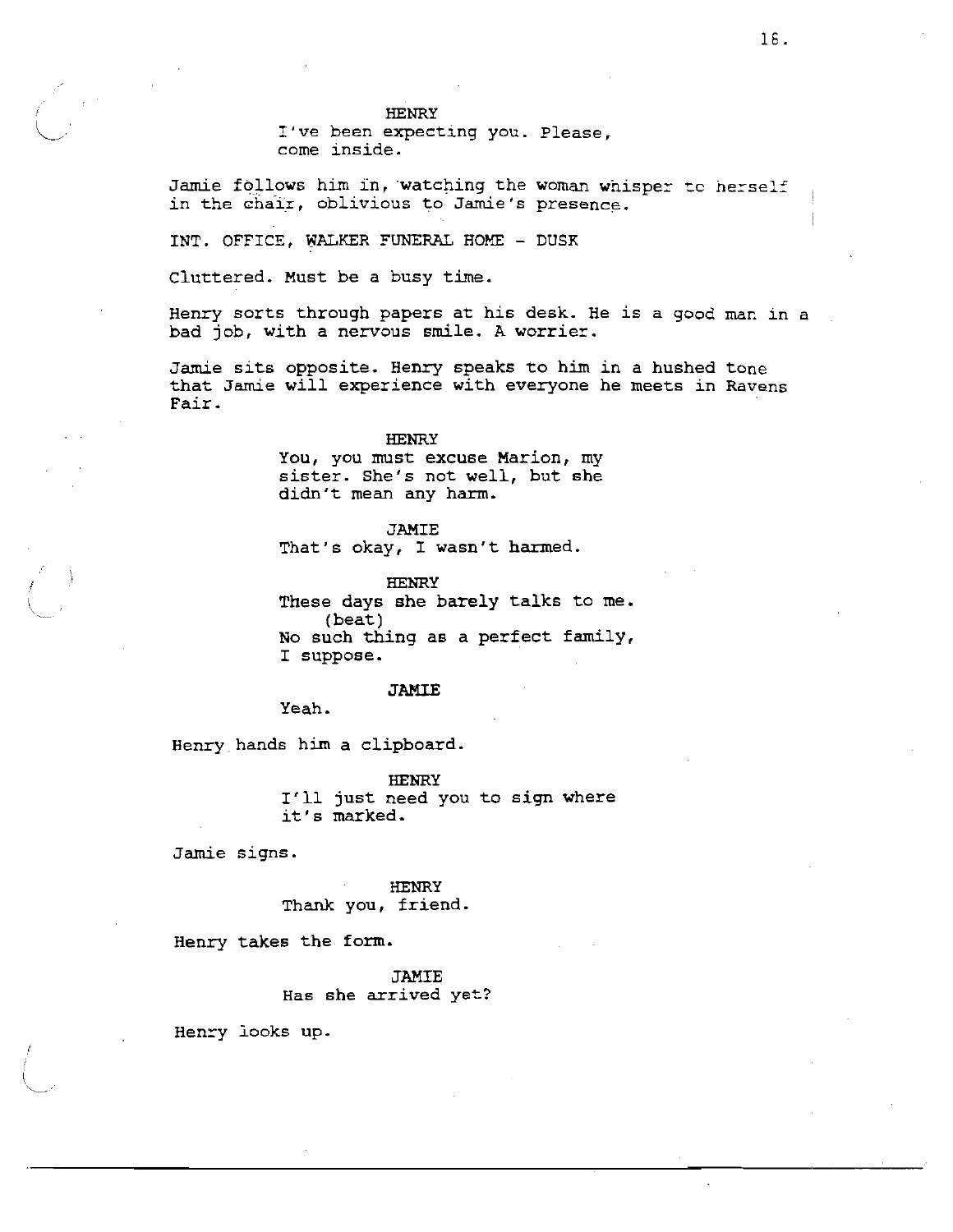She arrives tonight. The police have a few more things to...

He trails off. Jamie nods.

### **JAMIE**

Listen, I'm sorry to ask this... would it be possible for me to pay in installments. I'm in a bit of a tight spot at the moment.

# **HENRY**

Oh no, your father is taking care of it all.

Jamie furrows his brow, confused.

**JAMIE** 

I don't...what is my father taking care of?

**HENRY** 

All of it. He called here and insisted. Said to bill him whatever it cost. (beat) He's paying for the whole thing.

Henry watches Jamie's shocked reaction.

HENRY (CONT'D) He didn't inform you?

**JAMIE** No. He didn't.

**HENRY** You can check it with him. Are you staying with him while you're here?

Jamie looks down at his shoes.

**HENRY** 

I'm sorry, that's none of my business.

Jamie looks up.

**JAMIE** It's okay. Actually... (beat) (MORE)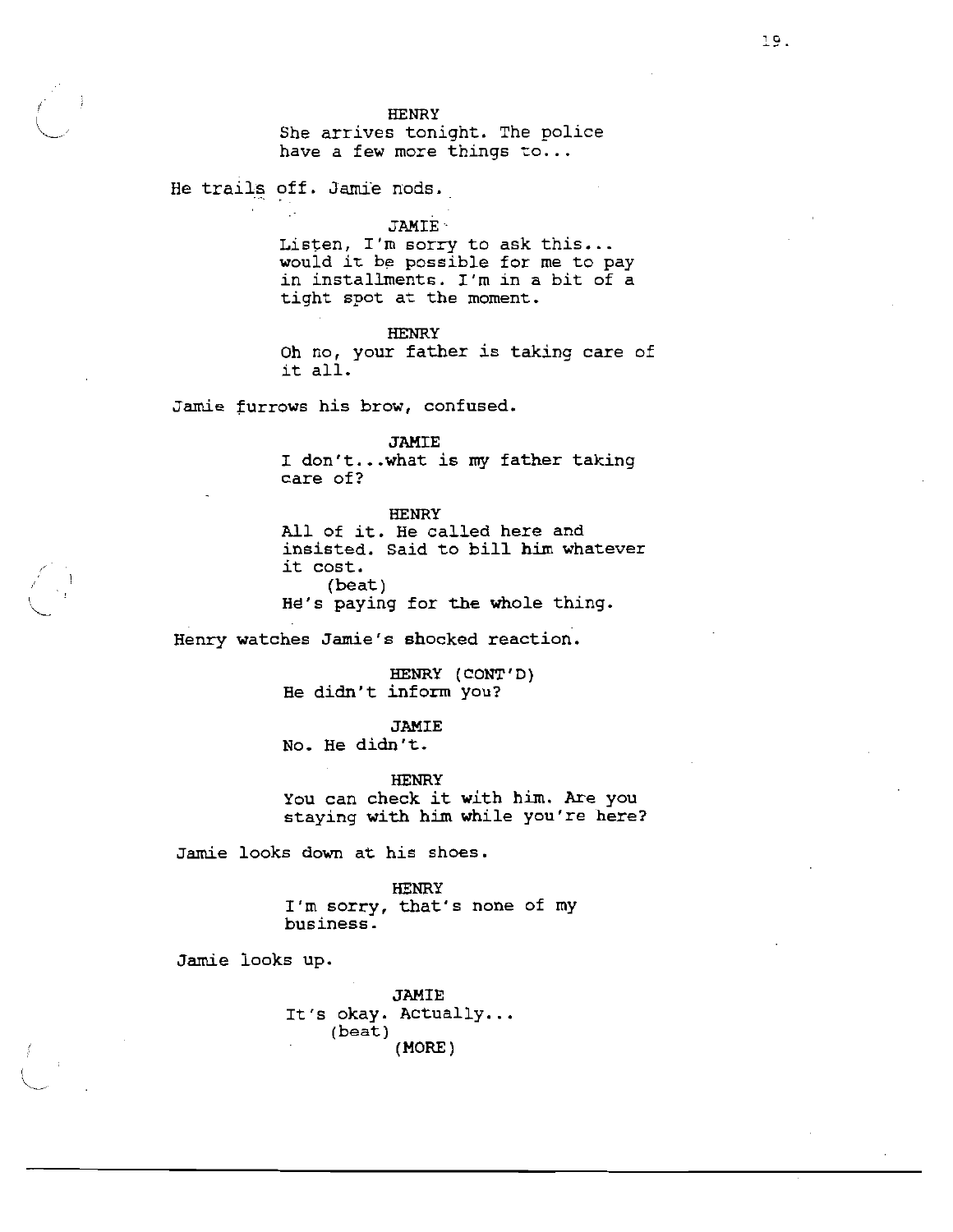JAMIE (cont'd)

... do you know of a motel around here?

CUT TO:

EXT. COME IN INN' MOTEL - NIGHT

The motel sign sways in the wind, the word 'VACANCY' spelled out in big, black letters.

INT. FRONT OFFICE, COME ON INN' MOTEL - NIGHT

The office is empty.

Jamie waits. A sign on the desk says `Ring Bell For Attendance'. He does - but the bell doesn't make a sound.

He taps it a few more times. Nothing. Perplexed, he picks it up, inspecting it. A figure appears from a back room, carrying something.

**JAMIE** 

Excuse me, sir.

The man emerges from behind the counter, walking straight past Jamie towards the door. He looks like an elementary school librarian. Jamie stops him.

> **JAMIE** Do you work here?

The man nods.

**JAMIE** Okay, so, can I get a room for the night?

The man shakes his head.

**JAMIE** Are you joking?

The man shakes his head again. Jamie is agitated, cityslicker style.

> **JAMIE** Well, the sign out the front says vacancy.

The man just stares at Jamie.

**JAMIE** What the hell's wrong with you, man? Aren't you gonna say anything?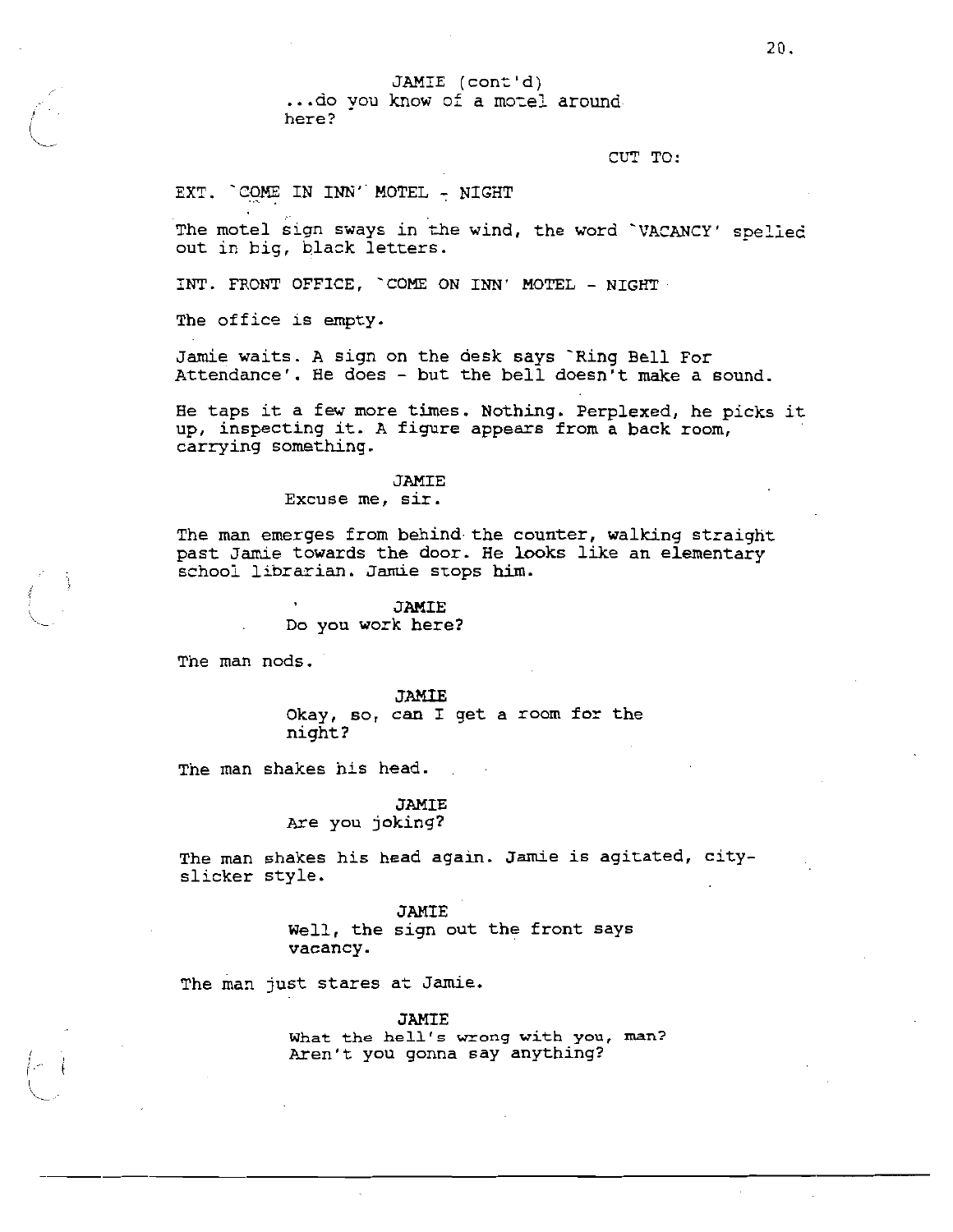The man holds up what he is carrying. It is a square of white tin. Stenciled on it, in big black letters, is the word NO.

With that, the man exits. Jamie is dumbstruck. He goes to the window, watching the wiry man scale a ladder and begin slotting the NO sign in front of the word VACANCY.

Jamie sees another figure emerge from one of the motel rooms, unloading cases from a car. Jamie squints at him.

It is DETECTIVE LIPTON.

Time for plan B.

EXT. ASHEN HOUSE - NIGHT

Pale headlights arc across a wrought-iron gate.

Jamie's car pulls up. He climbs out.

An ageing mansion looms beyond the gate, the grounds around it carpeted by a lazy fog. Its moss-soaked spires and arched windows suggest an atmosphere one could coin `House Of Usheresque'.

Jamie STARTS as a figure emerges from the shadows; a hulking man, all shoulders, Cro-Magnon brow. This is the maintenance man, BOZ (30's). He is holding an oil can. He begins to oil the hinges on the gate. His arms are covered in grease.

### **JAMIE**

Hey Boz, it's been a while.

#### BOZ

Yeah.

JAMIE Good to see you're still working here at night.

#### **BOZ**

Yeah.

#### JAMIE

Patrolling the grounds, keeping them safe from large, dangerous men.

Boz doesn't quite get it. He pulls on the gate, which opens without making a noise.

EXT. ASHEN HOUSE - NIGHT

21.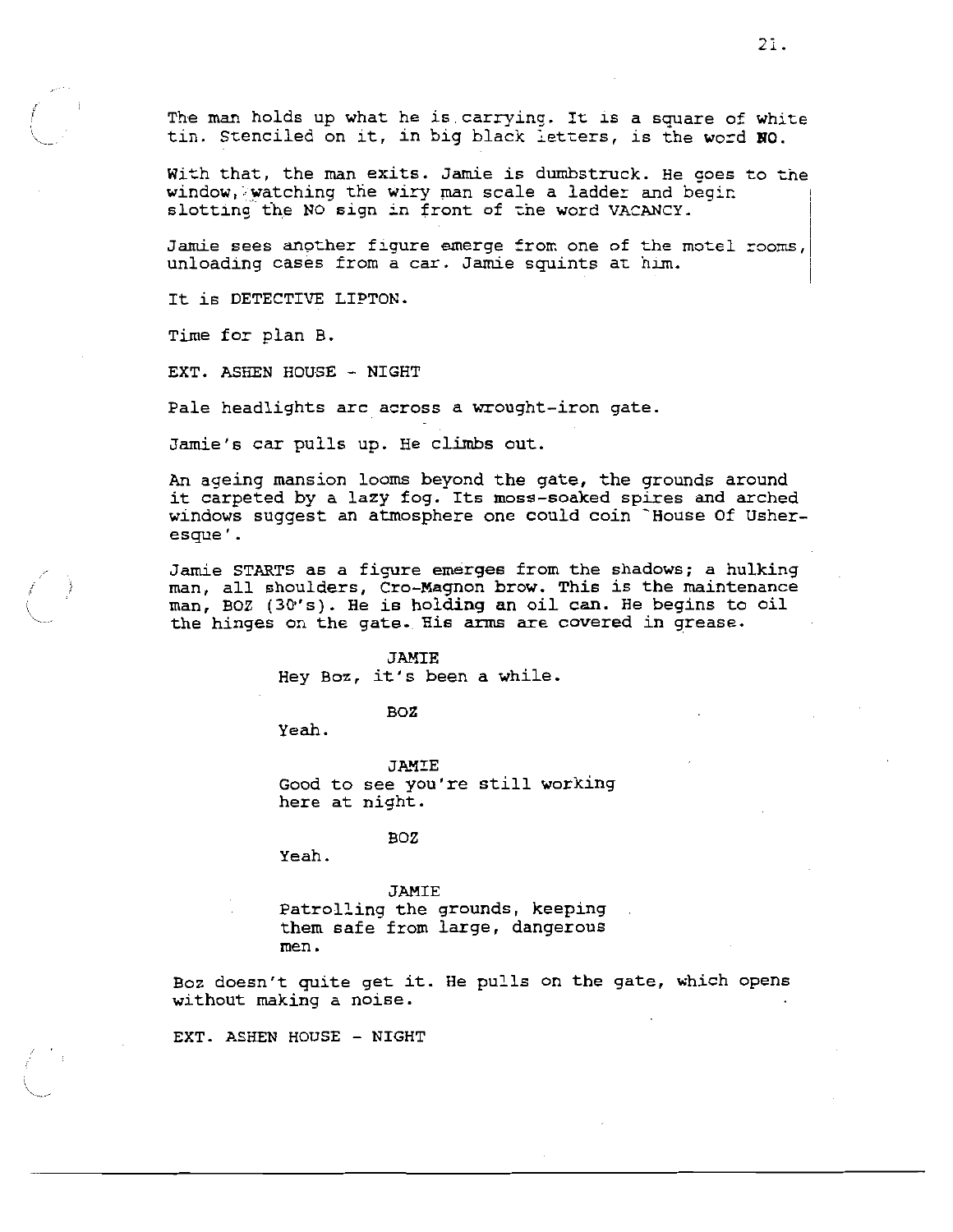Jamie ambles up the garden path towards the front door, shivering in the cold.

He reaches the front door, hesitating. He knocks on it with the big. brass DOOR KNOCKER at its center. Bad decision? Too late.

The door opens, revealing ELLA ASHEN (late 30's). She is the ultimate trophy wife; sexy, yet not so young and dumb that the pool man thinks he has a shot. She smiles warmly.

# **ELLA**

Well, this is a surprise.

Jamie clearly has no idea who this person is.

**ELLA** I'm so sorry about what happened. I can't imagine how you must be feeling right now.

Jamie looks a little awkward.

**ELLA** 

Oh my Lord, you must think I'm so rude.

She curtsies and offers her hand, all charm-school manners and southern traditions.

> **ELLA** I'm Ella. I'm your...well, I guess I'm your step-mother.

Jamie shakes her hand.

**JAMIE** Nice to meet you. I'm Jamie.

**ELLA** 

I know, I've seen your pictures. Though you look much more handsome in the flesh.

### JAMIE

Thanks.  $(heat)$ Is he in?

ELLA Is who...? Oh, of course. Yes, he is. Silly me.

 $22.$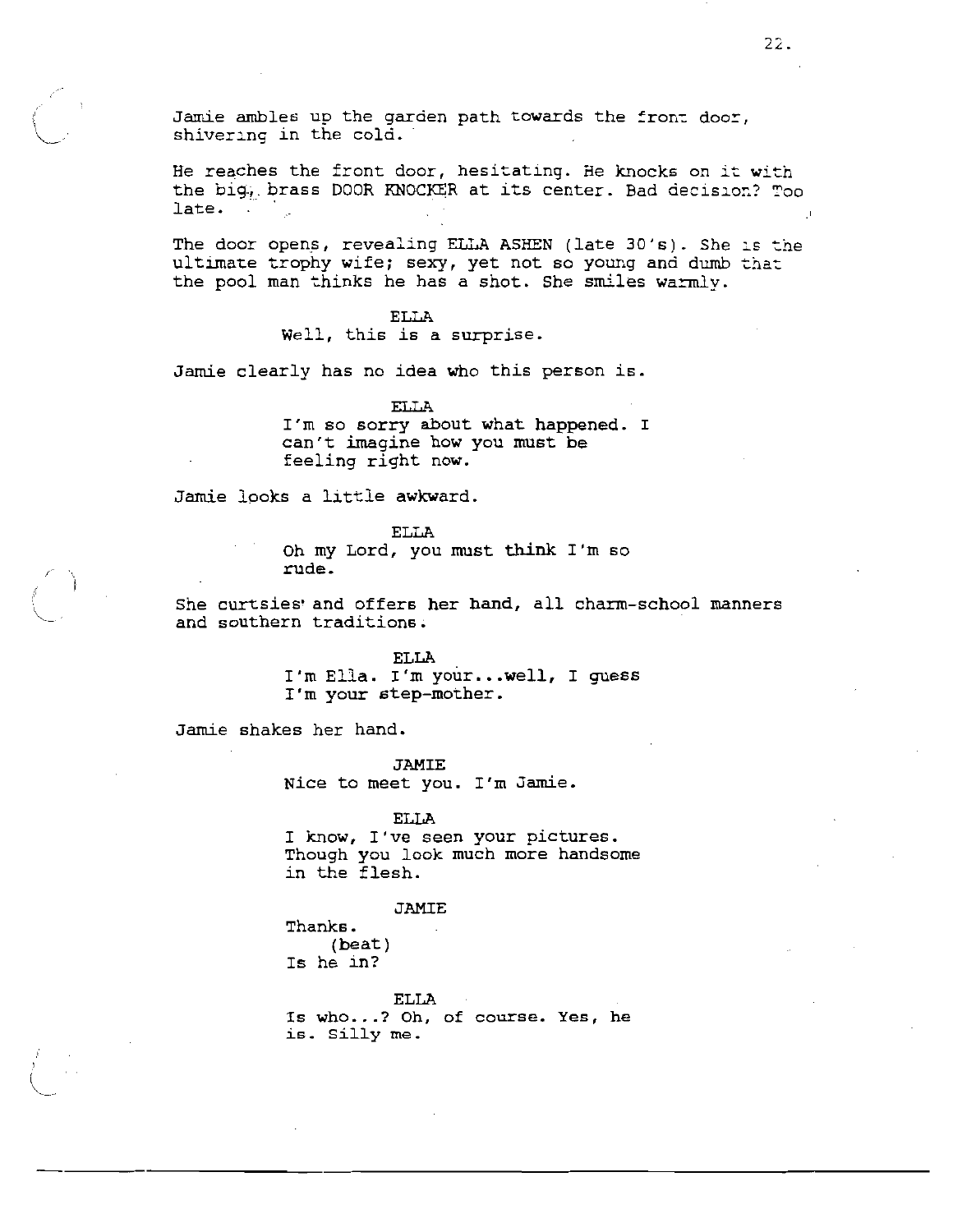An awkward moment.

# JAMIE

May I come in?

Ella cocks her head in mock disbelief, then steps outside, standing next to Jamie.

> **ELLA** On the contrary, my dear, it is I who should be asking you if I can enter your home.

### **JAMIE**

Sure.

INT. ENTRANCE HALL, ASHEN HOUSE - CONTINUOUS

Jamie shuffles through the door, Ella behind him. He surveys the cavernous surroundings.

Oil paintings of stern figures glare down at him, between wall mounted lamps that cast dim pools of light.

Ella shuts the door.

#### **ELLA**

It's freezing out there.

A VOICE booms from upstairs. We recognize it as the voice from the phone call with Jamie.

> MAN'S VOICE (0.S.) Who was that at the door?

Ella looks to Jamie.

**ELLA** Would you like to see him?

**JAMIE** 

Well, I've heard him now, and I can smell him. Why not ruin one more of my senses?

INT. UPSTAIRS HALLWAY, ASHEN HOUSE - MOMENTS LATER

Ella leads Jamie down a narrow corridor.

### **ELLA**

I have to warn you, he's been very sick. He would have looked a lot better the last time you saw him.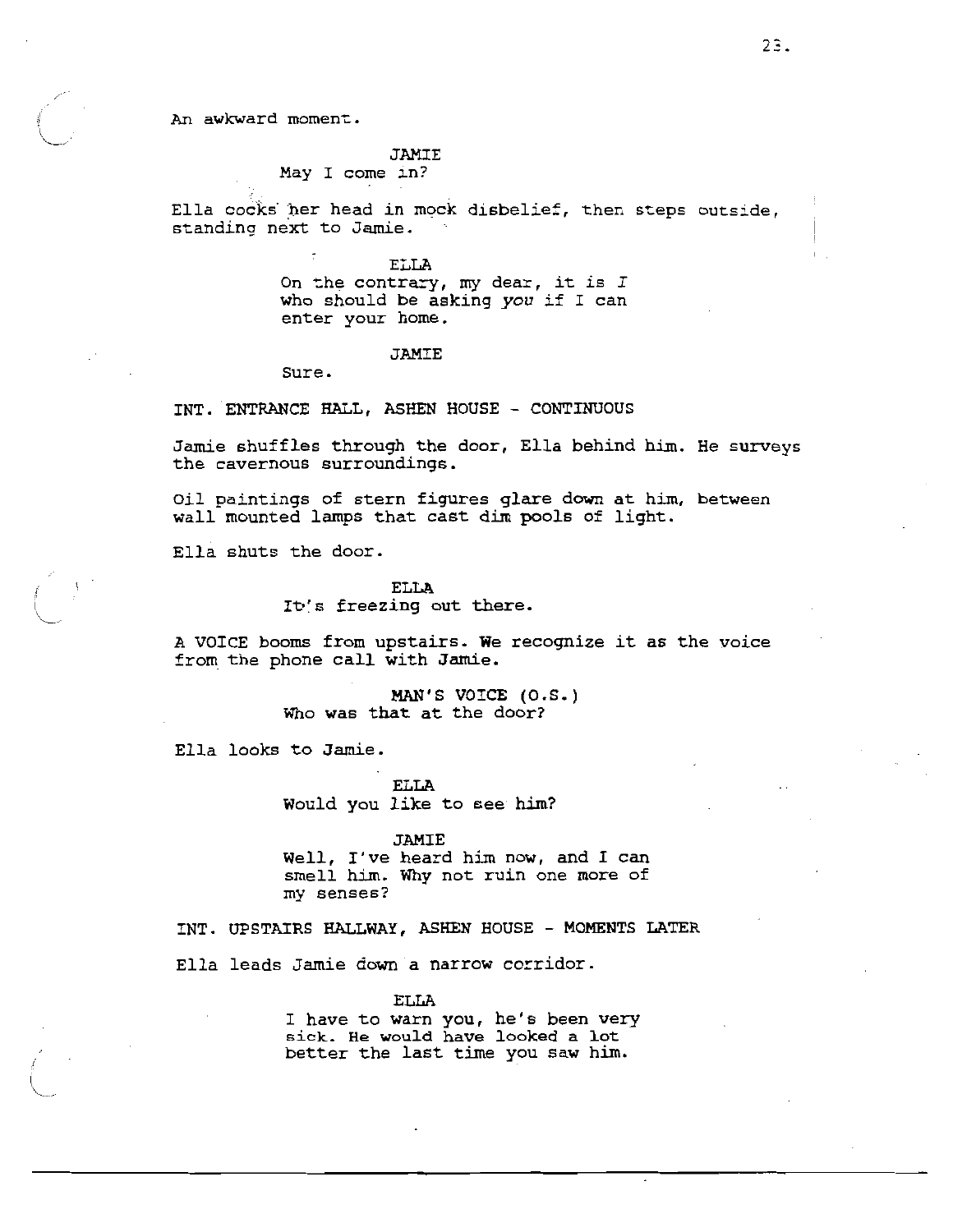I probably looked a lot better twelve years ago too.

**ELLA** "That's how long it's been since you two saw each other?

JAMIE Yeah. I didn't even know he'd remarried, to be honest.

Ella can't tell if Jamie is sad about this or not.

They reach a door and stop.

# **ELLA**

Well, again I have to warn you. You might be more shocked than you think at his...appearance. (beat) I'll tell him you're here.

She takes out a key, unlocking the door.

She enters and closes the door behind her. We hear her talking to someone, then:

> ELLA  $(0.5.)$ Come on in, Jamie.

Jamie opens the door.

INT. MASTER BEDROOM, ASHEN HOUSE - CONTINUOUS

The theme of the house continues - it's dark in here.

Jamie takes in the room - and finds what he's looking for.

Ella was right.

A gaunt, male figure is propped up in a WHEELCHAIR in the corner. A plastic respirator covers his mouth, from which hedraws staggered, rasping breaths. His hands are clawed, as if his whole body was drying up.

This is CHARLES ASHEN(late 50's), Jamie's father.

Ella is seated next to him.

Jamie stands like he's in the principals office. He doesn't ever look his father in the eye, a habit he will continue throughout this entire story.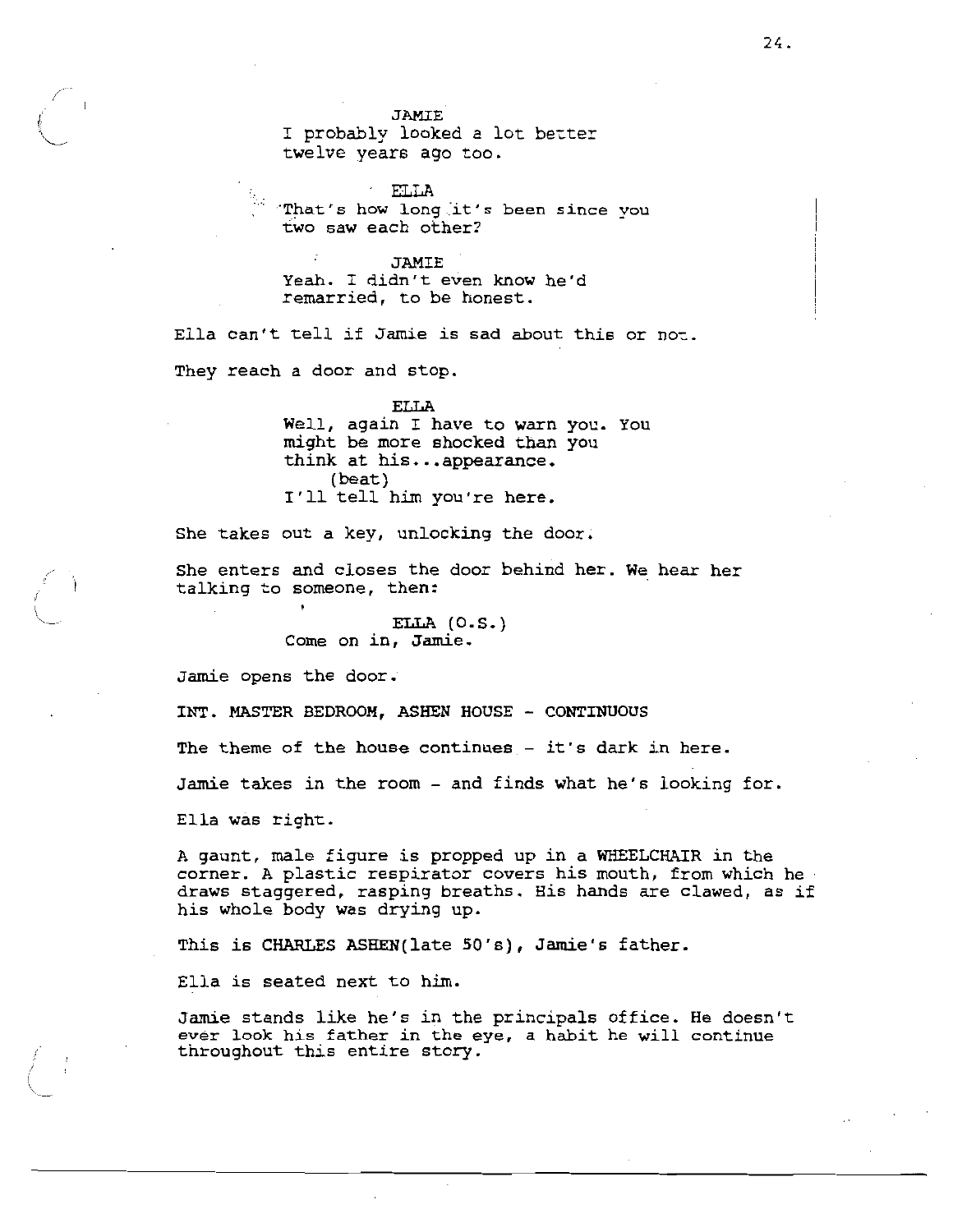# Hello, Charles.

Charles speaks in a militarily stern manner, struggling to get the words out.

**CHARLES** 

It's a shame that it takes a tragedy to put us under the same roof again.

# **ELLA**

Charlie, that's not the issue. Your son is here.

**CHARLES** I know he is, and don't call me Charlie in front of him.

ELLA

Quiet, Charlie. Don't make me wheel you into the closet and leave you there again.

Charles grumbles.

**CHARLES**  $'$  (to Jamie) I assume you've met my wife.

**ELLA** Why don't you sit, Jamie?

Jamie shakes his head.

**JAMIE** 

I always had to stand in front of father.

# **CHARLES**

Nothing wrong with standing. That's something you only appreciate after a stroke forces you to stay seated.

Jamie looks around. Takes a seat, across the room from Charles.

> **JAMIE** Thanks for the charity with the funeral.

**CHARLES** Don't mention it.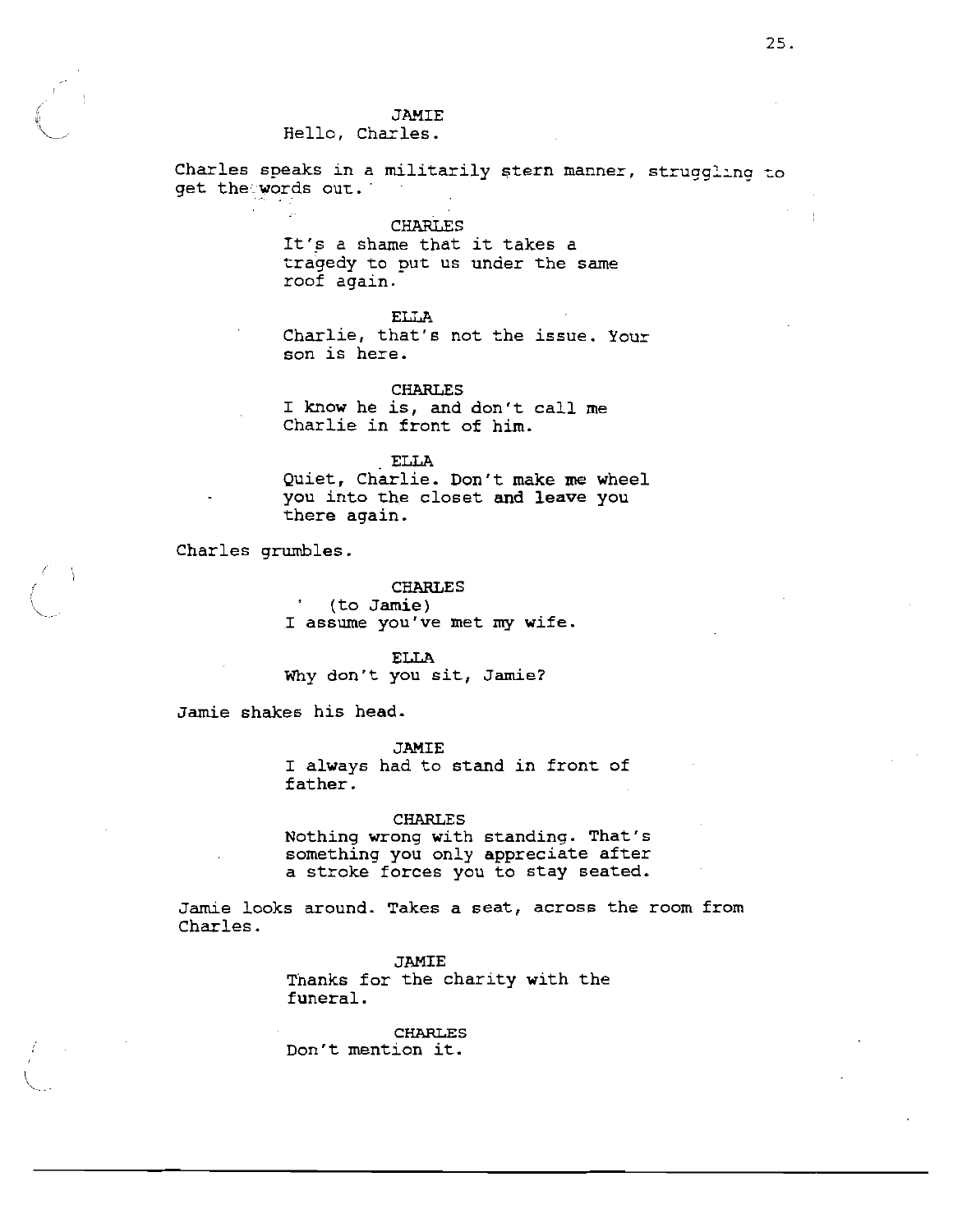I only mention it because I'm not accepting it.

# **CHARLES**

 $\sim$  And why is that?

# **JAMIE**

Because Lisa was my wife, and I lived with her and loved her and I'm going to be the one who pays for her funeral. So thanks, but no thanks.

### **CHARLES**

I don't see why I can't help.

### **JAMIE**

It's got nothing to do with you.

Ella, SMILING as always, tries to break the heated moment.

**ELLA** 

Charlie, I was just telling Jamie how the photo's you have of him don't do him enough justice.

Neither Jamie nor Charles seem to hear this.

### **CHARLES**

I've been trying to reach you. Leaving messages at your house.

# **JAMIE**

Yes. I know.

#### **CHARLES**

I'm glad that, in light of what's happened, you haven't let our past stop you from seeing reason this time.

### **JAMIE**

Well, the only motel in town was all booked up, so...

Ella lights up.

#### **ELLA**

Then you're staying the weekend?

Jamie doesn't answer.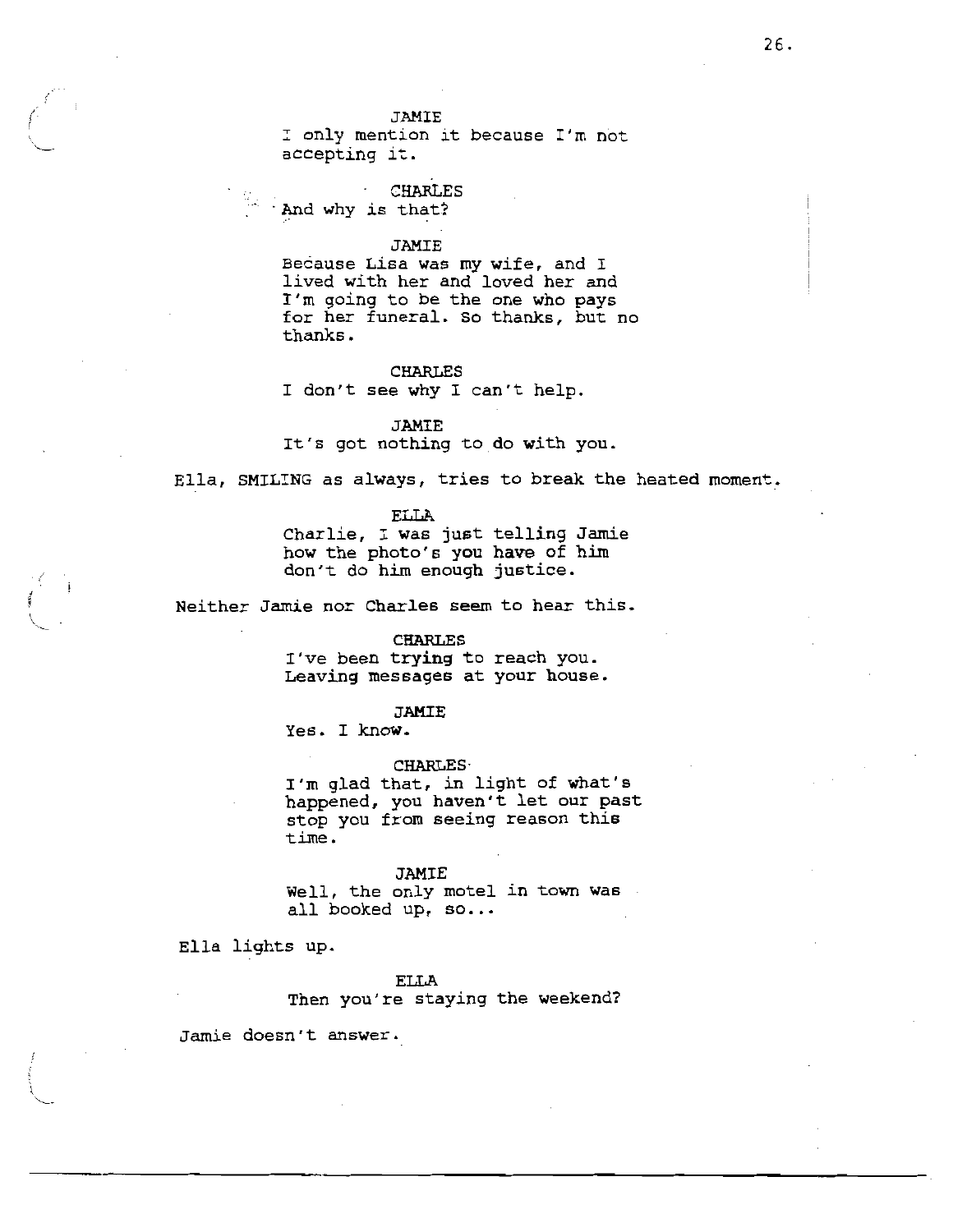Actually, Ella and I would like you to stay longer than one weekend. We'd like you to stay for as long as you can.

#### JAMIE

I can't.

# CHARLES

And why not?

**JAMIE** 

I have to go back home and help the police.

# **CHARLES**

Surely you can at least stay the week? To clear your head.

**JAMIE** 

Why the sudden need for me to stay here?

# **CHARLES**

We just feel that, in light of what's happened, now would be a good time to... resolve some things.

Jamie's voice goes up an octave, frustrated.

#### **JAMIE**

Now would probably be the worst time to do that.

He sighs, calming down.

### **JAMIE**

Look, I'm thinking it was a mistake coming here. I'm thinking I should just stay somewhere else.

Jamie gets up and walks towards the door.

### **CHARLES**

I bet there's a whole lot of things your wife wanted to do with her life. A whole list of things she thought she had years to mark off.

Jamie spins around, angry.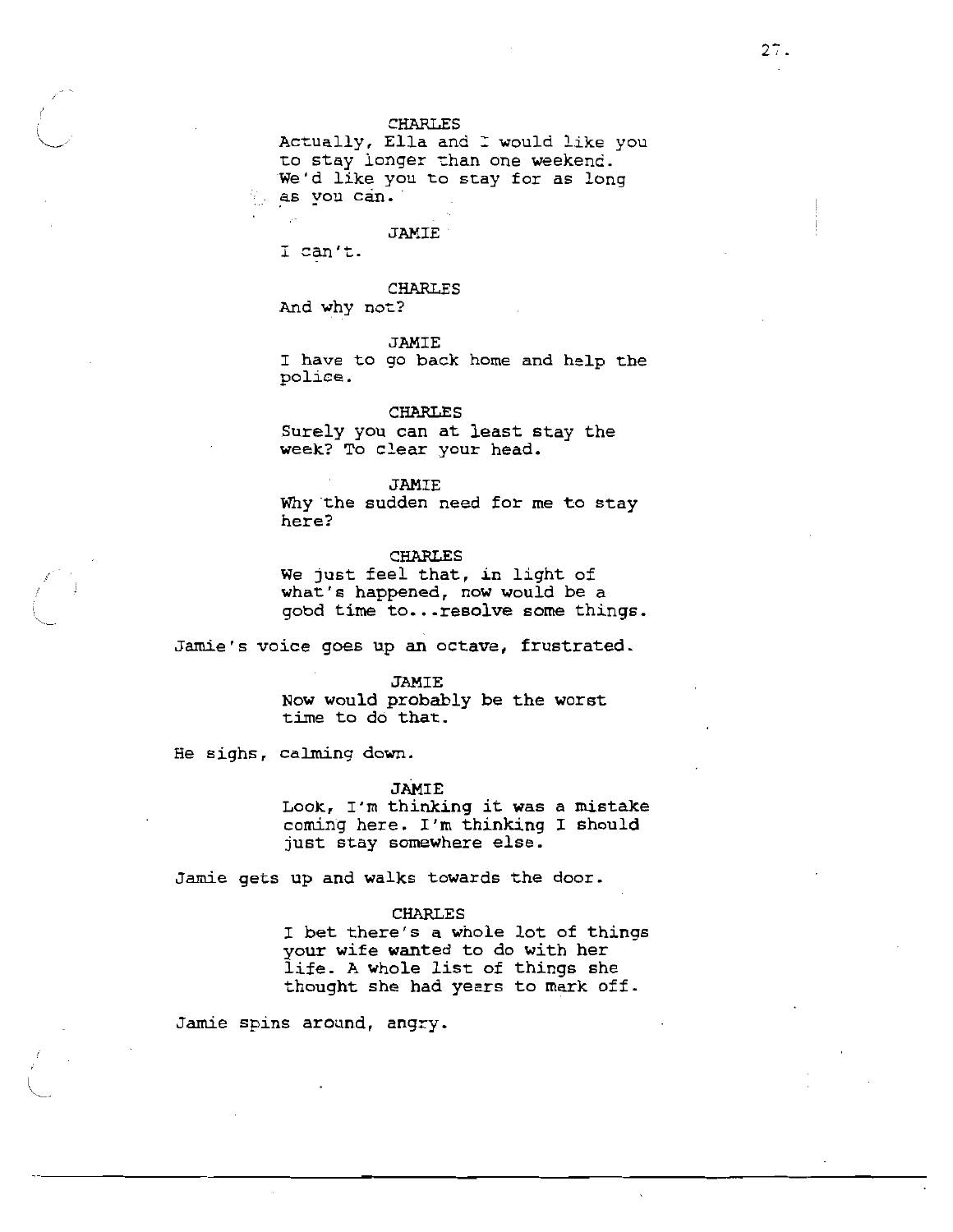CHARLES (CONT'D) Me, I've got the luxury of foresight. I've got time to examine my list before I go.

**JAMIE** Well, take me off it! You don't get a 'get-out-of-jail-free' card just because you had a stroke.  $(heat)$ Goodbye, Ella. It was nice meeting you.

He storms out.

INT. UPSTAIRS CORRIDOR, ASHEN HOUSE - CONTINUOUS

Jamie peels out into the corridor. Ella comes after him.

**ELLA** 

Jamie, he didn't mean to upset you. Please, would you stay one night?

**JAMIE** 

I've been here ten minutes and I'm already up to my knees in bad memories. Why would I stay the night and get in up to my chin?

**FILA** 

It hasn't been all bad. You've also made a new friend in the last ten minutes.

She approaches him, takes his hand.

ELLA (CONT'D) And I've had the chance to meet someone I've been hearing so many great things about.

Jamie pulls his hand away.

JAMIE

Now I know you're bull-shitting. The father I grew up with would never say great things about me.

**ELLA** 

Yes, but an old man whose brain is shutting down from mini-strokes would.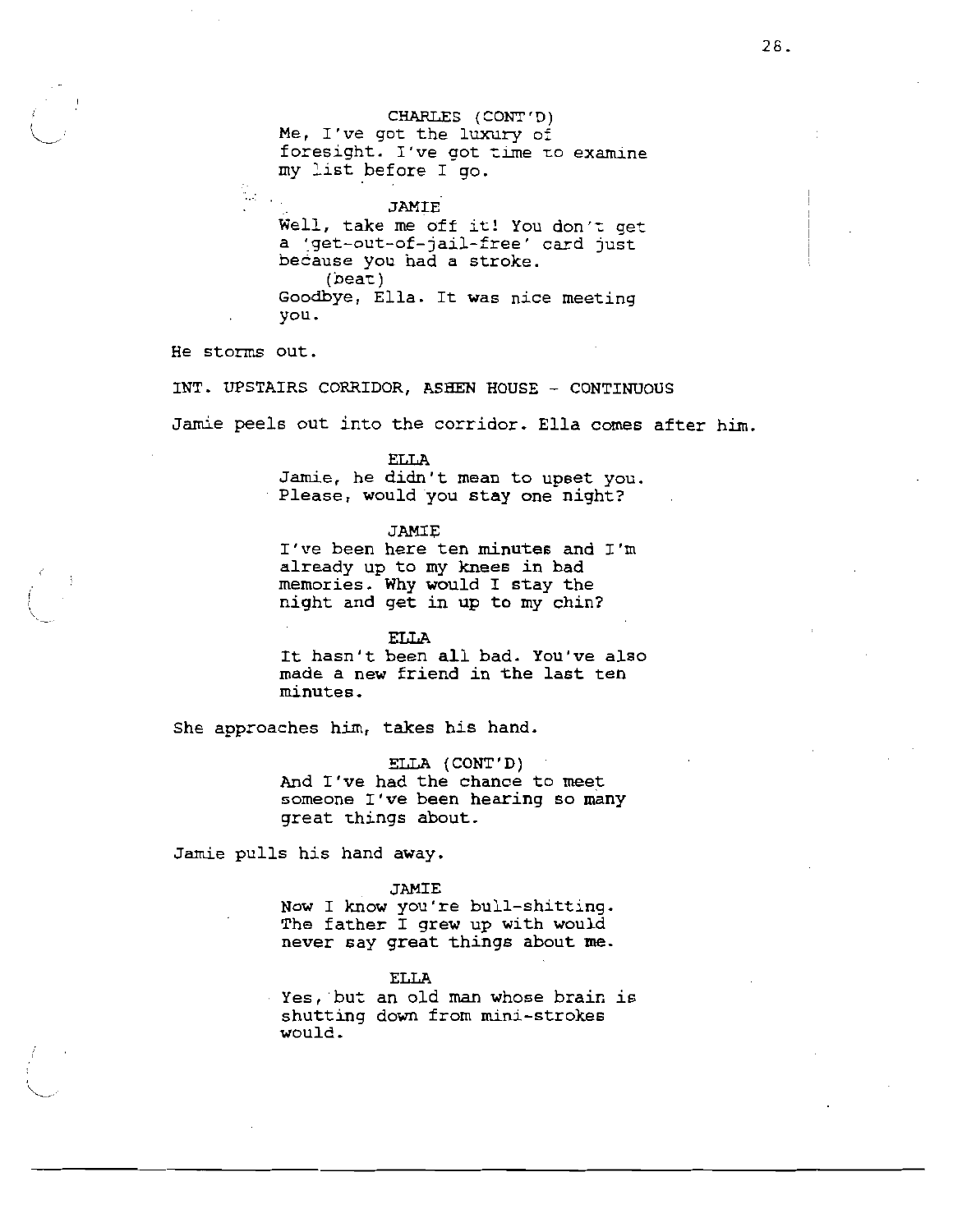# Jamie looks away, ashamed.

**ELLA** 

You have all the power here. You can walk out, but he can't come can wain you, why don't you choose to stay and show him that the young boy who left here is now a strongwilled young man?

She's got him.

INT. JAMIE'S BEDROOM, ASHEN HOUSE - NIGHT

Ella flicks on the light, revealing a musty bedroom filled with furniture draped in WHITE SHEETS.

Jamie flings his suitcase onto the bed, along with the box the ventriloquist doll came in. Looks around. More bad memories.

> **ELLA** Try to get some sleep, Jamie.

She suddenly steps towards him and EMBRACES him. He half accepts the hug, half doesn't.

They separate.

**ELLA** I'm so glad to finally meet you. I'm just sorry it had to happen this way.

She leaves, shutting the door behind her.

Jamie explores the room, noticing something odd.

There are bars on the windows. Beyond the glass, he sees Boz padlocking the gate.

Boz looks up, as if he knew someone were watching him. Finds Jamie and stares straight at him.

Jamie pulls the drapes closed.

EXT. MAIN STREET, RAVEN'S FAIR - NIGHT

All is quiet in Raven's Fair.

The CLOCK FACE on the CHURCH TOWER in the town square hits midnight.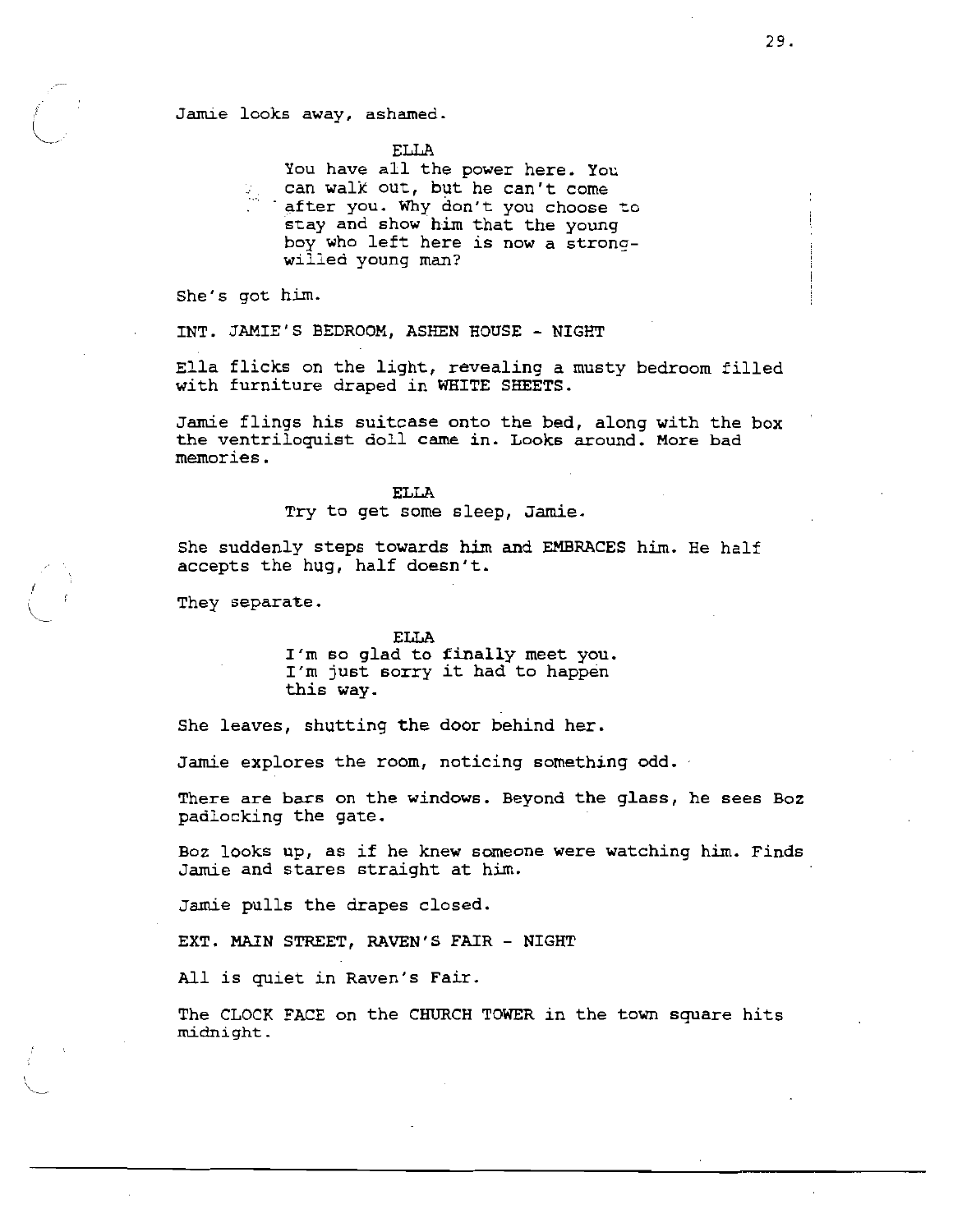There are no bells or chimes to accompany it.

INT. BASEMENT WORKROOM, WALKER FUNERAL HOME - NIGHT

A body bag is laying out on a workbench.

Henry hobbles up to it, uncoiling tubes of embalming fluid. Just another day at the office.

He unzips the bag --

-- and FREEZES. The sight is like a slug to the gut.

Inside the bag, we SEE LISA'S FACE. It looks exactly as it did when Jamie found her - eyes wrenched skyward, face twisted into a permanent scream, tongueless mouth qaping open. Eerie.

A flash of RECOGNITION flares across Henry's face. A long beat passes.

# MARION (O.S.)

She's arrived.

Henry STARTS - looking up to see Marion, standing in the darkness under the stairs, staring at Lisa's body.

# **HENRY** I need to work now, Marion.

Marion leaves, walking up the stairs.

Finally, Henry moves. He goes to a drawer, taking out a Polaroid camera.

He aims it at Lisa's face, depressing the trigger.

The white flash transposes into--

EXT. ASHEN HOUSE - NIGHT

-- a bloated moon. It hangs over the house, back-lighting its gothic peaks.

INT. JAMIE'S BEDROOM, ASHEN HOUSE - NIGHT

Blades of moonlight slice through the open window. The lace curtains swell and settle in the breeze.

The ventriloguist dummy is propped up in a chair in the corner, its head facing the window.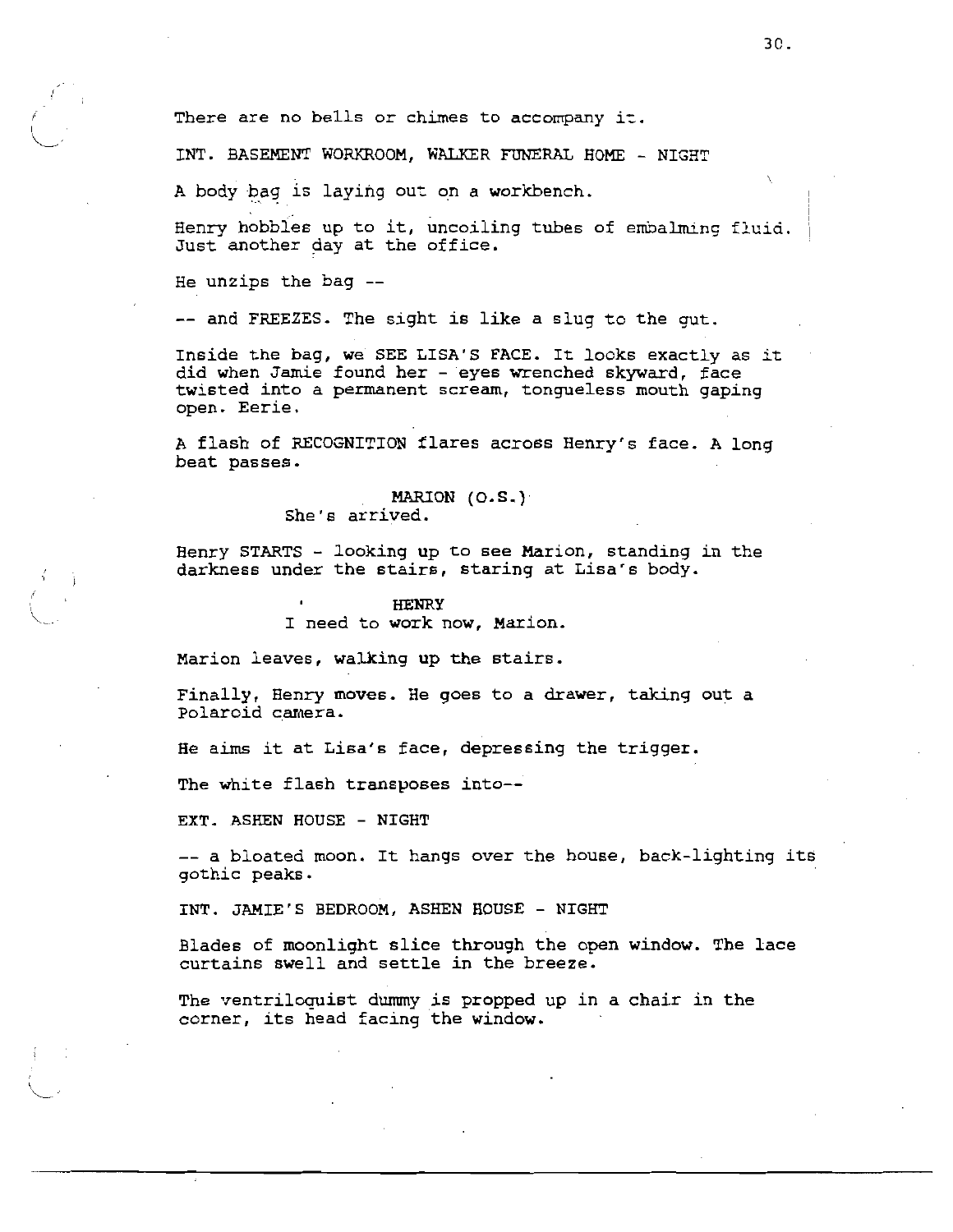Jamie is wide awake, staring at a photo of Lisa. The look in his eyes is one of PURE FEAR.

CUT TC:

INT. JAMIE'S APARTMENT - NIGHT - FLASHBACK

Lisa's face FLASHES in Jamie's mind: blood dribbling down her chin, eyes wrenched skyward...

 $\ldots$ dead.

INT. JAMIE'S BEDROOM, ASHEN HOUSE - NIGHT - PRESENT

He lowers the photo, taking a deep breath and pinching the bridge of his nose. Is he going crazy?

He pries his eyes open and sees a cockroach skitter across the ceiling above him.

A whisper slithers from out of the darkness...so soft it could almost be the breeze playing tricks.

> VOICE (O.S.) Jamie...you're home.

It sounded like Lisa. Jamie looks up.

And GASPS!

The dummy has moved to the other side of the room.

Jamie flicks on the bedside lamp.

In the light, he sees that it was just a mirror, its reflection showing the dummy - which is still sitting in its original position by the window...except for one detail.

The dummy is now facing him.

Jamie gets up, slowly. Picks up the doll. Its head slumps forward onto its chest.

He sits it back in the chair, throwing a portion of one of the white sheets over it. Covering it up, like a ghost.

Breathing hard and shaking, he shuts the window. Keeps his eyes on the doll.

Behind him, beneath the bedroom door, the shadow of someone's FEET moves away down the hall.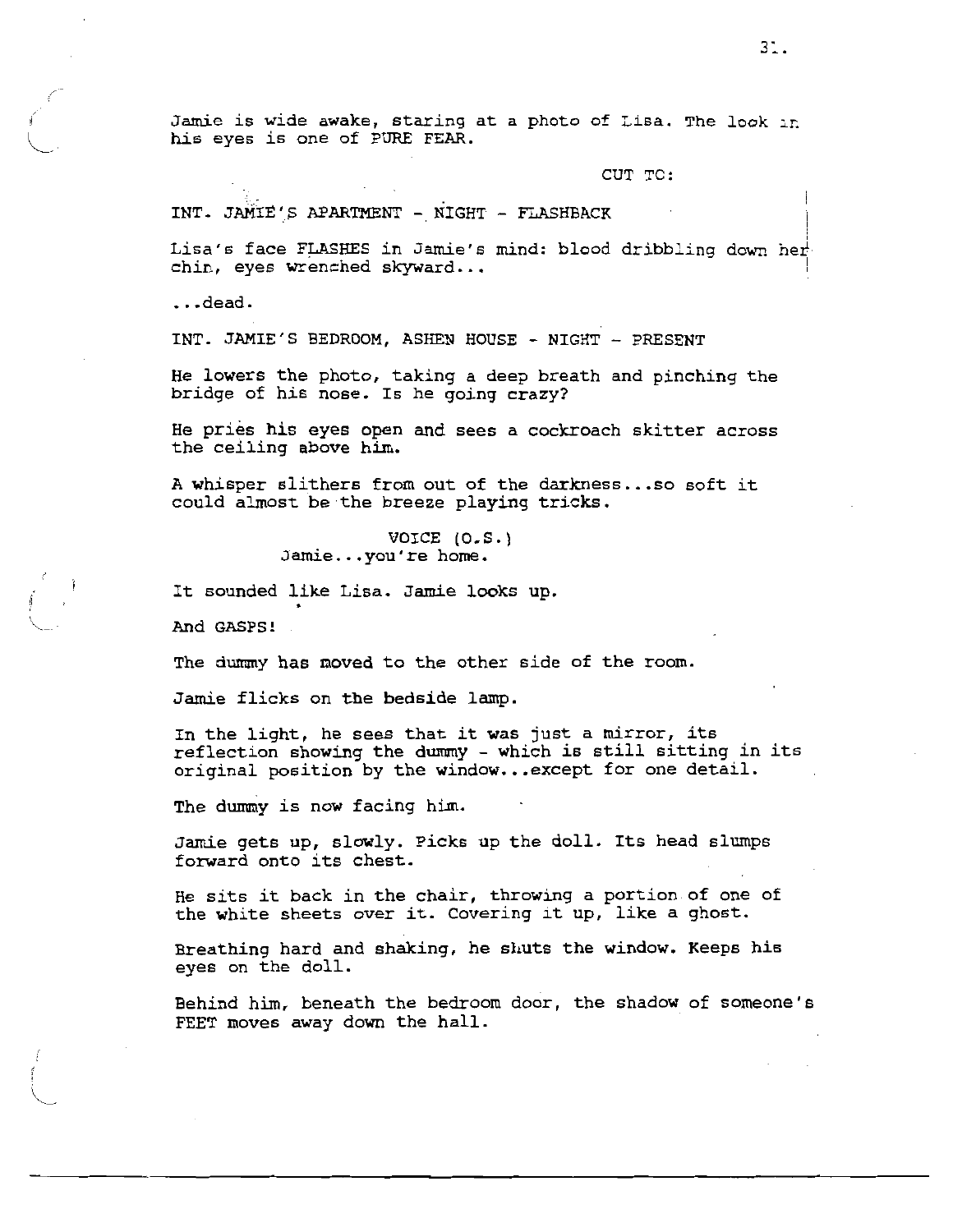### EXT. CEMETERY - DAY

Grev headstones merge with the grey sky. The last leaves of fall scatter in fear of the oncoming winter.

A dozen of so mourners hunch together around Lisa's plot, including Ella. Charles is not here.

A shovel load of dirt is heaped onto the casket. Jamie sits in a chair, watching the black lid disappear under the wormy soil. Everyone stands opposite him except Ella, who stands directly behind him, her face veiled in black lace.

A priest stands over the grave, muttering something so low that we CANNOT HEAR IT.

Jamie scans the faces of the other attendees.

None of them cry or make a sound...but they are all staring at him.

Jamie looks away and spots DETECTIVE LIPTON in the distance, standing by a tree.

Watching.

The priest raises his voice ever so slightly; enough that we can finally hear something he is saying.

# PRIEST ...and we look to our families and

loved ones for solace.

Ella puts her hands on Jamie's shoulders.

EXT. CEMETERY - LATER - DAY

Jamie drifts away from the crowd.

Sees Lipton walking away and hurries to catch him.

**JAMIE** Detective Lipton.

Lipton stops and turns.

# JAMIE (CONT'D) How are you?

LIPTON Fine. I'm sorry I didn't come over and say anything, I thought I'd leave you alone.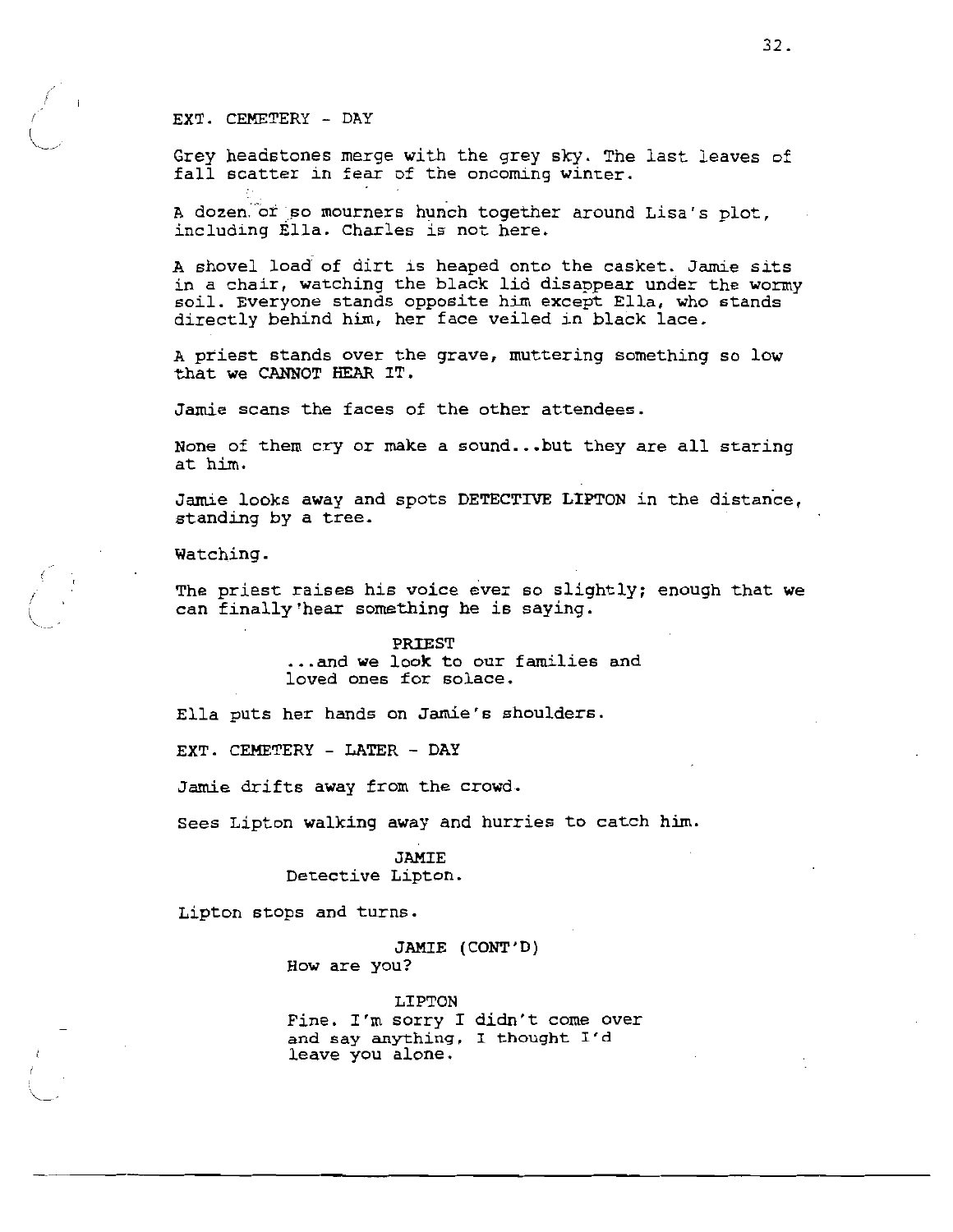That's okay. (beat; overly hostile) Detective, if you don't mind me asking, why are you here?

Lipton studies Jamie, gauging his suspicion.

LIPTON

For most people, a funeral is closure. For a homicide detective, it's a starting point.

**JAMIE** 

Okay. Seen anything interesting?

LIPTON Not yet, but I'm still looking.  $(beat)$ She deserves that, don't you think?

Jamie nods. He's right.

**JAMIE** 

I just didn't expect you to show up all the way down here.

LIPTON I didn't come for fun, kiddo. I'm here for the same reason plumber's hang around broken toilets a lot.

He walks away, then stops and turns around.

LIPTON I'll be seeing you.

Jamie watches the detective stroll away.

FEMALE VOICE (O.S.) She lost her voice...

Jamie turns, seeing MARION - Henry's sister from the funeral home. She steps closer to him, FEAR in her eyes.

> MARION (CONT'D) Mary Shaw...she lost her voice. Then she came back to claim ours.

She points at an old headstone, which is partly obscured by trees, away from the other headstones. Her voice grows in volume.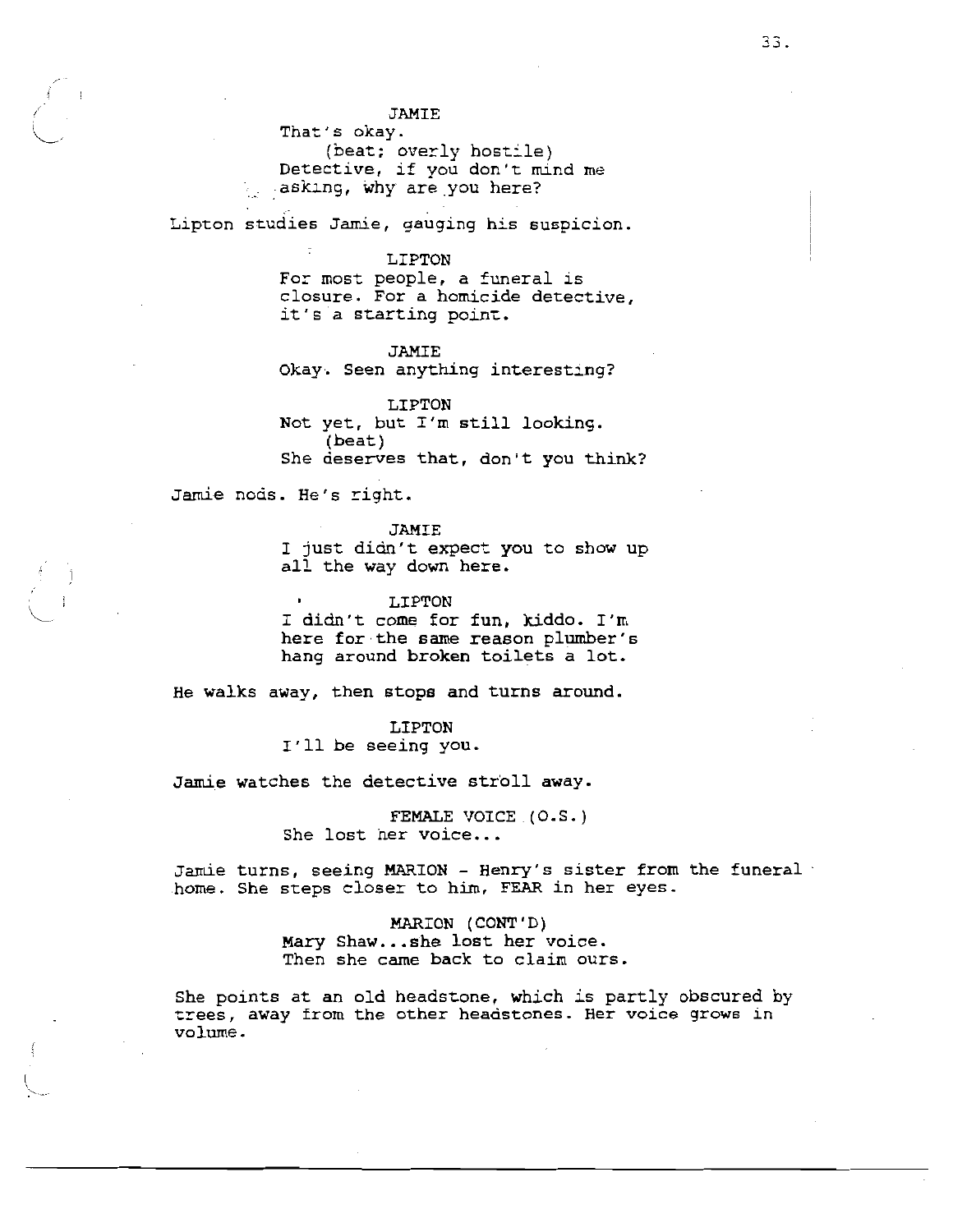### MARION

Mary Shaw did it. She's the one who steals tonques.

Jamie's BLOOD FREEZES when he hears this.

# **JAMIE** What did you say?

Marion points at the headstone, her voice growing louder and more fearful.

### MARION

And if those people, who saw her did scream, their tonques would be gone ripped out clean.

Henry appears, taking Marion by the arms roughly.

**HENRY** 

Marion, what are you doing? Leave him alone. You know better than this.  $(beat)$ I'm sorry, Mister Ashen, she doesn't know what she's saying. I apologize, sir.

Henry leads her away, berating her under his breath.

Jamie, still in shock, looks to the headstone she had been pointing at.

It has decayed with age, vines strangling it.

Etched into the rock, the words: HERE LIES MARY SHAW.

INT. DINING ROOM, ASHEN HOUSE - NIGHT

Clink. Gulp. Clink.

This family dinner is very workman-like: chew, swallow, repeat. No talking.

Candlelight dances across the walls as Ella spoon-feeds a very gruel-like substance to Charles, at the head of a long oak dining table. Jamie sits opposite, eyes down. Finally:

> **ELLA** Isn't this wonderful? All of us eating here together?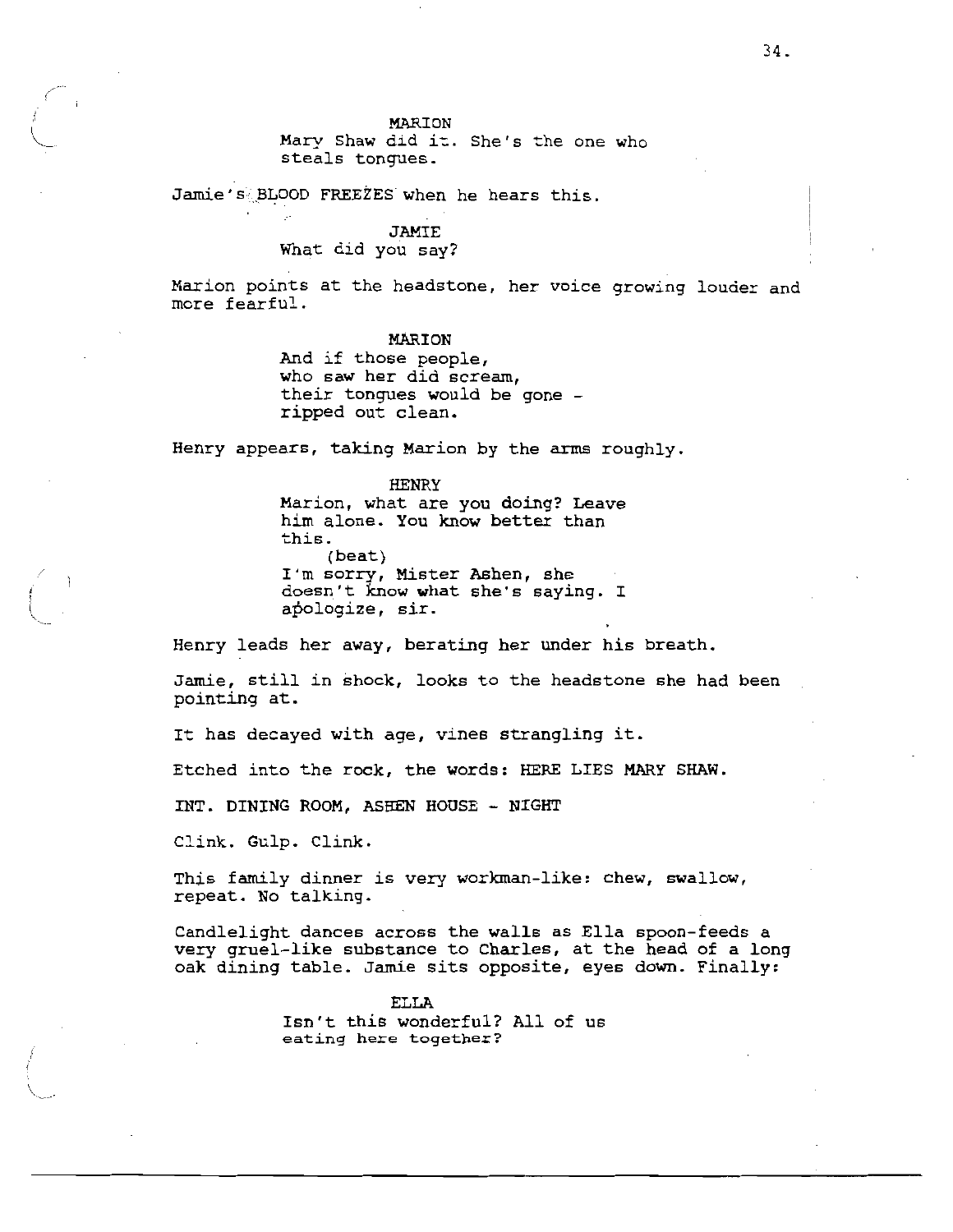Jamie pokes at his meal -- a soppy and badly cooked roast dinner. He looks up. Ella and Charles are staring at him.

### **JAMIE**

 $\lambda$  It's great.

Ella smiles. She spoons more goop into Charles' mouth, then dabs his lips with a napkin.

#### **CHARLES**

So how much time are you taking off work?

# **JAMIE**

What's that?

### **CHARLES**

Surely they're giving you a break after what's happened.

### **JAMIE**

(distracted) Uh, yeah...they are. I can pretty much go back whenever I want.

A long beat of silence follows, until:

**JAMIE** Who is Mary Shaw?

Ella and Charles stop what they are doing.

#### ELLA

I'm sorry honey, speak up a little bit.

### **JAMIE**

Marion, from the funeral home, she said something to me today...about a woman named Mary Shaw. She said, "Mary Shaw did it."

### **CHARLES**

That woman also believes Jesus communicates to her through the fillings in her teeth.

Ella goes back to spoon-feeding Charles.

### **JAMIE**

I remember the name, though... Mary Shaw. From when I was a kid around here.

 $(MORE)$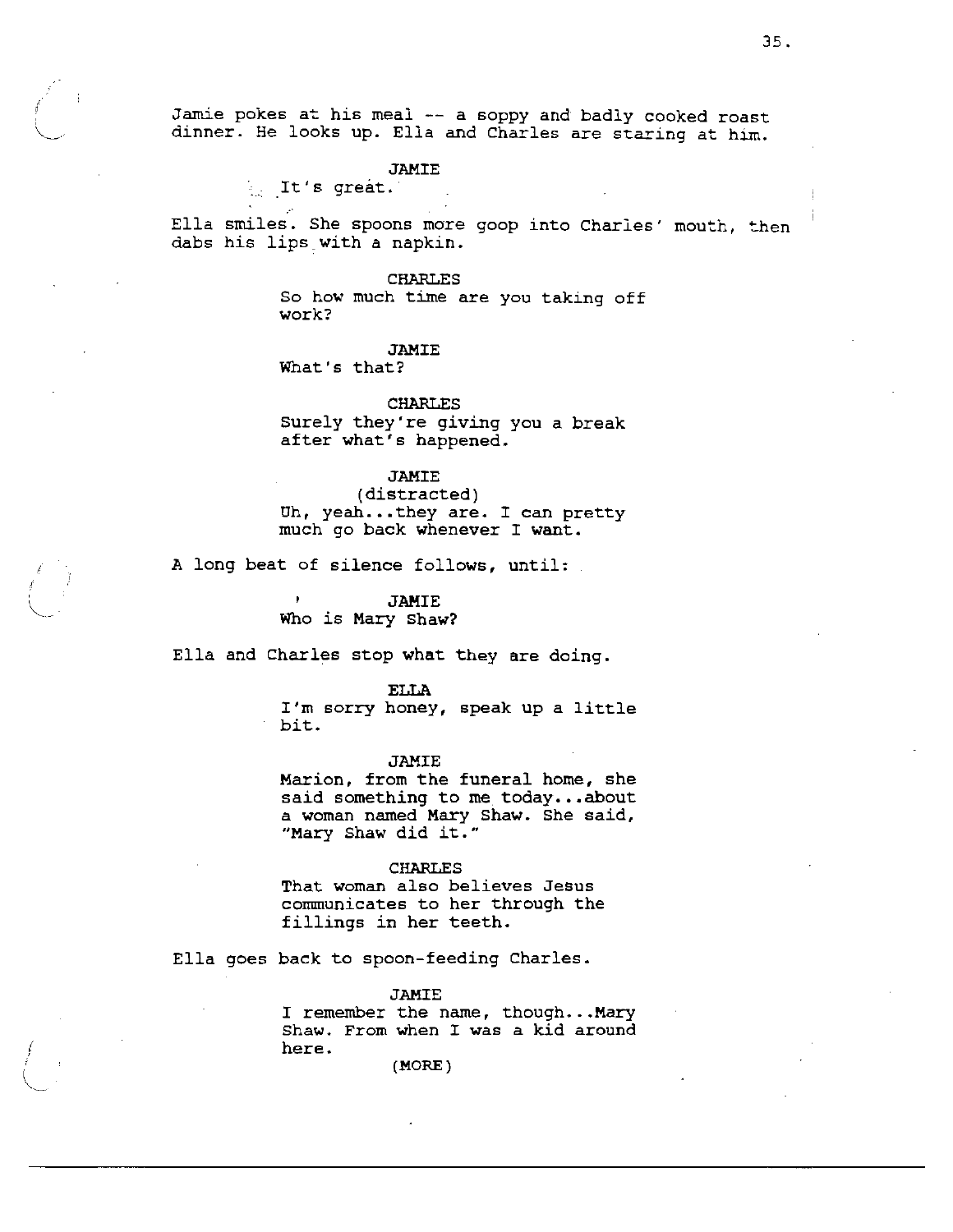JAMIE (cont'd) They had a poem about her, I think.  $(beat)$ Mom used to read it to me.

Ella looks up, reacting to the words - if only slightly.

**CHARLES** You spent most of your childhood

far away from here, in boarding school.

**JAMIE** 

I'm aware of that.

**ELLA** 

Jamie, would you like something to drink?

## JAMIE

I'm fine.

Clink. Gulp. Clink.

tur.

**JAMIE** So you've never heard of her?

**CHARLES** 

No. I told you - that woman from the funeral home is crazier than a shit-house rat.

**ELLA** 

Poor old thing. (beat) Jamie, would you like dessert? I made a pear pie.

**JAMIE** 

No, thank you.

Clink. Gulp. Clink.

**JAMIE** I know I've heard her name.

**CHARLES** So have you considered staying here? For a few more nights?

JAMIE

I can't. (back to Marion) It was just the way she said it...she seemed so...scared.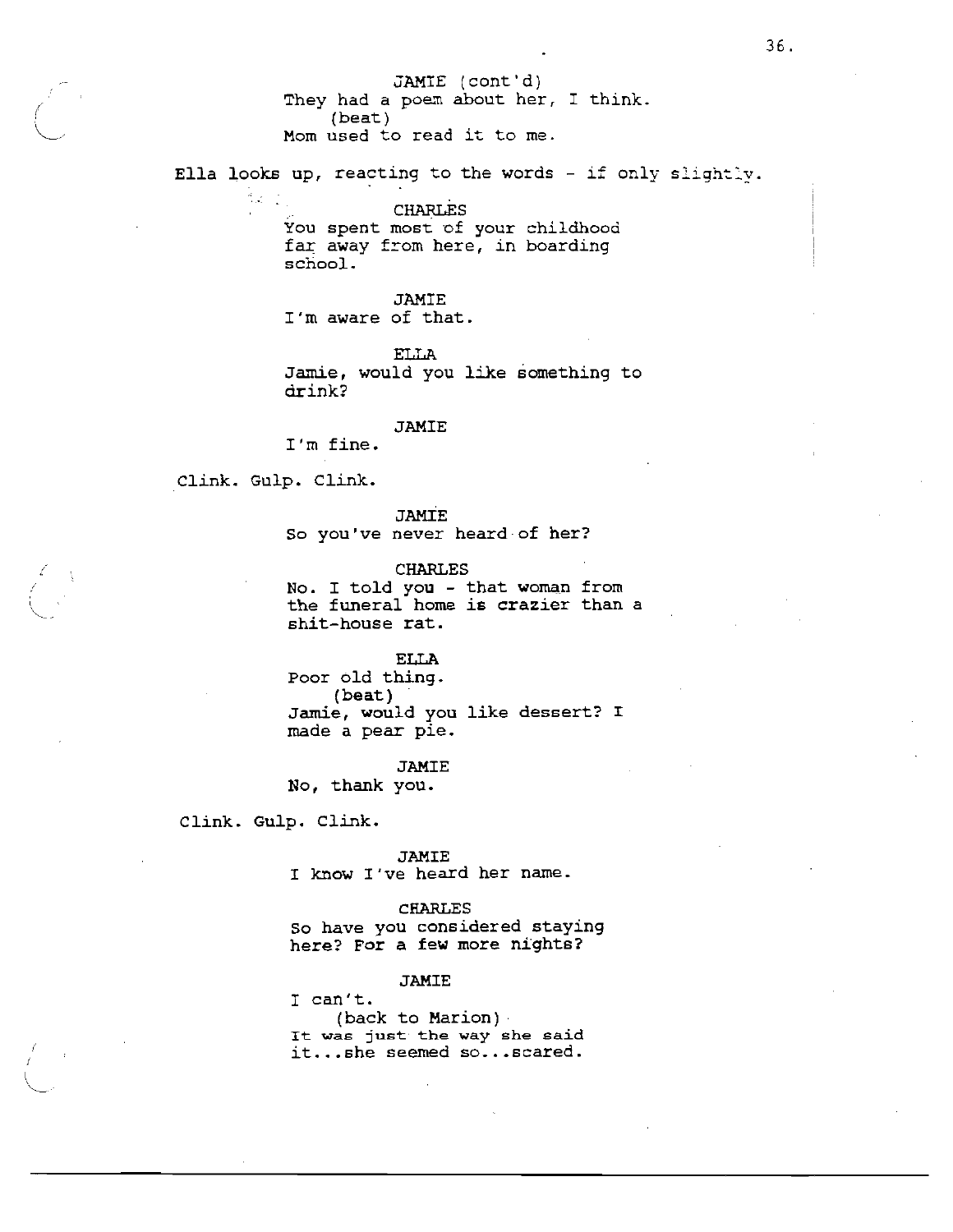**ELLA** 

I would love you to stay for lunch, Jamie. You simply must try my walnut cake.

**CHARLES** 

It's settled then. Lunch it is.

Jamie slams his fork down. Blank looks from Ella and Charles.

**JAMIE** 

I can't stay!

He gets up and leaves.

 $\mathbb{Q}_{\mathbb{Z}}$  .

EXT. ASHEN HOUSE - NIGHT

Jamie charges out of the front door, breathing hard.

A figure catches in his peripheral vision and he stops in his tracks.

It is Boz, in the distance. He is talking to someone at the front gate. Jamie squints at the second figure through the foq.

Detective Lipton.

Jamie hides himself behind a branch. Watches the exchange between the two men, too far away to hear anything.

Boz nods and Lipton takes a note.

Jamie backs up slowly...back into the house.

INT. BATHROOM, ASHEN HOUSE - NIGHT

Jamie splashes water on his face, shaken. He has the look of a first-day prison inmate - a man with no escape.

He looks up into the mirror, and is STARTLED to see CHARLES, sitting in his wheelchair at the opposite end of the corridor.

> **CHARLES** I'm sorry. I have to learn that you're a man now. You don't need me telling you how to run your life.

A long beat passes between them.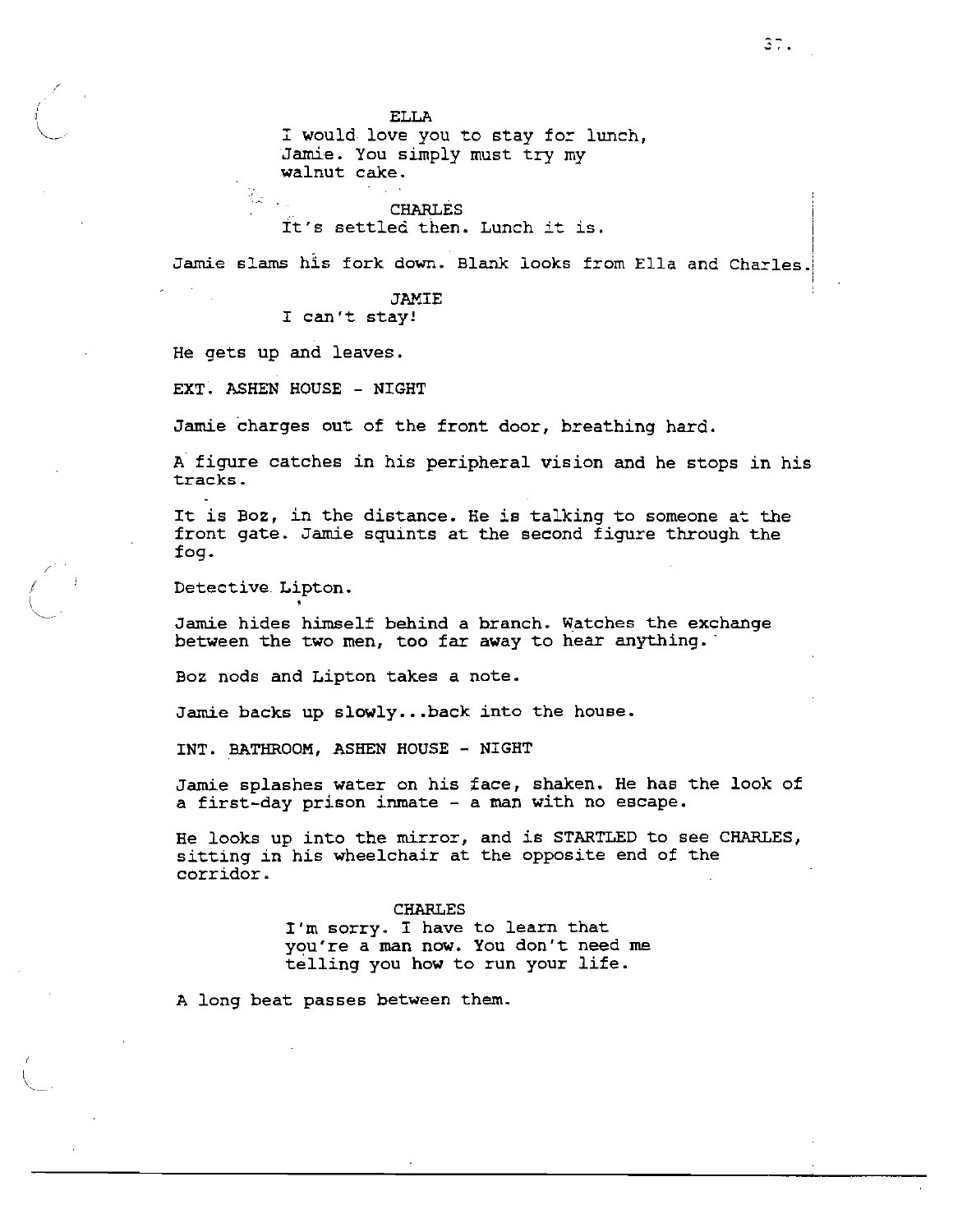You know, I did used to make enquiries about you after you left. I had my sources. People would always tell me that you were happy, that you were doing well. I never wanted to interrupt that.

Jamie nods, growing more disturbed by his father's `truce'.

## **CHARLES**

Good-night, son.

The wheelchair retreats and is swallowed up by the darkness, the screech of its wheels receding in volume as it moves away.

EXT. ASHEN HOUSE - NIGHT

The witching hour.

Storm clouds roll in, low growls of thunder announcing their arrival.

Beneath the brooding sky, only one arched window in the house remains lit. It switches off.

INT. ENTRANGE HALL, ASHEN HOUSE - NIGHT

The curtains lull gently, the only thing moving in the darkness.

INT. KITCHEN, ASHEN HOUSE - SAME

A faucet drips.

Drip...drip...drip.

INT. CORRIDOR, ASHEN HOUSE - SAME

A grandfather clock ticks.

Tick...tick...tick.

INT. JAMIE'S BEDROOM, ASHEN HOUSE - SAME

Jamie is asleep. A bottle of sleeping pills sits on the bedside table, tablets scattered around it.

For a moment, it is only Jamie's steady, rhythmic breathing we can hear...

...but then another sound is introduced.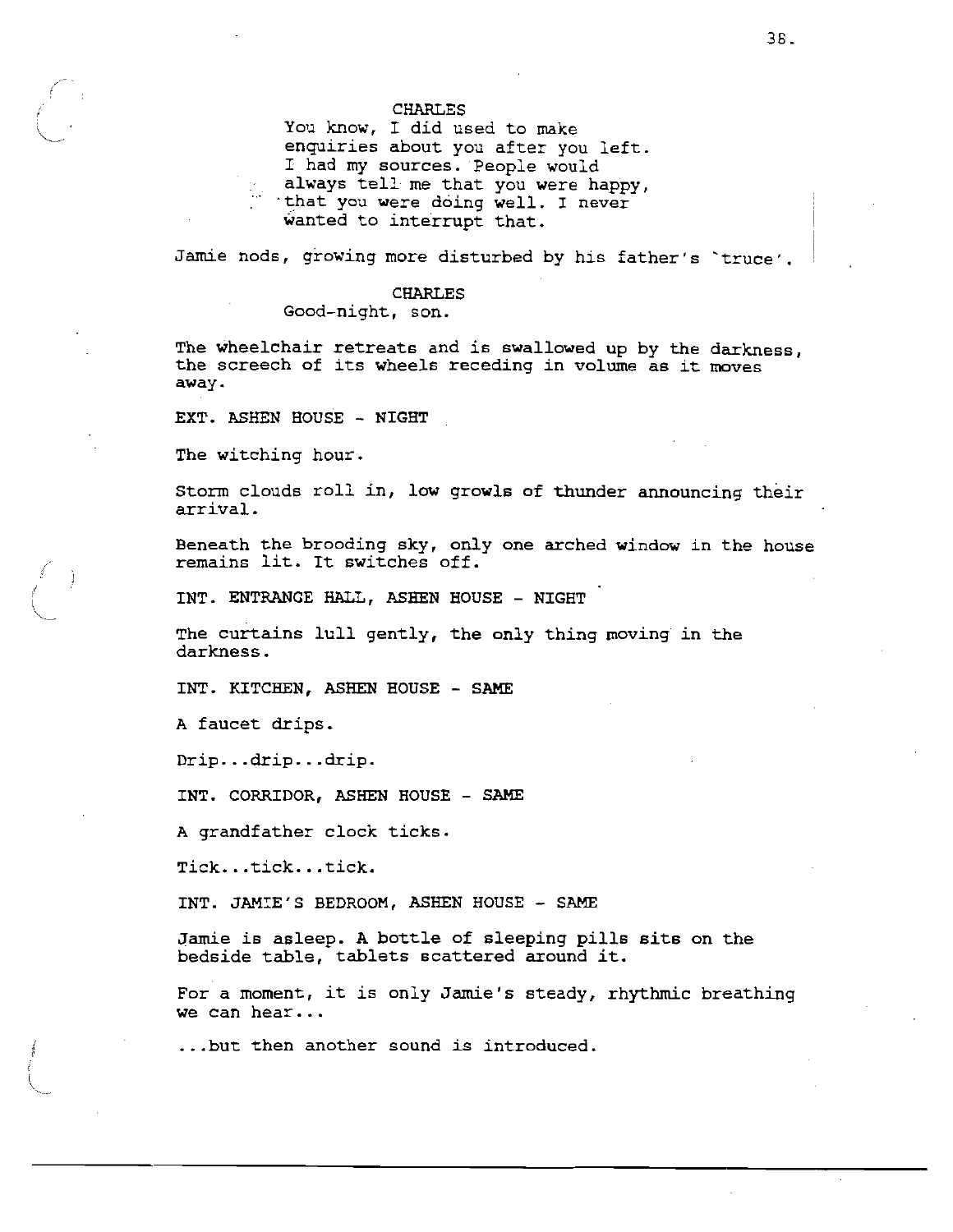At first, it could be Jamie -- until it drowns him out.

Sobbing.

Jamie's eyes flutter open. He tunes in to the quttural moans.

His vision adjusts in the darkness, scanning the room; past the door, past the furniture covered in white sheets, until they STOP DEAD on something.

A figure is hunched over in the corner by the window, whimpering, its back to Jamie. The figure's head rests in its hands - MIRRORING the image we saw of Mary crying in the opening scenes.

Jamie BOLTS upright in bed, adrenaline kicking in.

He glares at the figure for a long beat.

#### JAMIE

#### $E11a?$

Immediately, the sobbing CEASES and the figure stands up, turning around to face Jamie.

Shrouded in shadow, it resembles an OLD WOMAN - her pale face catching what little light there is.

A sudden qust of wind sends the drapes billowing outwards, obscuring the woman.

Only the old woman's eyes pierce through the sheer lace fabric; eerily WIDE and unblinking. Staring right at Jamie. Then...

... the drapes settle, and she is GONE.

Heart in his throat, Jamie switches on the bedside lamp and gets out of bed, going over to the window. He checks all corners, finding nothing.

**BANG!** 

The doll falls out of its chair, splaying across the floor.

Jamie picks it up. As he lifts it, he sees a faded inscription on the back of the doll's neck.

It reads M. SHAW.

INT. ENTRANCE HALL, ASHEN HOUSE - MORNING

The house awakens.

39.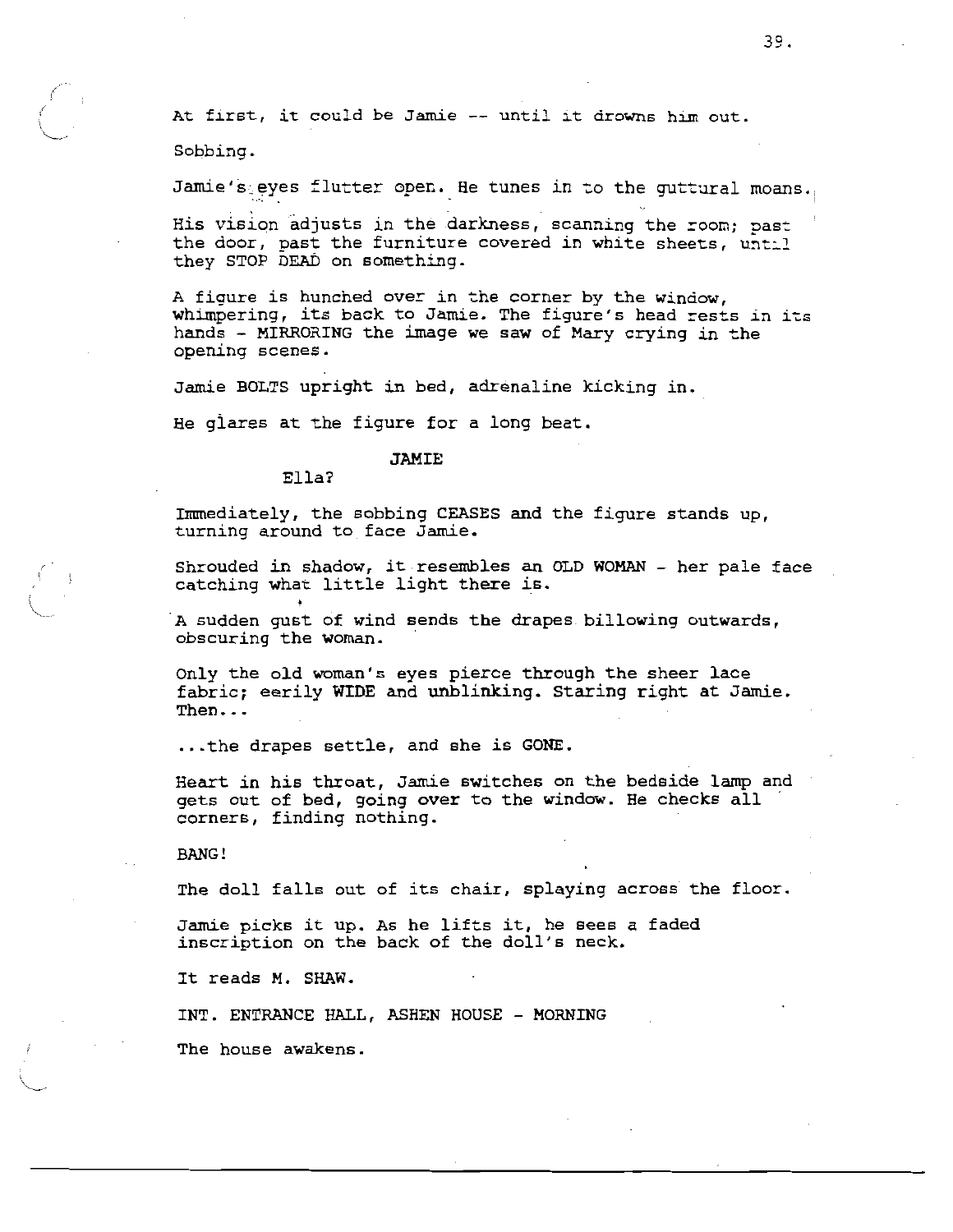Jamie descends the stairs quickly, heading for the front door.

He catches sight of Ella, who is busying herself in the kitchen with pots and pans.

> ELLA Oh, Jamie, you're up. Would you like some breakfast?

### **JAMIE**

No, that's okay.

**ELLA** 

Are you going somewhere?

He doesn't answer.

EXT. ASHEN HOUSE - MORNING

The sun rises over Ashen House for a new day.

Jamie flings open the front door, rushing towards his car then stops in his tracks.

A FALLEN TREE is blocking the driveway.

Boz hacks away at it with a saw.

Jamie approaches.

**JAMIE** What happened here?

**BOZ** 

Storm.

**JAMIE** What storm?

BOZ Storm last night.

**JAMIE** 

Okay...so, how am I supposed to get my car out?

**BOZ** Have to wait.

**JAMIE** 

How long?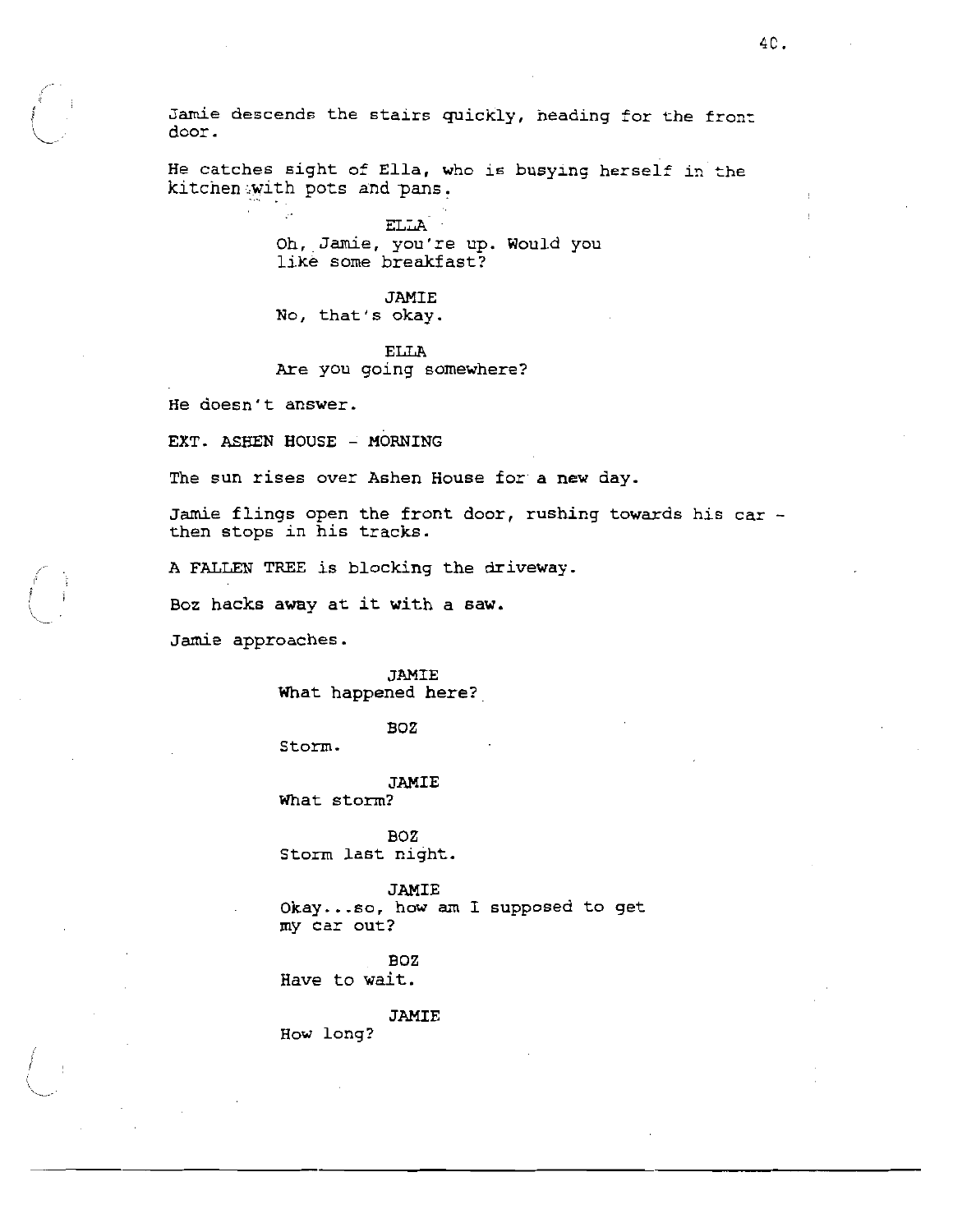BOZ.

A day maybe.

Jamie can't believe it.

**JAMIE** A day?! But that's...you can't...

Ella appears in the doorway.

**ELLA** Jamie, can I get you to help me with something? I'm just not as strong as I used to be.

A twinge of nervousness spreads across Jamie's face. He looks from Ella to the gate like a trapped animal. He chooses the front gate.

> **JAMIE** I...I would...but I have to go somewhere.

**ELLA** Well, when will you be back? I'm making lunch.

Jamie guickens his pace, not looking back.

**JAMIE** Later... I'll be back later, I promise.

Boz and Ella watch him go.

EXT. FOREST ROAD - DAY

Jamie marches skittishly down a winding, tree-lined road; a vein cut through the heart of the forest by men.

The forest does its best to claim the land back, gnarled branches over-hanging it and trapping a MIST that keeps Jamie from seeing too far ahead of himself.

He keeps going anyway...

EXT. VARIOUS STREETS, RAVENS FAIR - DAY

...through the streets of Ravens Fair, past quaint houses that have seen better days.

He looks over at a group of children, playing together on a street corner, as children do...except for one thing.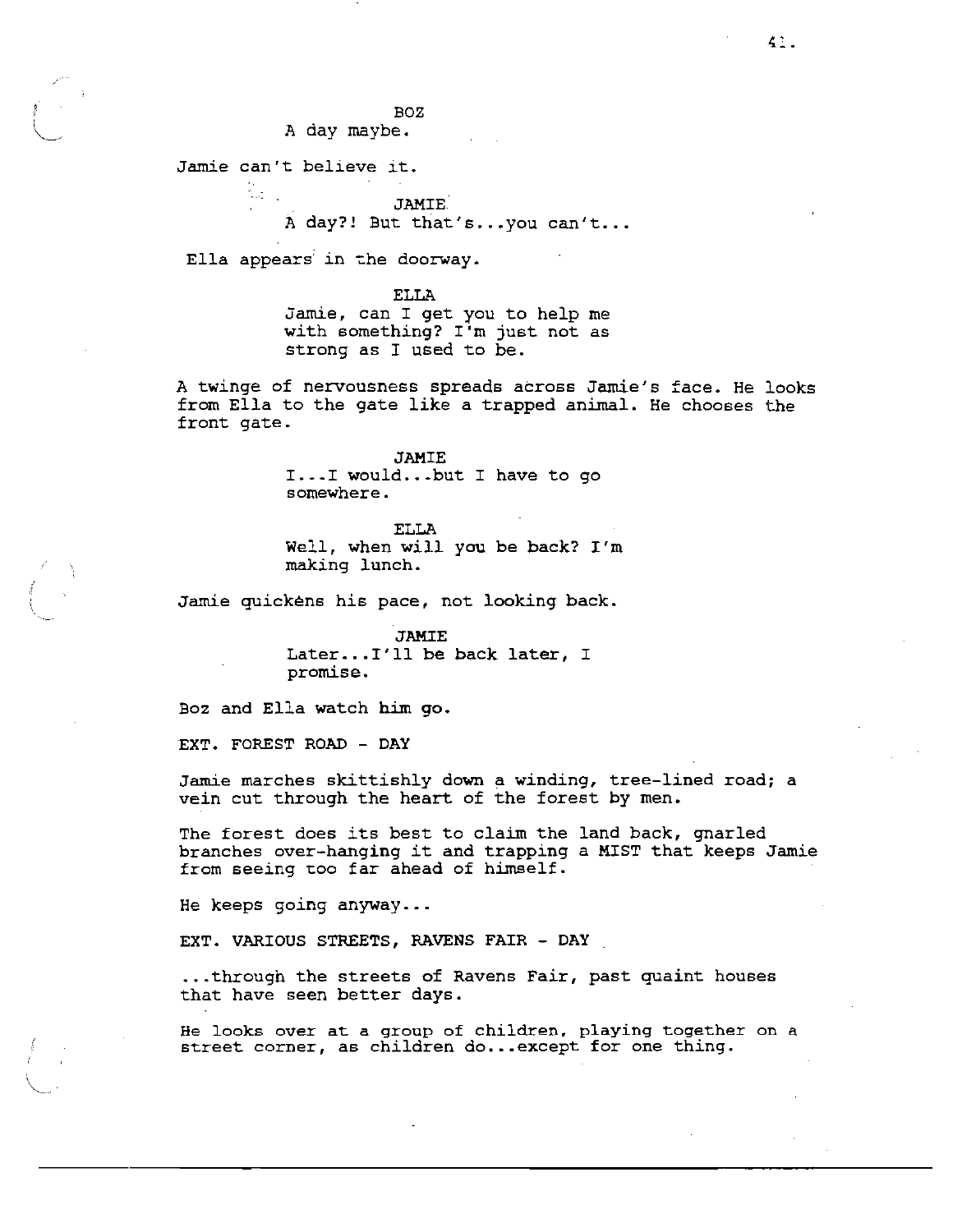They sing under their breath, not making a sound.

EXT. WALKER FUNERAL HOME, RAVENS FAIR'S MAIN STREET - DAY Marion sits in her chair, cradling her crow. Jamie approaches. She doesn't seem to notice. He kneels down, apprehensive.

**JAMIE** 

Ma'am... I have to talk to you.

She strokes the head of the dead bird, smiling.

**JAMTE** You said something to me about my wife yesterday...you said a woman named Mary Shaw did it.

Marion looks up slowly.

Leans forward and whispers in Jamie's ear.

**MARION** She's standing right behind you.

As much as we can actually SEE a shiver run down someone's spine, we see it with Jamie.

He turns around. No one is there.

He grips Marion's shoulder - desperation in his eyes.

**JAMIE** 

Who is she? Tell me.

HENRY (O.S.) Mister Ashen, I would prefer it if you left her alone.

Jamie STARTS as Henry interrupts. He stands up, dejected, backing away from Marion.

> MARION Henry'll tell ya about Mary Shaw. He saw her once, in the flesh herself. Didn't ya Henry?

Jamie looks at Henry.

Busted.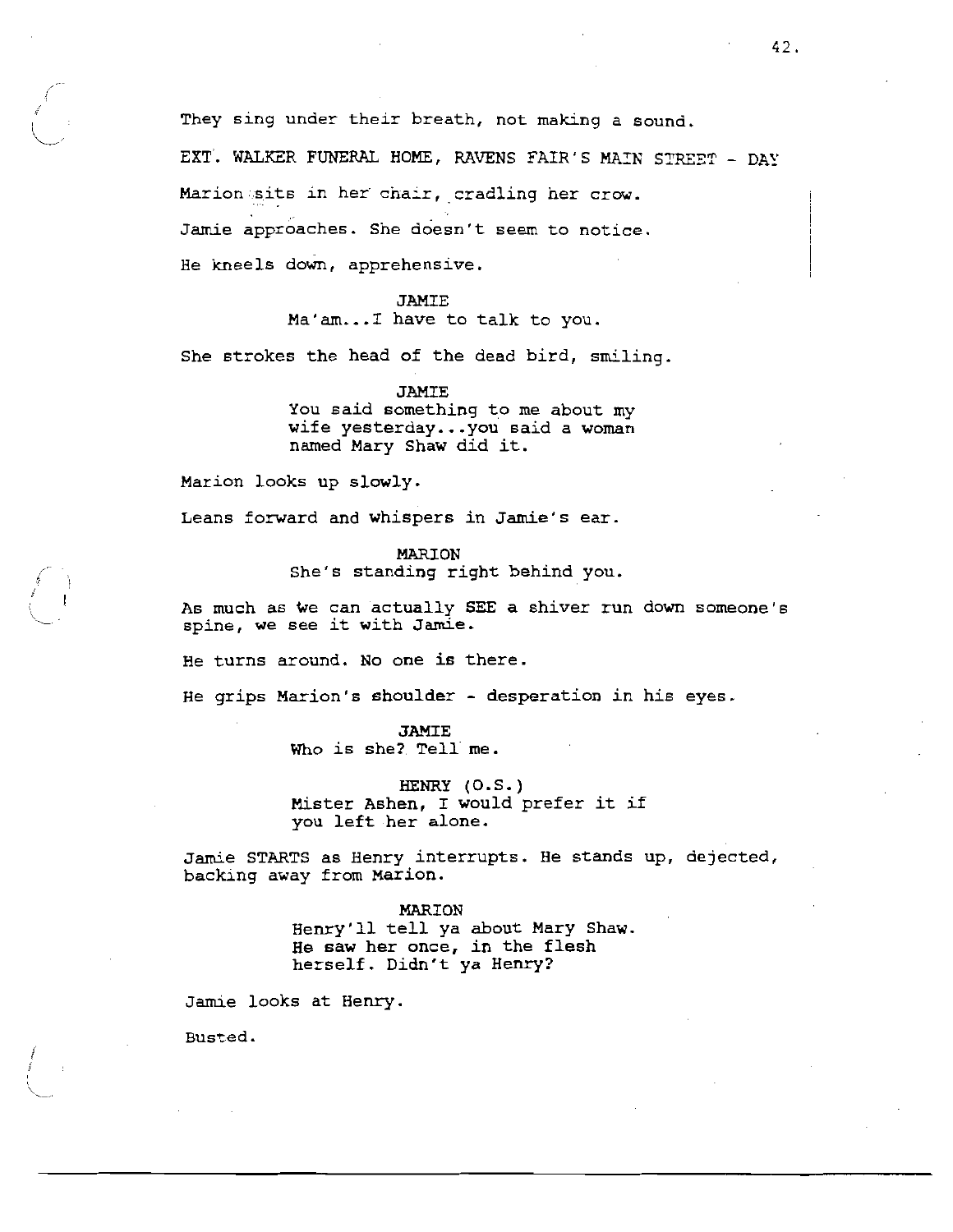## INT. WALKER FUNERAL HOME - DAY

Henry peers through the shop-front window, then flips the "OPEN' sign to "CLOSED', locking the door.

He begins pulling the blinds closed.

#### **HENRY**

There are things you remember, and there are things you can't forget.

Jamie sits in an old armchair, listening attentively.

HENRY (CONT'D) Despite the inarquable fact that I am getting on in years. I remember a lot of things from my life. Remember them well, in fact.

He turns to face Jamie.

HENRY (CONT'D) But the look on old Mary Shaw's face when she died...that's something I just can't forget.

Henry paces the room, nervous as ever.

HENRY (CONT'D) What would you say if I told you that, sixty years ago...in this very town...I saw a face that looked exactly as your wife's did?

### **JAMIE**

I'd say go on.

Henry lowers his volume, as if someone were eavesdropping.

**HENRY** Her name was Mary Shaw. (beat) The woman who lost her voice.

DISSOLVE TO:

## EXT. GUIGNOL THEATER - NIGHT -- FLASHBACK

Lights glitter on the surface of a large lake, cast by a majestic building which rises up from an island in the lakes center.

This is the Guignol Theater. The pride of Raven's Fair.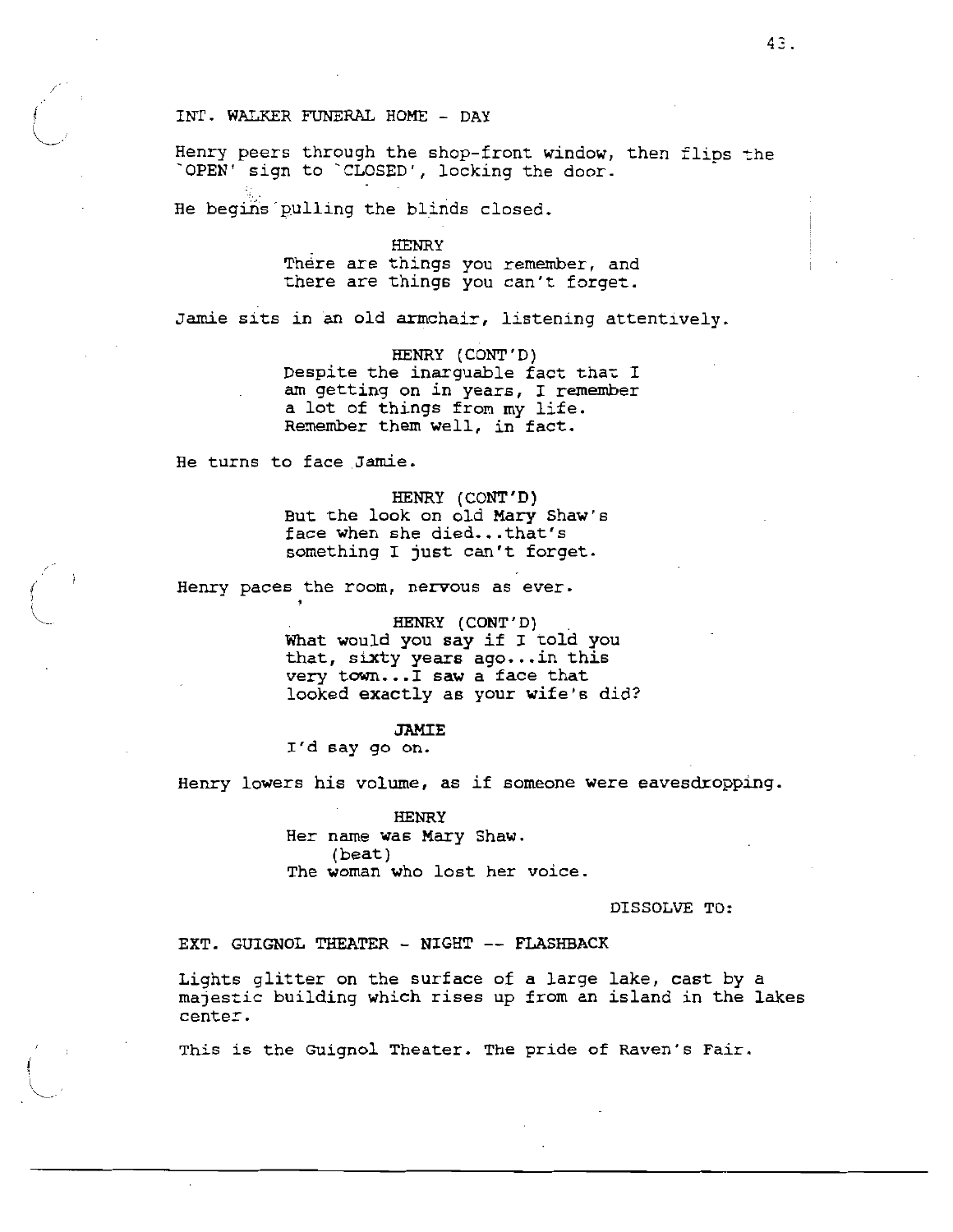Streams of people cross a footbridge which runs to the island, dressed in their Saturday night best.

## HENRY (V.O.)

Back when I was a boy, the one horse they had in this town hadn't been shot yet. Some people even said it could become a boomtown, a real cultural hot-spot. And so, somebody built a grand old theater on the edge of town.

INT. AUDITORIUM, GUIGNOL THEATER - NIGHT -- FLASHBACK

A cocky young boy of about ten maneuvers his way through the plush seats of the auditorium. This is YOUNG HENRY.

Young Henry finds his seat, settling on one near the front.

HENRY (V.O.) I only ever went there once.

The lights fade in the auditorium.

A spotlight comes on, singling out an old man in a bright red suit, standing on the stage. It is MARY'S HUSBAND, whom we met in the opening scenes.

> MARY'S HUSBAND Ladies and gentlemen, prepare to be astounded...prepare to be amazed...witness Mary Shaw give life to the boy made of wood!

The spotlight switches off. Mary's husband leaves the stage.

Henry squints at the stage, seeing a figure which limps out from behind the curtain, shrouded in shadow. The screech of something heavy the figure is dragging pierces the hush.

The figure stops at the lip of the stage.

A spotlight illuminates the figure. It is an old woman, her angular features sticking out like accusatory fingers, a shock of white hair framing her face. This is MARY SHAW.

She bends down, unlocking the large wooden trunk she was dragging and heaving the lid upwards. She removes a top hat from the trunk and then rolls the trunk onto its side - it is empty.

> MARY SHAW Where is Billy?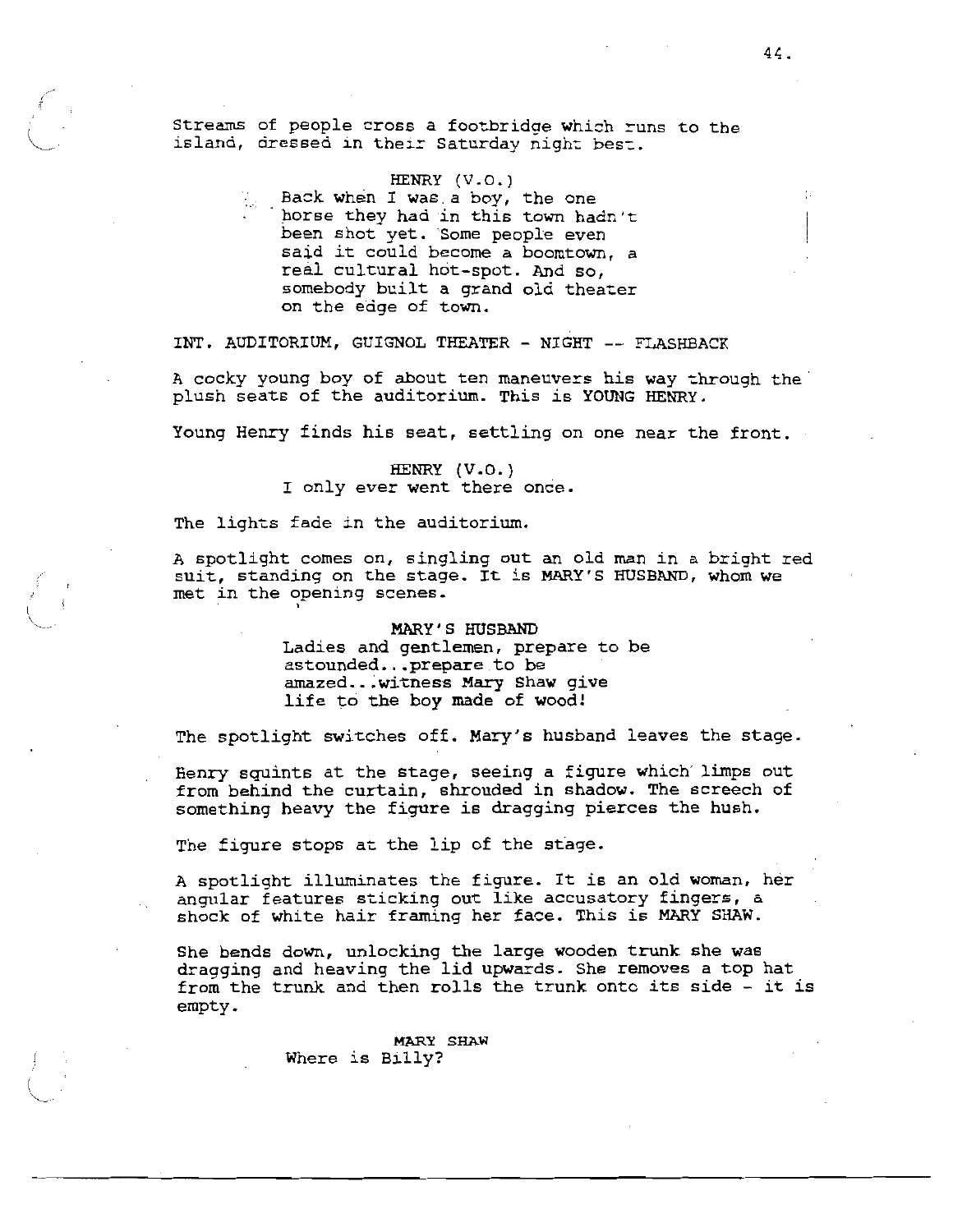She casts a suspicious eye over the audience.

MARY SHAW Have any of you seen him? Was it you who let him out?

She begins to potter around the stage, searching high and low.

> MARY SHAW Billy? Where did you go? Billy?

VOICE (O.S.) You won't find me!

Henry JUMPS out of his skin as the voice screams out -- from RIGHT BEHIND HIM! He whirls around, heart in his throat. No one is there.

Mary whips her head up, shielding her eyes from the flare of the spotlight.

> MARY SHAW I knew you were hiding!

She makes out Henry, a few rows from the front.

MARY SHAW You there, could you check under your seat for me?

Henry reluctantly gets up, peeking under his seat.

The cherubic face of a VENTRILOQUIST'S DUMMY stares back at him, with the vacant gaze of the dead. Mouth stretched into a grin. It is a dummy we know well.

YOUNG HENRY

He's here.

MARY SHAW Would you mind bringing him to me?

Henry hauls the dummy out from under the seat, carrying him up the aisle to the stage. Mary takes the dummy in her arms.

> MARY SHAW Say thank you, Billy.

The dummy's head swivels around slowly to face Henry.

**BILLY** 

Thank you.

4Ξ.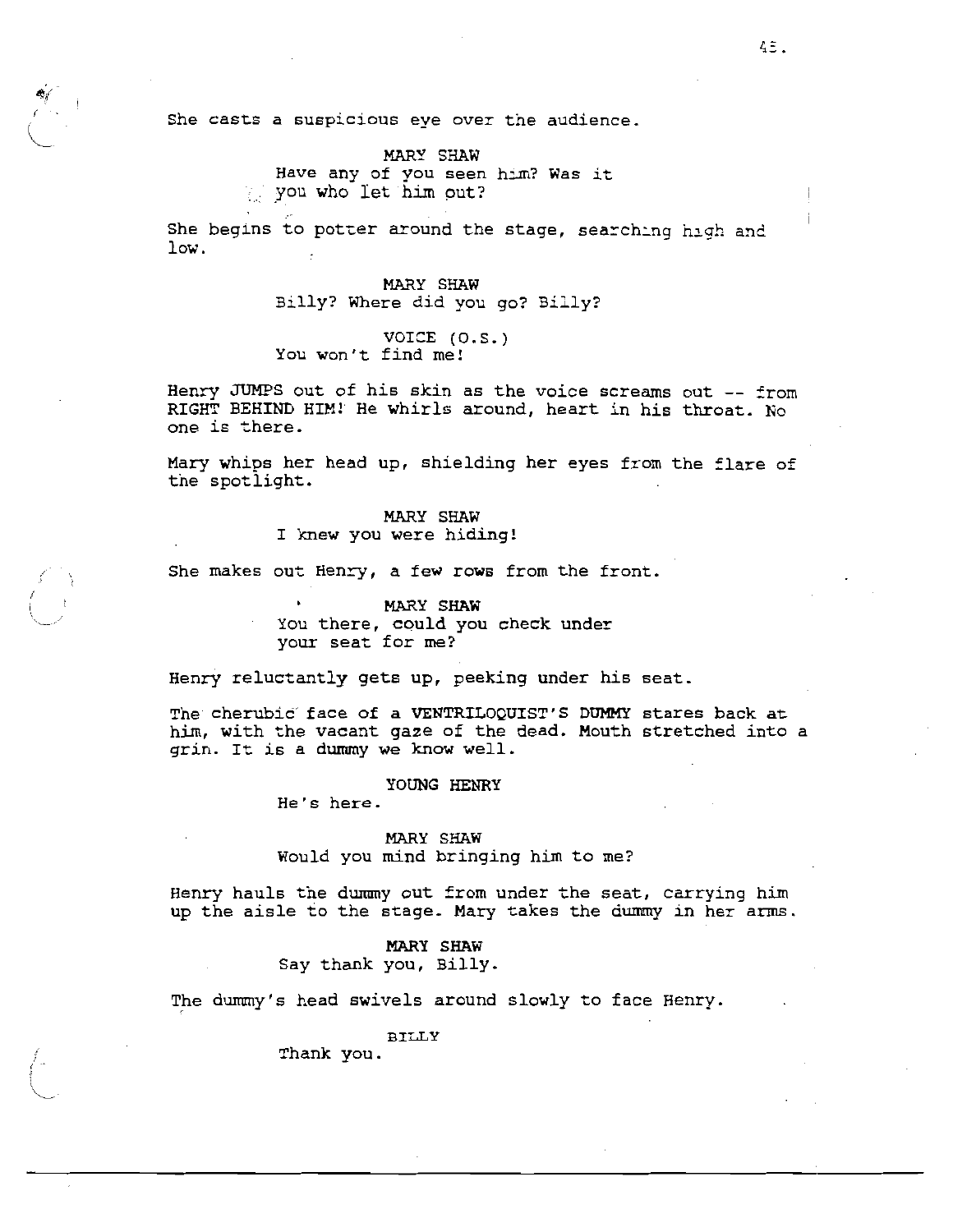Henry returns to his seat. Mary takes her place on a stool, the dummy's head lolling back and forth as she props him up on her lap, placing the top hat on his head.

> MARY SHAW Why must you run away, Billy? Don't I treat you well?

As he talks, the dummy's jaw lowers and shuts vigorously.

**BILLY** You do treat me well, mother. The best I could ever hope for. It's just that...

MARY SHAW Yes, Billy?

**BILLY** Well, it's just that...it gets so dusty inside that box. It makes me want to...

# MARY SHAW

Want to what?

Billy leans back, as if he is about to sneeze.

#### **BILLY**

## It makes me want to...

Mary whips the handkerchief out of his top pocket, holding it up to his nose.

## **BILLY**

Ahhhh-choooooo!!

As he sneezes, the handkerchief blows outwards, propelled by the force of the sneeze.

The audience laughs and claps.

MARY SHAW Bleechhh! Shoe!

# **BILLY**

Bless me?

MARY SHAW No, I said Bleechhh--

She holds up her foot.

46.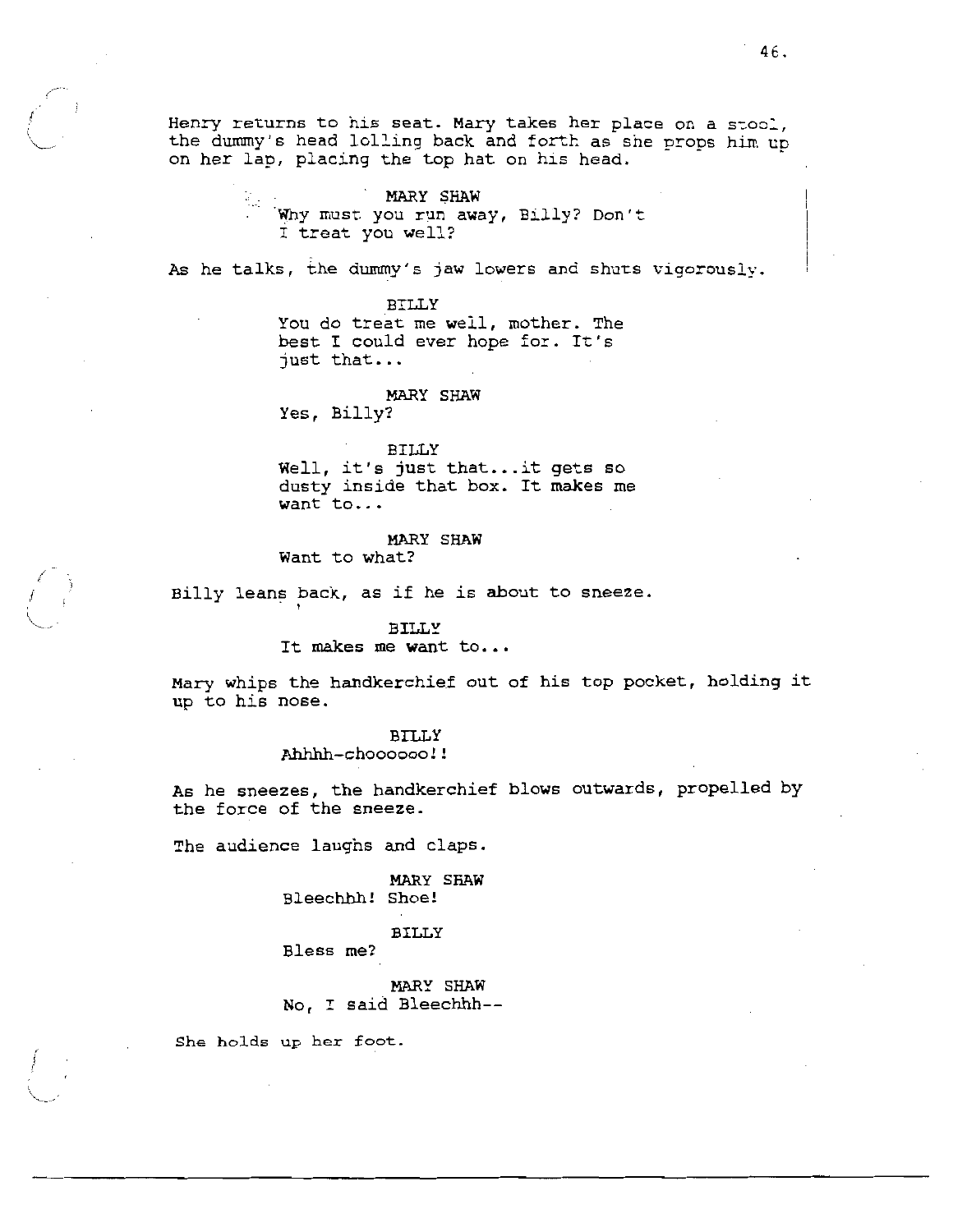MARY SHAW (CONT'D) --shoe! You sneezed all over my shoe!

The audience laughs again.

BILLY I'm sorry for that, mother. I--

VOICE (0.S.) I can see your lips move!

Mary and Billy stop their act and turn to face the accusing audience. The moment hangs in silence for a beat.

**MARY SHAW** 

Who said that?

At first no one admits it...until a red-headed boy of about ten pipes up from a middle row.

> RED-HEADED BOY I did. I saw your lips moving.

> > MARY SHAW

What do you say to that, Billy? He doesn't think you're a real person.

#### **BILLY**

What do you mean, mother?

Mary keeps her eyes fixed on the boy. Her and Billy's voices have lowered. With his new, less sprightly tone, Billy's grin now seems malevolent.

> MARY SHAW He thinks you're a dummy, and that I'm doing your voice for you.

**BILLY** But...but that can't be true.  $(beat)$ There's no way you'd give me ALL the good lines!

Laughter from everyone.

MARY SHAW

Just forget about him, Billy. There will always be doubters.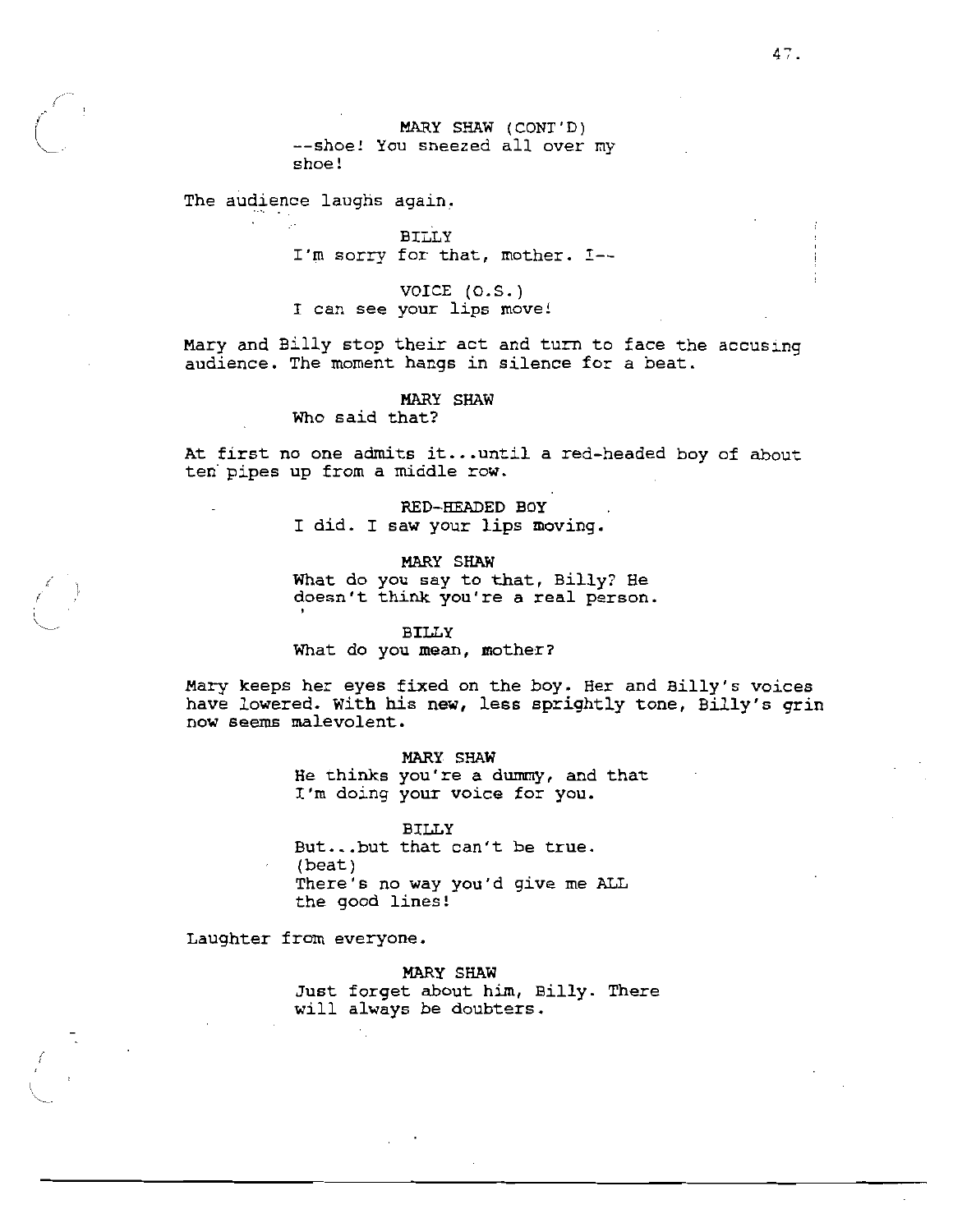**BILLY** 

I don't want to forget it, mother! I think we should show this boy that I'm real.

 $\mathbb{Z}_2$  . MARY SHAW No, I'm afraid we must go on with the show.

**BILLY** I refuse to go on until he believes that I'm real!

Mary and Billy's shouting begins to OVERLAP.

**BILLY MARY SHAW** Let me go mother! I just want No! Sit still, child! Do you to talk to him! I want to hear me? teach him!

The audience break into applause, amazed by the performance ...all except Henry, who shrinks back in his seat, afraid.

The clapping dissipates, and Mary turns to face the redheaded boy. Her eyes DRILL into his, a grin spreading slowly across her face.

## MARY SHAW Now who's the dummy?

INT. LIVING ROOM, WALKER FUNERAL HOME - DAY -- PRESENT

It is clear that afternoon's events are seared into Henry's brain.

> **HENRY** Some weeks later, that disbelieving little boy went missing. Gone, without a trace. Eventually the search for him was abandoned and the case left unsolved...but I always felt in my gut that Mary had played some role in it. (beat) I only saw her one other time.

He points towards the stairs with a trembling hand.

HENRY (CONT'D) Down there... in the basement.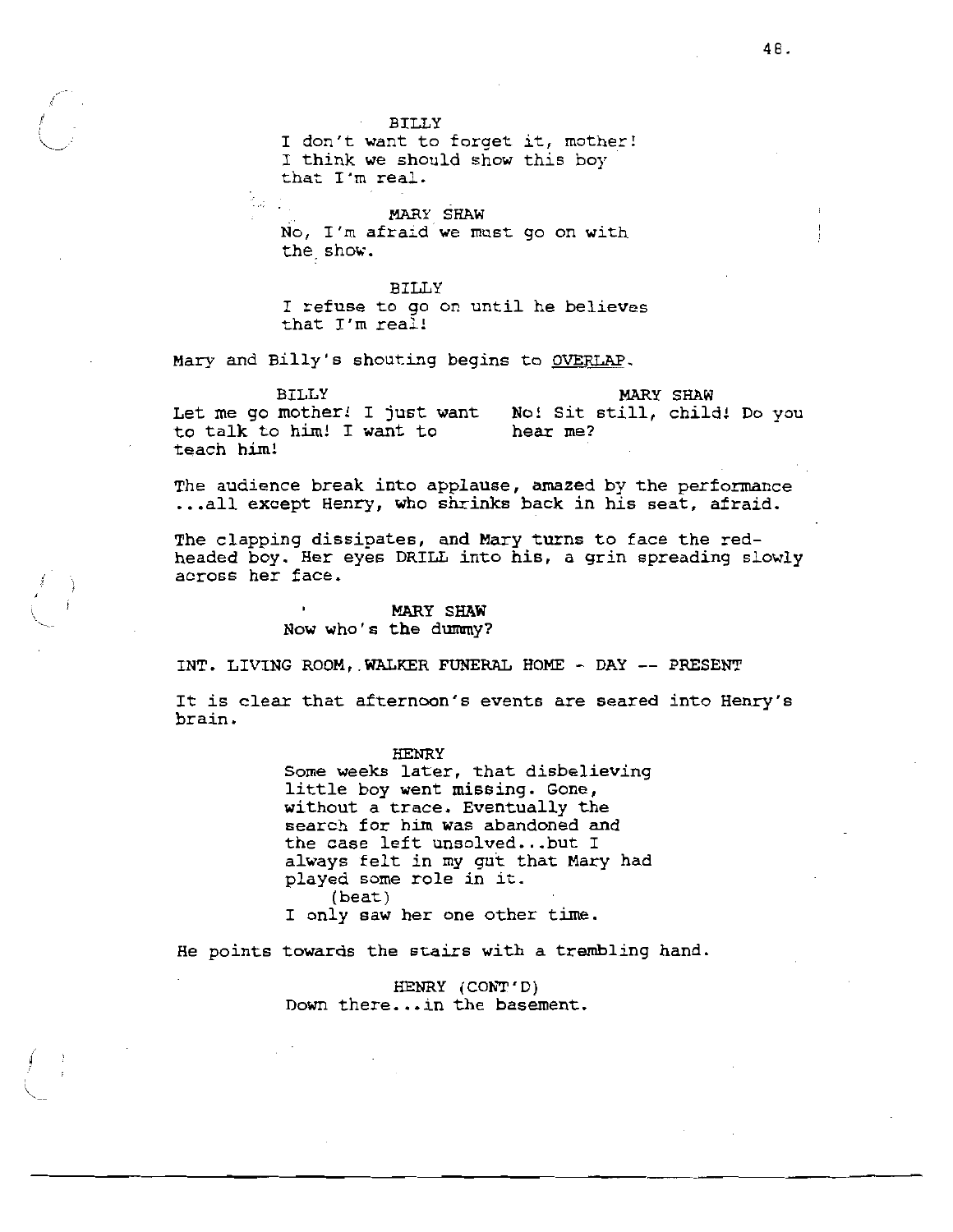INT. STAIRWELL, WALKER FUNERAL HOME - NIGHT -- FLASHBACK

Henry, the young version we just met, tip-toes stealthily down the steps leading to the workroom.

He reaches the last step, stealing a glance inside.

HENRY  $(V.0.)$ I never did find out the exact details of her death. I do know that whatever she looked like when she died...it must have been quite something to turn my fathers head.

A man in a 1940's police uniform stands over a cot, covered by a sheet. Henry's father, RICHARD (40's), listens to the officer's whispered utterances.

The officer lifts the sheet. WE DO NOT SEE. A flash crosses Richard's face, a tremor of repulsion he barely contains. He looks away. The officer lowers the sheet, handing a thick contract to Richard.

# DETECTIVE

This is her last will and testament. All the instructions are inside.

He turns on his heel, leaving as if he couldn't get out of there fast enough. Henry slinks back into the shadows, watching him go by.

# HENRY (V.O.)

Having a body in our home was nothing new to me. It didn't give me so much as a goosebump to know that I was sharing shelter with a corpse. (beat)

But for the next few days, things were...different around our house.

INT. FRONT DOOR, WALKER FUNERAL HOME - DAY -- FLASHBACK

Richard opens the front door, letting a tall man, who is carrying a familiar VENTRILOQUIST DOLL - BILLY - enter the house. They shake hands.

Henry watches through a crack in his bedroom door.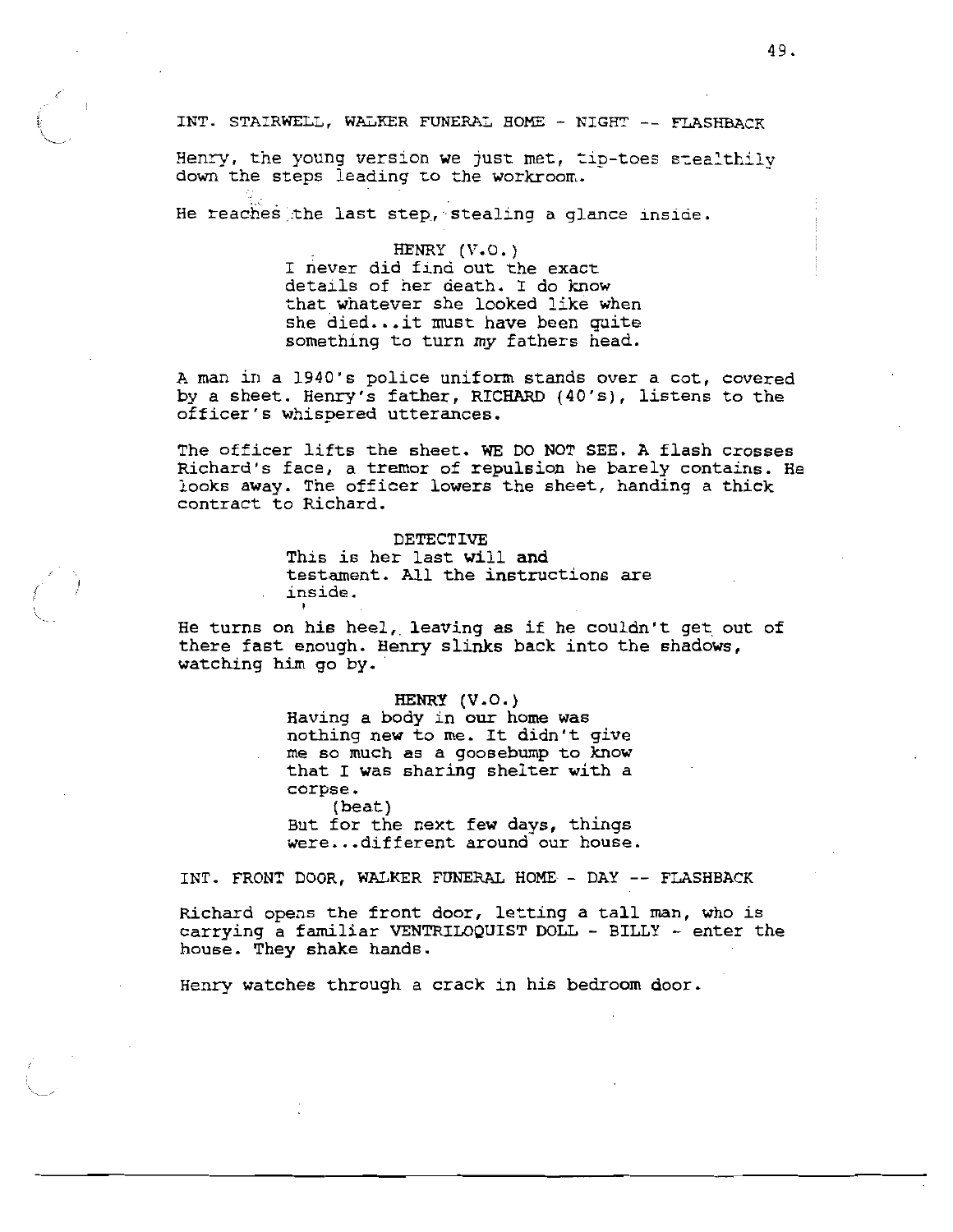## INT. STAIRWELL, WALKER FUNERAL HOME - DAY -- FLASHBACK

Henry pokes his head through the bannisters, spying the Tall Man, arguing with his father in the hall below.

> TALL MAN You have to give me time. This is not what I do. A wooden toy is something quite different to a human being.

### RICHARD

It's unusual for me also. I've never had someone request this in their will before.

INT. STAIRWELL, WALKER FUNERAL HOME - DAY -- FLASHBACK

Henry listens to his father work as he lurks down the stairs.

INT. BASEMENT WORKROOM, WALKER FUNERAL HOME - DAY --**FLASHBACK** 

Henry peeps inside the room.

 $\sim$  1

Richard and the Tall Man toil away at Mary Shaw's body, which We CANNOT SEE.

While he works, Richard keeps looking up to study Billy, the dummy, sitting in the far corner.

The whole room is a mess of paint brushes and tools.

Richard sets up an old box camera next to the bench. He aims the camera at Mary, clicking off a picture.

Henry watches. He leans a little too far forward, knocking a mop over.

Richard whips his head up, fuming.

RICHARD Henry, out of here while we're working!

He charges over as Henry scurries away, SLAMMING the door.

INT. HENRY'S BEDROOM - NIGHT -- FLASHBACK

Lightning flickers outside.

Henry lies awake in bed.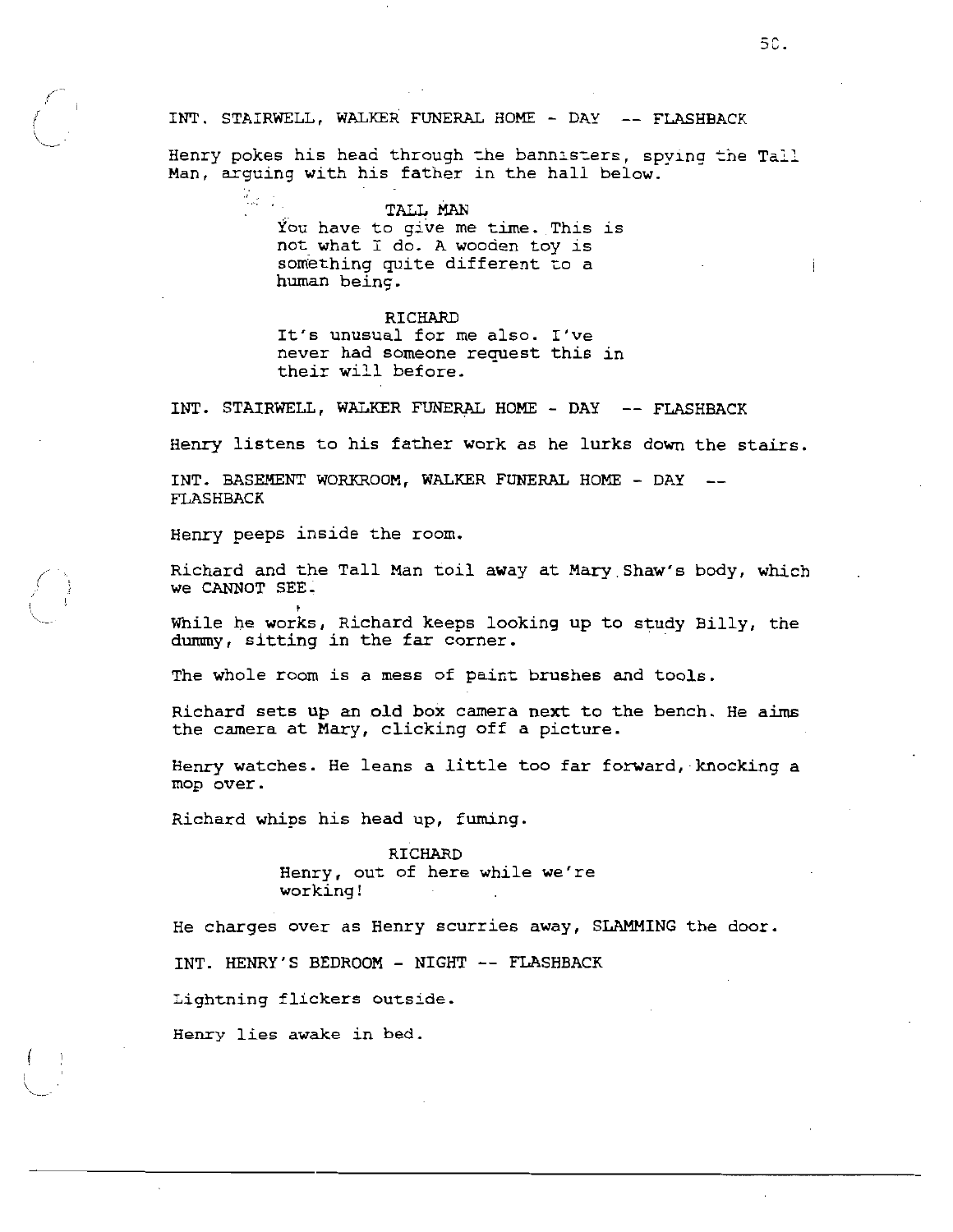HENRY (V.O.) The thing that intrigued me the most, though, was not how Mary had died, or even who she was before by she died. It was her final request.

Henry sits up, climbing out of bed and padding through the room, past the sleeping figure of his sister, MARION(8).

INT. STAIRWELL, WALKER FUNERAL HOME - NIGHT -- FLASHBACK

Henry creeps down the stairs. He stops after every step he takes, listening to the darkened house.

> HENRY  $(V.0.)$ It was said that, as her last wish, she had asked to be buried looking exactly like her doll.  $(beat)$ To become a doll herself.

A low rumble of thunder seems to warn him as he reaches the workroom door.

Henry scans - there is no one else around.

He takes out a key, unlocking the door.

INT. BASEMENT WORKROOM, WALKER FUNERAL HOME - CONTINUOUS

Henry takes a moment. Steps inside.

The room's only light-source is a small desk lamp in the far corner.

In the centre of the room, atop the workbench, is an open coffin. Opposite the coffin, angled to one side in a chair, is Billy the dummy. Eyes staring off at the far wall.

Henry takes a few paces inside. Keeps watching the dummy.

Lightning blinks in the window, casting long shadows.

He edges closer, reaching the bench.

He gets up on his toes, placing his hands on the edge of the coffin.

He glances over at the dummy. It hasn't moved.

He hauls himself up, straining to get a look inside the coffin.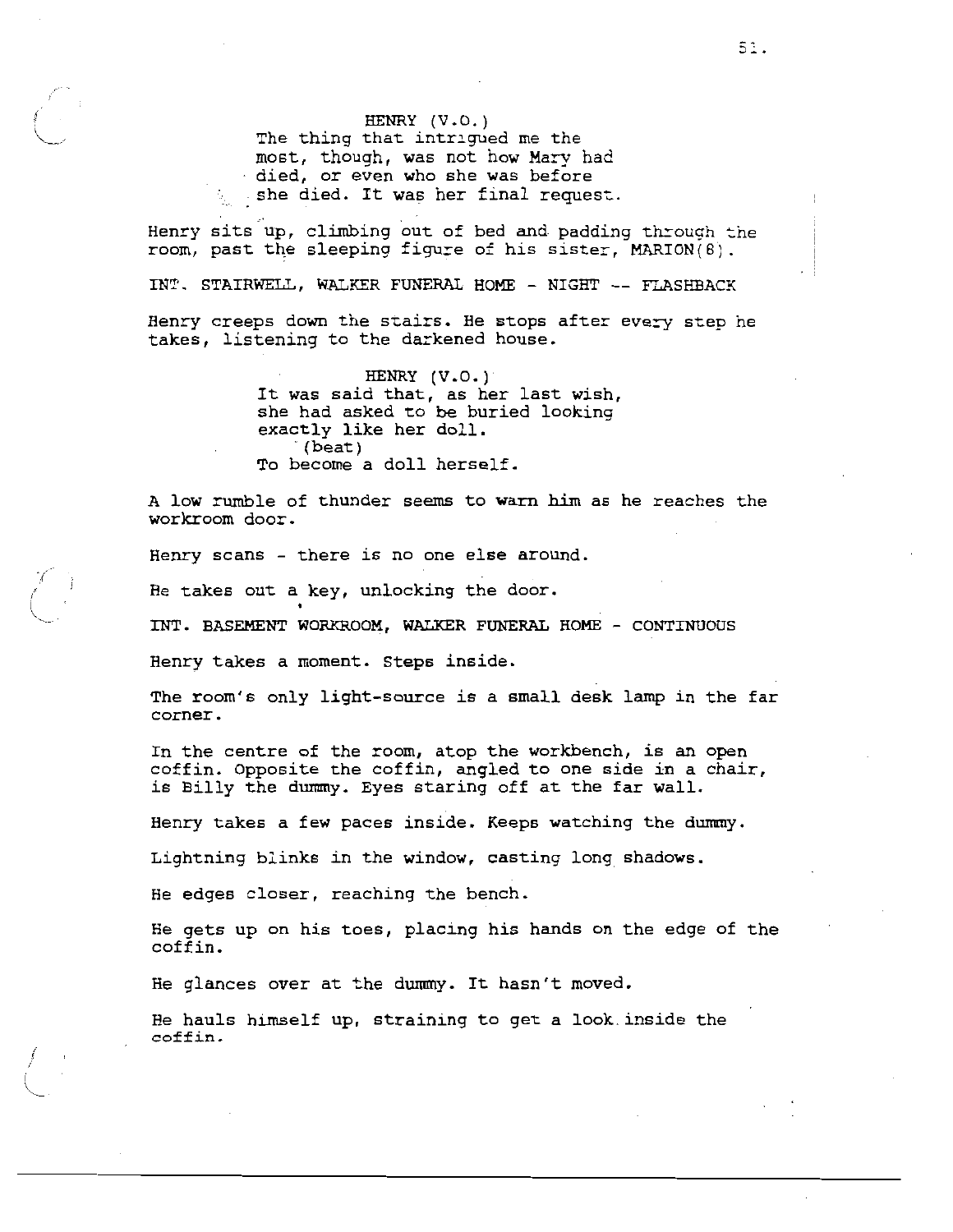The light flicks on.

Richard stumbles into the room, bleary eyed and angry.

Mary Shaw is but a lifeless corpse once again, lying on the floor like a discarded rag doll.

Richard surveys the scene. Turns to Henry.

RICHARD You had better start talking right now. son.

CUT TO:

INT. LIVING ROOM, WALKER FUNERAL HOME - DAY -- PRESENT

Henry gazes at the wall, reliving memories he'd clearly like to forget. Now we know why he's the nervous wreck he is.

#### HENRY

She'd had her tongue cut out, apparently. Without her voice...her livelihood...she couldn't go on. She hung herself. (beat) After that, it was said that her ghost would roam Raven's Fair at night, stealing the tongues of

those who would scream in her presence.

Jamie is silent for a beat.

JAMIE

You're telling me that my wife was murdered by a ghost?

**HENRY** 

I think it's better that I don't tell you anything more...and show you instead.

Henry gets up and opens a drawer.

He takes out an old, black-and-white photo, handing it to Jamie, along with the Polaroid he took of Lisa.

Jamie takes them both -- and they TAKE HIS BREATH.

The faded image is of an old woman, her face garishly painted up -- like a doll.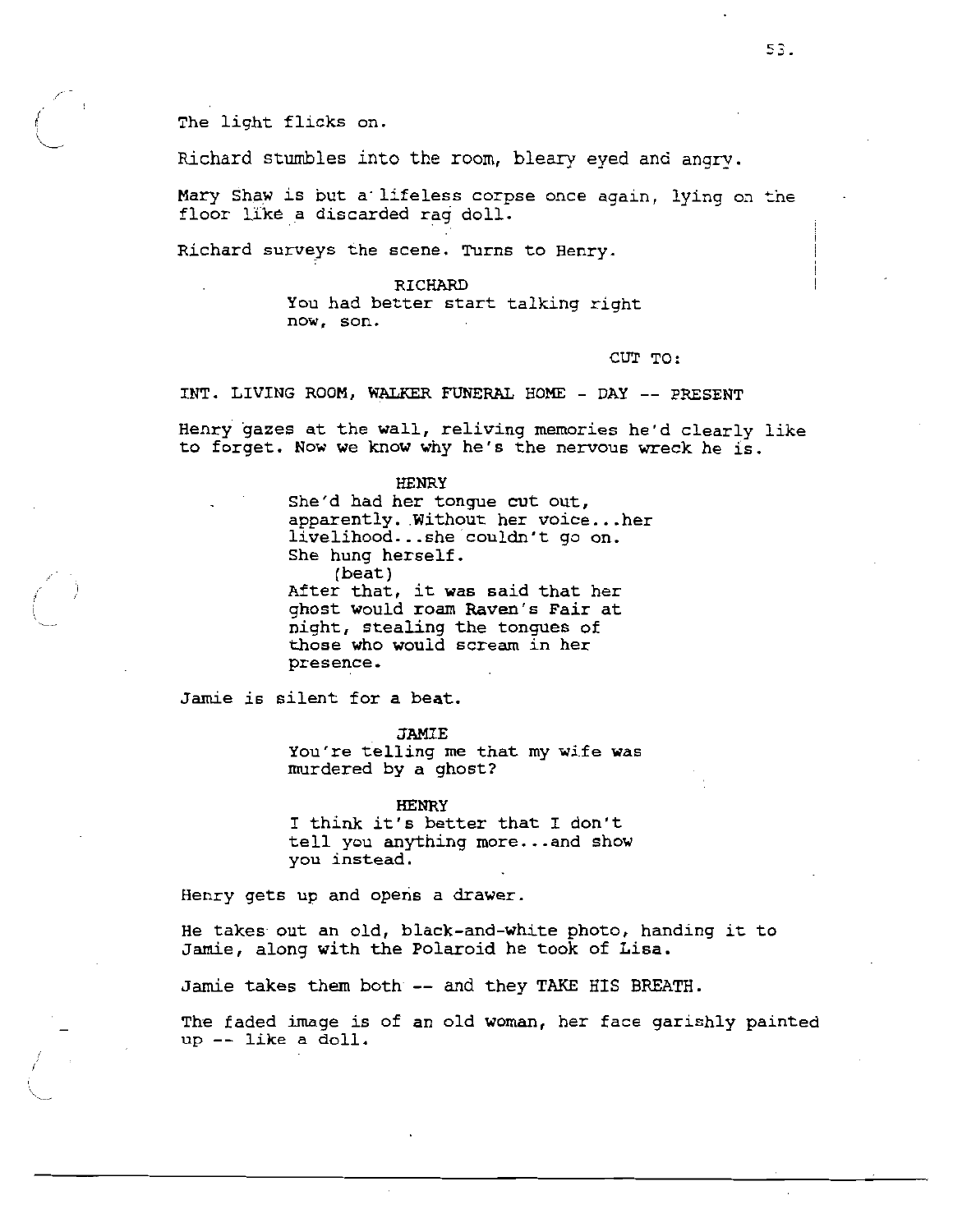Jamie's eyes switch between the photo of Mary Shaw, and the Polaroid of Lisa. Mary's death face is eerily similar to that of Lisa's; those eyes - like a victim who glimpsed hell before their last gasp.

Jamie hölds up the picture of Lisa.

### **JAMIE**

# You took this picture?

Henry nods. Jamie charges up to him, furious. Henry flinches.

**JAMIE** 

What kind of a sick bastard are you?! I brought her here to be buried, not to be a memento in some necrophilic's photo album.

#### **HENRY**

I have to take pictures. It's part of my business. I can't work without them.

Jamie backs down.

# HENRY (CONT'D)

You seem to be forgetting that you came to me, Mister Ashen. I never wanted to share this with you. You asked.

Jamie paces. Shredded nerves.

#### **JAMIE**

You're talking about a woman who died sixty years ago.

**HENRY** 

No, we're not. We're talking about a woman who died three days ago.  $(beat)$ Whether you believe in ghost stories or not, you cannot deny what you have in your hands.

Jamie stops. Examines the pictures.

## **JAMIE**

The night Lisa died...somebody sent her a package. We opened it up, and there was some sort of...dummy in it.

(MORE)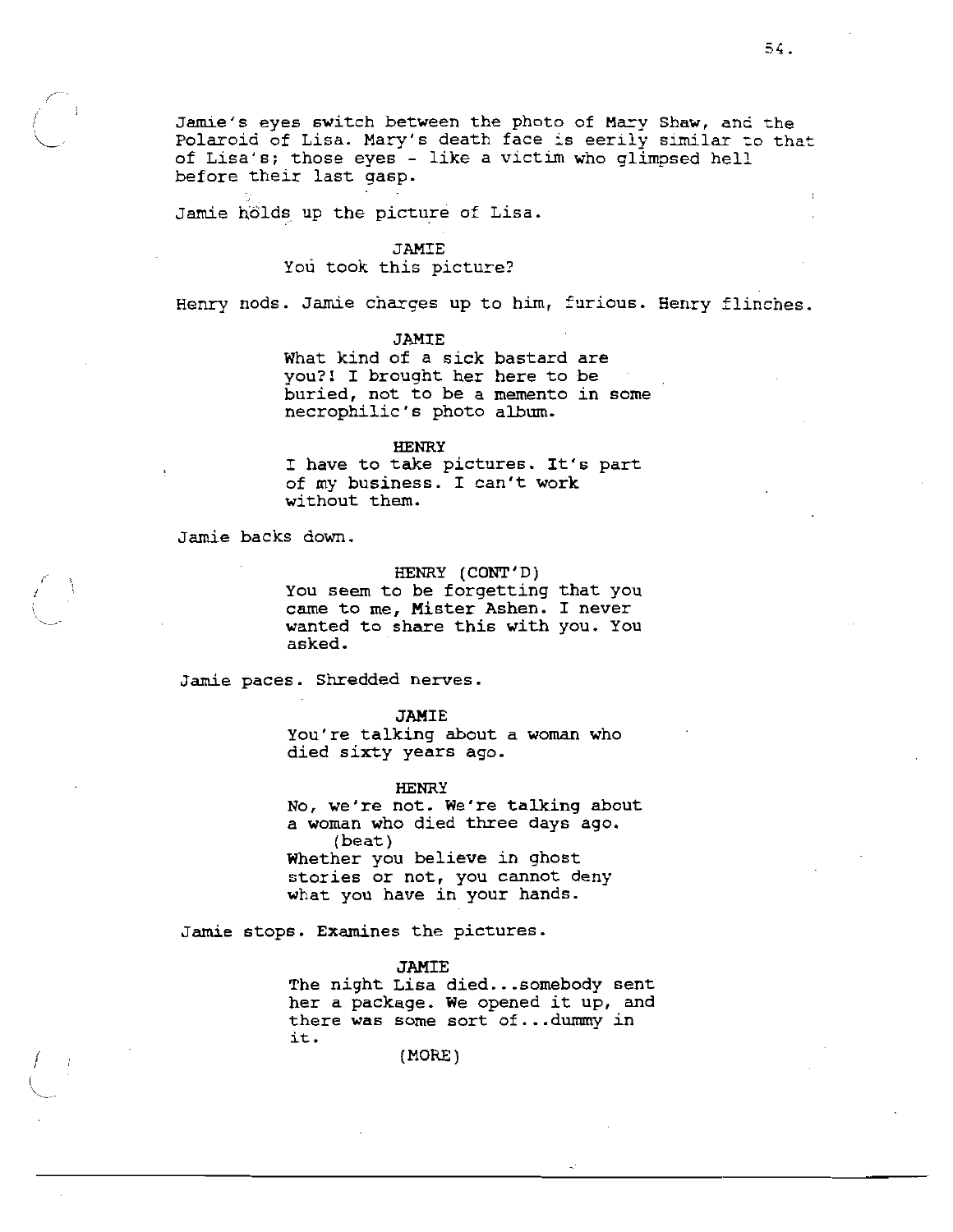JAMIE (cont'd)

(beat) A ventriloquist's dummy.

He turns and drills Henry with a fearful look.

JAMIE (CONT'D) It has Mary Shaw's name written on it.

Now it's Henry's turn to look fearful.

Jamie studies the picture of Mary Shaw, THINKING BACK.

# **JAMIE**

Mary Shaw...

A few words of rhyme drift back into his memory from the fog of childhood. He recites them as they come to him.

#### JAMIE

... then late one night, when she returned to her room, hidden high above the stage, dark and cramped like a tomb...

Jamie looks over at Henry.

JAMIE (CONT'D) She lived at that old theater, didn't she? The one on Lake Seerie.

He throws the photo's on the table, heading for the door.

**HENRY** Where are you going?

**JAMIE** I'm going up there.

**HENRY** Nobody ever goes up there.  $(beat)$ And nobody smart wants to.

Jamie opens the door.

**HENRY** 

If you're trying to find a ghost, Mister Ashen, you're going to regret it. I promise you.

Jamie turns around.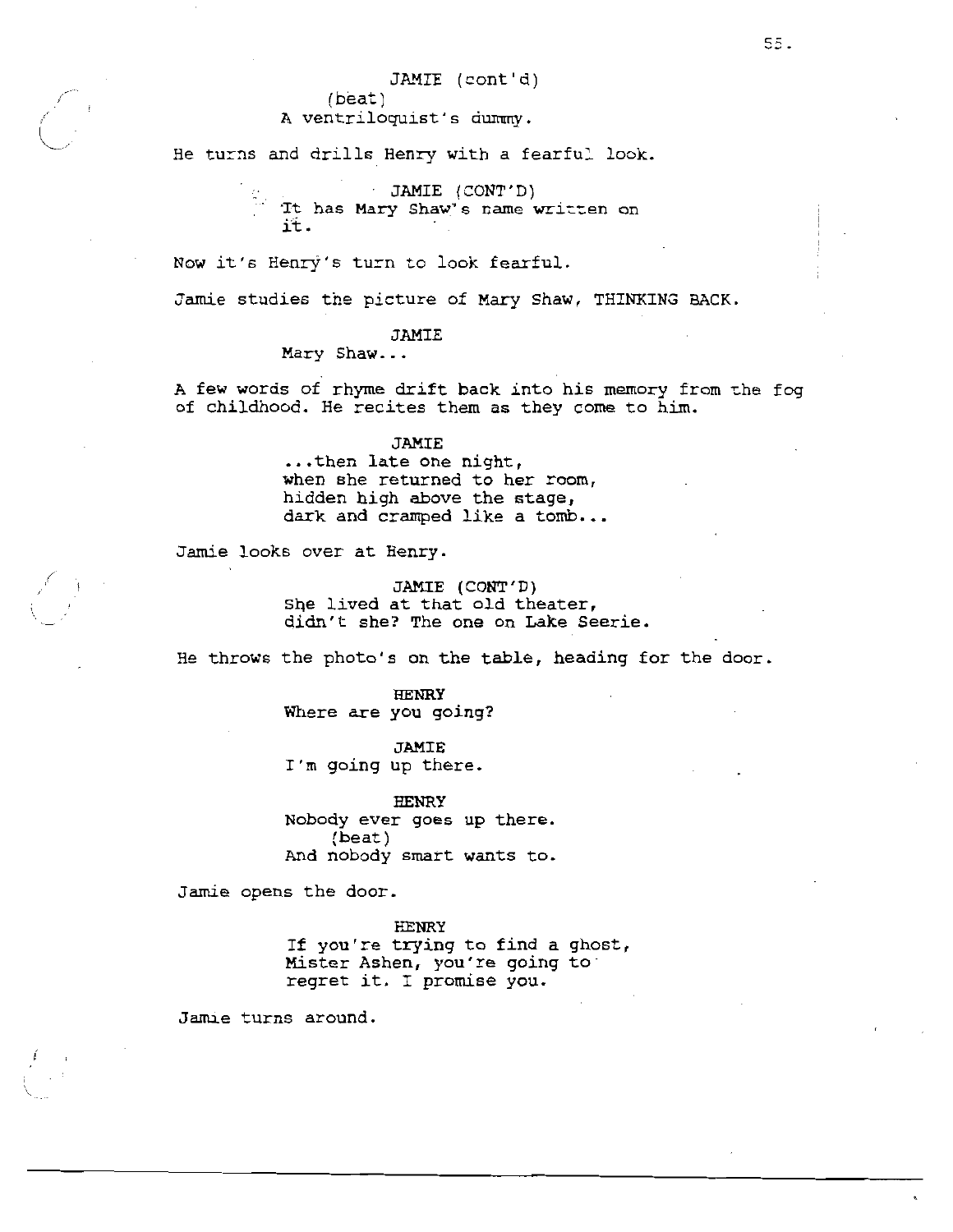JAMIE I'm not trying to find a ghost. I'm trying to find out what happened to my wife.

He closes the door behind him.

EXT. WALKER FUNERAL HOME - DAY - CONTINUOUS

Jamie steps out onto the street. Looks both ways, as if searching for a cab.

> **JAMIE** God damn it, I need my car.

MARION (O.S.) You can take ours.

Jamie whirls around to see Marion dangling a set of car keys.

MARION (CONT'D) Henry doesn't let me drive.

INT. WALKER FUNERAL HOME - DAY

Henry watches through the window as a monstrous black HEARSE speeds off down the main street of Ravens Fair.

**HENRY** 

Son of a...

Jamie is behind the wheel.

EXT. DIRT ROAD - DAY

Jamie pilots the hearse along an off-the-map road that is bordered by towering trees.

Speckles of sunlight dapple the windshield, peeking through the branches.

Jamie slows down, seeing an old weatherboard house on his left.

INT. WEATHERBOARD HOUSE - SAME

Behind a grimy pane of glass that passes for a window, we see the hearse roll past the house.

Someone is WATCHING through a chink in the curtain.

The dark figure turns, going over to a phone and dialing.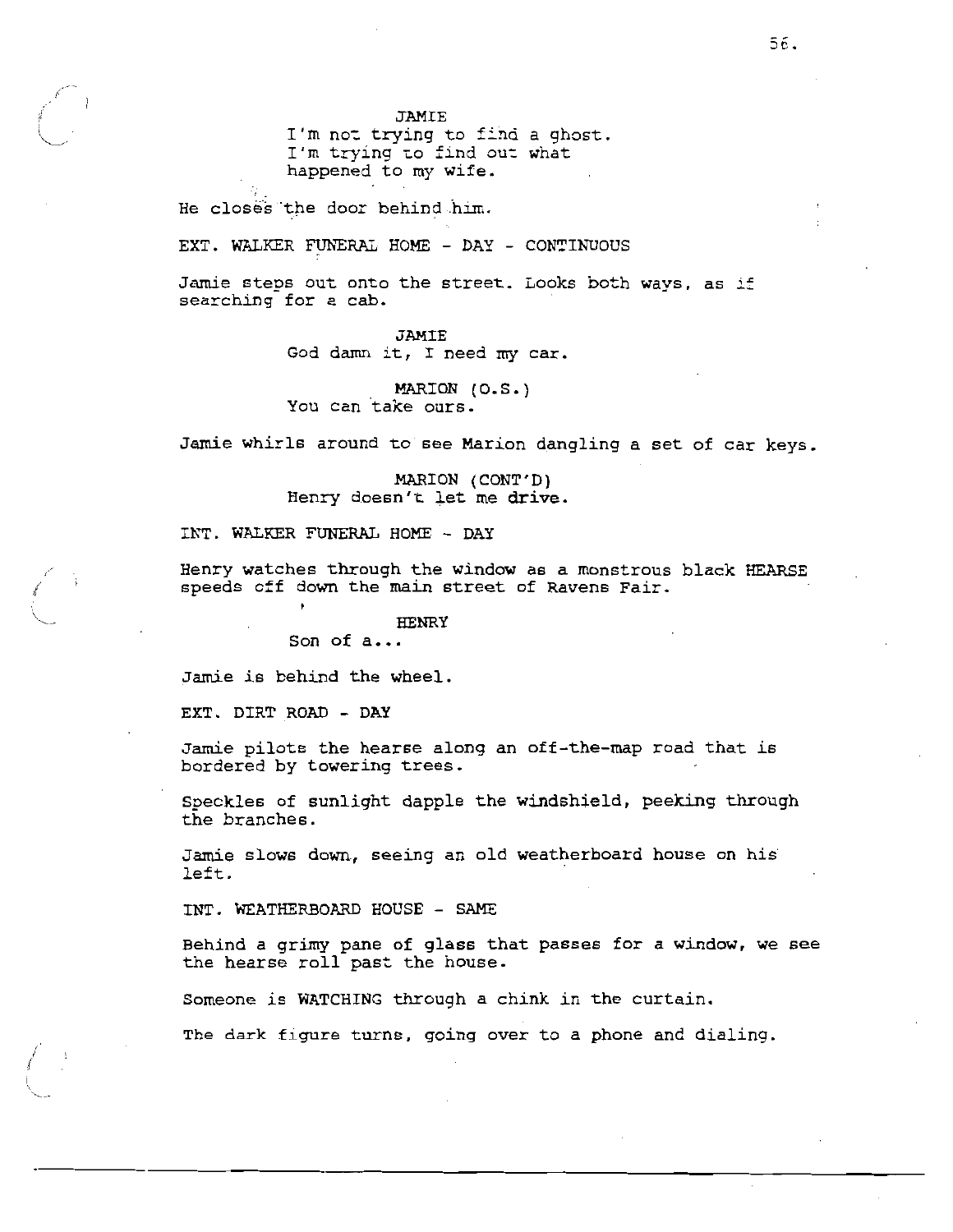## INT. HEARSE - SAME

Jamie continues along the road, which gets darker as the foliage overhead thickens.

The dirt turns to mud, squelching beneath the tires. The road narrows.

Jamie glances over through the passenger window, then turns  $back$  --

-- and hits the BRAKES!

He has reached a DEAD END. At least, that's what the sign says. The sign also says `PRIVATE PROPERTY'.

Below these words, someone has spray-painted 'NO ONE GOES IN...NO ONE COMES OUT!!'

Trees block the road behind the sign like giant wooden sentry's.

EXT. ROADSIDE - DAY

Jamie steps out of his car.

He moves past the sign, clawing through the thick brush and stumbling out onto --

-- the shore of a swampy lake.

A sodden, makeshift jetty juts out over the water - all that remains of the footbridge that once ran to the theater. A small boat is lashed to it with a frayed rope.

In the center of the lake is an island, and on that island...

... is the Guignol Theater.

A lone crow caws in the distance.

Jamie steps out into the boat. It rocks as he sits in it. He unties the rope and begins rowing out towards the island.

EXT. GUIGNOL THEATER - DAY - MOMENTS LATER

Jamie alights the boat, tying it to a stake, then stares up in awe at the building before him.

Like an aging former movie-star, you can still glimpse the glory behind the brittle bones. Tall and imposing, it is obvious someone put a lot of work into this place, but nature has stripped away her dignity.

 $57.$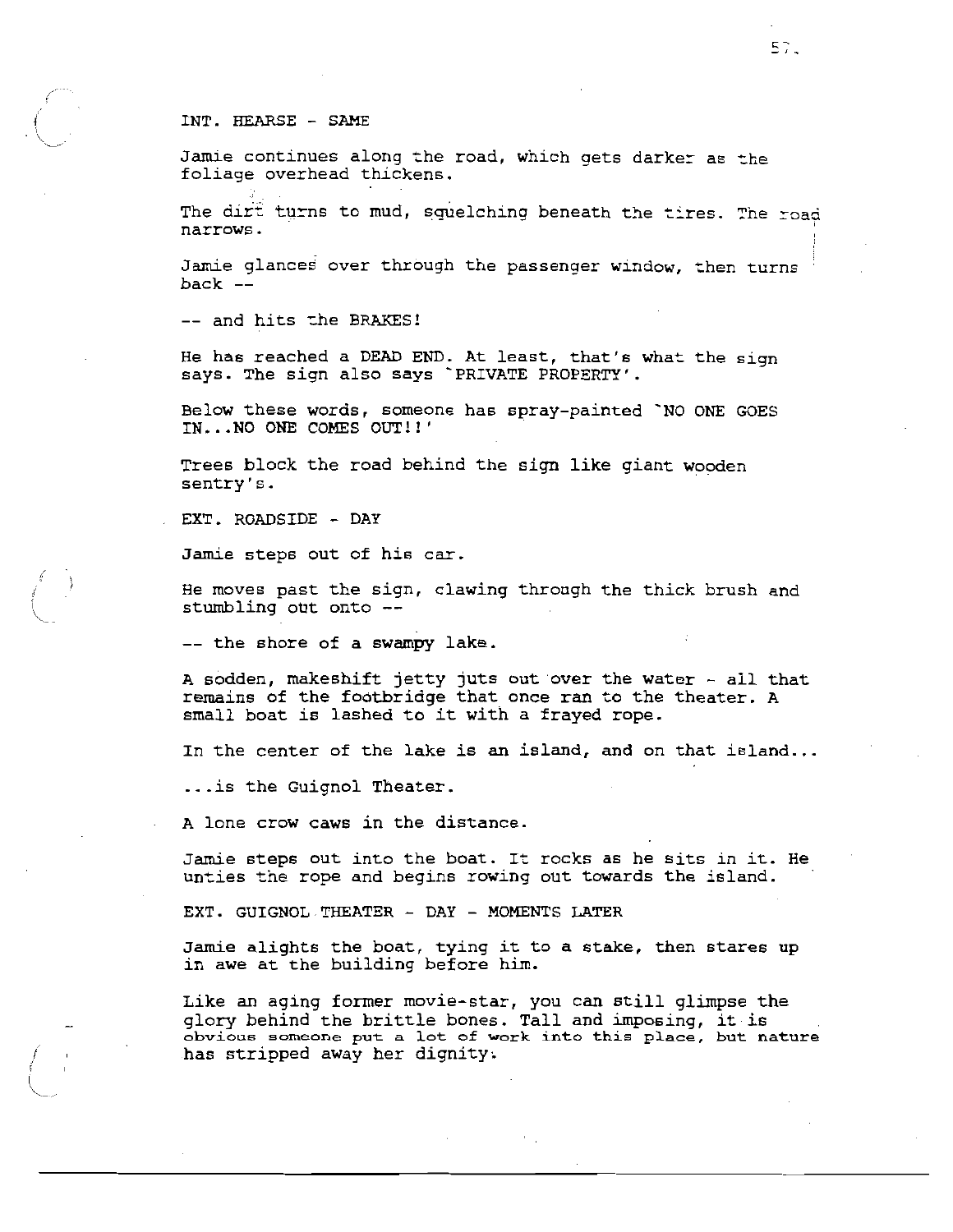He approaches the building.

Nothing appears to grow on the island - all the trees are skeletal relics, tortured into impossible shapes by starvation.

Dead ravens litter the ground, as if some sort of bird holocaust had occurred.

Jamie steps up to the double doors, and then sees something on the ground below him.

A footprint.

It's recent, the mud fading but still clear enough to make out.

The footprints lead to the door. Jamie knocks on it. lightly...and it groans open.

Somebody has already been here.

INT. AUDITORIUM, GUIGNOL THEATER - DAY

Inside is the same story as out - a palace once grand, now derelict. A curtain of red velvet hangs across the stage: once regal, now moth-eaten.

Jamie makes his way down the aisle, scanning around.

Shards of sunlight cut in from outside, highlighting ornately sculpted statues that gape down at Jamie from the corners of the high ceiling, above a huge audience balcony.

He reaches the stage, clambering up onto it.

He looks around the auditorium. Not a hint of movement. All that we can hear is his quivering breath.

He steps behind the curtain.

INT. STAGE, GUIGNOL THEATER - CONTINUOUS

It has been a long time since anyone trod these boards.

An old piano at the side of the stage is all that remains.

Jamie lifts the key cover, tapping a few of the keys. The sound is eerily discordant, neglected by time. Matches the feeling in here.

Jamie paces around the stage, seeing a pile of wooden planks in one corner.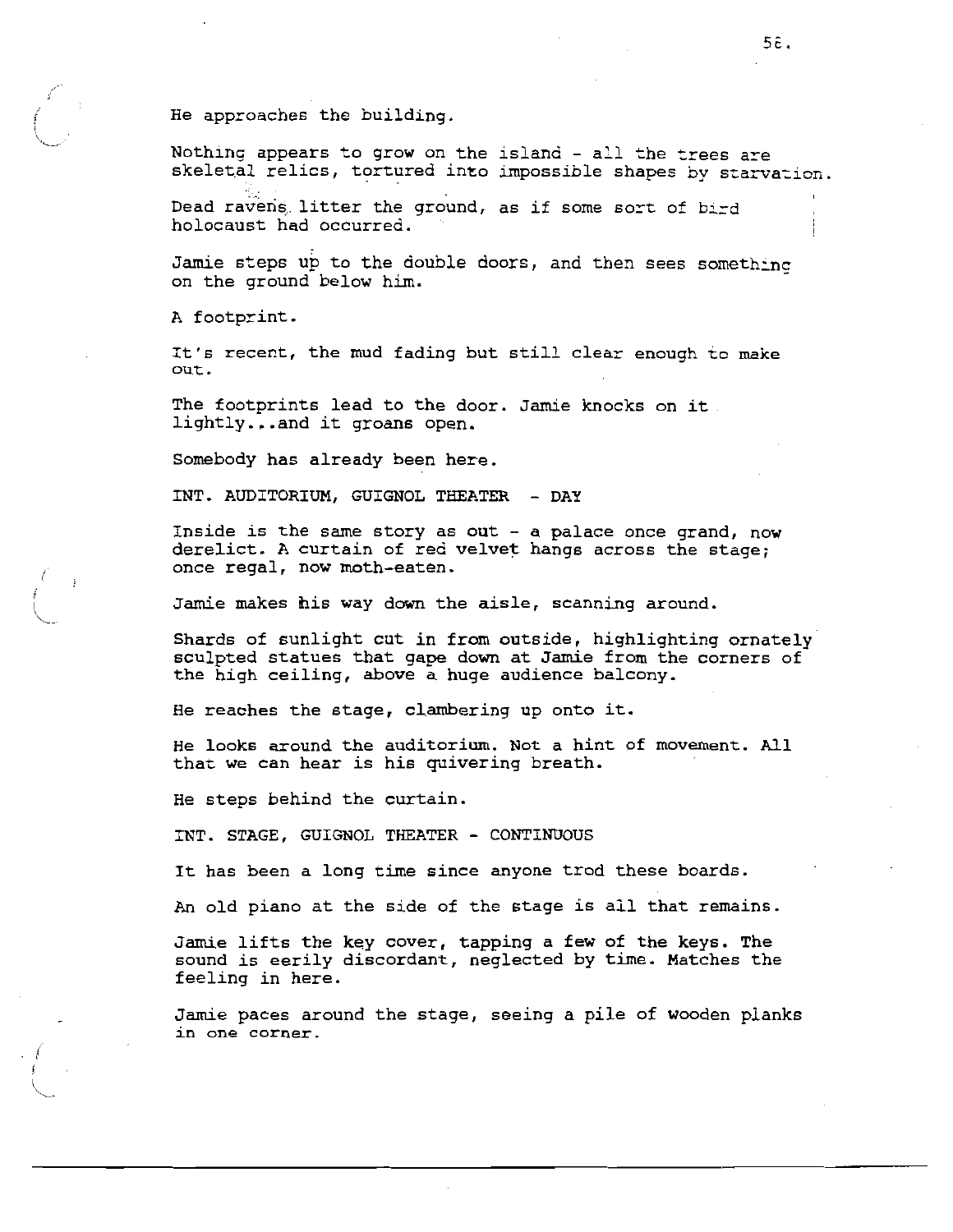He looks up into the lighting rigs high above him, spotting a door which is slightly ajar. Nailed across the door are a few random wooden planks, most of which have been torn away.

Somebody has already been here.

The only way to reach the door is across a narrow catwalk, which runs over the stage like a suspension bridge.

Jamie finds a set of stairs which lead up into the lights. He ascends them, vertigo setting in as he sees the stage below.

At the top of the stairs, he takes a tentative step onto the rickety catwalk, then scampers quickly across it.

He pushes the door open...

INT. PASSAGEWAY, GUIGNOL THEATER - CONTINUOUS

... entering a short passageway with a rounded door at the end of it.

Jamie advances, reaching the door and trying the handle. It opens.

INT. MARY'S LIVING AREA, GUIGNOL THEATER - CONTINUOUS

He crouches through the portal into a squalid living area.

Pale shafts of light filter through a window, showing Jamie a small dinner table, with a crude kitchen in the corner, quilted in spider-webs.

In another corner, a threadbare mattress and sheet, next to which is a STAGE-MIRROR, framed by light-bulbs. MAKE-UP is spread out on the table beneath the mirror.

A shelf on one wall is crowded with assorted junk, among it dozens of STUFFED ANIMALS, SEWING KITS, NEEDLES and JARS OF EMBALMING FLUID.

Jamie goes to the shelf, picking up a taxidermic BLACK CAT face frozen in mid-hiss. Yellow eyes glaring.

He searches the shelf further, finding a small doll, wearing an old fashioned dress. One of its eyes is missing.

His fingers find a string at the back. He yanks it and a voice croaks to life, age slowing it down to a masculine drawl.

DOLL.

 $M$ Ommy...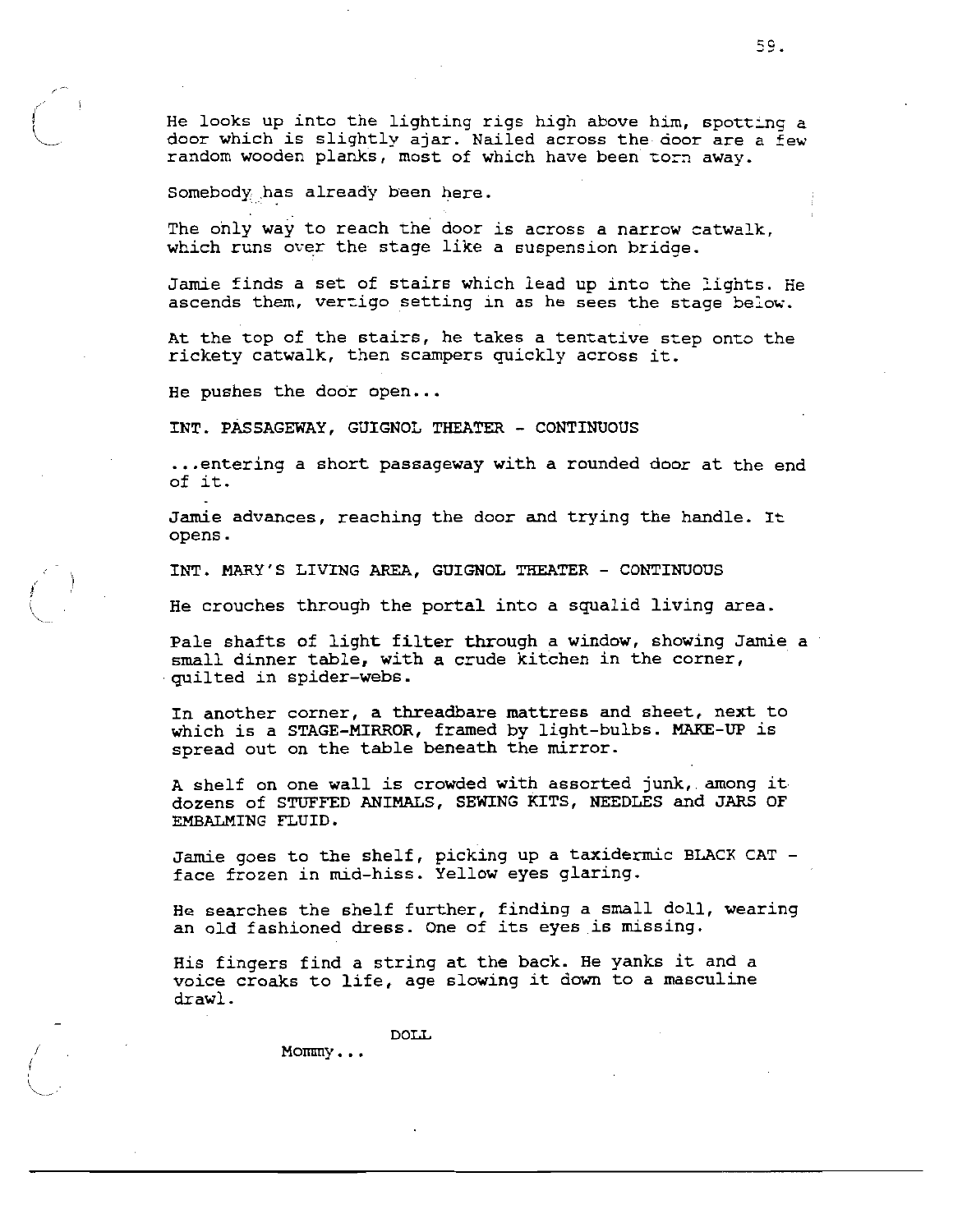Creeped out, Jamie looks up from the doll --

## --and GASPS!!

Reflected in the stage-mirror, strung up in a noose and tied to a beam - STARING at him with bulging eves - is the figure. of MARY SHAW!!

Jamie WHIRLS -- seeing nothing. Whips back to the mirror -she is gone.

Jamie's chest heaves, the shock still COURSING through him. He pokes the mirror nervously...

... then notices something in the reflection.

A wooden trunk in the corner behind him.

He goes over to it. The chest has been thrown open, its lock shattered. Rosary beads are scattered around it.

Jamie peers into it.

A tattered TOP HAT sits inside it...and nothing else.

The top hat is lined with a red velvet that matches the suit Billy wears.

An axe lies strewn next to the trunk. It looks brand new.

Jamie wipes sweat from his brow, examining the axe blade. He smiles.

EXT. LAKE - DAY

Jamie rows back across the lake. The axe lies in the boat next to him, wrapped in a rag.

He looks up, seeing four figures standing on the shore.

## **JAMIE**

 $Shift...$ 

It is a man in Sheriff's uniform, an unidentified woman, Henry  $--$ 

-- and Lipton.

EXT. LAKE SHORE -- MOMENTS LATER

The woman, AUDREY  $(30 \text{′s})$ , rushes up to meet the boat as it arrives.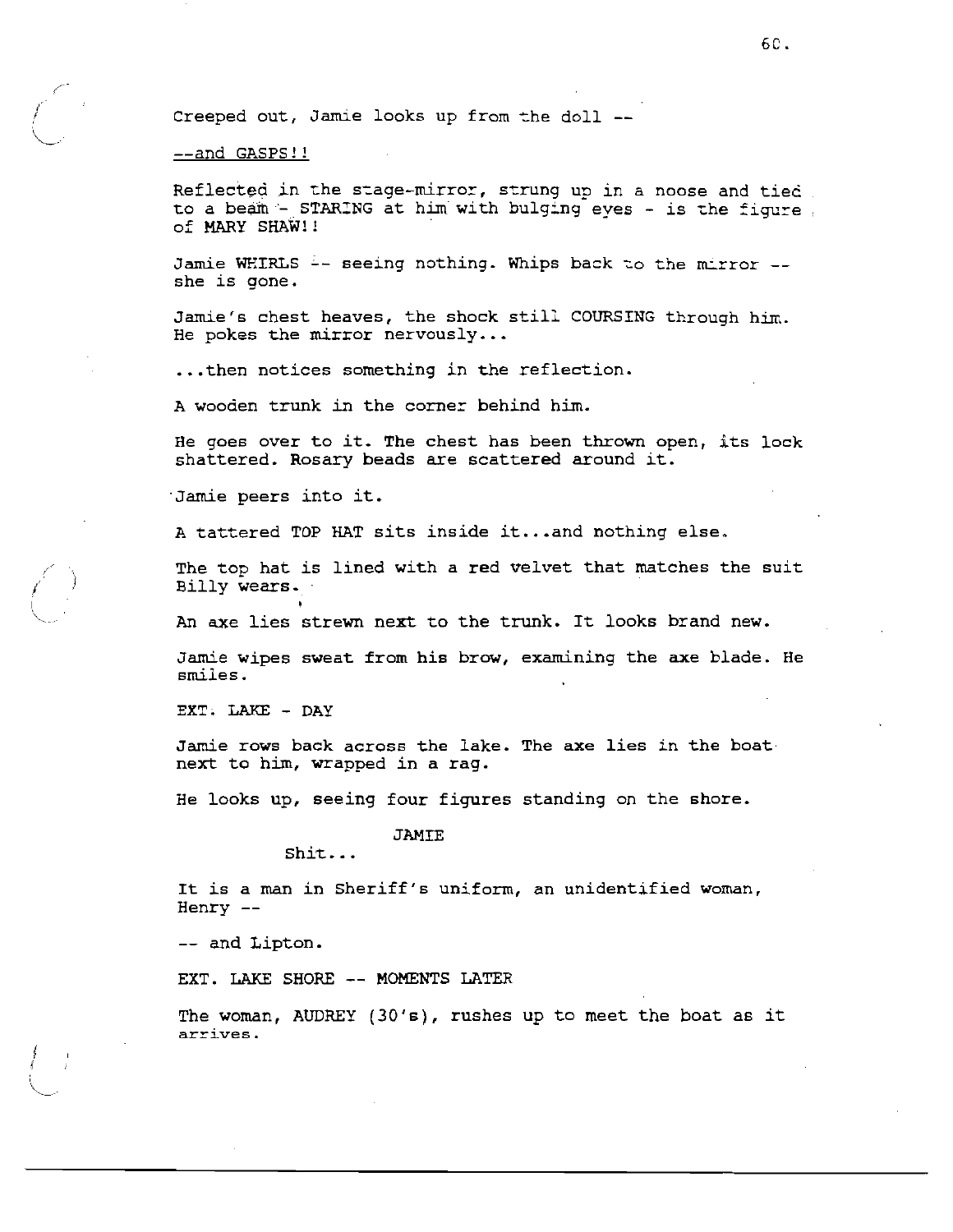## **AUDREY**

I want him arrested. He's a god damned trespasser!

SHERIFF Audrey, let me handle this.

The sheriff spins him around, slapping cuffs on him.

SHERIFF (CONT'D) You're under arrest for trespassing, theft of a motor vehicle--

# **JAMIE**

(to Henry) Your sister gave me the keys!

**HENRY** They weren't hers to give.

Jamie looks around at the group.

**JAMIE** 

I must be a popular guy - everyone but the mayor is here.

LIPTON

My brothers in law enforcement here in Ravens Fair were kind enough to let me know when they got a call about you.

### **JAMIE**

I don't believe this. It's a derelict building nobody gives a crap about!

#### **AUDREY**

It's private property. My property. There's a sign that says so.

# LIPTON

Can't argue with that.

Jamie laughs - more of a snort actually.

# **JAMIE**

Well shit, looks like you got me red handed, Detective. Open and shut case of trespassing. You could push for the chair on this one.

61.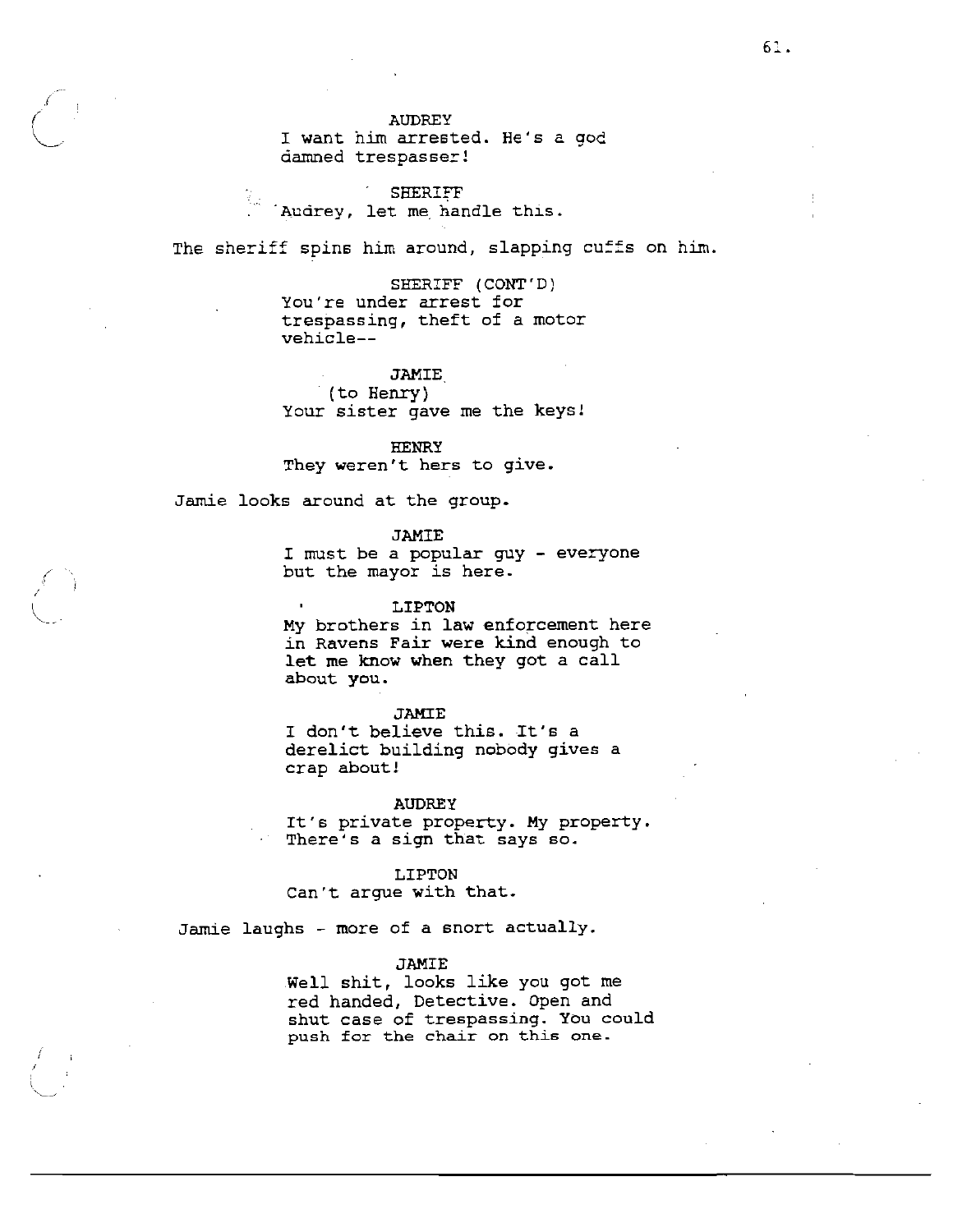## Lipton smiles.

## LIPTON

No.

 $(heat)$ . We save the chair for wife killers.

Jamie LUNGES at him. With his hands cuffed, Lipton easily side steps, KICKING Jamie in the back.

Jamie lands face down in the mud with a SMACK. Lipton drives a knee into his back.

#### LIPTON

Assaulting an officer, resisting arrest - you're writing a shopping list here, buddy.

He grabs Jamie's hair, yanking his head up.

### LIPTON

What the hell are you doing up here?

## **JAMIE**

I'm trying to find out what happened to Lisa, which seems to be more than you're doing.

### LIPTON

Oh really? Well, right now I'm on top of the number one suspect.

## **JAMIE**

God damn it, I didn't kill my wife!

#### LIPTON.

Then you got three seconds to tell me what it is you're doing here.

#### **JAMIE**

Something about Lisa's death leads to this place.

## LIPTON

What are you talking about?

### **JAMIE**

There was a woman... named Mary Shaw. She lived in the theater.

#### **AUDREY**

No one has ever lived in there.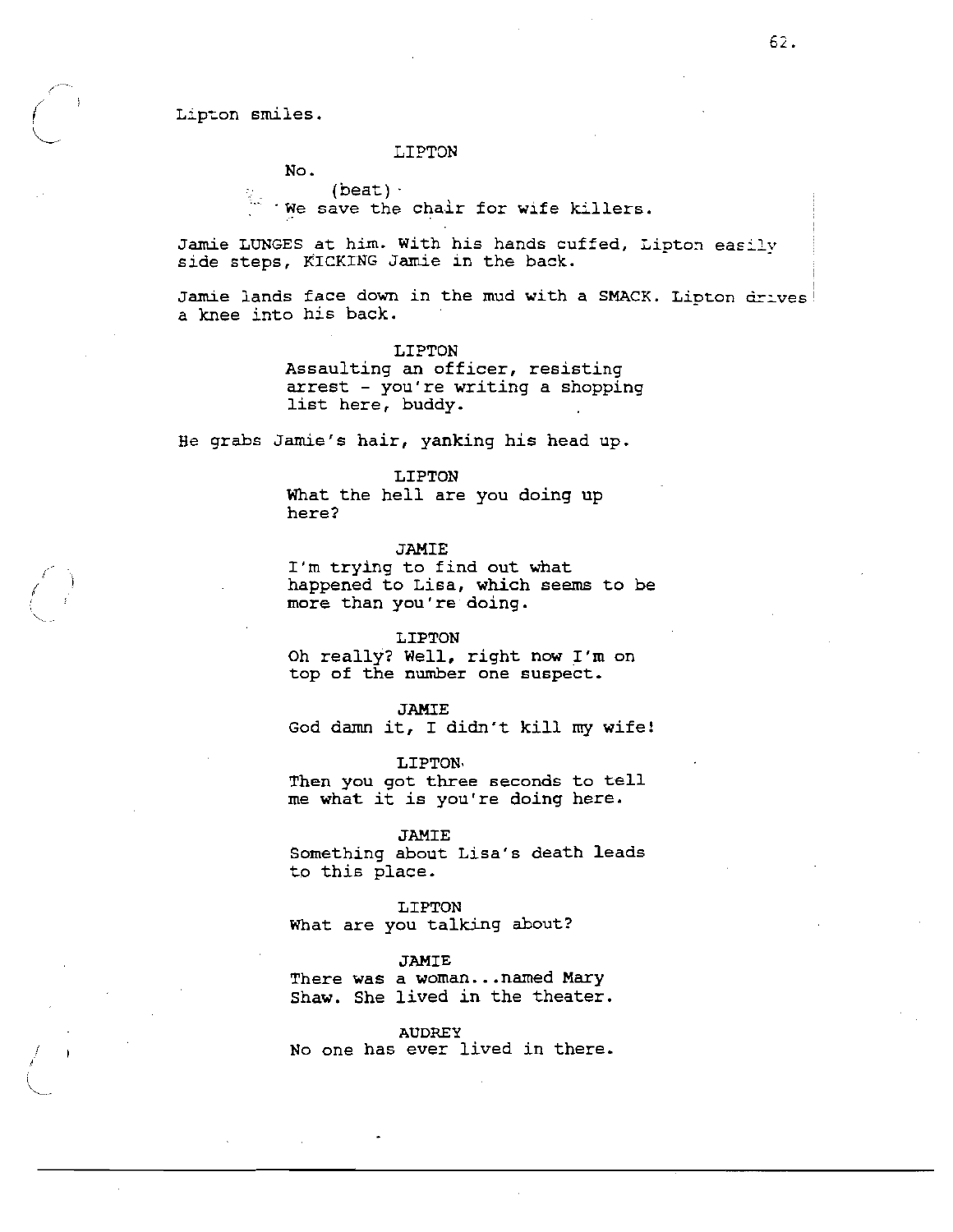Yes, they have. She lived in there and she hung herself after her husband cut her tonque out.

Lipton looks up at the Sherrif, who shakes his head.

**SHERIFF** 

If somebody had hung themselves in there, I would know about it.

**JAMIE** 

Tell them Henry, tell them what you told me about Mary Shaw.

Everyone looks to Henry.

**HENRY** What is he talking about?

**JAMIE** Mary Shaw! Tell them!

Henry turns to the Sheriff.

**HENRY** 

The last time I spoke to him was when we were arranging the funeral.

**JAMIE** 

You're a liar!

Lipton eases off Jamie's back, watching all this with interest. The Sheriff hoists Jamie to his feet.

#### **SHERIFF**

Let's go.

**JAMIE** (to Henry) You know what you said to me!

## **SHERIFF**

(to Jamie) I called your father. You're lucky he made arrangements for you to be taken home.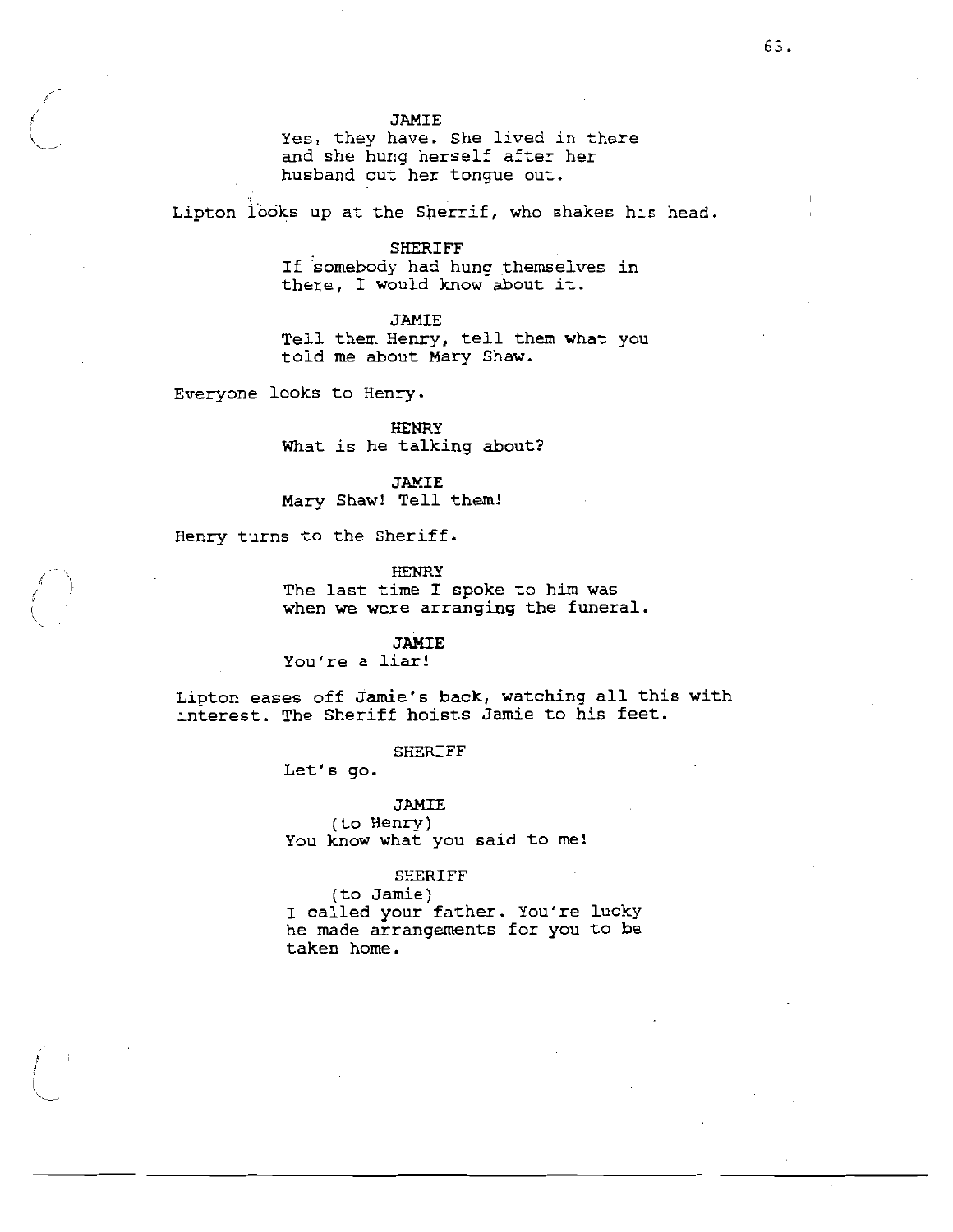I don't want to go to my father's house, I want somebody to fingerprint that axe and tell me who it was that broke into that theater.

### **AUDREY**

I know who it was.

She steps up to Jamie.

# AUDREY (CONT'D)

It was you.

The Sheriff leads Jamie towards the car.

Lipton picks up the axe, examining it.

LIPTON I'll take him, Sheriff. If that's okay with you.

The Sheriff gives Jamie the once over.

**SHERIFF** 

Fine by me.

INT. LIPTON'S CAR, MOVING - DAY

Jamie sits in the back. Lipton drills him in the mirror.

**JAMIE** They're lying.

LIPTON About what?

**JAMIE** Mary Shaw. They know who she is.

Jamie stares off out the window, aware that he sounds crazy.

JAMIE (CONT'D) The night Lisa died, somebody sent her a package. There was a...doll in it.

LIPTON

A what?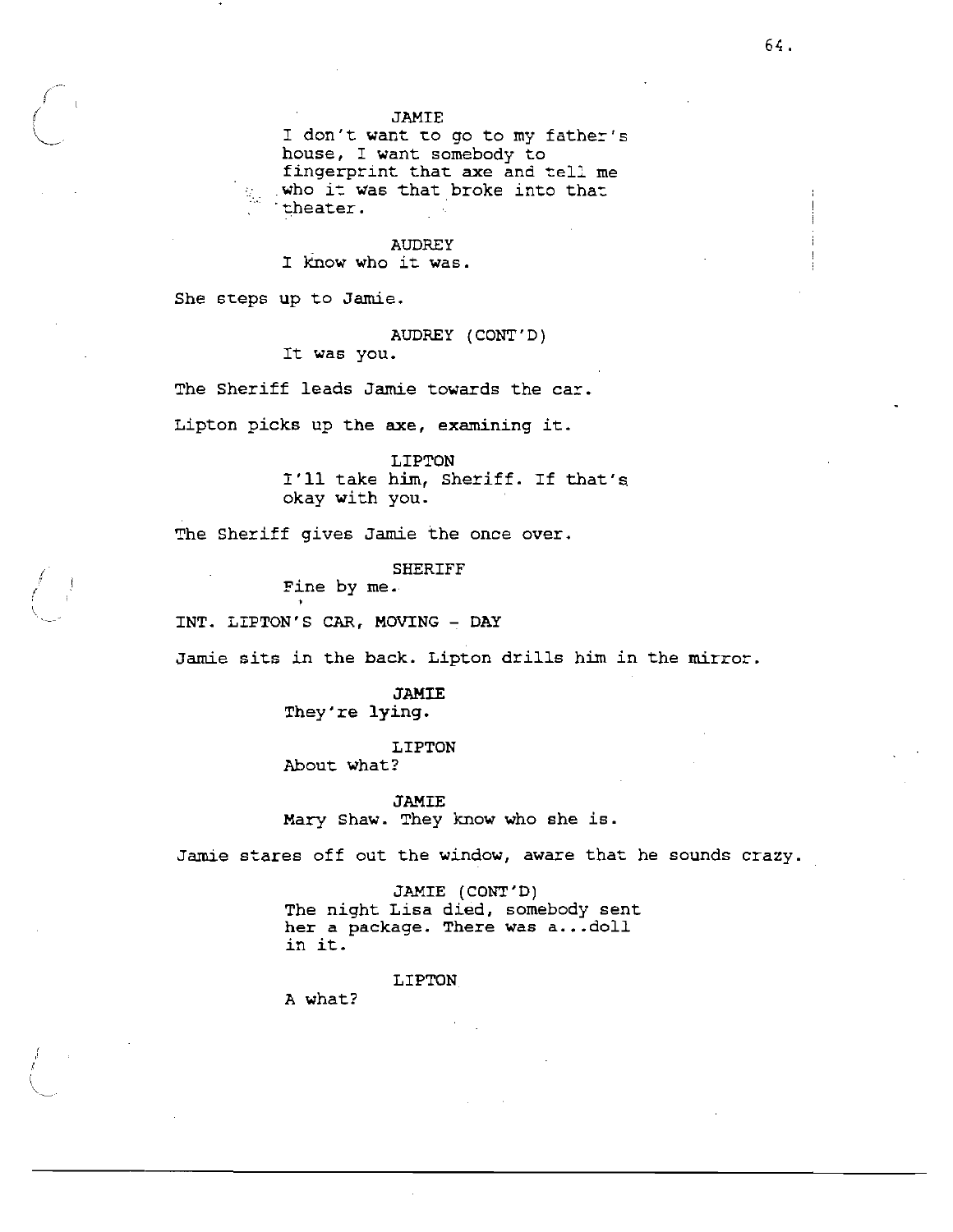An old ventriloquist's dummy. And it belonged to a woman named Mary Shaw. A woman who died in that theater a long time ago.

### LIPTON

You mind telling me what the hell that has to do with the death of your wife?

#### JAMIE

Something's not right about Lisa's death. I don't know what it is... but it's there. You said it yourself - no fingerprints, no signs of forced entry.

## LIPTON

You're not making any sense.

## **JAMIE**

That package, that doll, came from here. I want to know who sent it.

Lipton furrows his brow, incredulous.

#### LIPTON

So you think whoever sent it killed your wife?

#### JAMIE

I don't know...all I know is that ever since I got here, things have been happening to me. Strange things. This place is...suffocating me.

#### **LIPTON**

It's just a harmless little town.

Jamie watches the trees whip past the windows.

### **JAMIE**

No. I've always said that it's not where you are, it's what happens to you while you're there.

 $(beat)$ I was born in this town. It's who I am...but all I remember when I'm here are the daily beatings from my father and the death of my mom.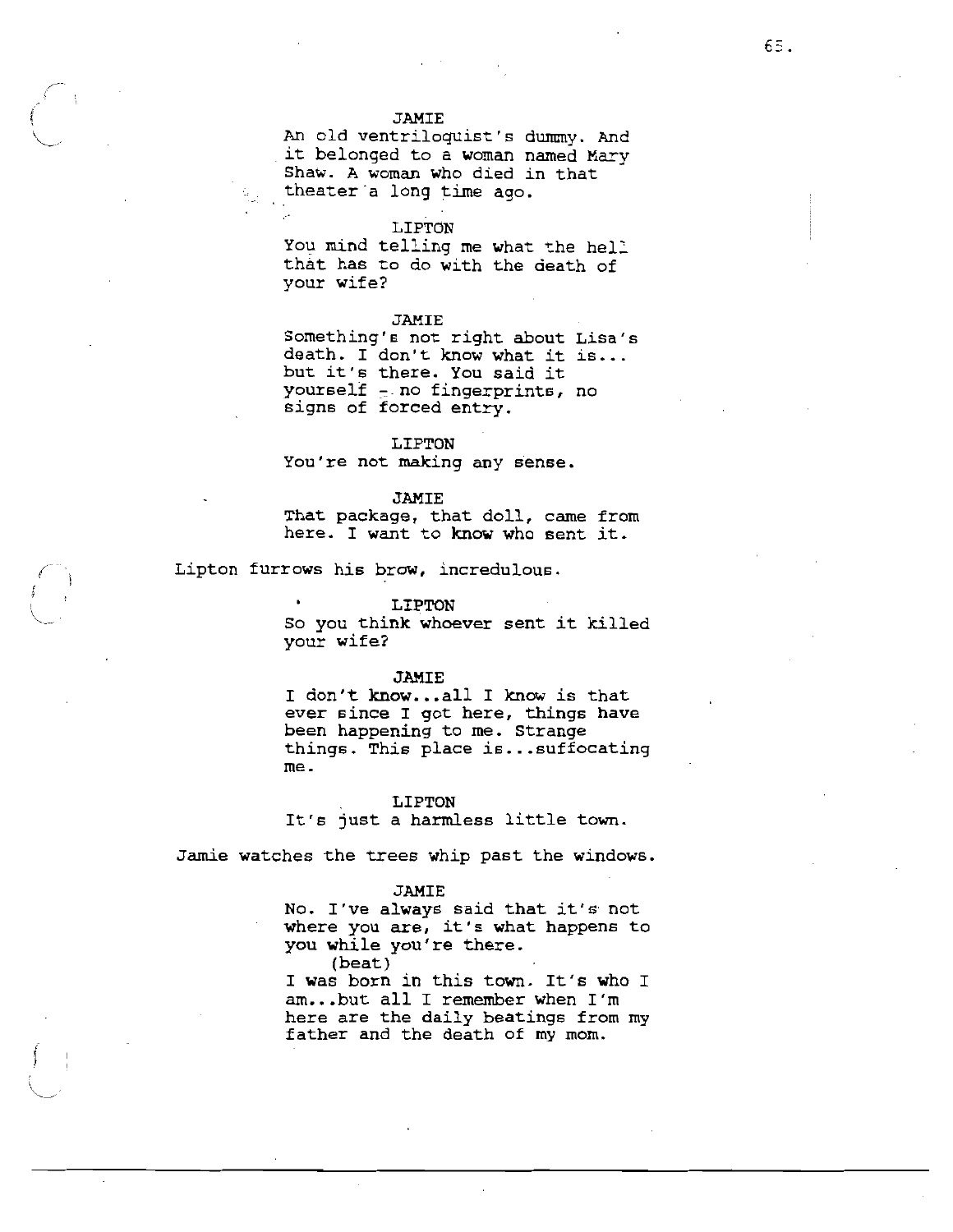He meets Lipton's gaze in the mirror.

JAMIE (CONT'D) Do this one thing for me. Help me. After that, you can do whatever you want.

EXT. ASHEN HOUSE - DAY

Lipton walks Jamie up the front path towards the front door. Boz clears away branches to the side, staring at Lipton. Lipton knocks and the door is opened by Ella.

> LIPTON Special delivery.

**ELLA** Is he in trouble, officer?

LIPTON

Well, that depends. The Sheriff's department here would like to speak to him tomorrow. As long as he stays out of trouble between now and then...

**ELLA** We'll keep him here, officer. Thank you very much. Goodbye.

#### **JAMIE**

Wait.  $(beat)$ There's something I'd like to give to the detective before he goes.

INT. JAMIE'S BEDROOM, ASHEN HOUSE - DAY

The door opens. Jamie enters, picking up the box which he has shoved Billy into.

He hands it to the detective.

LIPTON I can't promise anything.

Ella appears in the doorway.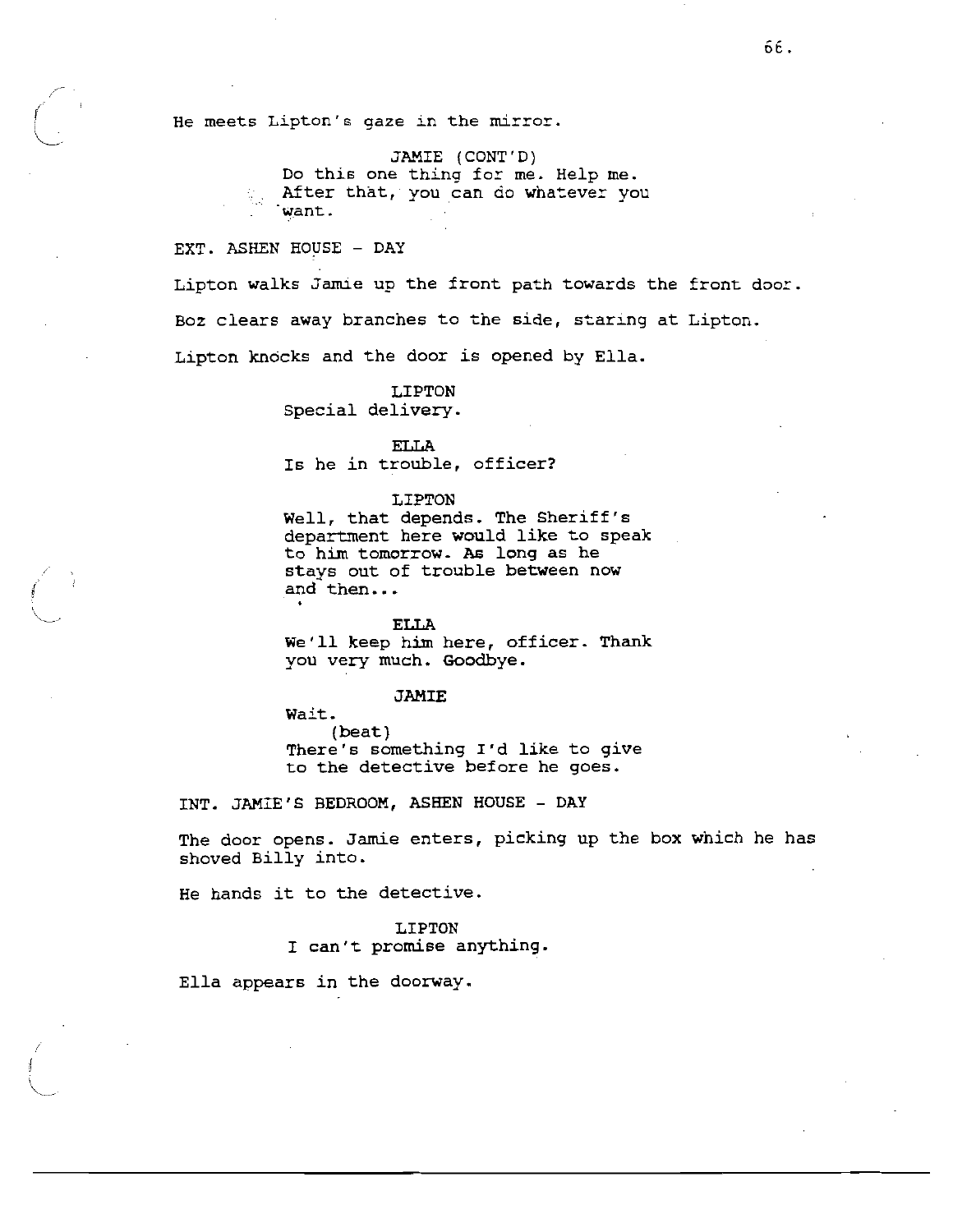You sure you don't want to lock me up for the night down at the station?

Lipton smiles.

### LIPTON

That's not up to me.

He turns and leaves.

# **ELLA**

I'll walk you to the door, officer.

Jamie goes to the window, staring out through the bars.

He hears Lipton and Ella clomp down the stairs, then watches as Lipton exits the house and heads for his car.

Then, from somewhere deep in the house, an angry bellow.

CHARLES (O.S.)

Son.

Jamie turns towards the voice.

CHARLES (O.S., CONT'D) May I see you please?

INT. LIBRARY, ASHEN HOUSE - DUSK

A roaring fireplace licks out at a stately library.

Ella walks up behind Charles, whispering in his ear.

She spins Charles' wheelchair around, so that he can see Jamie, standing in the doorway of the darkened room.

> **CHARLES** Where have you been all day?

JAMIE I got caught up. Sorry.

**CHARLES** You sure did. The police told me all about it.

Jamie stares at his shoes - a child being punished.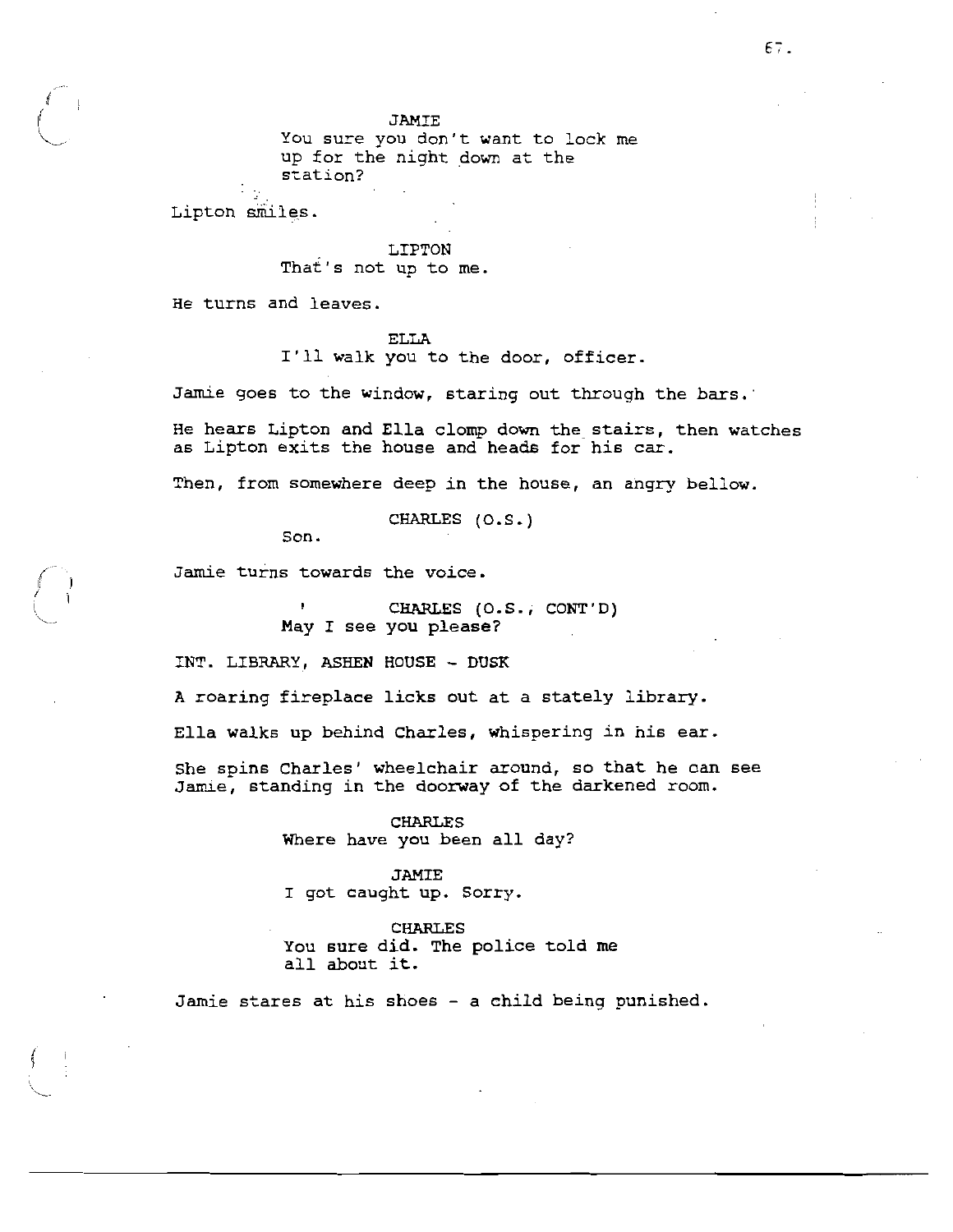So what do you have to say for yourself? Stealing cars and breaking in to places - is that how you spend your days?  $\mathcal{L}_{\mathcal{L}}$  .

JAMIE

No.

**CHARLES** So why did you do it?

**JAMIE** I was trying to.... (beat; reconsiders) I don't know.

ELLA

Your father and I aren't mad at you, Jamie. We just want to protect you. We care about you.

**CHARLES** 

Yes. In fact, Ella spent all day making you a special lunch.

Jamie looks up at Ella.  $\mathbf{r}$ 

# JAMIE I'm sorry, Ella.

**ELLA** 

It's okay.

**CHARLES** 

The reason we wanted you to be here for lunch is that it's Ella's birthday today.

**JAMIE** 

Happy birthday, Ella.

Ella beams.

**ELLA** That's quite okay. (beat) We're going to have a birthday dinner tonight instead. What do you say?

CUT TO: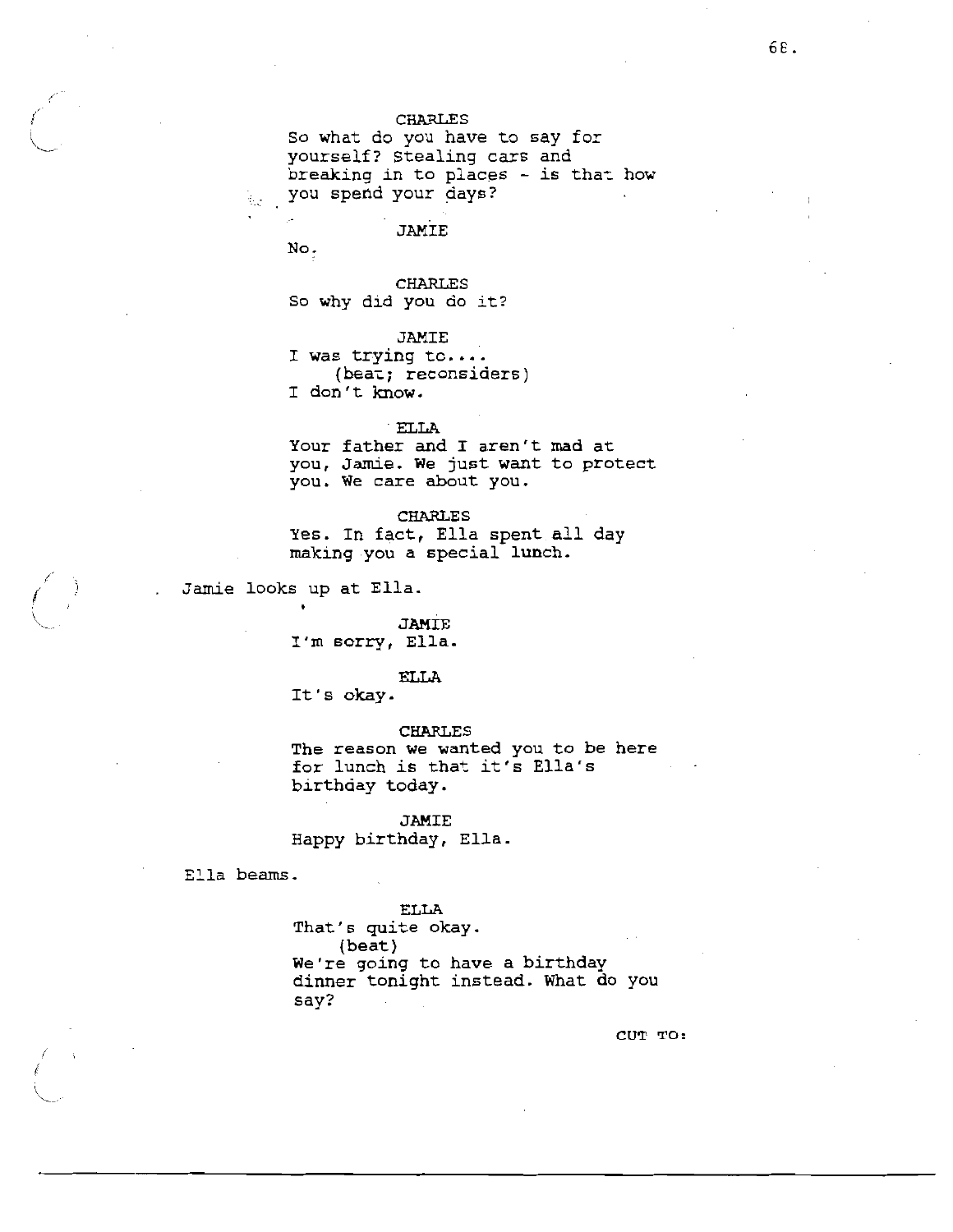INT. DINING ROOM, ASHEN HOUSE - NIGHT

Candles flicker on a cake, before Ella blows them all out.

Jamie is once again seated at the end of the table, opposite Charles and Ella.

He prods his dinner; hasn't touched any of it. Looks nervous.

**ELLA** I love birthdays. Especially my own.

# **CHARLES**

Until you remember how old you are.

Ella hits him mockingly.

# **ELLA** Be quiet, you.

She cuts into the cake with a large knife.

**ELLA** 

Would you like some cake, Jamie?

**JAMIE** 

No, I'm fine.

**CHARLES** No thank you, is what you say.

Ella removes a slice.

### **ELLA**

I know this is a very hard time for you, Jamie, but I've always found that, even in a small way, there's nothing like a piece of chocolate cake to raise your spirits.

**CHARLES** Or raise the needle on the scales.

Ella bursts out laughing, pointing the knife at Charles.

**ELLA** One more word out of you and it's off with your head.

Jamie shifts uncomfortably in his seat.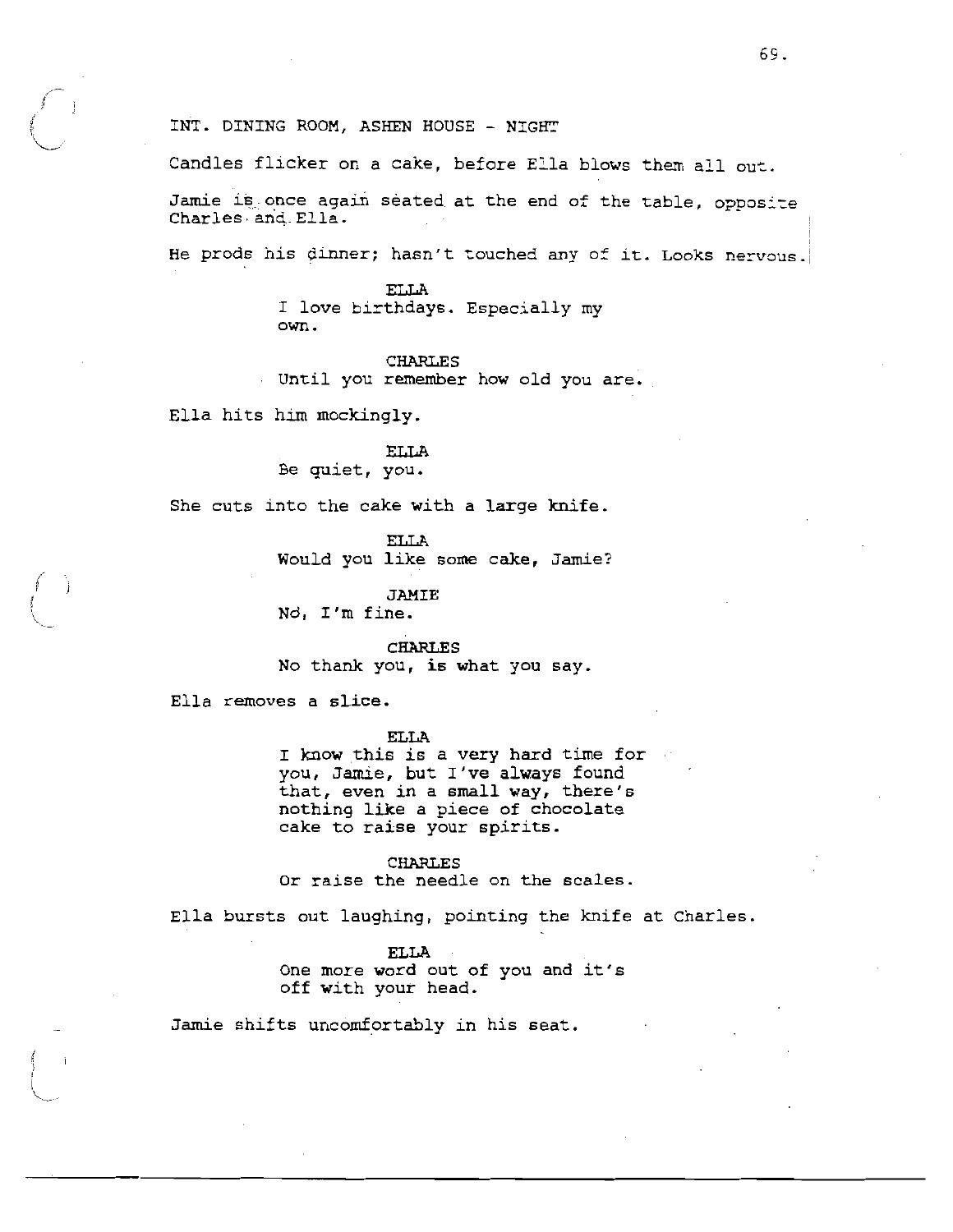# What about a birthday song?

**ELLA** No, darling. Jamie's probably had  $\mathcal{C}_{\mathcal{A}^{(1)}}$ enough of us.

**CHARLES** Come on, we'll sing one for him.

Jamie smiles nervously.

**CHARLES** One, two, three...

He takes a deep breath.

**CHARLES**  $(singing)$ For he's a jolly good fellow, for he's a jolly good fellow...

Ella beams even wider than usual, joining in.

CHARLES/ELLA  $(singing)$ ... for he's a jolly good fellow... which nobody can deny!

Jamie starts to shake, the fork in his hand quivering.

CHARLES/ELLA (CONT'D) (singing) Which nobody can deny! Which nobody can deny!

**JAMIE** Thank you...thank you, that was...very nice.

And back to awkward silence.

**ELLA** You sure you don't want any cake, Jamie?

Jamie casts his eyes down, fidgeting.

**JAMIE** 

No, no, thank you.

SUDDENLY - Charles EXPLODES, screaming at Jamie.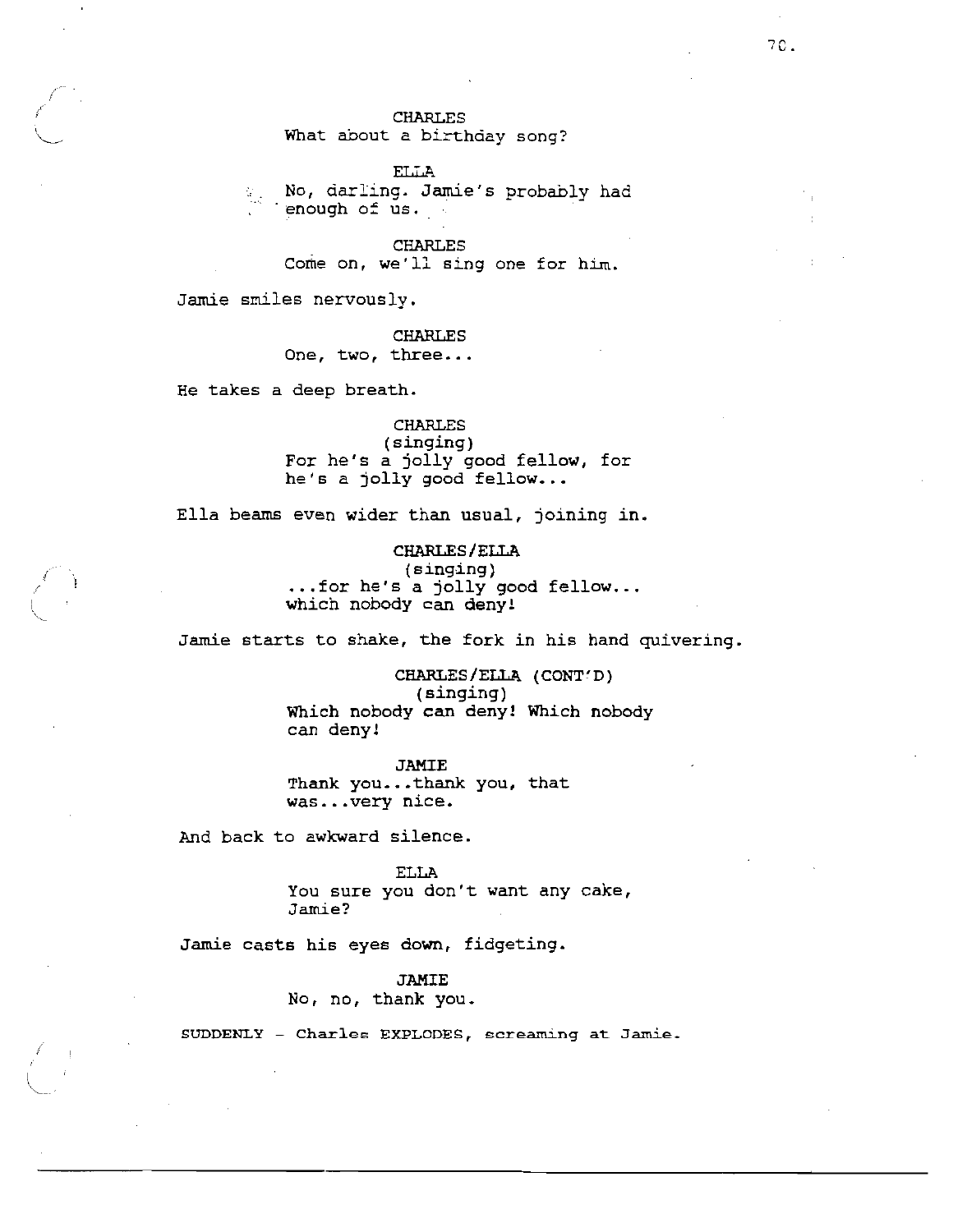# LOOK AT HER WHEN YOU TALK TO HER YOU UNGRATEFUL LITTLE BASTARD!!

**ELLA** Charlie, calm down.

## **CHARLES**

No, I won't. This is the way it's always been with him. All he does is take.

Jamie pushes himself up from the table.

## CHARLES (CONT'D)

All we've done since you got here is make you feel welcome, but it's never good enough.

#### **JAMIE**

Good enough for what? A hug and a fucking apology?

He turns to Ella.

## JAMIE (CONT'D)

Just to keep you up to date, Ella, the last time I saw Charles here, twelve long years ago, I was squinting at him through a black eye that he gave me.

## **CHARLES**

Yes, it's easy to get sympathy with only one side of the story.

Bile rises in Jamie's throat as years of frustration and hurt erupts from within him.

#### **JAMIE**

I was a kid, dad. That's the whole story, end of story.

#### **CHARLES**

I gave you everything and you still fought me.

#### **JAMIE**

Toy cars don't mean shit when you're locked in your room all day listening to you hit mom.

 $7:$ .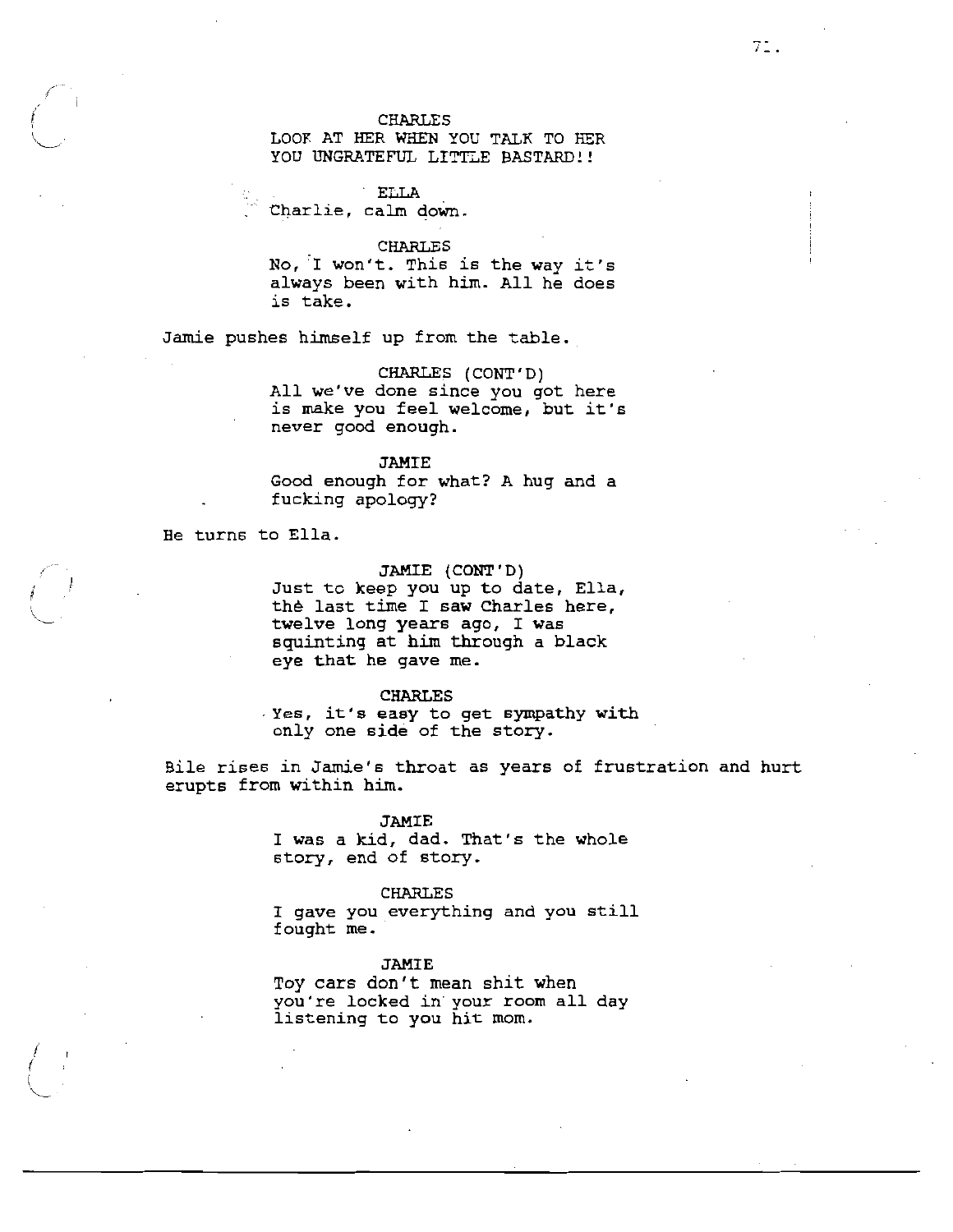How dare you say that in front of `my wife!

Ella can't take it anymore.

**ELLA** 

Why can't we all just be a happy family for one night on my birthday?

**JAMIE** 

Because of me, that's why. I'm the ungrateful bastard. So I think I should just go.

He storms out.

**CHARLES** You come back here!

EXT. ASHEN HOUSE - NIGHT

Jamie storms out the front door, hurling his suitcase into his car.

Ella comes after him, pleading.

#### **ELLA**

 $Jamie...$ 

**JAMIE** I'm leaving, Ella.

He jumps inside his car, starting it up.

**ELLA** 

You can't leave, Jamie. I'm afraid of what will happen if you leave.

He takes off, speeding down the driveway - and SLAMMING ON THE BRAKES.

The front gate is PADLOCKED shut.

Jamie glances in his rearview - sees Boz approaching with a garden stake.

Sweat pours down Jamie's forehead. He reverses the car up, as--

-- Boz breaks into a run.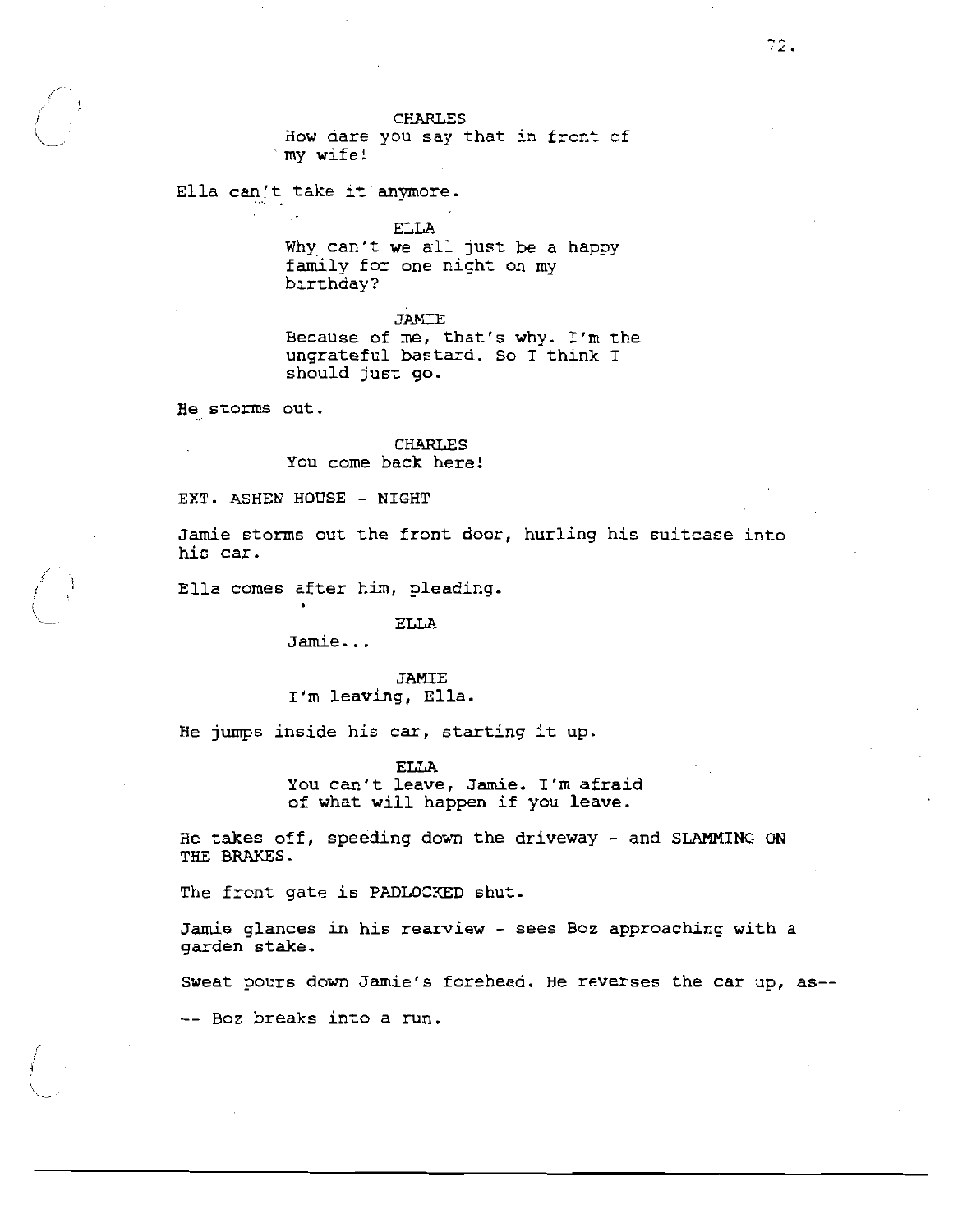Jamie throws the car into drive, STOMPING on the gas and BARRELING through the gates, SMASHING them down and fishtailing into the night.

Charles is sitting at the upstairs window in his wheelchair. Staring down at the ruined gates.

There's something cold and detached about his look.

Boz slows down, giving up the chase. Ella appears next to him.

> BOZ I tried to stop him... I'm sorry.

**ELLA** Mr Ashen would like to see you.

CUT TO:

EXT. COME ON INN' MOTEL - NIGHT

The motel's sign sways in the wind, creaking.

INT. LIPTON'S ROOM, 'COME ON INN' MOTEL - SAME

This ain't the Hilton.

Lipton sits on his bed, examining Billy.

He sits the dummy on his lap, wedging his hand into the back of its head.

# LIPTON

Hello there.

He takes a stab at a bit of amateur ventriloquism, doing his best to keep his lips from moving.

> LIPTON (as Billy) Hello to you, detective. How are you tonight?

He's pretty bad at it.

**LIPTON** Well, I'm just great.

RIIIINNNGGG!!

He jumps as the phone rings. Puts down the dummy and takes the call.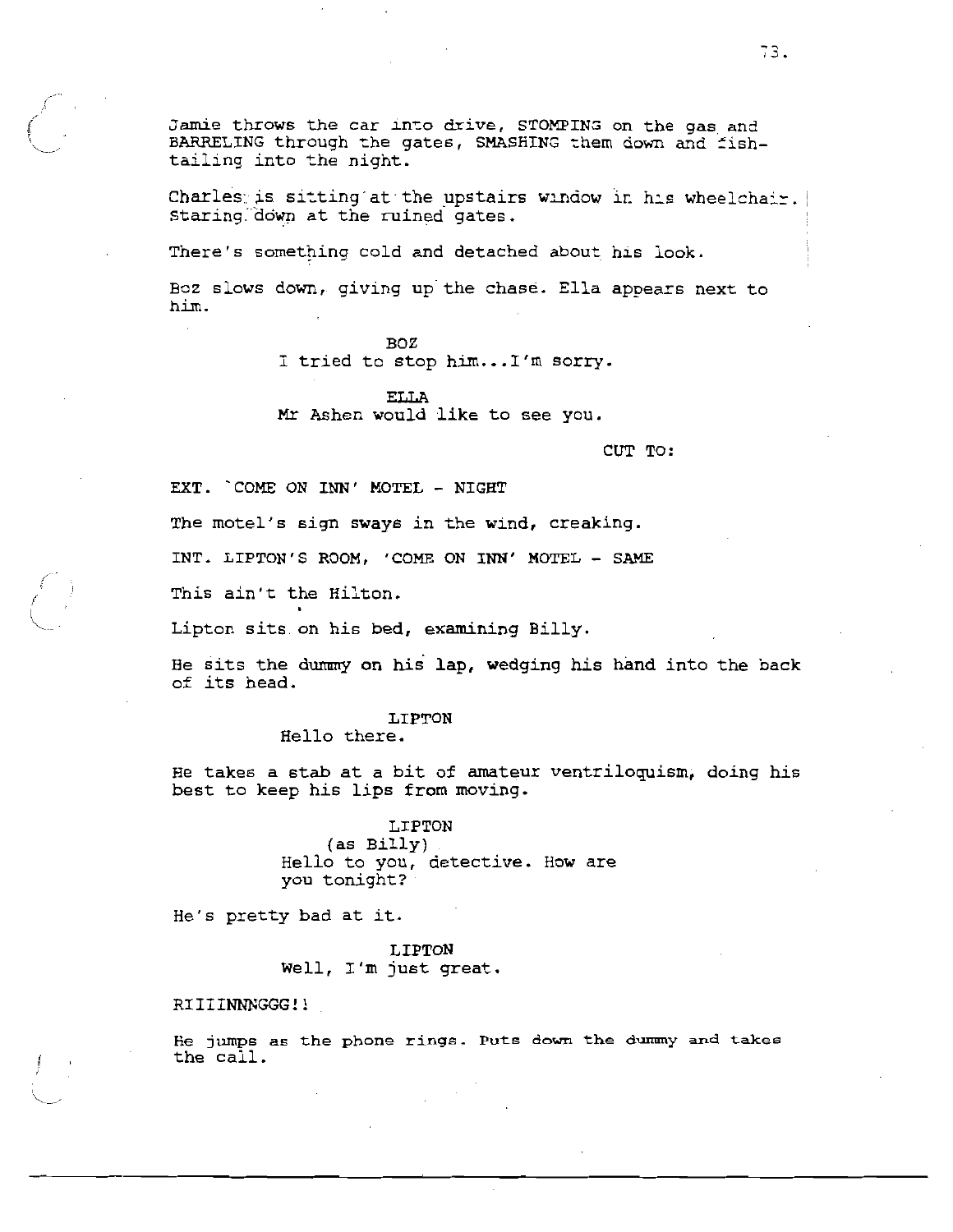LIPTON Detective Lipton.  $(beat)$ I'll be right there.

EXT. LIPTON'S ROOM, 'COME ON INN' MOTEL - MOMENTS LATER

Lipton leaves his door ajar, exiting his room and marching down towards the front office.

As he walks, he looks over and notices Henry's sister MARION, standing in the center of the parking lot. Silently watching.

INT. FRONT OFFICE, COME ON INN' MOTEL - NIGHT

Lipton enters, approaching the counter.

#### LIPTON

You got a fax for me?

The hotel manager hands Lipton an envelope. He opens it, flipping through the pages.

### LIPTON

This everything that came?

The hotel manager nods.

LIPTON You don't say much, do ya?

The hotel manager shakes his head.

EXT. LIPTON'S ROOM, 'COME ON INN' MOTEL - NIGHT

Lipton walks back towards his room. As he gets closer, he notices something strange.

A VOICE is coming from within his room.

He tenses up the way a cop does. Edges towards the door, listening.

> WOMAN'S VOICE (O.S.) Is that what you want?

A second voice answers - deeper, muffled.

VOICE  $(0.5.)$ I want what you have.

WOMAN'S VOICE (O.S.) What? What is it?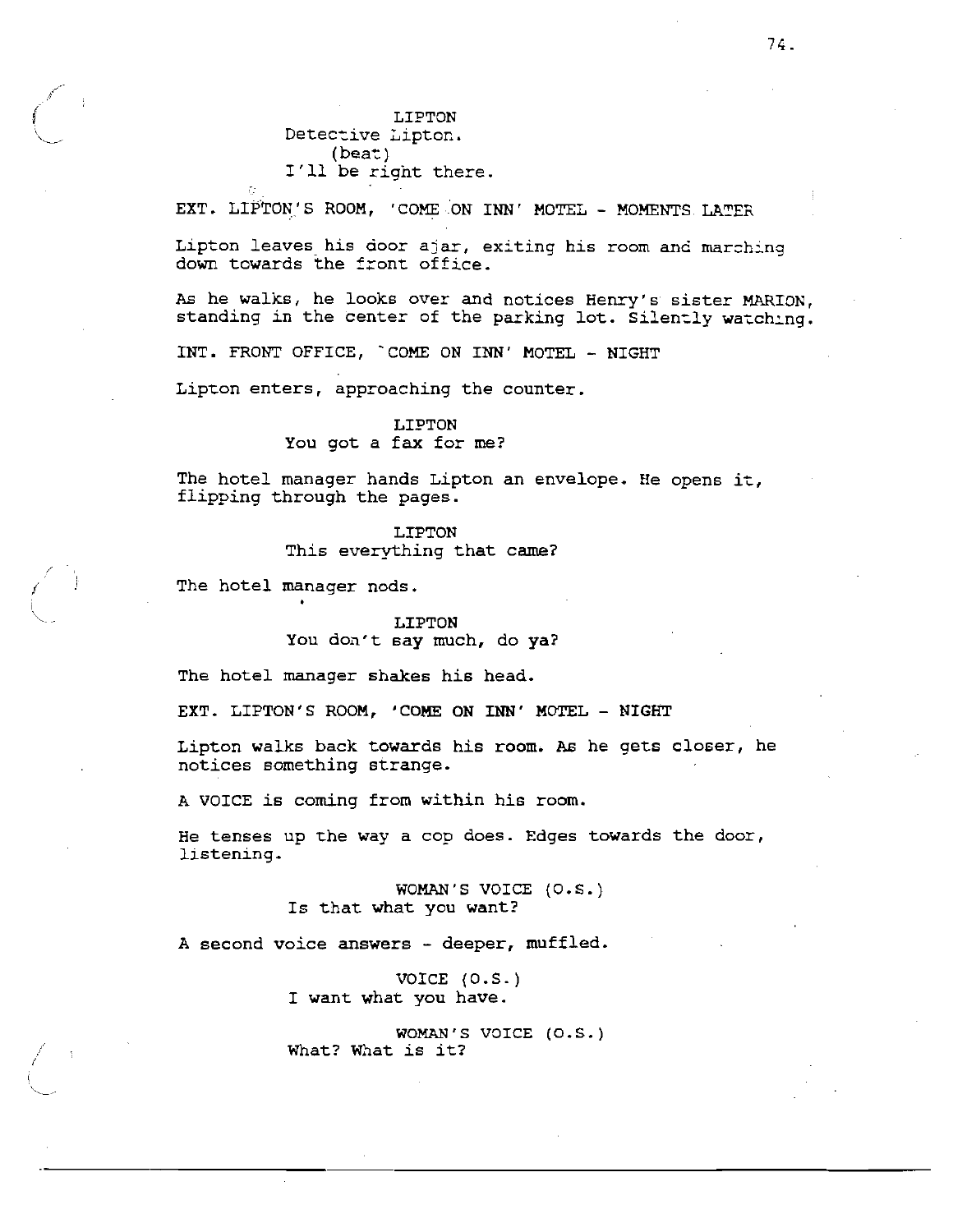VOICE  $(0.5.)$ 

A family.

WOMAN'S VOICE (O.S.) Don't you have one already?

VOICE  $(0.5.)$ 

No.

WOMAN'S VOICE (O.S.)

Why not?

VOICE  $(0.5.)$ It was taken from me.

WOMAN'S VOICE Who took it?

Lipton reaches his door, pushing it open and peeking in.

INT. LIPTON'S ROOM, 'COME ON INN' MOTEL - CONTINUOUS

He sees MARION, sitting on his bed opposite BILLY THE DUMMY. Billy is sitting up, looking straight at Marion.

## MARION

Who took it?

There is no answer forthcoming from the puppet.

#### MARION

Hey! Why aren't you talking anymore? Say something.

Lipton watches, confused, then opens the door fully. He steps towards Marion but she doesn't hear him.

#### LIPTON

Madam?

Marion turns around, fear in her eyes.

LIPTON (CONT'D) What are you doing in here?

She points at the doll.

**MARION** He talked to me. He won't shut up when no one else is around.

Lipton looks to the doll, then takes Marion by the arm.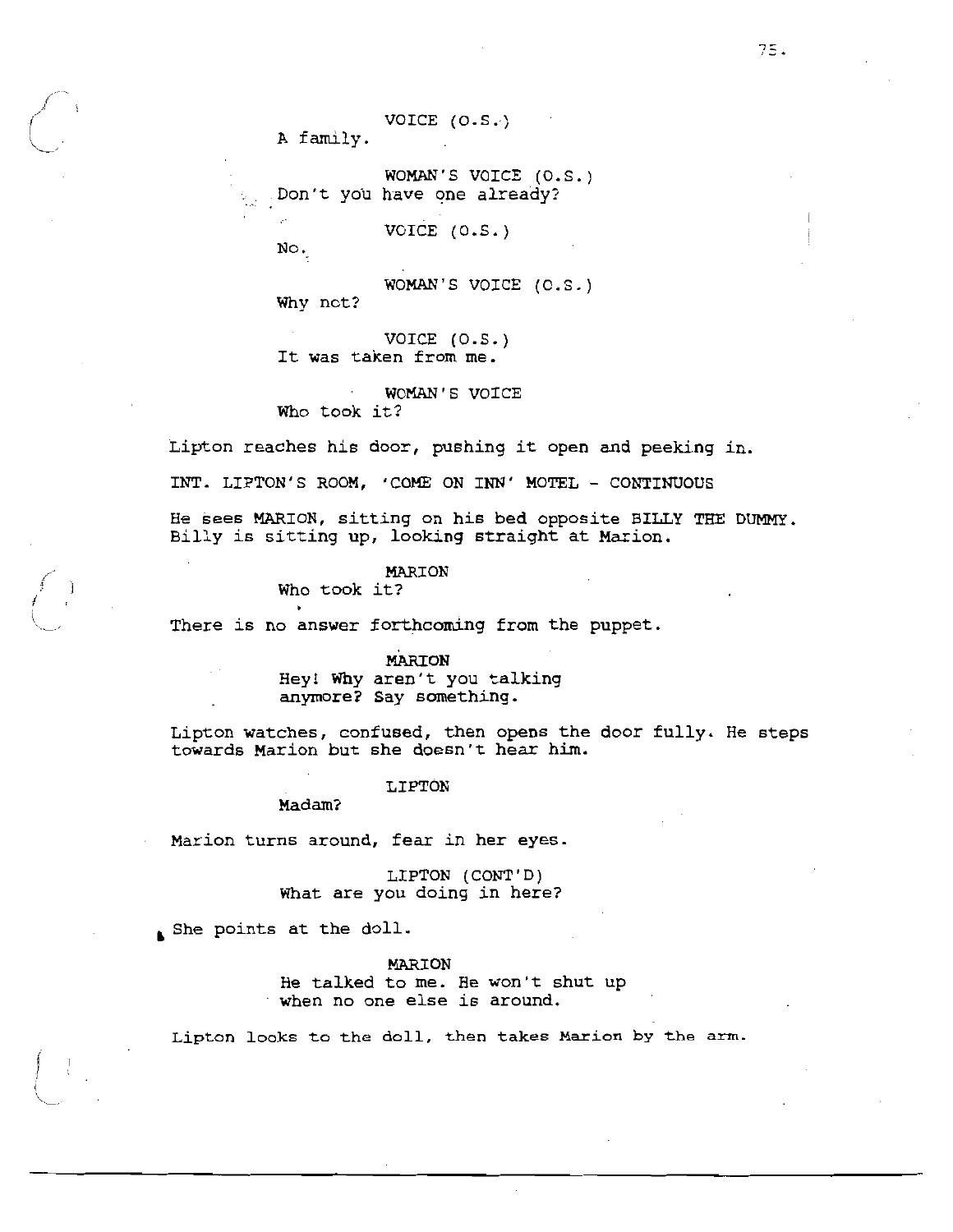Madam, I'm going to have to ask you to leave.

He guides her to the door, easing her outside. She wanders outside and then turns back.

> MARION She's in there with you.

LIPTON Excuse me? Who's in where?

Marion is about to answer when she takes her dead raven out of her pocket, smiling at it.

> MARION Best bird I ever had.

Lipton nods.

**LIPTON** Right. Good night, ma'am.

He closes the door.

INT. JAMIE'S CAR, MOVING - NIGHT

Jamie steers the car through black oblivion, pushing it to its limits.

Flying past the windows are the darkened streets of Ravens Fair.

Not a soul can be seen anywhere. The town is lonely...the wind its only tenant.

Jamie slows the car to a stop, his mania subsiding. He collapses onto the steering wheel as a clap of thunder roars its disapproval from the sky.

Finally he looks up, staring at something through the windshield, atop a hill on the towns highest ground.

The cemetery.

CUT TO:

INT. LIPTON'S ROOM, 'COME ON INN' MOTEL - NIGHT

A frenzied symphony reaches its crescendo on a tinny radio in the corner.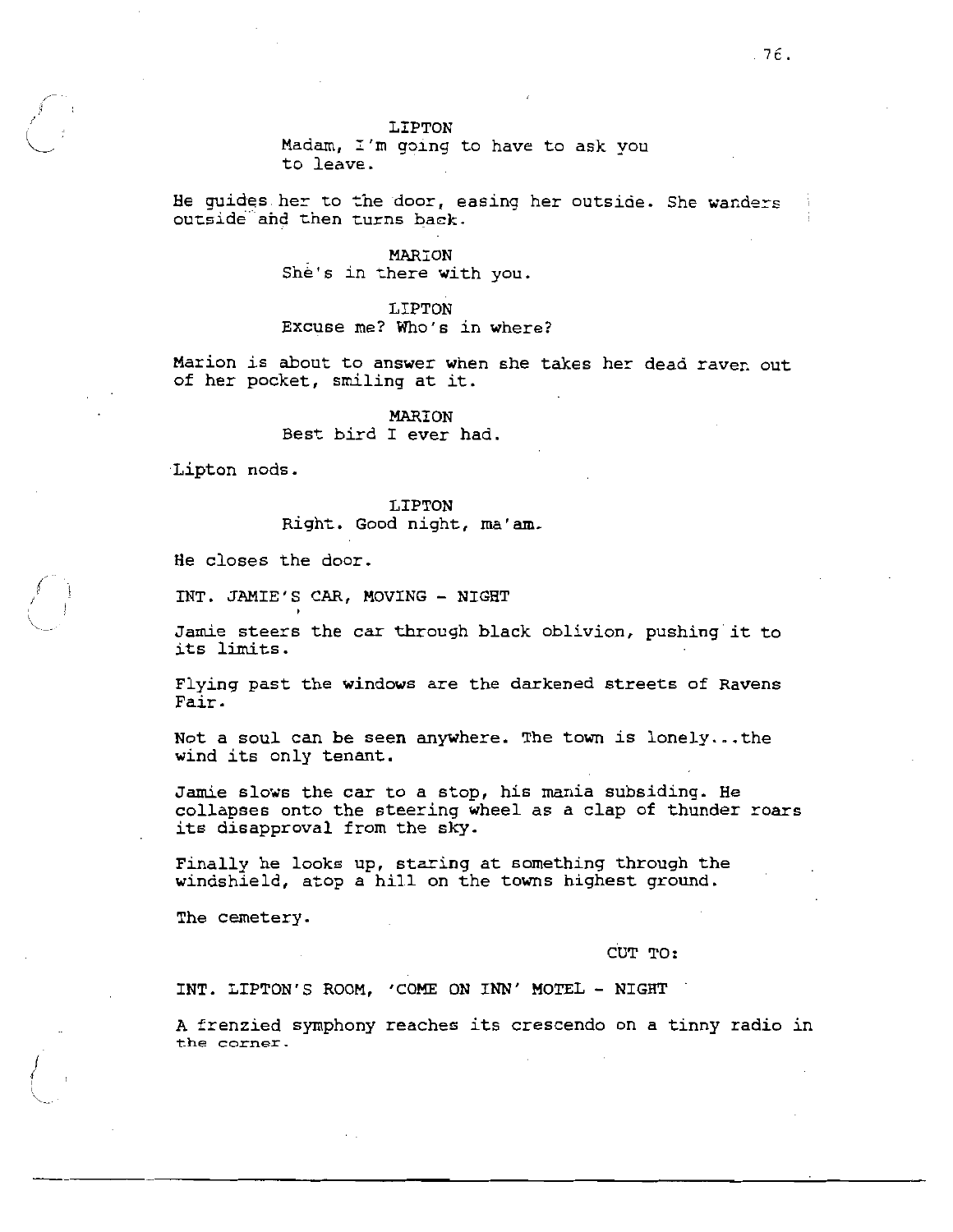Lipton fixes a pair of reading glasses to his face, scanning the fax papers he received.

What he DOESN'T SEE is the EYE of the ventriloquist's dummv move toward him.

Glaring at him.

Lipton glances over at the dummy.

Its eyes are facing front again.

Lipton goes back to the fax papers...and this time we see what he doesn't notice in his peripheral vision.

The dummies whole head TURNS TO FACE HIM.

Lipton looks up...but its not the dummy that has gotten his attention - its a sound.

A VOICE.

WHISPERED VOICE (O.S.) Help me...please help me...

Lipton furrows his brow. Did he just hear something?

WHISPERED VOICE (O.S.) ...can you help me?

Lipton switches the radio off.

Listening.

WHISPERED VOICE (O.S.)

Please...

The voice is guttural, female.

Lipton follows the whisper - it's coming from behind a cabinet.

WHISPERED VOICE (O.S.)

 $\ldots$ help.

Lipton snatches up his gun. Cocks it.

## LIPTON

Who is that? Who's there?

He approaches the cabinet, heaving it aside  $-$ 

-- and revealing a small wooden door, about waist-height.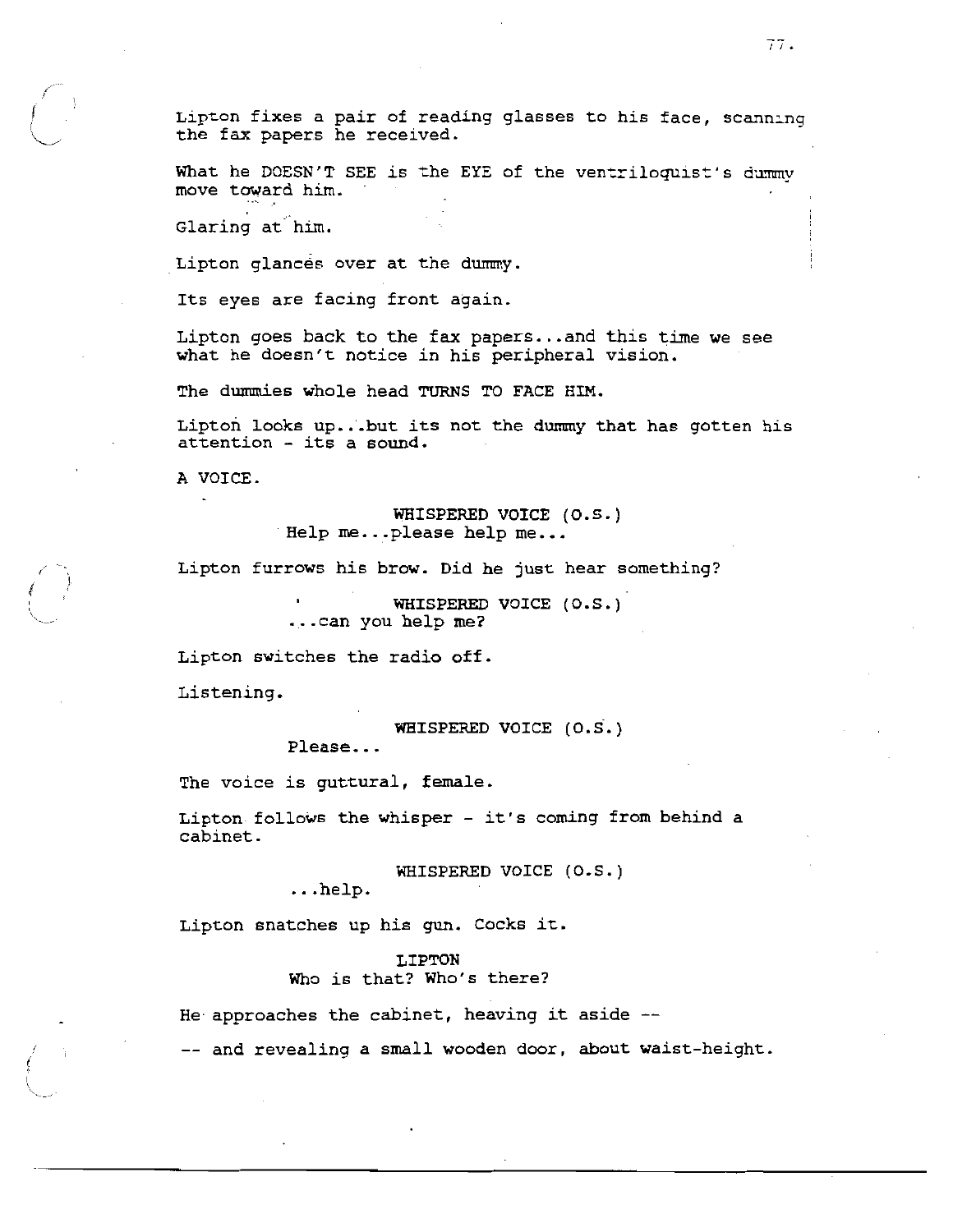He grabs a flashlight from the desk, crouching down.

He opens the crawlspace door.

Slowly.

Carefully.

He stares into the pitch-black square of darkness beyond the door.

# LIPTON

# Identify yourself.

He wriggles his way into the crawlspace.

INT. CRAWLSPACE, COME ON INN' MOTEL - CONTINUOS

He lashes the flashlight in all directions.

Undefined objects clutter the space. Rotted, wooden pillars support the low-ceiling, running the entire length of the building.

## LIPTON

## Who's there?

Lipton crawls forth, his hands crunching in the gravel.

Suddenly --

-- the door shuts behind him!

Lipton rushes to it, smashing on it.

LIPTON God damn it, this isn't funny!

He STOPS abruptly. Feels something behind him.

A presence.

He whirls around, aiming his flashlight into the inky void-nothing moves but the shadows cast by its light.

He turns around again, jerking on the door.

As he does, the feeling looms behind him again. RISING.

He stops. Then spins around--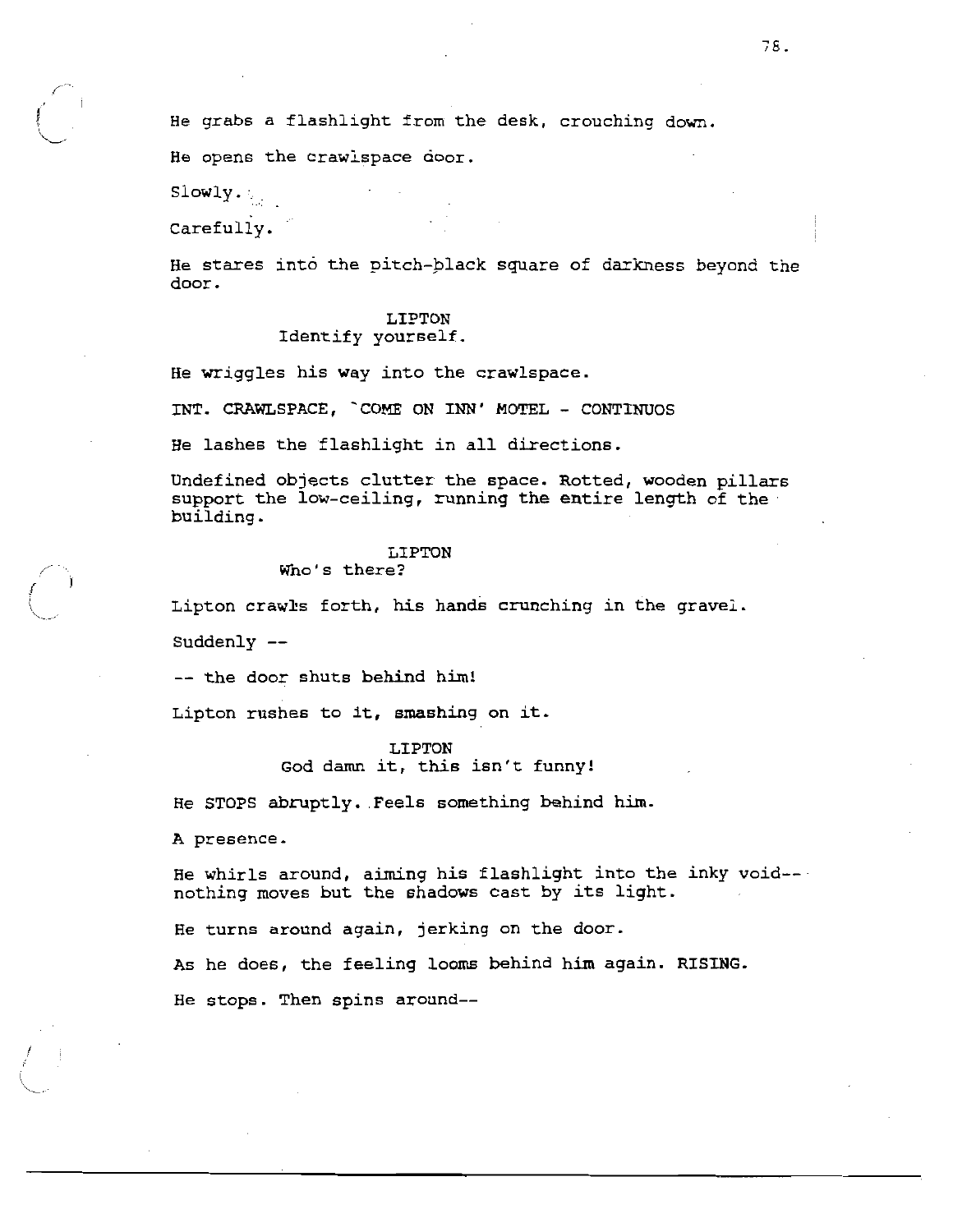--COMING FACE-TO-FACE WITH THE GHOULISHLY PAINTED VISAGE OF MARY SHAW -- so close he can smell her rotten breath, her eyes burning like candle flames in open wounds.

He REELS back in fright, smashing into a pile of stacked up junk. The flashlight falls out of his hand, cutting out.

TOTAL BLACKNESS once again.

We hear Lipton clawing at the gravel. Terror in his voice.

## LIPTON Jesus fucking Christ!

For a moment, only the wooden beams around him reply, creaking under their own weight...

... until a sickening SNORT erupts - right next to Lipton.

He fires his gun -- each shot illuminating the nightmare vision of Mary Shaw...crawling toward him...unaffected by the qunfire.

Smiling.

Lipton's gun clicks empty and he SCREAMS!!

We hear the'sound of his scream being CUT SHORT -- followed by the wet, throaty sound of his tongue being RIPPED OUT.

For a moment, all we hear is Lipton gurgling, sucking in short breaths. They decrease in volume as his life fades...and then we hear Mary Shaw.

She is whispering to Lipton -- IN HIS OWN VOICE.

MARY SHAW (in Lipton's voice) This is necessary.

Then silence.

EXT. CEMETERY - NIGHT

Lightning casts long shadows across this field of the dead...

...and one living soul.

Jamie kneels over his wife's grave, head bowed.

The wind whistles through the trees. Jamie is truly alone.

RIIIINNNGGG!!!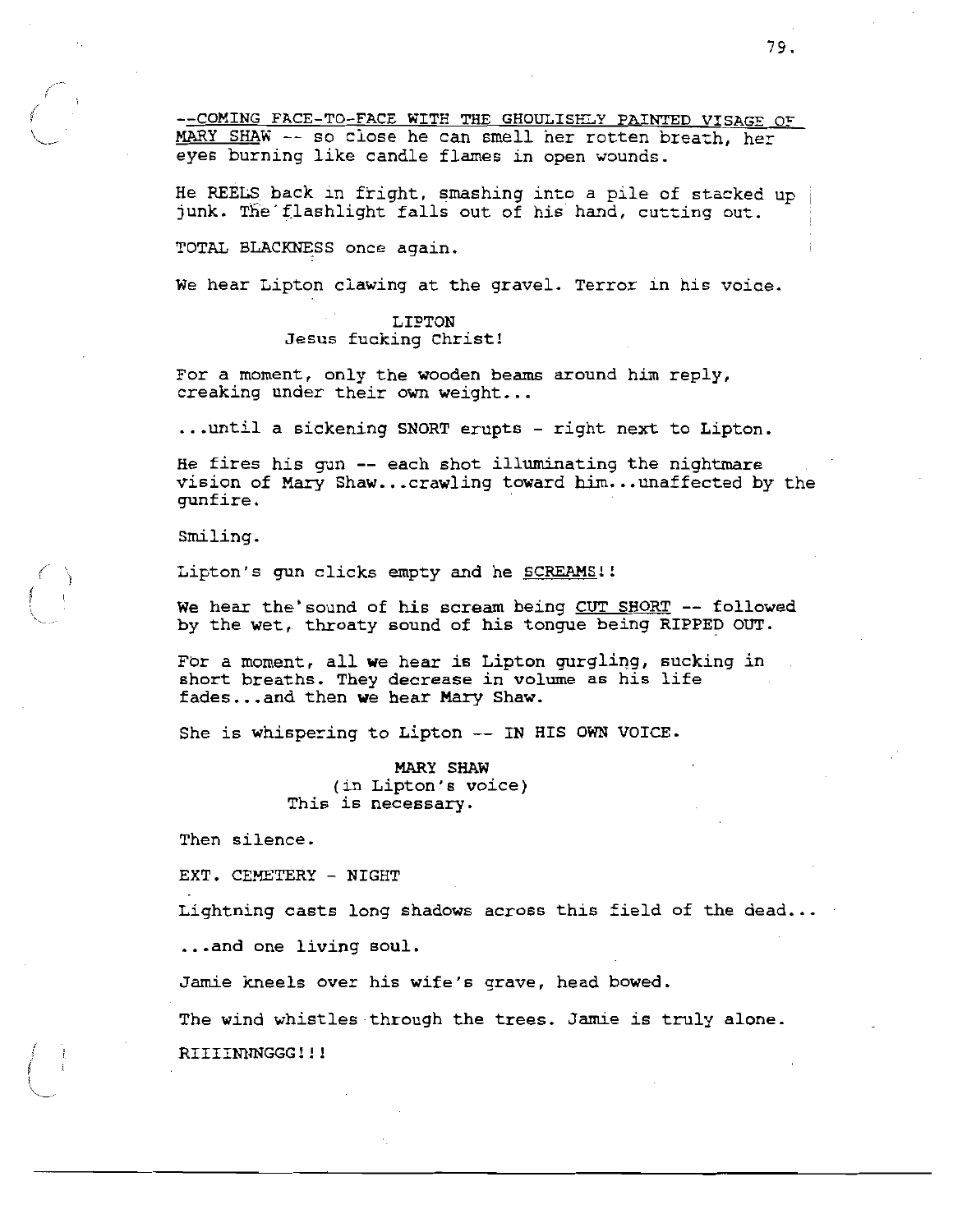His cell phone startles him out of it. He fishes it out of his pocket. The call is from an UNKNOWN NUMBER.

He stabs the answer key.

the co

**JAMIE** Hello?

Electronic hiss replies...like breathing.

#### **JAMIE**

Hello?

A single word emerges from the white noise, like a cry for help in a snowstorm.

LIPTON'S VOICE (V.O.)

...Jamie...

The line is a bad one - static interrupting.

JAMIE

Detective?

The electronic hiss grows louder.

JAMIE

Detective, I can't hear you. You're breaking up.

Syllables pop in and out, all that Jamie can make out, and  $then--$ 

> LIPTON'S VOICE (V.O.) ...you're innocent...

Jamie gets to his feet. Stunned.

**JAMIE** What did you say?

LIPTON'S VOICE (V.O.) ... the theater...go... theater  $\ldots$ now...it's...

The hiss drowns his words again.

JAMIE Detective I'm losing you. Detective? Detective?!

The line goes dead.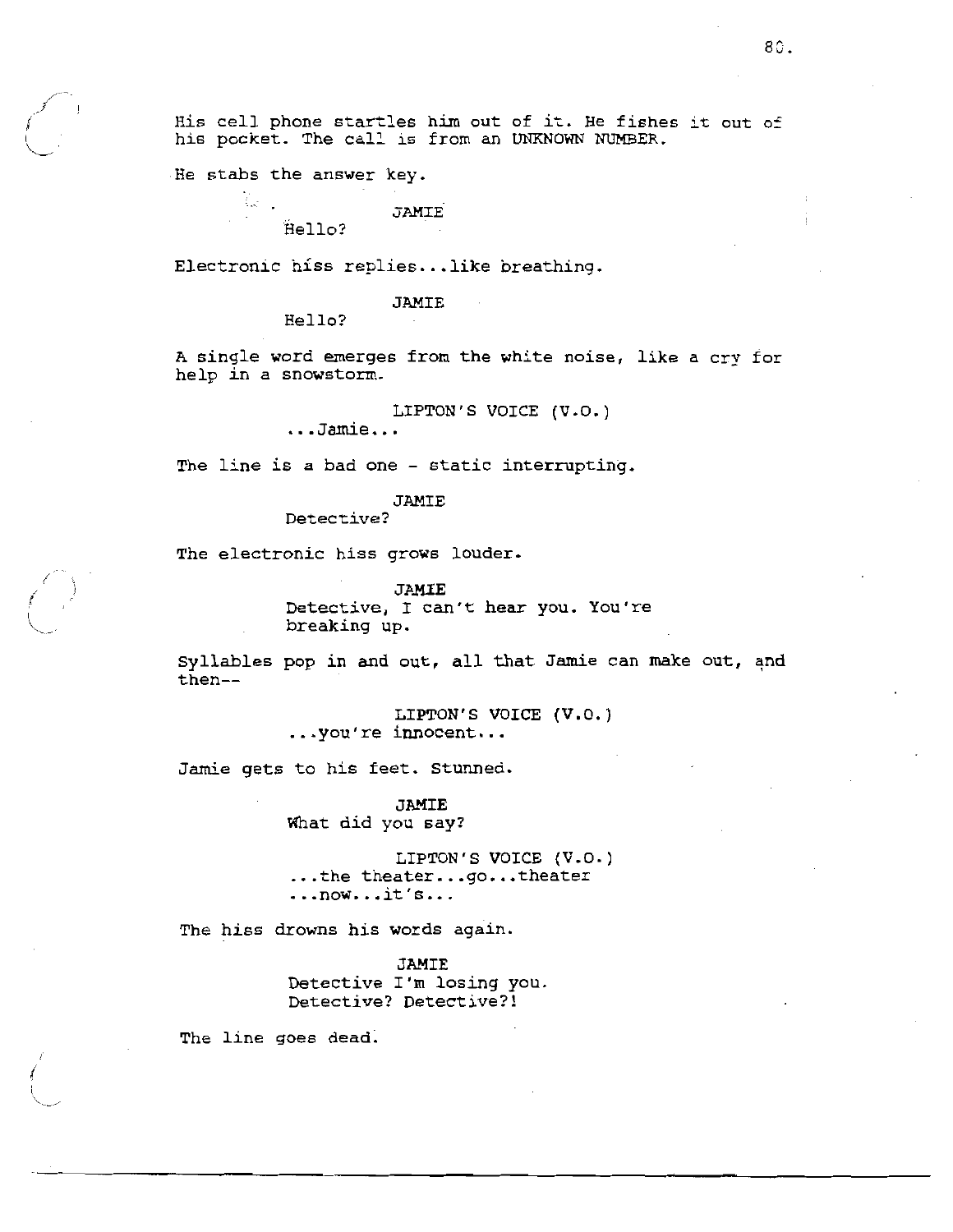Jamie stares at the phone, speechless.

He turns and RUNS through the headstones towards his car.

INT. LIPTON'S ROOM, 'COME ON INN' MOTEL - NIGHT

A bloodied hand spears out of the CRAWLSPACE door, grabbing at the carpet. It hauls a body forward - LIPTON'S body.

He gags, lurching forward on his hands and knees, clinging to life. He claws his way out of the crawlspace, towards the phone...

... until his body gives in and collapses under him.

Then $--$ 

--a light falls across his face as the door opens. Lipton's eyes widen in terror as a shadow falls across him.

An UNSEEN figure is entering his hotel room.

Lipton follows the figure with his eyes, blood seeping from within his mouth.

The UNSEEN intruder picks up the doll calmly, pausing to stand over Lipton.

He makes a noise, all that his tongueless mouth will allow; a throaty bark from deep within his gut. The last noise he will ever make.

And with that, the UNSEEN figure leaves, taking the doll.

The door closes.

EXT. FOREST - NIGHT

Night has turned a sea of lush, fall color into a black forest.

Then  $-$ 

-- a pair of headlights spear along the road that winds through the trees.

From high above, the car is just an insect, DWARFED by the royal pines around it.

EXT. ROADSIDE - SAME

Jamie climbs out of his car, scanning around.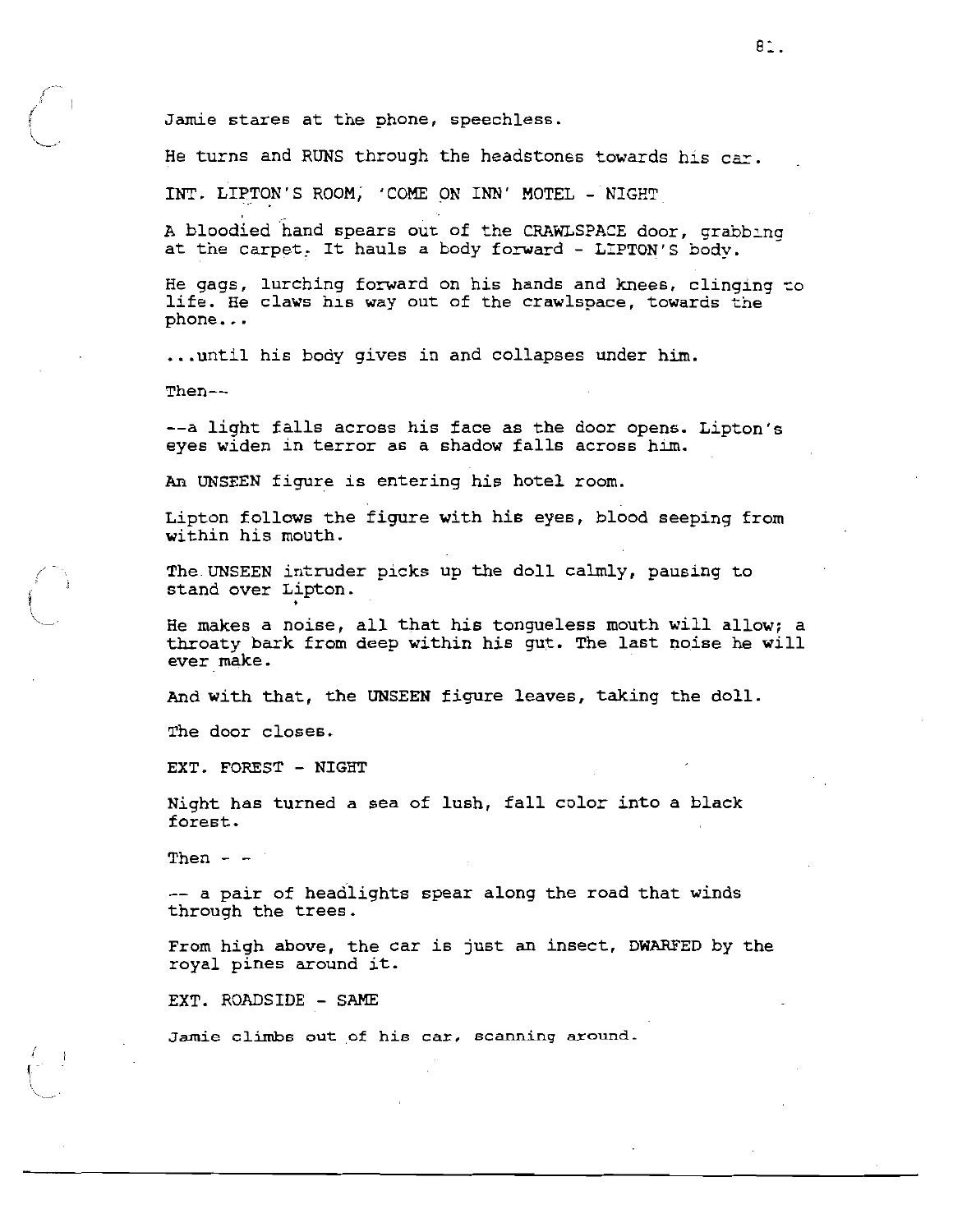There are no other cars or signs of life.

EXT. LAKE SHORE - MOMENTS LATER

Twigs crunch underfoot as Jamie steps out onto the lake.

A thick MIST hangs over the water like a vaporous blanket. obscuring any view of the island at its center.

Next to the boat, an old gas lantern hangs on a post, the flame inside flickering. Jamie takes it and steps into the boat.

He pushes off from the jetty. The mist envelopes him.

As he rows towards the theater, the soft glow of the lantern floating through the thick fog is all that we can make out.

EXT. GUIGNOL THEATER - NIGHT

The theater. It looms against the black sky, daring brave souls to enter it.

One such soul steps up to it - Jamie. He clambers out of the boat, gawking up at the building.

He leans into the open door.

#### **JAMIE**

Detective?

His query echoes throughout the theater... and then is answered by a distant voice.

LIPTON'S VOICE (O.S.)

Inside.

Jamie hesitates, then pushes the door open.

INT. GUIGNOL THEATER - NIGHT

By day, this theater is dim...by night, it is an impenetrable fortress of darkness.

Jamie gropes down the aisle, exploring the auditorium with the lantern held out in front of him.

## **JAMIE**

Detective?

 $\cdot$  No answer.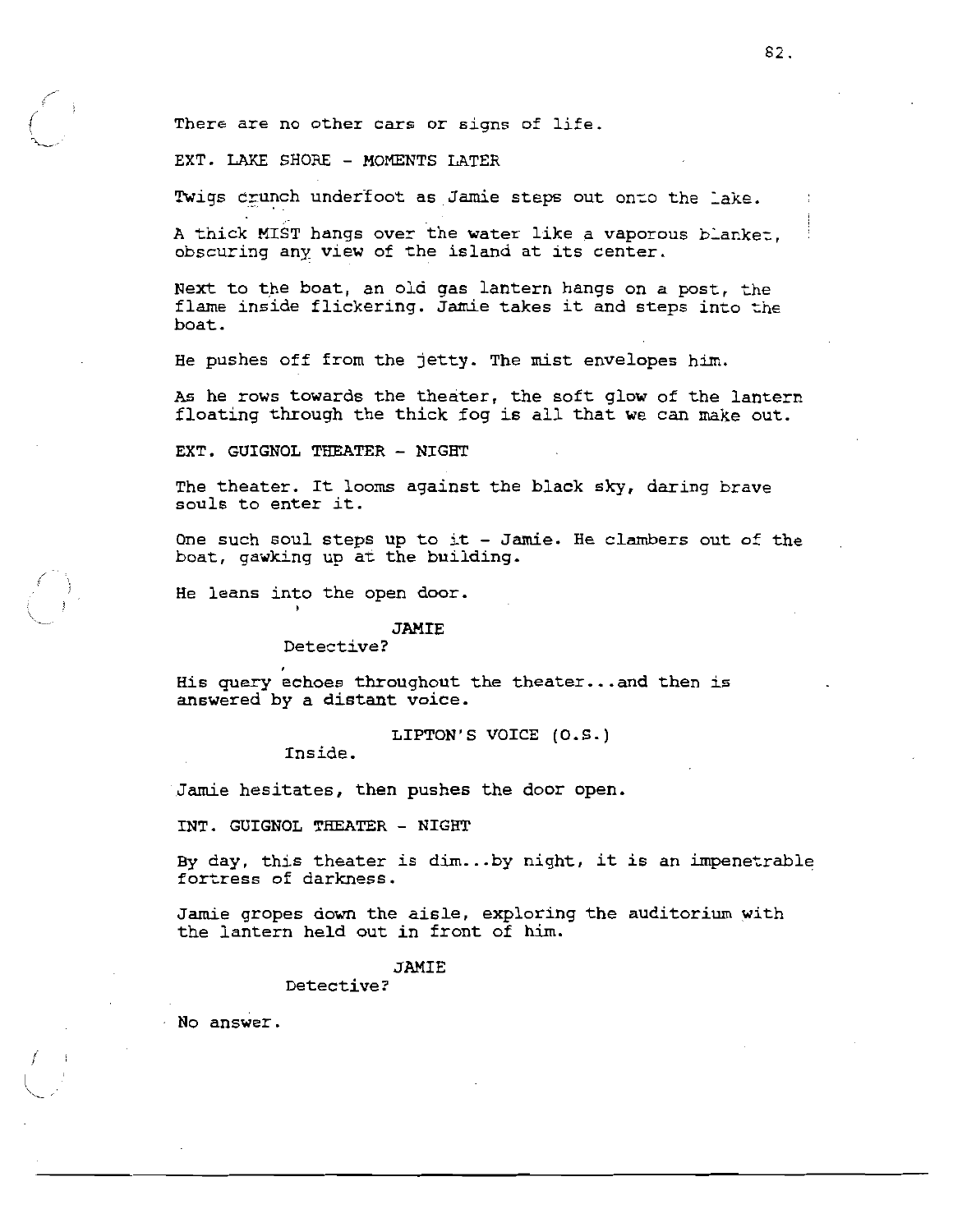Jamie ascends the ladder which leads up to it.

Cautious, he begins to pace across the catwalk that runs to Mary's living quarters. He stops halfway across.

## JAMIE

Detective?

Again, there is no answer.

INT. MARY'S LIVING AREA, GUIGNOL THEATER - NIGHT

Jamie edges into Mary's meager lodgings.

The room is empty.

# **JAMIE** Lipton, where are you?

He holds up the lantern, swinging it around --

-- as someone's HAND COVERS HIS MOUTH!

Audrey is standing in FRONT OF HIM, pointing a long, doublebarreled shotgun at him with one hand and smothering his mouth with the other.

#### **AUDREY**

Shhh...if you know what's good for you, you'll be very, very quiet.

She raises the gun, whispering to him.

AUDREY (CONT'D) I told you not to come in here. We all did. You wouldn't listen. though, would you?

#### **JAMIE**

Hold on a minute...

#### **AUDREY**

I saw you take that boat. You think it's the only one I got?

JAMIE Put the gun down, please.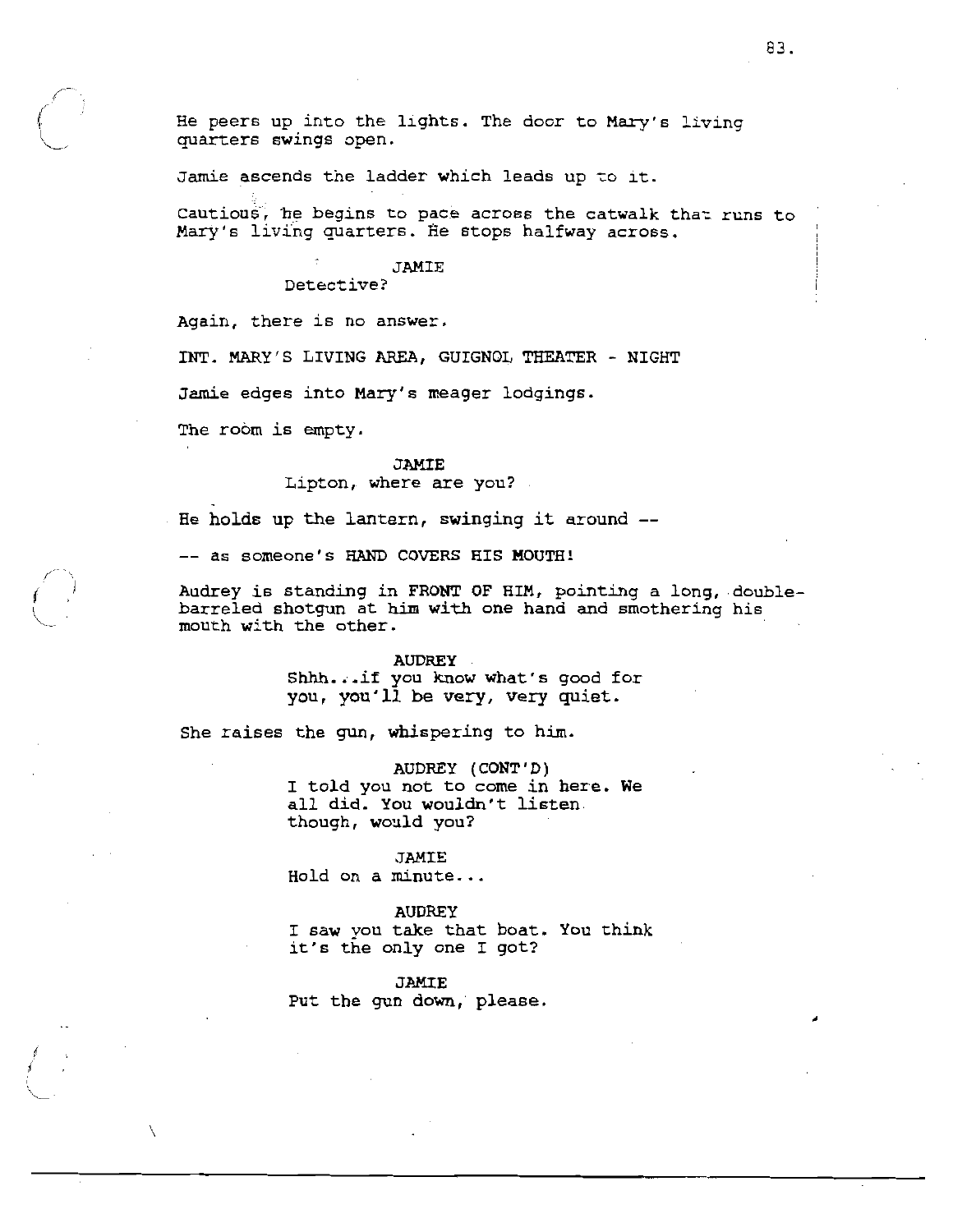## **AUDREY**

You don't know what you've done, boy. Coming in here. Disturbing the place.

**JAMIE** I'm sorry,  $I$  --

 $\overline{\phantom{a}}$ **AUDREY** What is it you're hoping to find?

**JAMIE** 

Detective Lipton called me, he told me to meet him here.

**AUDREY** 

Bullshit.

Audrey edges forward, gun trained.

**JAMIE** 

Detective Lipton is in here . somewhere, I swear it.

**AUDREY** There ain't no one here but you.

**JAMIE** I heard him.

**AUDREY** Well, then where is he?

LIPTON'S VOICE (O.S.) Right in front of you.

They both WHIRL when they hear the voice.

It did indeed come from right in front of them...but there is no one there - just a wall.

> **AUDREY** Who is that? Get out of there!

## **JAMIE**

Wait...

Jamie steps forward, holding the lantern out in front of him. Audrey stops breathing, cocking the shotgun.

Jamie reaches the wall, examining it with the lantern.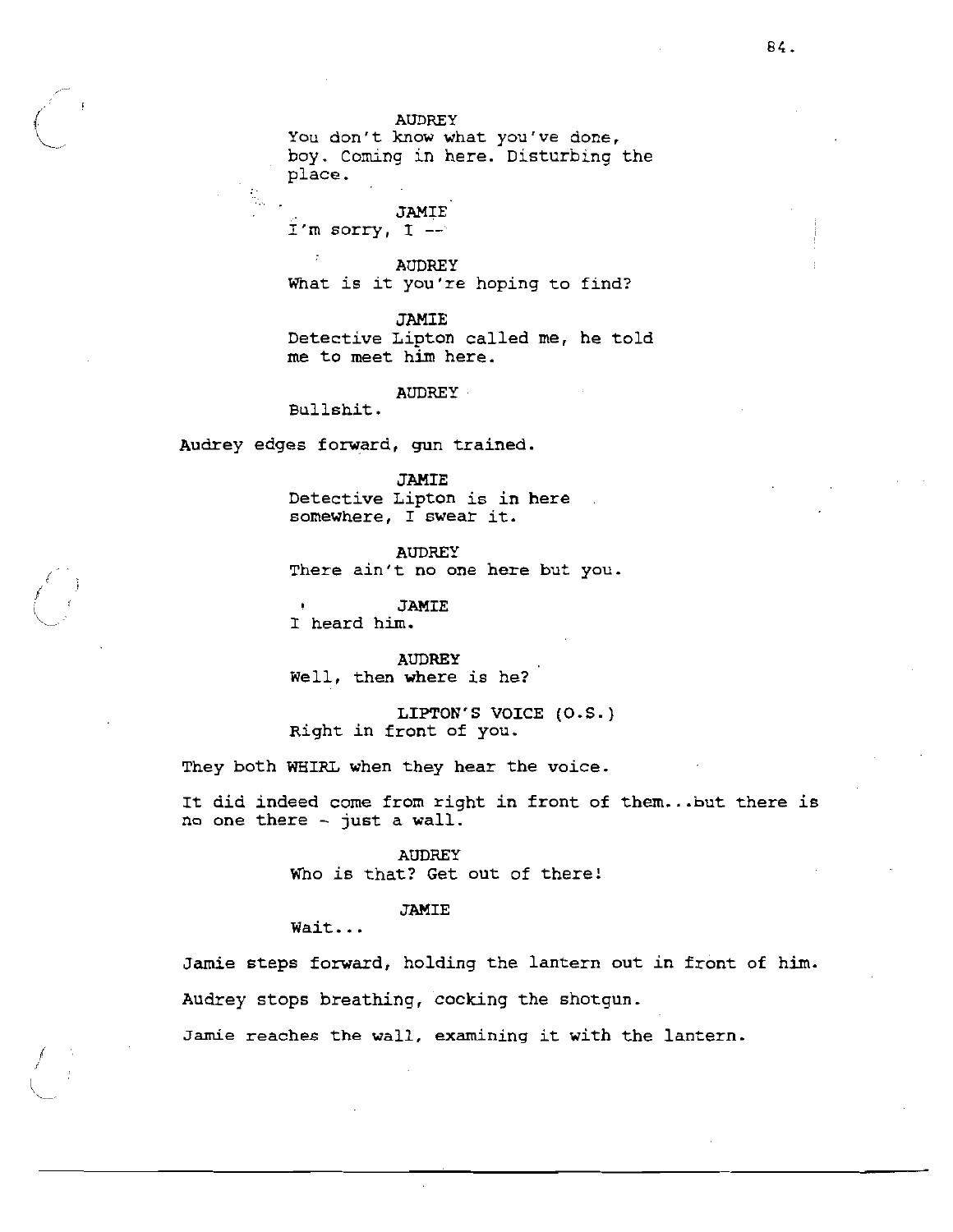He looks back at Audrey, then holds out his arm --

-- and instead of hitting the wall, his arm extends THROUGH it.

That's because it is not a wall at all, but a HIDDEN DOOR, disguised by the patterns of the wood.

## **AUDREY**

Good God...

Jamie disappears through the hidden door. Audrey takes a flashlight out of her pocket and follows him through it.

INT. THE DOLL ROOM - CONTINUOUS

Foul air hits them as they step into an adjoining room.

They step forward -- straight into a sheet of cobwebs.

Jamie swats at it, clearly not a fan of spiders. They claw the webbing away, revealing a better view of the chamber.

It is long and narrow, with ratty DRAPES covering shelving that lines the walls on either side of them.

A single beam of moonlight leaks though a small window on the wall facing them.

#### **JAMIE**

Detective?

Audrey swathes the tenebrous cavern with her flashlight.

Neither of them dares breathe.

Finally, Jamie sizes up the TAUT CLOTH which covers up one side of the dust-choked dungeon.

He approaches it, careful.

Picks up one corner of it.

Audrey's heart is in her throat.

Jamie RIPS the curtain away...

... revealing a large, GLASS-FRONTED CABINET. Behind the glass, all perched on shelves in neat rows like obedient children, are DOZENS UPON DOZENS OF VENTRILOQUIST DUMMIES.

All of them wearing the exact same tuxedo BILLY wears.

85.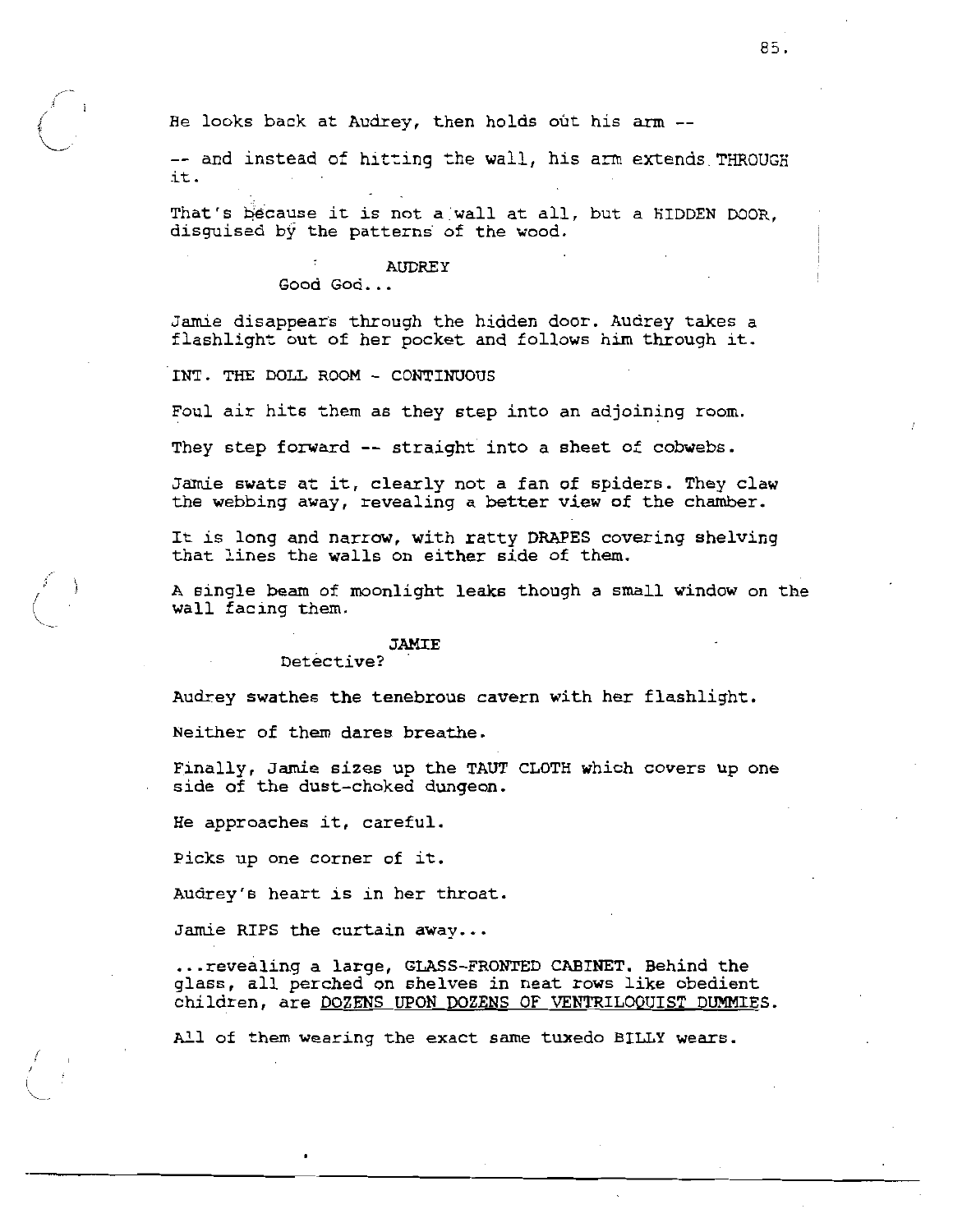The flashlight gives each wooden face a moment in the spotlight. All those sets of eyes...all STARING EERILY at Audrey and Jamie.

Jamie finally turns to face the cloth on the opposite side of the room. There appears to be someone or something under it.

Jamie looks back at Audrey, who grips her shotgun. Jamie tears the sheet away.

Audrey stifles a gasp.

Instead of more wooden dolls, Audrey's flashlight finds a hideously atrophied HUMAN BODY - slumped over, its head bowed forward.

Like all the other dummies, the body is dressed exactly like Billy.

Audrey steps in close to the body, examining the hardened, leathery flesh of its face. She bends down, trying to get a better view.

#### **AUDREY**

This body has been preserved... like a hunting trophy.

Wires are coiled around the bodies chest, neck and wrists. The wires run up to the ceiling, strung over wooden beams. They dangle down in front of Jamie, tied to blocks of wood.

He grips one of the four wooden handles, pulling down on the wire.

The bodies head SNAPS upwards!! Audrey recoils in SHOCK.

The wire has acted like a pulley, lifting the bodies head to reveal a YOUNG BOY - his features drooping like melted wax, his mouth elongated into a permanent smile that belies his dead, unblinking eyes.

It is the disbelieving RED-HEADED boy we met in Henry's flashback... once alive, now just EMBALMED FLESH, filled with sawdust.

Jamie pulls down on another of the wires and the boys hand is lifted.

He is a HUMAN PUPPET.

Jamie lets go of the wires, repulsed -- realizing he has been operating the boy like a marionette.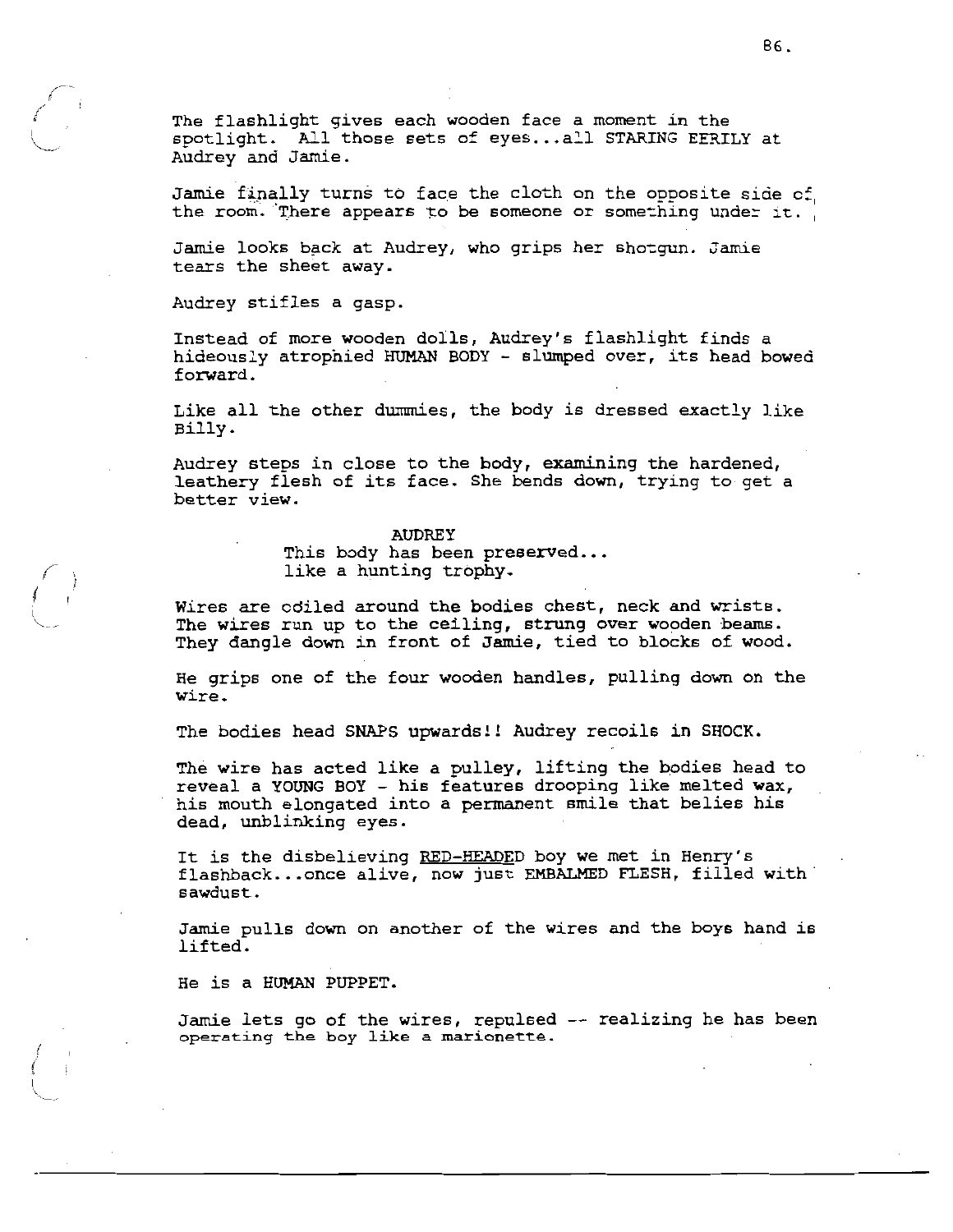The walls behind the boy are plastered with damp, faded newspaper articles. Headlines scream out at them: MISSING CHILD, SEARCH FOR CHILD GROWS DESPERATE, RAVEN'S FAIR MYSTERY.

> **AUDREY** I think we just solved a sixty year old mystery.

They stare at the boy, transfixed...

... but there is something they don't see.

Behind them, one of the dummies in the cabinet MOVES. It's eyes turn slightly. Creaking.

Jamie whirls around and snaps the lantern onto it.

**AUDREY** 

This boy--

#### **JAMIE**

Wait.

Then:

The dummies whole head moves.

It pivots to the right with a click, as if staring off at something.

Another head follows...then another...then another. Like a SPREADING WAVE, every one of the devilish dolls swivels its head to the right, all FOCUSING on something at the end of the room.

Terrified, Jamie and Audrey follow the many sets of eyes to what they are all looking at: a FIGURE, sagging in a rocking chair in the corner.

Another ventriloquist dummy.

At first it does nothing...then its jaw moves, ever so slightly. Emits two hoarse, whispered words, in the voice of LIPTON.

> THE DUMMY (in Lipton's voice) Found me.

Jamie and Audrey stand before the ghoulish gallery.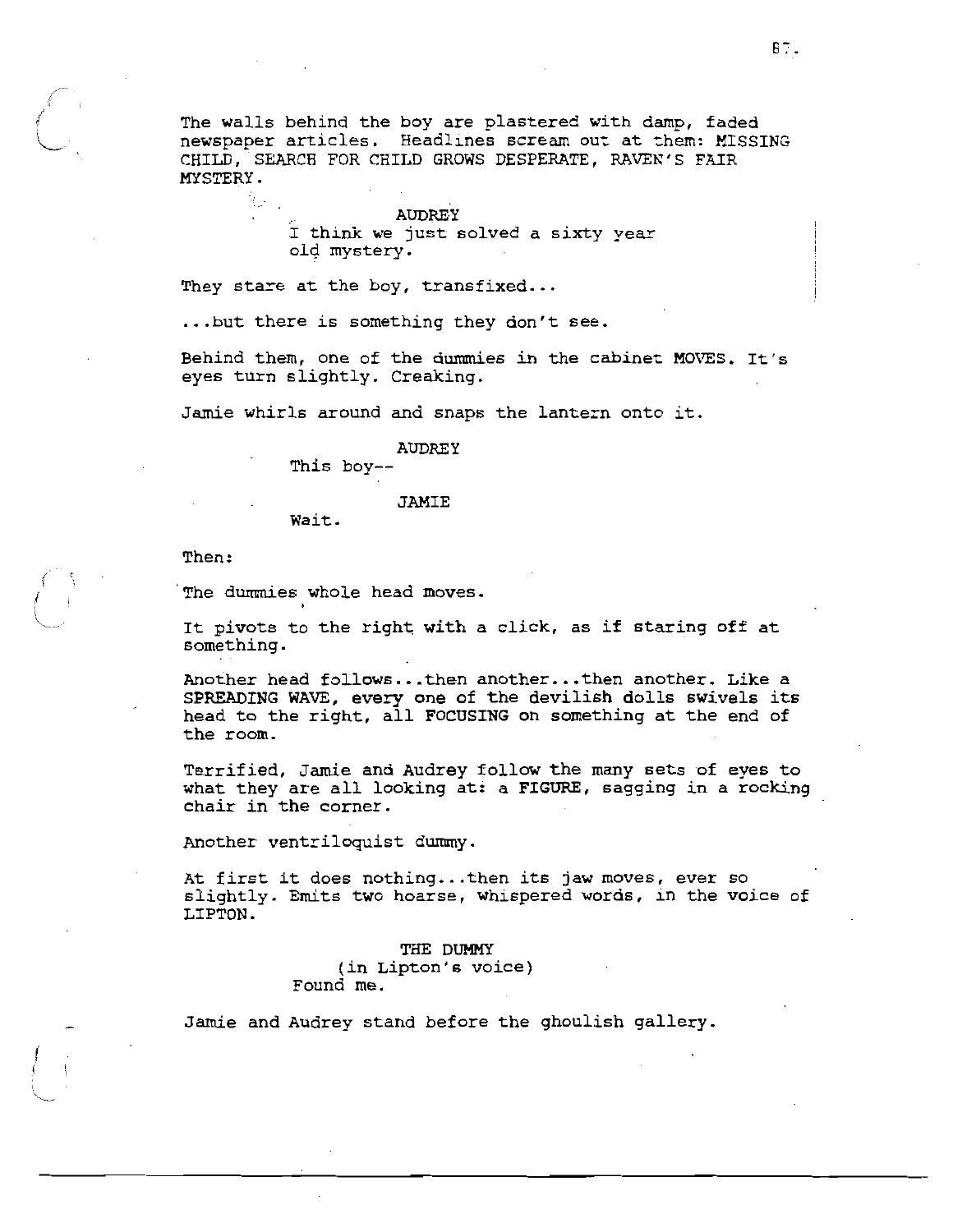### **AUDREY**

Mary Shaw...

The doll's eyes turn to Audrey. It's voice becomes a dreadfilled rasp.

#### THE DUMMY

Clever.

Audrey looks back at the corpse of the young boy.

**AUDREY** You killed that boy...

THE DUMMY No. I gave him a new voice.

FLASHCUT TO:

INT. DOLL ROOM - NIGHT -- FLASHBACK

The red-headed boy is slumped on Mary Shaw's lap - the dead and mummified version of the boy we have just seen.

Mary strokes his hair.

## **MARY SHAW** Don't I treat you well, Billy?

Mary then provides the VOICE of the boy - as she would a ventriloquist dummy.

## MARY SHAW

(in the voice of the boy) Yes, mother. The best I could ever hope for.

## FLASHCUT TO:

INT. DOLL ROOM - NIGHT -- PRESENT

Audrey and Jamie are horrified by what they are hearing.

**AUDREY** Why have you come back? Why after all these years?

THE DUMMY So hard to find the perfect child.  $(beat)$ Sometimes you have to make one.

Jamie's chest heaves, unable to believe what he is hearing.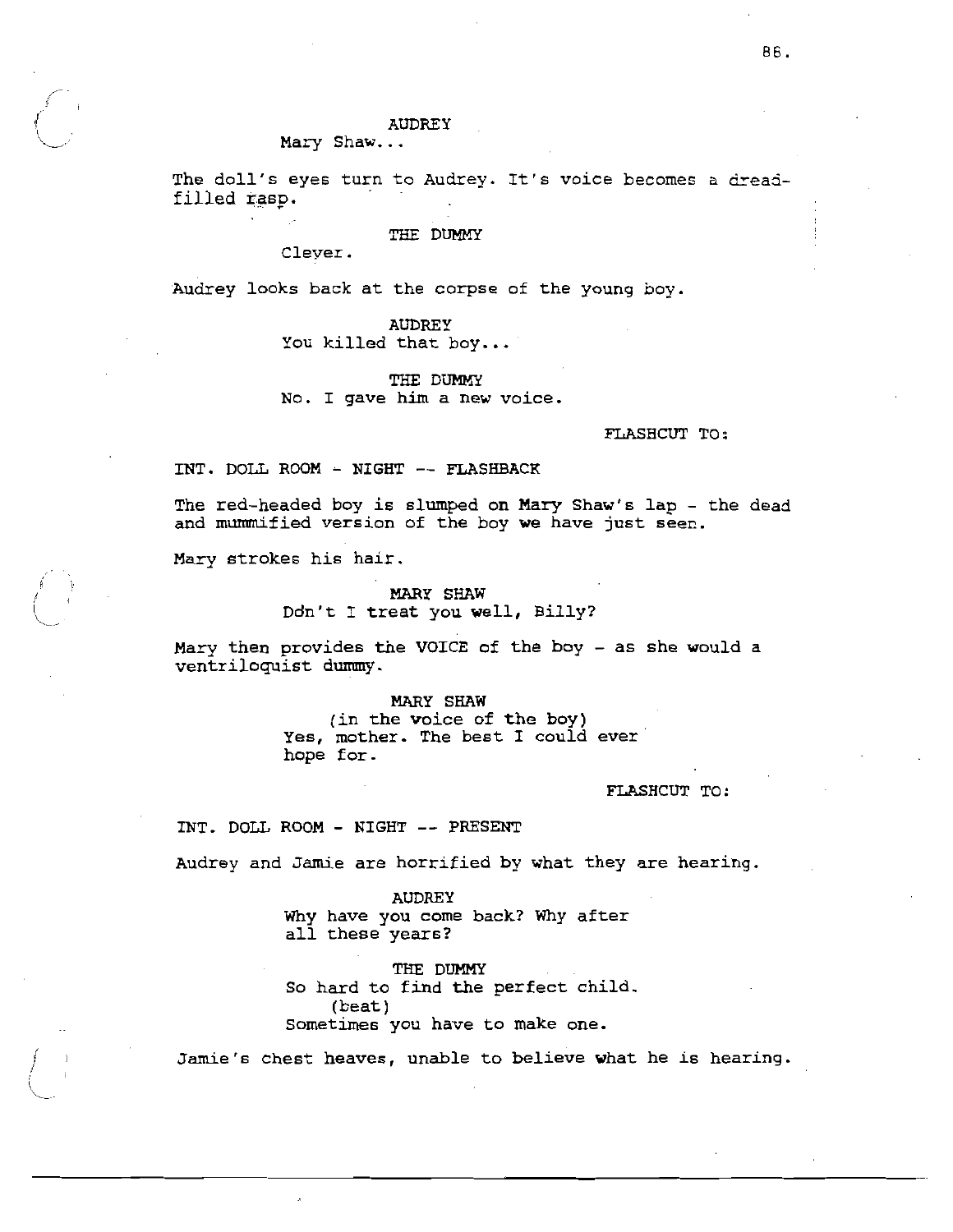# What happened to Lisa?

The dummy seems to be revelling in Jamie's pain. Grinning.

THE DUMMY I took her tongue.

#### **JAMIE**

Why? Why her? Why would you take her?!

THE DUMMY

I did it to bring you back.

## **JAMIE**

What do you want with me?

THE DUMMY Come closer and I'll tell you.

Jamie takes a step toward the grotesque puppet. Audrey reaches out to grab him but he shakes free.

THE DUMMY

Closer.

He takes another step.

THE DUMMY I'll whisper it to you.

Jamie leans down, near enough to touch the dummy.

Time stops.

Then--

#### THE DUMMY

It's time to make another perfect child.

As the dummy whispers these words, A LONG FLESHY TONGUE POURS. FROM THE ITS MOUTH, licking Jamie's face! He REELS BACK, as the doll's cackling rings out.

SUDDENLY--

A bone-white hand, covered in dead flesh, clasps the side of the dummies head from behind, followed by another hand on the other side of the dummies head.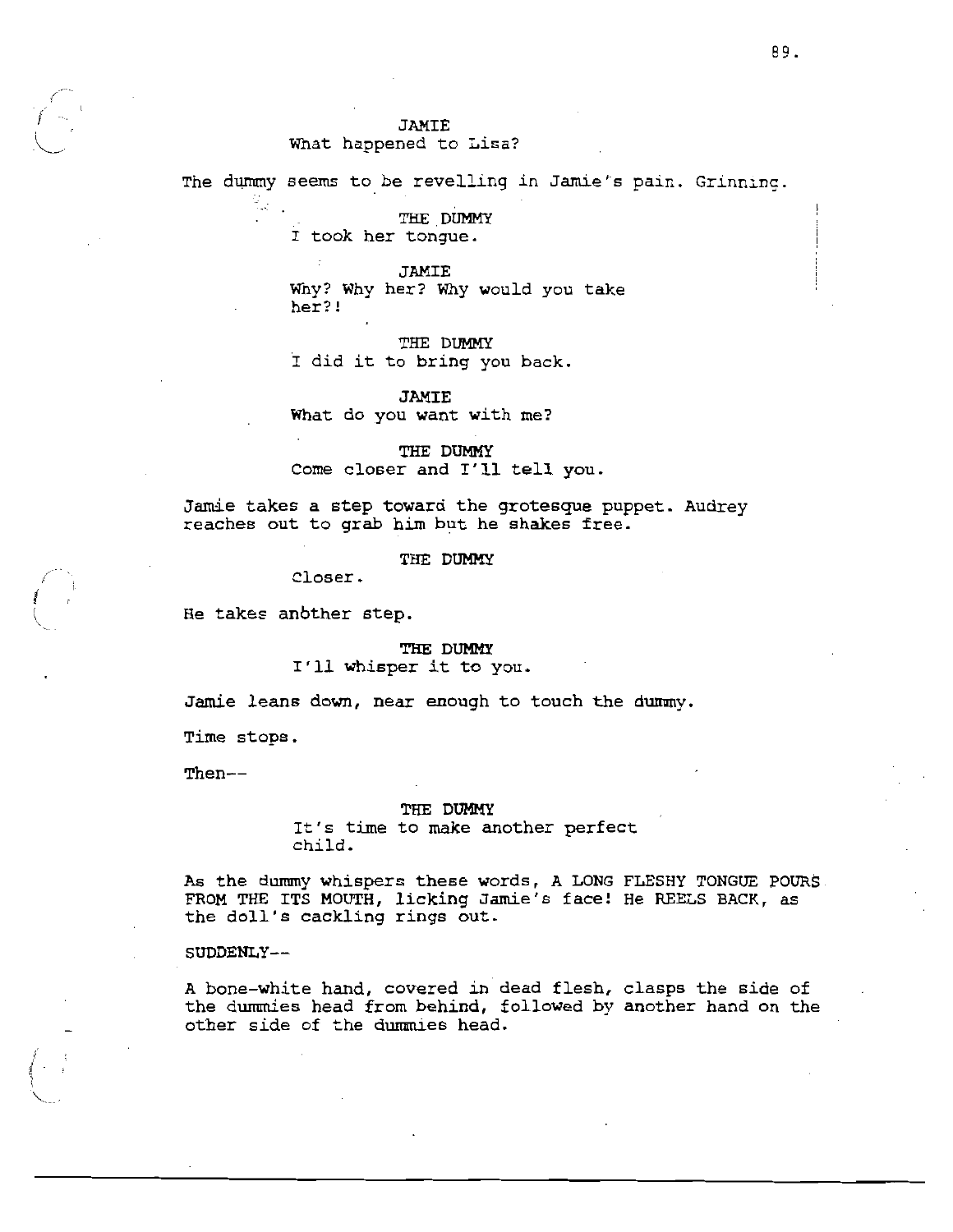Someone is crouching BEHIND the dummy. The new figure begins to rise.

## It is MARY SHAW.

She holds the dummy up in front of her, hiding her face, her tonque writhing through the back of the its head and projecting out of its mouth, lolling and flicking at them.

The tonque is made from SEVERAL OTHER TONGUES -- ALL MELDED TOGETHER TO FORM ONE SERPENTINE APPENDAGE THAT STRETCHES AT LEAST A FOOT IN LENGTH.

Jamie SCRAMBLES back as Mary advances.

Audrey FIRES the shotgun, hitting the dummy and BLOWING IT BACKWARDS THROUGH THE WINDOW!

Mary Shaw SCREAMS - and vaporizes into THIN AIR.

One of the dummies in the cabinet turns its head to face Jamie and Audrey.

It begins to LAUGH, filling the chamber with a NERVE-SHATTERING chorus of sadistic pleasure.

From WITHIN THE DUMMY, a ghostly APPARITION begins OOZING out of the eve-sockets, forming Mary Shaw's face.

BOOM! - Audrey fires another shot - SHATTERING the glass and destroving the dummy before Mary's spirit can fully form.

Mary rips out another inhuman SCREAM.

Audrey fumbles through her pocket for more shells.

A third dummy turns its head, and Mary ONCE AGAIN starts to SLITHER out.

Jamie watches this, realization crashing down on him.

## **JAMIE** Destroy all the dolls!

He seizes the gas lantern and heaves it at the cabinet. The lantern smashes and the shelves IGNITE.

Mary WAILS in pain.

The whole cabinet is ablaze.

Jamie yanks Audrey towards the doorway.

 $\cdot$   $\cdot$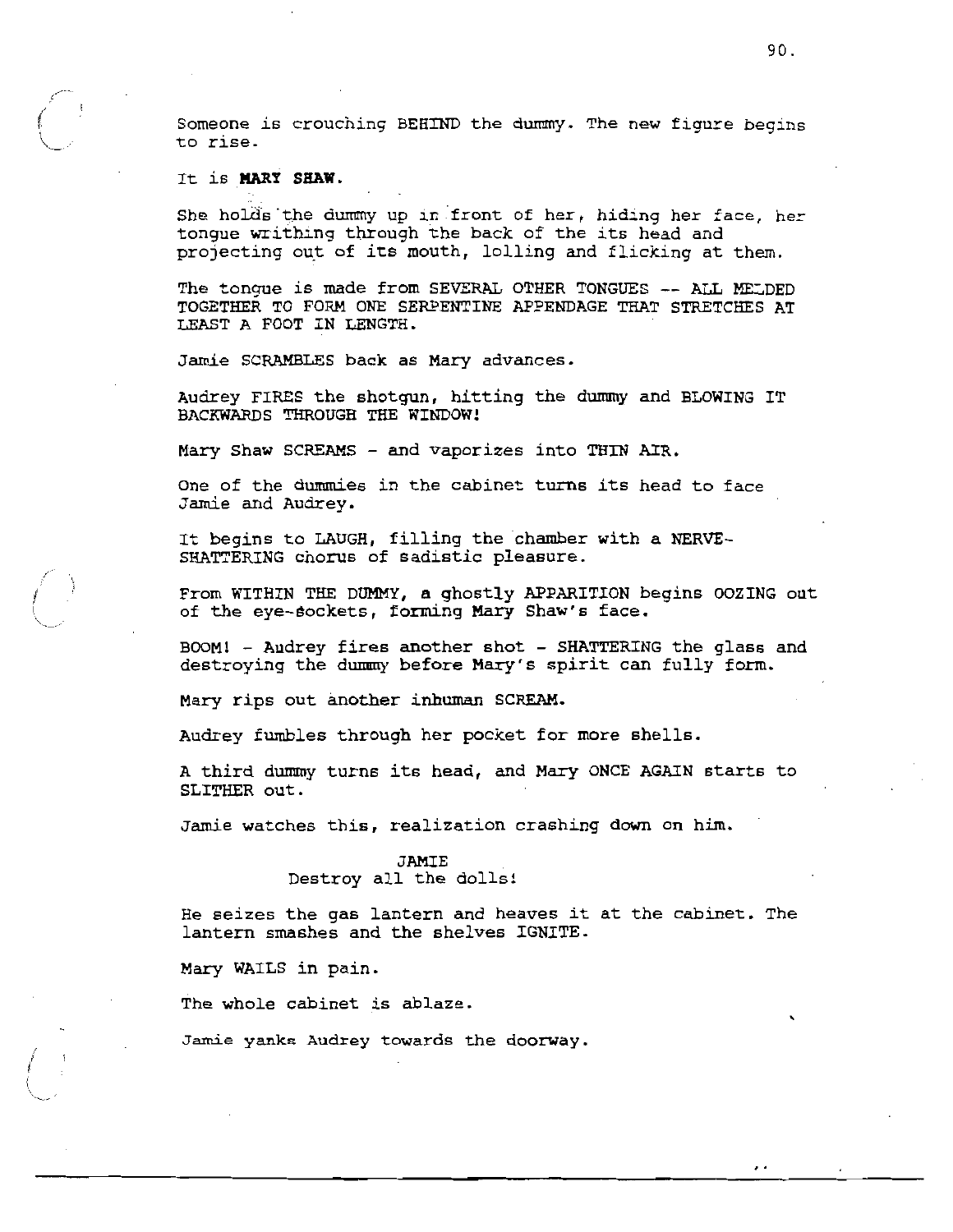Behind them, the body of the YOUNG BOY begins to move. His head lifts, turning towards them, his arms reaching out as a SHAPE begins to LEAK from within him.

Stumbling, Audrey and Jamie retreat into --

INT. MARY'S LIVING AREA - CONTINUOUS

-- Mary's living quarters, and then --

INT. PASSAGEWAY, GUIGNOL THEATER - CONTINUOUS

-- down the corridor that leads to her quarters, stumbling out onto --

INT. BACKSTAGE, GUIGNOL THEATER - CONTINUOUS

-- the catwalk. It trembles under their feet.

They walk backwards, eyes LOCKED on the door to Mary's living area.

Mary appears in the doorway - as calm as a python - ADVANCING towards them down the passageway. She flicks her tongue at them, menacing.

Jamie and Audrey back up as she glides out onto the catwalk.

# MARY SHAW (in Lipton's voice) I can make you scream.

She STOMPS down on the metal grill beneath her feet, and the force is enough to DISLODGE the catwalk. It pitches downwards, Jamie and Audrey PLUNGING off it --

Jamie SNATCHES a curtain rope with one arm as he falls.

Audrey isn't so lucky. She SCREAMS as she flails in the air -and that's when it happens.

Her tongue begins to separate from her throat MID-SCREAM. It LAUNCHES from her mouth in a geyser of blood, Mary Shaw collecting it from the air between them and SLURPING it down like a large, tasty slug.

#### **JAMTE**

#### Audrey!

Audrey's body smashes to the stage below, bones cracking.

Jamie dangles high above the stage, his force swinging the rope wildly from side to side.

91.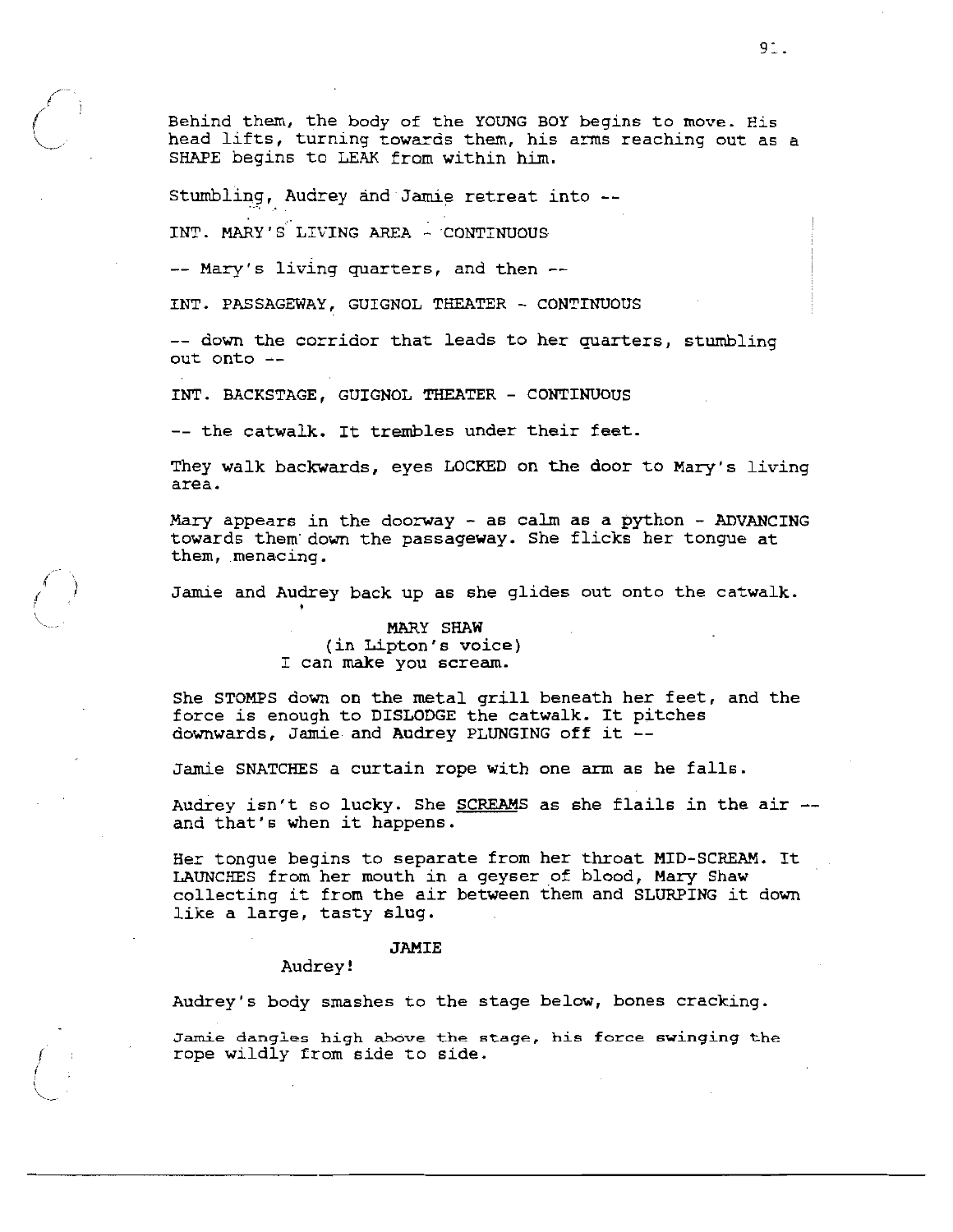He looks down, seeing a halo of blood spreading around Audrey's body.

He goes for broke  $-$  letting go of the rope as he reaches the curtain, grabbing the red velvet and sliding down, landing so hard on the stage that he CRASHES THROUGH IT --

INT. PROP STORAGE ROOM, BELOW STAGE - CONTINUOUS

-- and lands in a body of water.

He surfaces, gagging and coughing, whipping his head around and being greeted by A CLOWN FACE.

He is treading water in some kind of STORAGE ROOM for stage props - long since FLOODED.

He ducks under the water, lunging forward and spear-swimming through MANNEQUINS, COSTUME RACKS, GARISH MASKS and more memoirs of a glorious past, now left to drown in a basement.

He reaches a sluice gate, which spills out into --

EXT. LAKE - NIGHT

 $--$  the lake.

Jamie pitches headfirst into the murky moat.

He resurfaces, gasping, and begins kicking for the shore.

Halfway across he stops, lost in the fog. He whips a look around. Doesn't know which way to swim. Below him --

-- UNDER THE WATER --

-- a dummy floats like a corpse in the current - the very one Audrey had blown out of the window with the shotgun.

A HAND begins to claw its way from within the dummies face.

ON THE SURFACE

Jamie kicks forward - NOT SEEING the body of Mary Shaw FORMING underneath him.

Her head breaks the surface, RISING like a leviathan.

Her shoulders clear the water - until she stands on the surface, gliding gracefully across the water.

Headed straight for Jamie.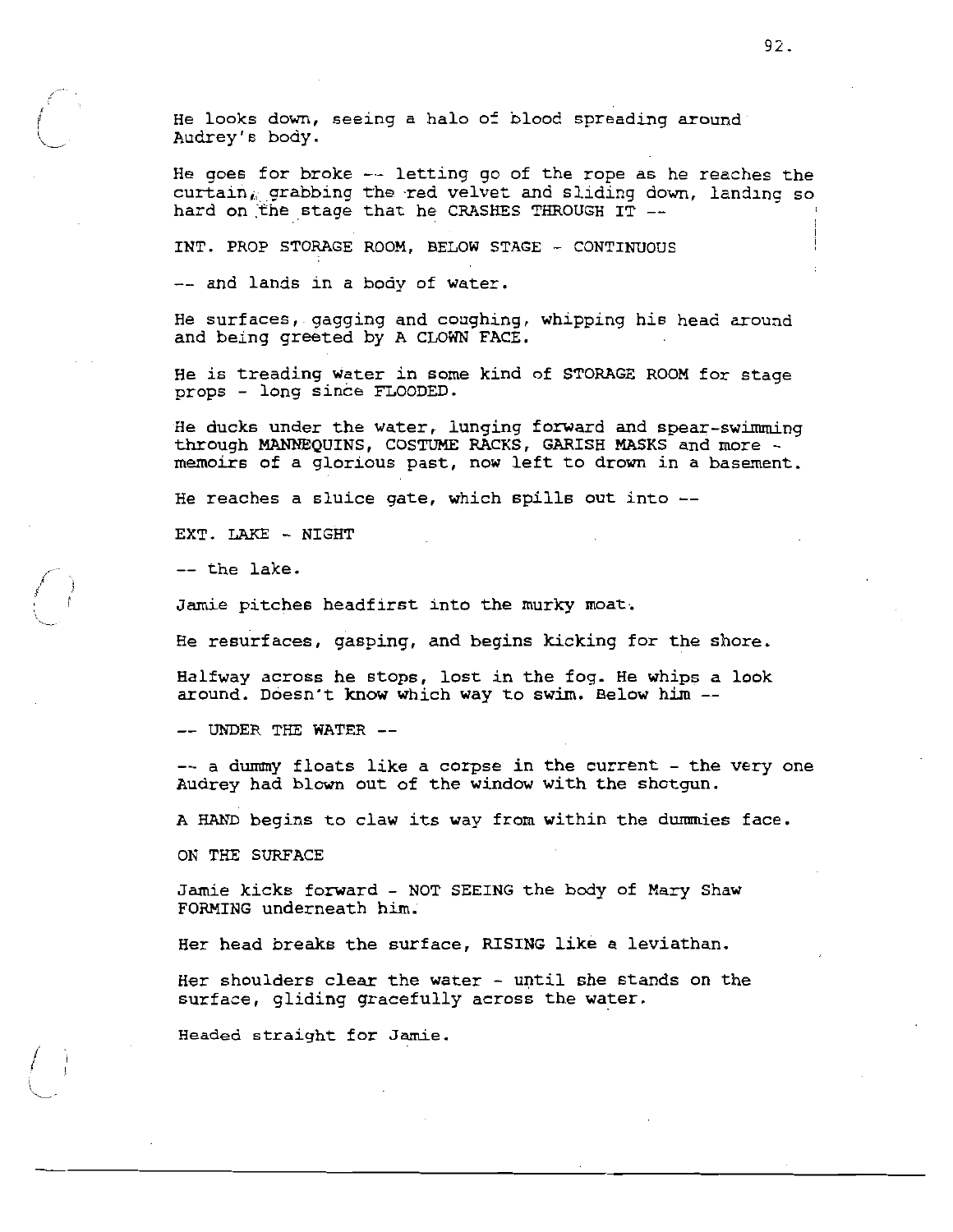His heart skips a beat as he sees her. He kicks and splutters, surging forward, struggling to move.

Mary is closer now, arms OUTSTRETCHED.

Desperate, he takes one last dive --

-- and lands on hard ground.

EXT. FOREST - NIGHT - CONTINUOUS

He claws himself out of the mud, standing up and running forward...branches lashing his face...blood stinging his eyes.

He stumbles out onto the road, seeing his car up ahead.

He sprints to it, flinging open the door and jumping in. He slots his key into the ignition.

The engine screeches in protest.

# **JAMIE** Come on, come on!

The car roars to life.

He stomps on the gas and is gone.

INT. JAMIE'S CAR, MOVING - NIGHT

Jamie checks his face in the mirror - sweat and blood trickle down his forehead.

Something has CHANGED about him - his eyes look wild. Once he was on the edge - now he's over it.

He accelerates, the trees whipping past him on either side of the lost highway, taking him somewhere, anywhere, away from here.

EXT. COME ON INN' MOTEL - NIGHT

A storm is brewing.

Jamie's car screeches to a halt outside Lipton's room.

He leaps out, charging up to Lipton's door.

He pushes on it. It is already open.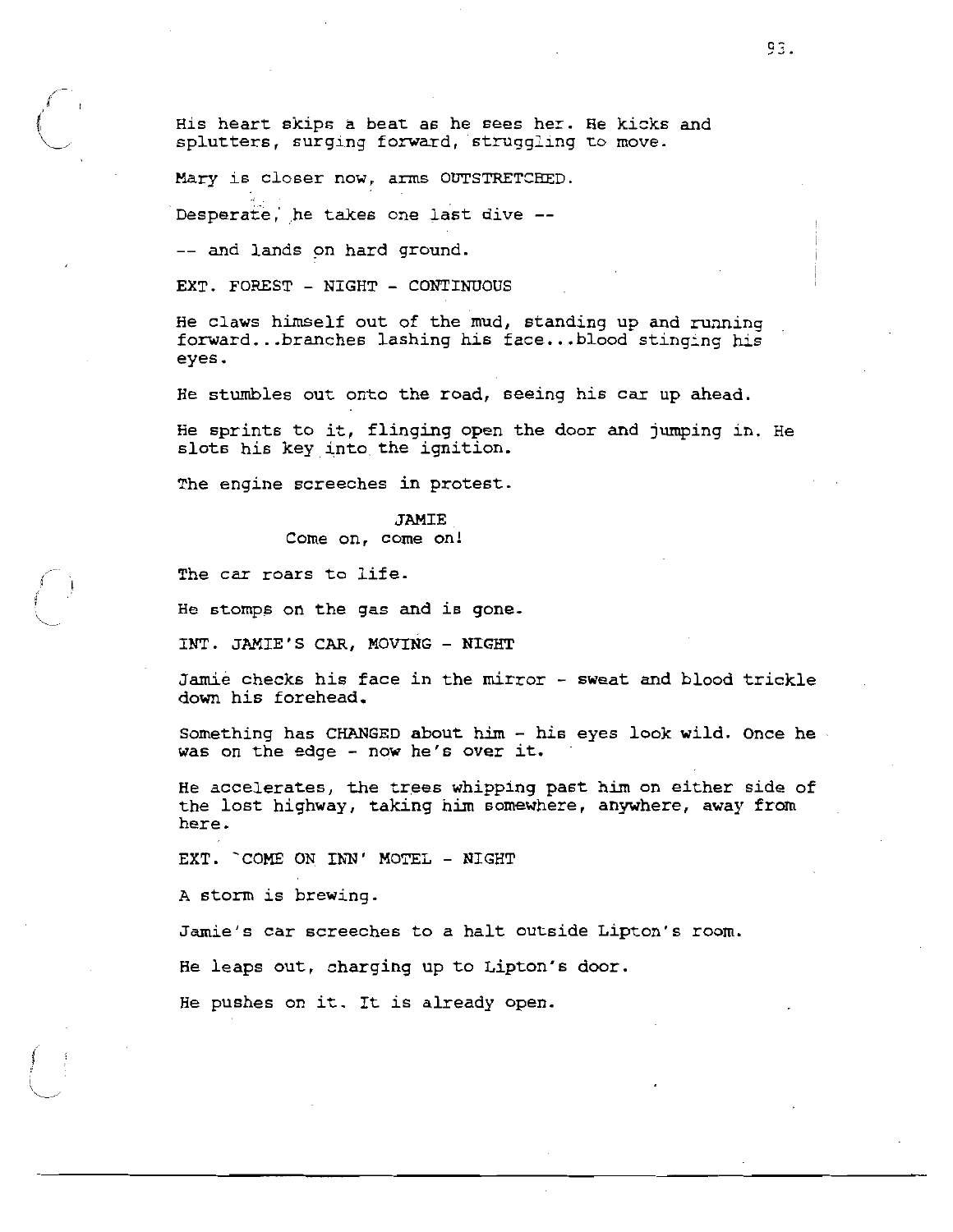Jamie maneuvers inside the room, careful.

He treads forward.

And then he sees it --

-- a river of blood tracks through the room, leading from the crawlspace door into the bathroom.

Jamie prods the bathroom door open.

Lipton is there, TWISTED on the floor - his face grossly contorted. His tongue MISSING.

Jamie starts tossing the place, ransacking drawers and anything else in his path. Then --

-- his eyes land on something and he stops.

Sheets of paper on the ground. Police records.

A mug-shot of Boz glares up at Jamie, his fingerprints laid out beneath it.

Jamie plucks the papers up.

As he reads a cover letter from the fax Lipton received, we see the keywords hitting him like darts: The fingerprints found on the axe you turned in match those of Michael 'Boz' Bosley.

On a separate line: 'There is a second set of unidentified fingerprints.'

Jamie looks up from the papers.

**JAMIE** 

 $Box...$ 

He spots Lipton's gun on the ground near the crawlspace entrance and snatches it up.

He scours around, locating a spare clip of bullets. He takes it, jamming it awkwardly into the gun...

... and is on the move again.

CUT TO: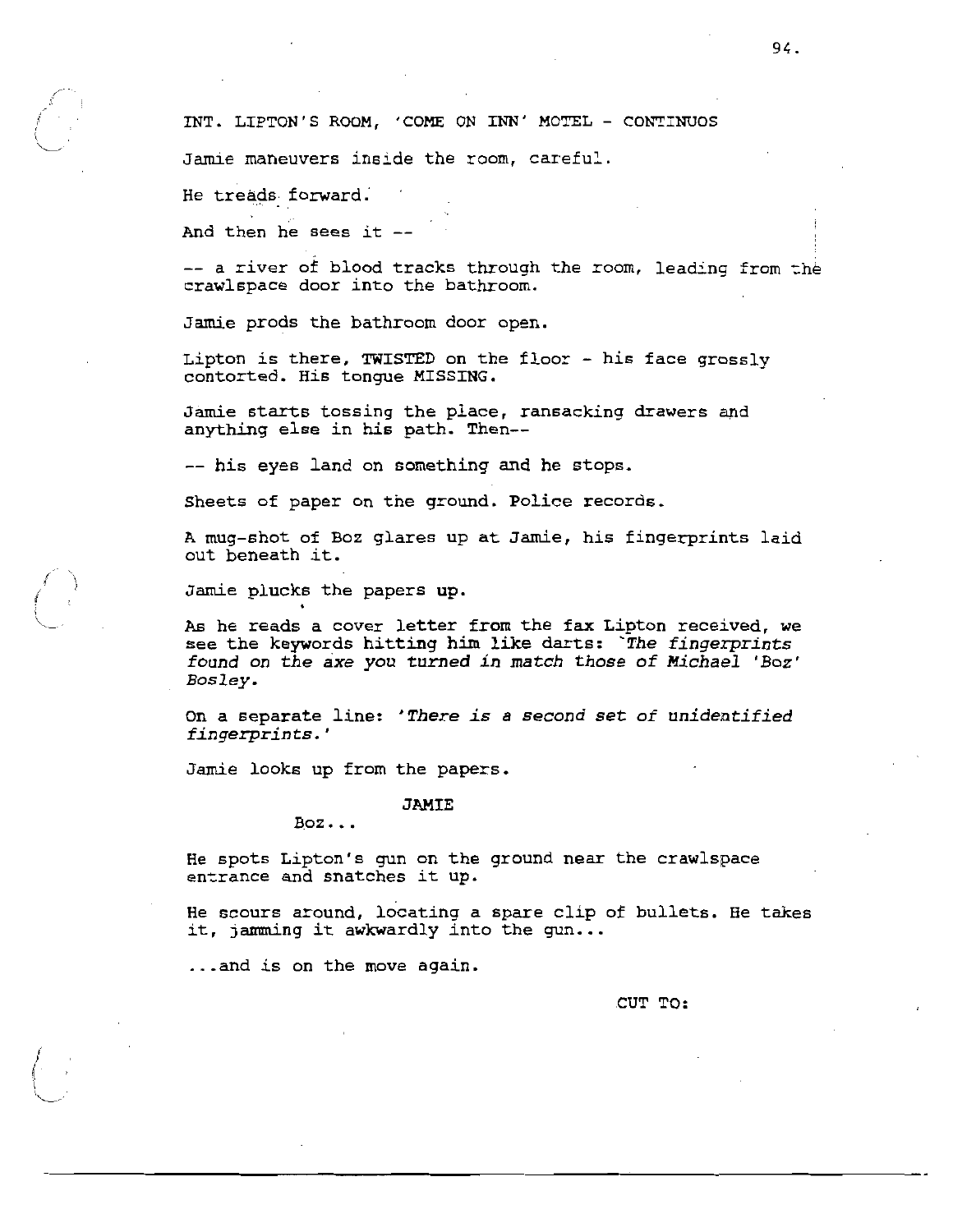## EXT. ASHEN HOUSE - NIGHT

Home sweet home.

Jamie peers through the gates, which swing in the breeze, the oil-starved hinges moaning.

He heaves them open, stepping onto the grounds of the house. The fog curls up around his legs like tentacles.

Thunder cracks in the distance, lightning blinking and illuminating the house.

He moves toward the garden shed, which is lit from within.

He swallows and cocks the qun.

INT. GARDEN SHED, ASHEN HOUSE - NIGHT

Jamie swings open the door.

The shed is empty, a lantern creaking as it swings in the wind.

Breathing hard, Jamie explores the shed.

On the wall, there is a rack of tools, held in place by nails. A hammer, pliers, a set of garden shears...and a space where an AXE should be.

BOZ'S VOICE (O.S.)

Warm...

Jamie WHEELS on the voice.

It came from outside the shed.

EXT. ASHEN HOUSE - NIGHT

Jamie edges outside, surveying the dark garden.

Not a soul in sight.

BOZ'S VOICE (O.S.)

Warmer...

Jamie hones in on the voice - it is coming from directly ahead, amongst the trees.

He takes a tentative step toward it, knee-deep in fog. The shadow of a figure begins to take shape in front of him.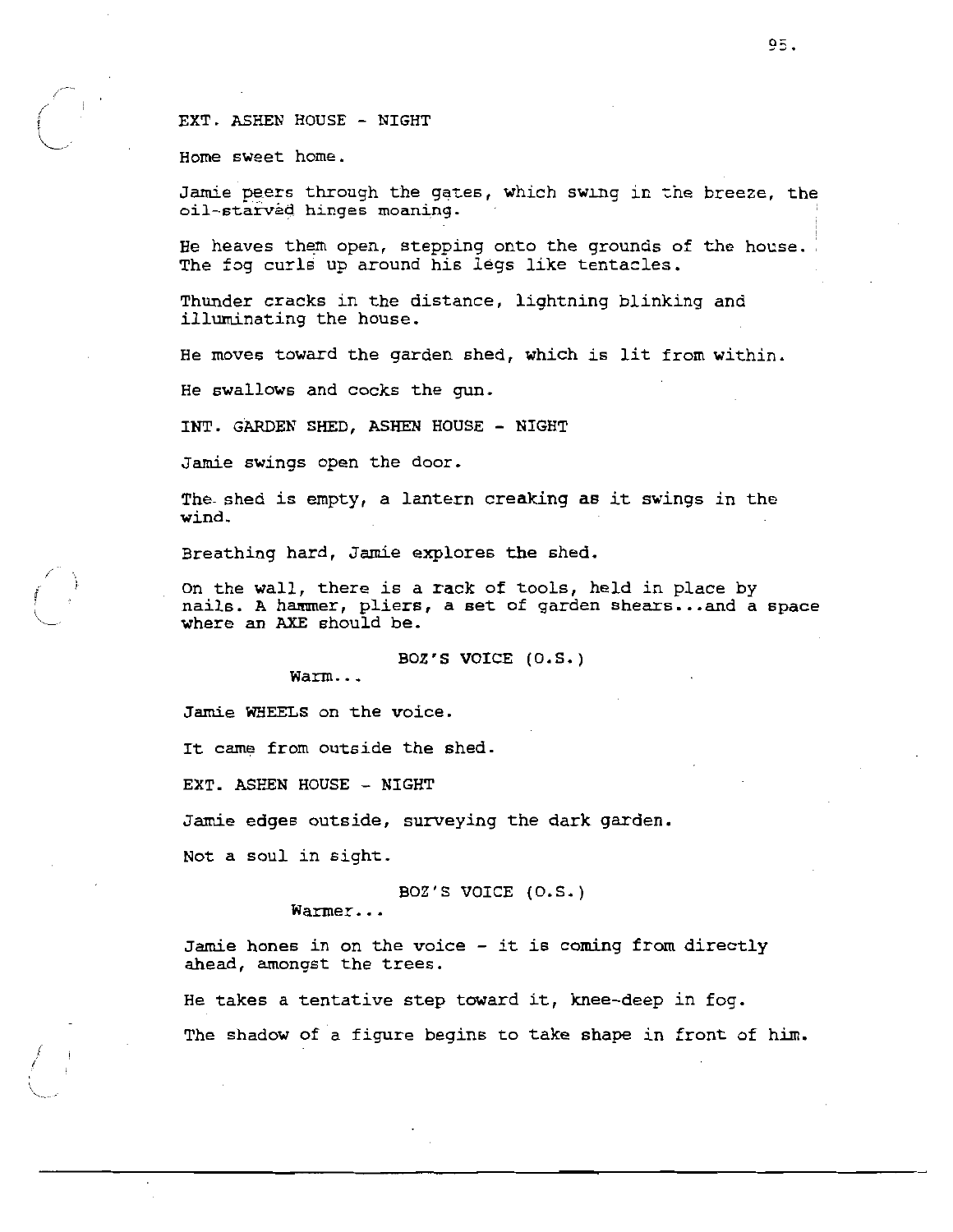Jamie stops moving and aims the qun, his hand trembling.

JAMIE I can see you there, Boz.

No response.

An agonizing beat...then Jamie steps forward again --

-- AS BOZ SITS BOLT UPRIGHT OUT OF THE FOG. HIS TONGUE MISSING!

He gags, spitting blood and gripping his throat. He GRABS Jamie's foot, eyes pleading.

We hear the sound of disembodied laughter swirl around Jamie, receding into the distance like a WAKING DREAM.

Jamie bends down, trying to help Boz.

## JAMIE

No! No!

Boz sags in Jamie's arms as he sucks in his last breaths.

He is gone.

Jamie fights' tears -- more of anger than anything else.

He looks up at the house...

... clenching his teeth and fists.

INT. FRONT DOOR, ASHEN HOUSE - NIGHT

The front door lumbers open arthritically.

Jamie steps inside.

The sole sound comes from a distant clock.

Jamie edges forward, holding the gun out before him.

INT. STAIRWELL/UPSTAIRS CORRIDOR, ASHEN HOUSE - NIGHT

He climbs the stairs, every creaking floorboard a thunderclap in the dead quiet.

At the top of the stairs, a mouth of darkness beckons him to become its food - the hallway.

Intermittent pools of light are cast by the wall-mounted lamps, receding down the hall.

96.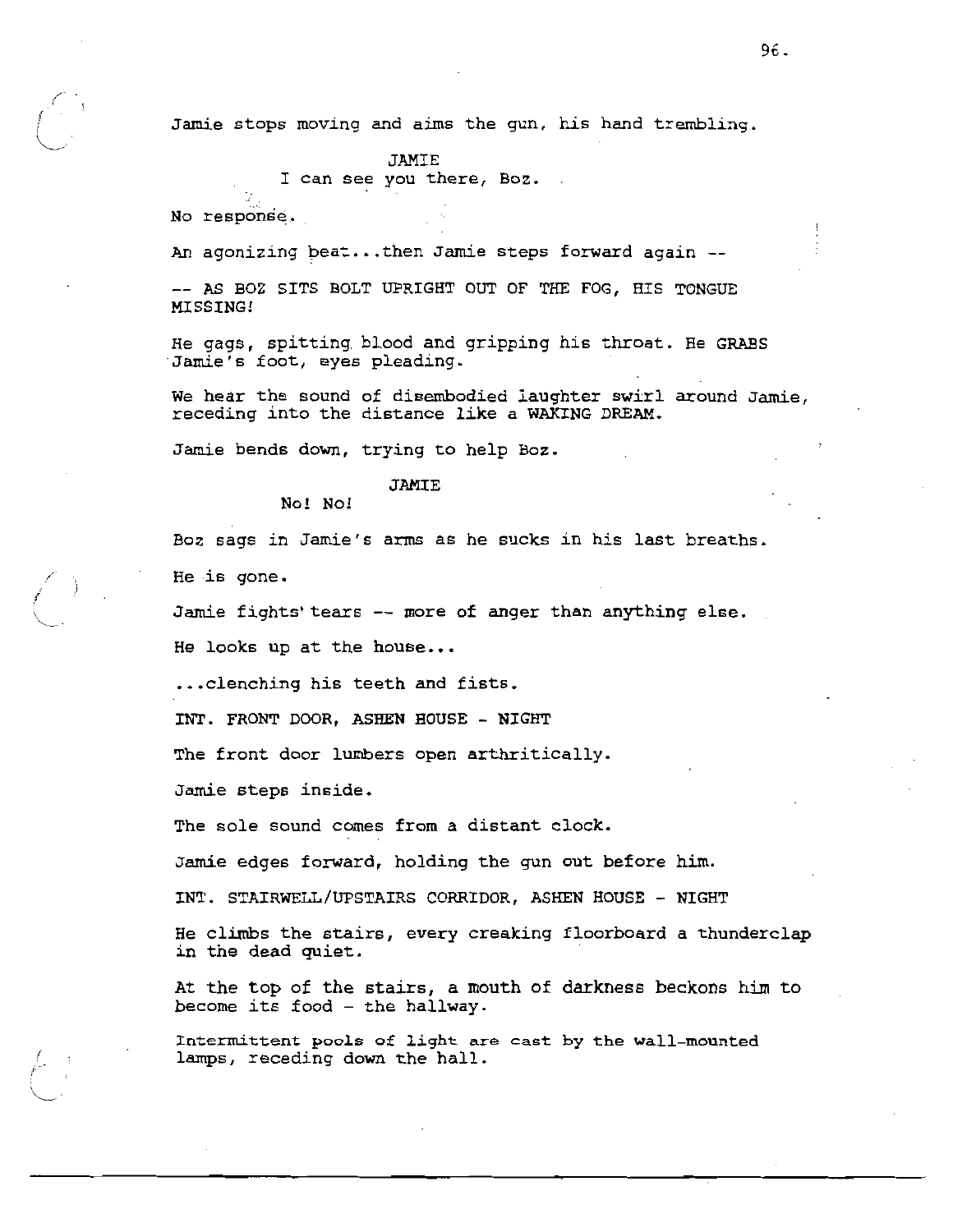He creeps forward.

Tick, tick, tick. The grandfather clock ahead of him goes about its business.

There is no other sound...

...then CRUNCH.

Jamie looks down.

He lifts his foot, the slime of a dead cockroach stretching up from the floor. Several other cockroaches crawl up his legs.

He swallows his disgust, flicking the insects away.

Another cockroach skitters from underneath a door, then another.

They are coming from Jamie's bedroom.

INT. JAMIE'S BEDROOM, ASHEN HOUSE - CONTINUOUS

The door whines open. Jamie fumbles inside.

He surveys the room, his eyes panning across the white sheets which are draped over the furniture in the room.

A cockroach appears from under one of the white sheets.

Jamie moves towards it, SEIZING the WHITE SHEET and ripping it away --

-- revealing an old, wooden diaper changing table. A leather bound book sits on top of it.

Jamie picks up the book, flipping it open.

A lock of hair is taped to the front page.

On the next page, an ultrasound photo. Then a tiny footprint. Jamie reads the words written on the front.

**JAMIE** 

(reading from book) In memory of Ella and Charles' Ashen's daughter...twelfth of August, 2005.

He runs his fingers over the diaper changing table.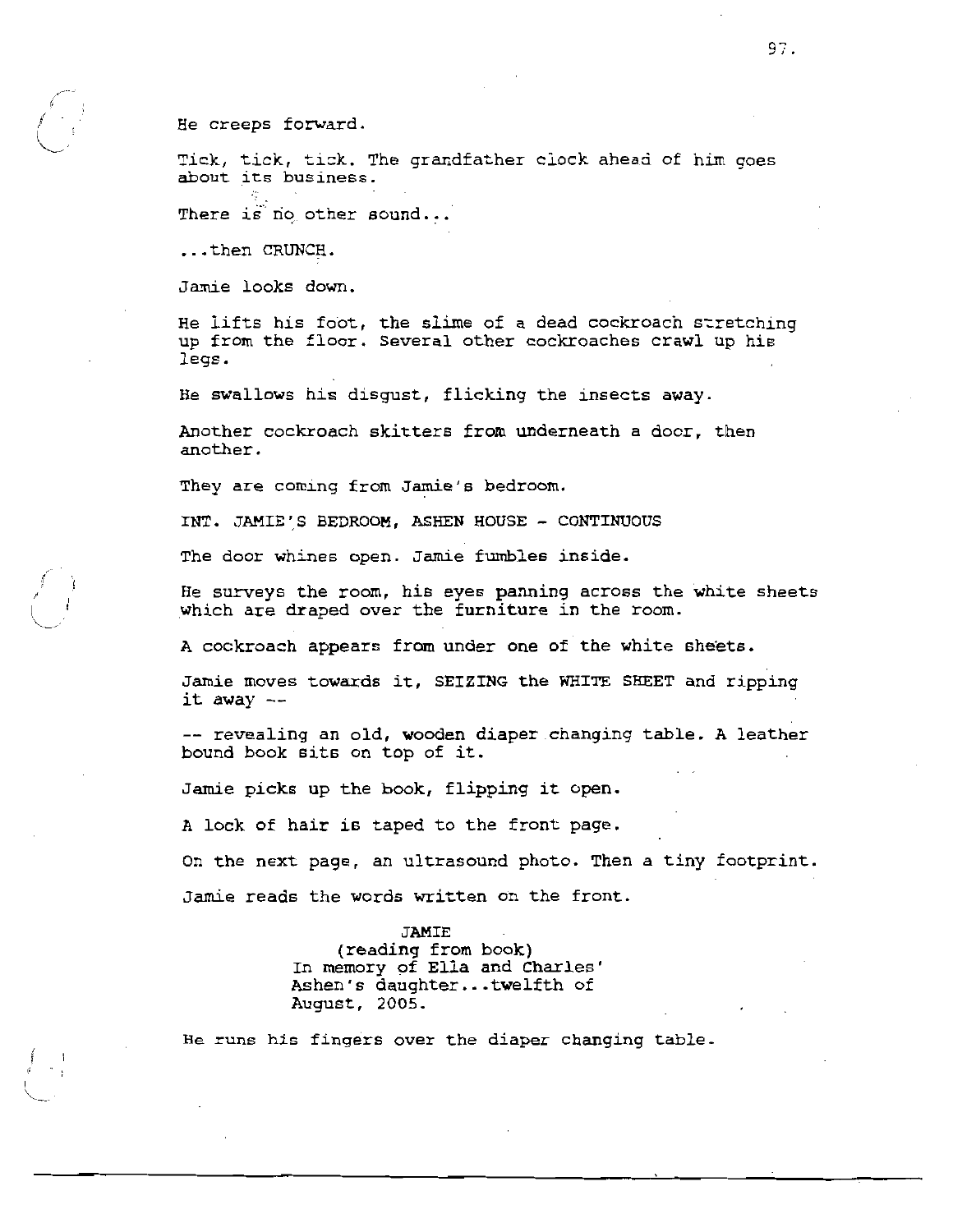## JAMIE (CONT'D) She lost a baby...

Jamie sets the book down and tears one of the other white sheets away --

-- to unveil a crib, complete with hanging baby toys, dangling above it like circling vultures.

He peers into the crib.

A huge pack of cockroaches scatter around the soiled sheets in it, crawling over each other.

In the center of the swarm is a jar, filled with a yellowing liquid.

Jamie shudders with revulsion as he sees what is in the jar -IT IS A FOETUS. Curled into a ball and shriveled.

THEN--

A noise. It's coming from outside the room.

He snaps his head around.

It is the sound of someone sobbing.

INT. UPSTAIRS CORRIDOR, ASHEN HOUSE - CONTINUOUS

He steps out of the bedroom, stalking down the hall.

The whimpering sobs drift towards him from out of the darkness up ahead.

Jamie advances.

A light spilling from underneath a door at the end of the hall comes into focus.

It is the door to the master bedroom.

He approaches it, the crying getting louder as he does.

INT. MASTER BEDROOM, ASHEN HOUSE - CONTINUOUS

And in the dark, dark house...there was a dark, dark room.

The door creaks open.

Jamie slips inside.

He glances around the huge, sparsely furnished room...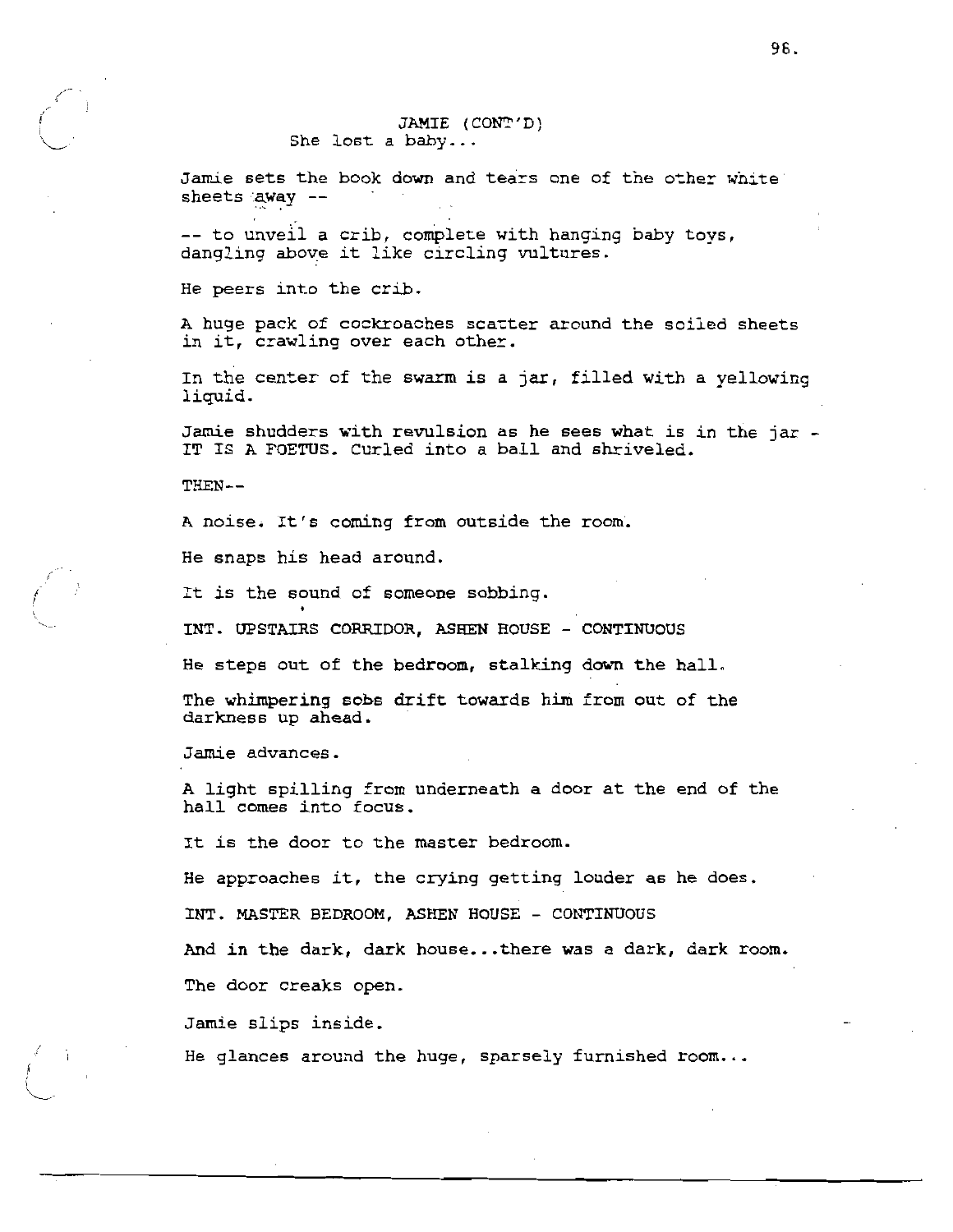... past a four-poster bed, shielded by a sheer lace curtain...past a FIREPLACE, its flames giving off the only light...to a tall, free-standing closet.

The sobbing interrupts him again.

It is coming from within the closet.

The closet doors open a fraction, a thin blade of darkness separating them.

Jamie plays statues, staring at the closet. We can hear his heart beat.

He treads towards the closet...

...closer...

 $\ldots$ closer...

... standing in front of it. He grips the gun tightly.

Takes a deep breath --

-- and throws open the doors.

The chime of coat-hangers greets him.

A face grins up at him from the back of the closet.

BILLY.

The sobbing melts into laughter - a slow burning cackle.

JAMIE FREEZES as he realizes the LAUGHTER is coming from BEHIND him.

That's when a mirror mounted on the inside of the door shows him a terrifying vision.

In the reflection, MARY SHAW IS STANDING RIGHT BEHIND HIM!!!

GRINNING.

He whips around to face her.

She SNARLS at him, her tongue worming across her chest like a blood soaked eel.

> MARY SHAW (in Lisa's voice) I can make you scream.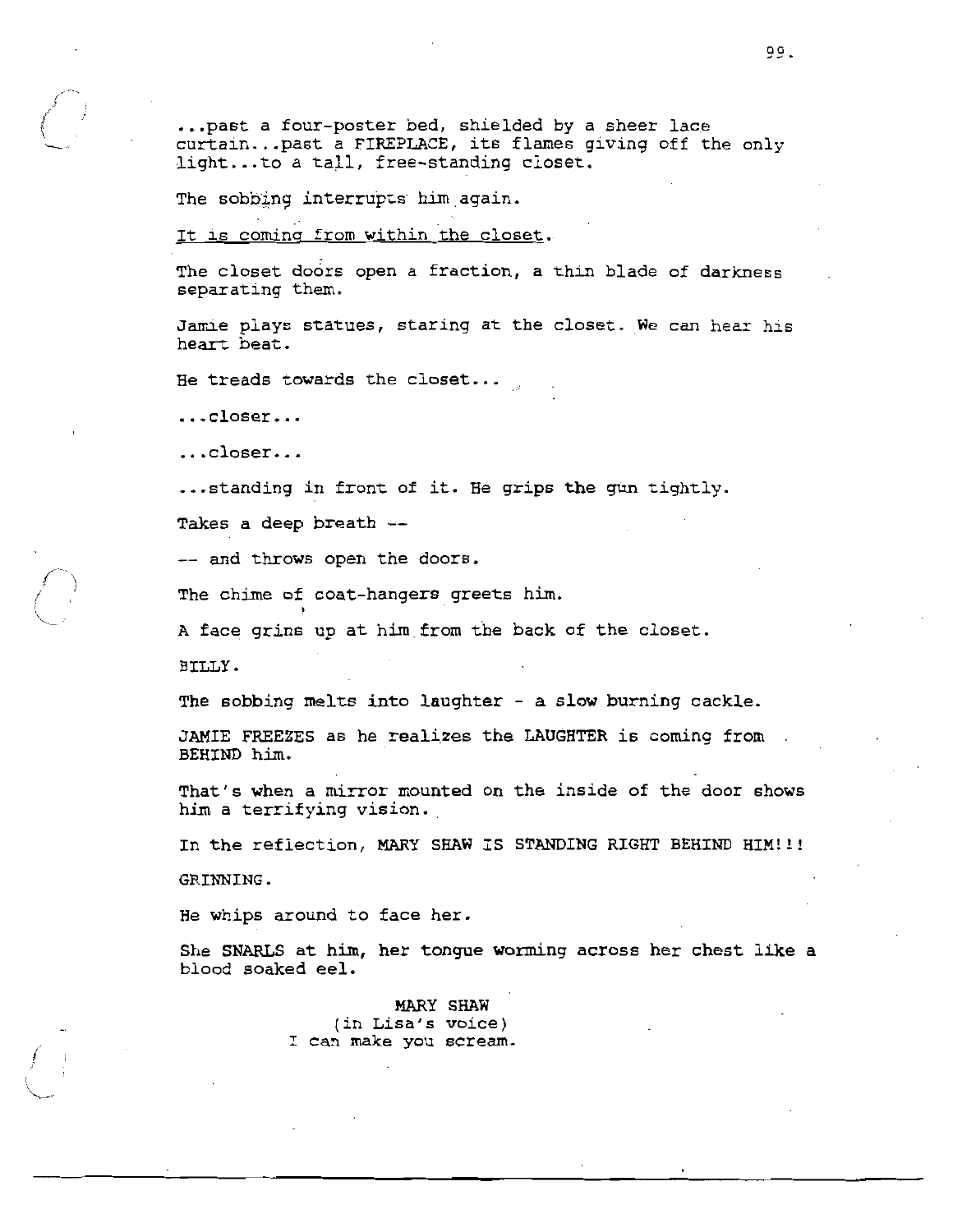#### **JAMTE** No. You don't scare me.

Jamie snatches up BILLY, the dummy. Mary HISSES at him.

#### **JAMIE**

I think you're a bit too old to be playing with dolls.

Mary CHARGES at him, arms outstretched --

-- as Jamie HURLS the dummy into the fireplace.

The flames CONSUME the doll, the paint on its face bubbling and melting as it is scorched.

Mary lets out a SHRIEK heard in hell, her body writhing in agony...

... and then she is gone. Her scream fades.

Jamie sags into the corner, EXHAUSTED with fear.

His breath subsides and he closes his eyes.

He finally opens them, looking around the room.

There is no sign of Mary. The only sound is the crackle of burning wood.

Jamie's eyes land on a figure in the corner.

It is his father.

Sitting upright in his wheelchair, he faces Jamie with the stolid expression of a coma patient, hidden in shadows.

Jamie gets up. Slow. Locked on his father.

# **JAMIE**

 $Dad...$ 

No answer is forthcoming. Jamie steps closer to him.

JAMIE (CONT'D)

Dad?

He steps closer again, reaching his father.

Jamie CLUTCHES Charles by the shoulder - JOSTLING him.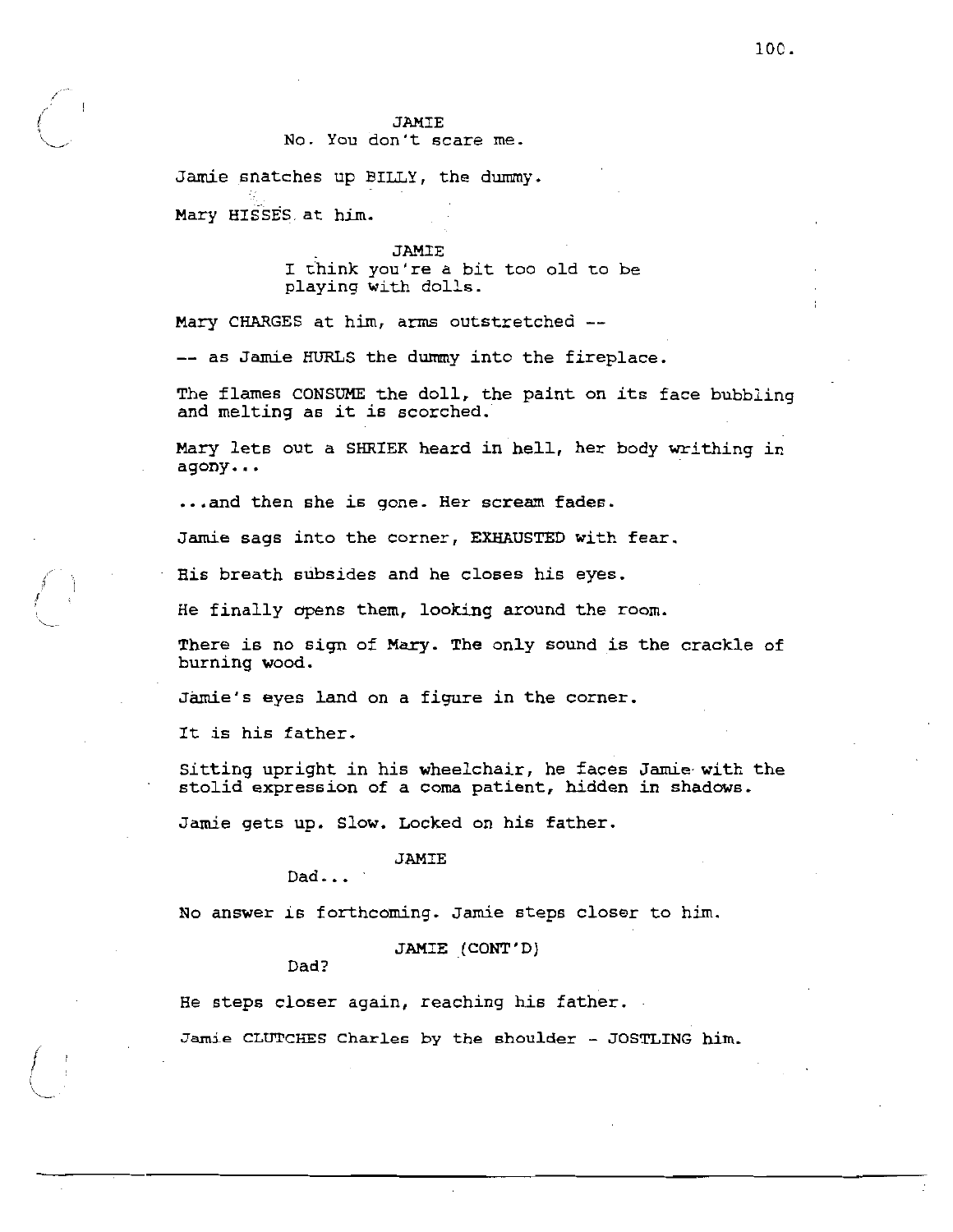JAMIE (CONT'D)

Dad?!

And then it happens.

Charles flops forward in his wheelchair.

Jamie STOPS DEAD. Cannot comprehend what he is seeing.

ALL OF THE MEAT HAS BEEN STRIPPED AWAY FROM CHARLES' BACK. INSTEAD OF AN EXPOSED SPINE, THE FLESH HAS BEEN EMBALMED, STITCHED TOGETHER AND STUFFED...LIKE A DOLL.

Jamie's mind does cartwheels as we FLASH BACK:

INT. MASTER BEDROOM, ASHEN HOUSE - DAY - FLASHBACK

We have returned to an earlier scene, where Jamie first reunited with his father.

As Jamie stands and dismisses the pleasantries, we ROTATE around to view the scene from BEHIND Charles and Ella.

From here, we see Ella operating Charles like a puppet. As he talks, we ZERO IN to see that it is Ella's throat moving, providing Charles' carcass with a voice.

CUT TO:

INT. DINING ROOM, ASHEN HOUSE - NIGHT - FLASHBACK

We are back at the dinner table with the Ashen's, with Ella spoon-feeding Charles at the head of the table.

> **ELLA** Isn't this wonderful? All of us eating dinner here together?

As she says this, we ROTATE around her - seeing that the gruel she is shovelling into Charles' mouth is not being consumed --- but DRIPPING out of a hole in the back of his head like a leaking pipe.

CUT TO:

INT. JAMIE'S APARTMENT - DAY - FLASHBACK

Back to the beginning.

The phone rings and Jamie lets it go to the answering machine.

 $201.$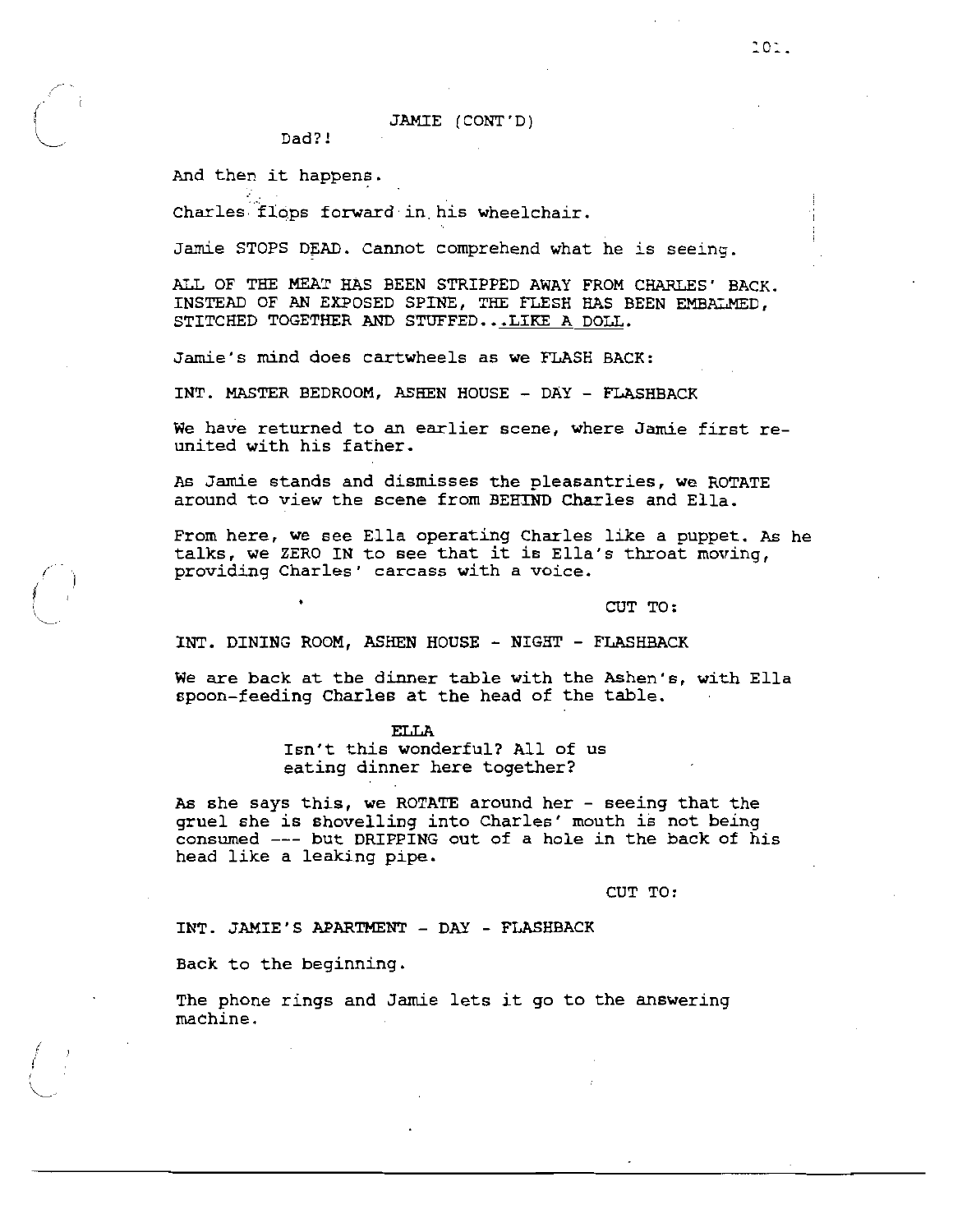INT. LIVING ROOM, ASHEN HOUSE - DAY - FLASHBACK

Ella is on the other end of the phone, speaking in the voice of Charles.

> **ELLA** (as Charles) I only want to say two things. Please allow me to do so.

> > CUT TO:

INT. MASTER BEDROOM, ASHEN HOUSE - NIGHT - PRESENT

Jamie reels back from his father's solidified body, stunned.

A shadow FLATS across the wall behind him and he whips around. There is a presence in the room. Jamie follows it with his eyes until his gaze lands on a figure, lying on the bed beyond the lace curtain.

We see the shadow fall into the figure, which then sucks in a huge breath, sitting up.

It is Ella. She is smiling at Jamie. A motherly smile.

She climbs out of the bed, walking towards Jamie.

**FLLA** You don't have to be afraid of him. He can't hurt you anymore.

CUT TO:

INT. DINING ROOM, ASHEN HOUSE - NIGHT - FLASHBACK

A SPOTLIGHT illuminates Ella, looking very pregnant.

We are seeing this in the same style in which we saw the Mary Shaw poem in the opening scene.

As in Mary's story, a man steps into the light and begins attacking the pregnant woman - though this time it is CHARLES striking Ella.

INT. MASTER BEDROOM, ASHEN HOUSE - NIGHT - PRESENT SLOW MOTION: Jamie backs away from Ella, shocked. He turns and runs, bursting through into  $-$ -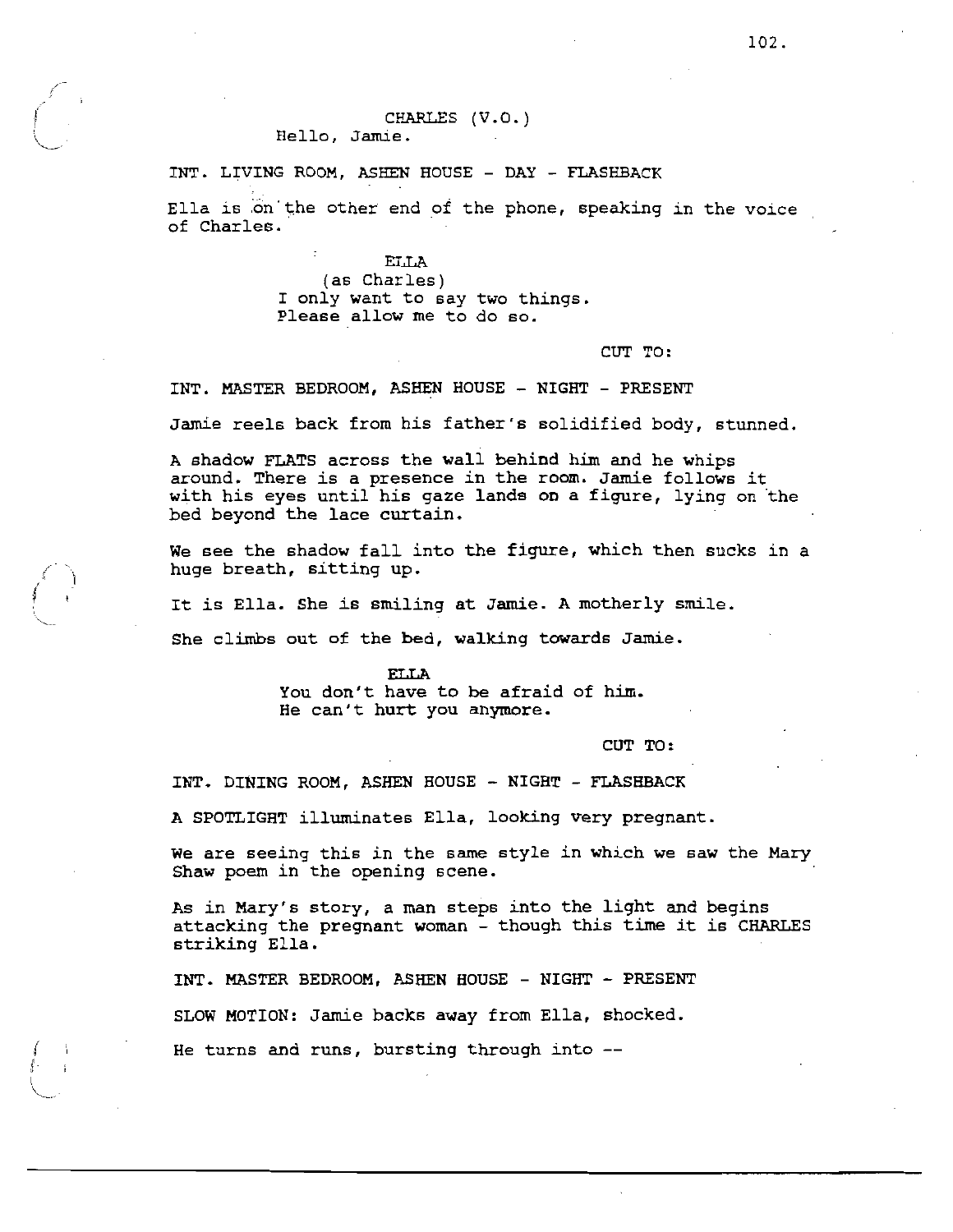INT. UPSTAIRS CORRIDOR, ASHEN HOUSE - CONTINUOUS

-- the corridor.

SLOW MOTION: As he runs, we hear Ella's voice-over running over a series of images which MIRROR Mary's story in the opening scene - all played out in the harsh beam of a spotlight.

> ELLA  $(V.0.)$ He hurt a woman named Ella once, and she lost her baby.

> > CUT TO:

INT. NURSERY, ASHEN HOUSE - NIGHT - FLASHBACK

We are in Jamie's bedroom -- only now it looks more like a nursery.

Ella is curled in a ball in the corner, weeping, clutching a child's doll.

> ELLA  $(V.0.)$ After that, she went a little mad...and started hearing my voice.

> > CUT TO:

INT. GARDEN SHED, ASHEN HOUSE - NIGHT - FLASHBACK

Ella takes an axe from the wall of Boz's shed.

۰

ELLA  $(V.O.)$ My voice calling out to her...

CUT TO:

INT. MARY'S LIVING AREA, GUIGNOL THEATRE - NIGHT - FLASHBACK

Ella swings the axe, smashing the lock on the trunk which contains the ventriloquist doll.

> ELLA  $(V.0.)$ ...telling her that it could give her the one thing she wanted more than anything...

INT. STAIRCASE, ASHEN HOUSE - NIGHT - PRESENT SLOW MOTION: Jamie runs down the stairs.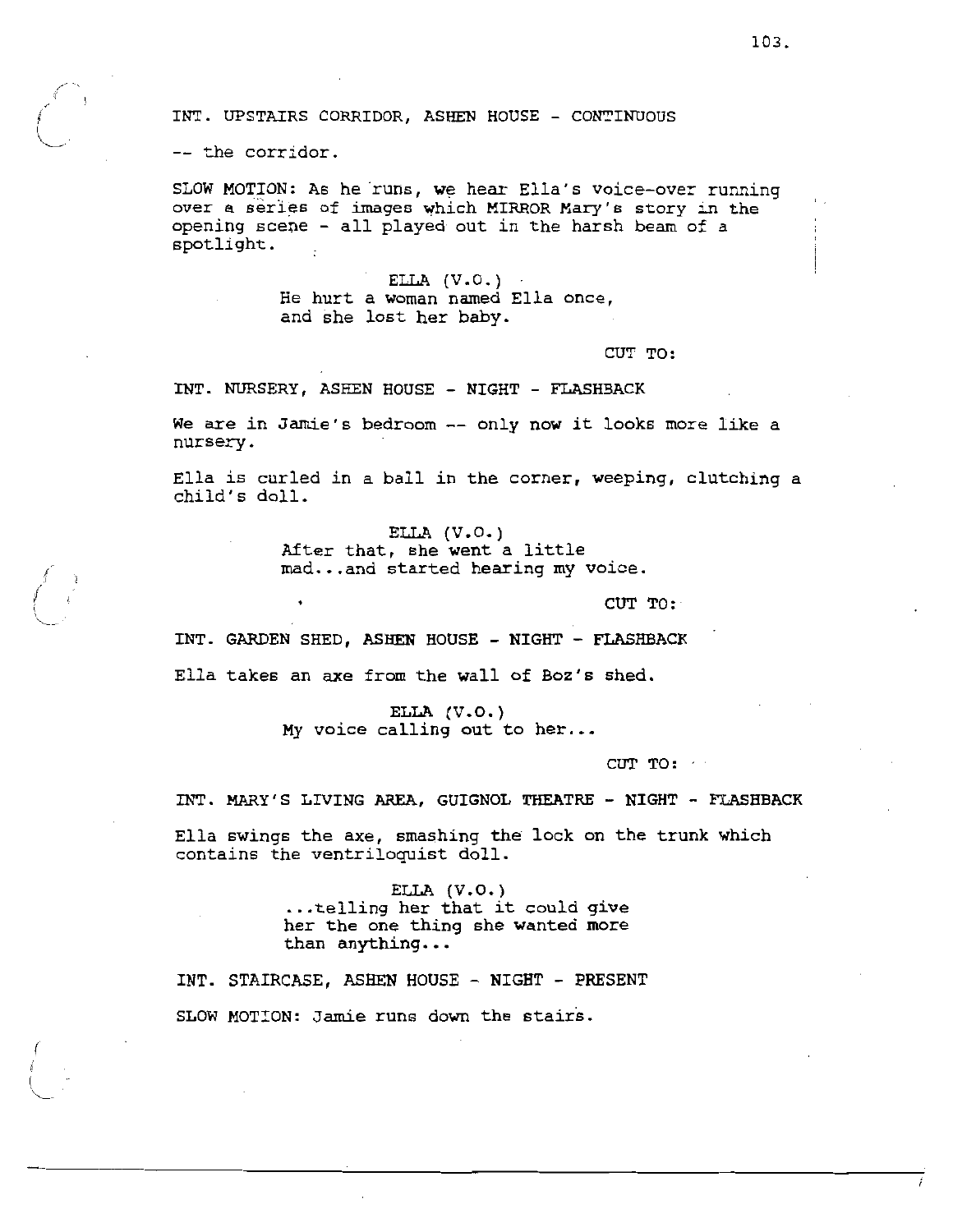ELLA  $(V.0.)$ ...a family.

INT. NURSERY, ASHEN HOUSE - NIGHT - FLASHBACK

Ella stands above the crib, cradling Billy in her arms.

We see an APPARITION rise from within Billy - ENTERING Ella's' body through every orifice in her face...

...POSSESSING HER.

ELLA (V.O CONT'D) Now Ella is no more.

CUT TO:

INT. BATHROOM, ASHEN HOUSE - NIGHT - FLASHBACK

Charles shaves with a straight razor.

Charles spins around to see Mary Shaw. He SCREAMS - his tonque EJECTING from his mouth.

CUT TO:

INT. ENTRANCE HALL, ASHEN HOUSE - NIGHT - PRESENT Jamie reaches the front door, desperate.

> ELLA  $(V.0.)$ The murder of your wife brought you back here to this house...

Jamie suddenly FREEZES.

He turns slowly to his right, staring off into the living room. Pure HORROR spreads across his face - whatever he is looking at, it must be a vision of Hell.

> $ELLA$   $(V.0.)$ ... but now I need you to be the perfect child. For a perfect family.

We see what Jamie is looking at.

IT IS LISA.

Her decomposed CORPSE is sitting up on a chair. Rotting dress clinging to her body. Flesh shrivelled and pale. Mouth gaping open.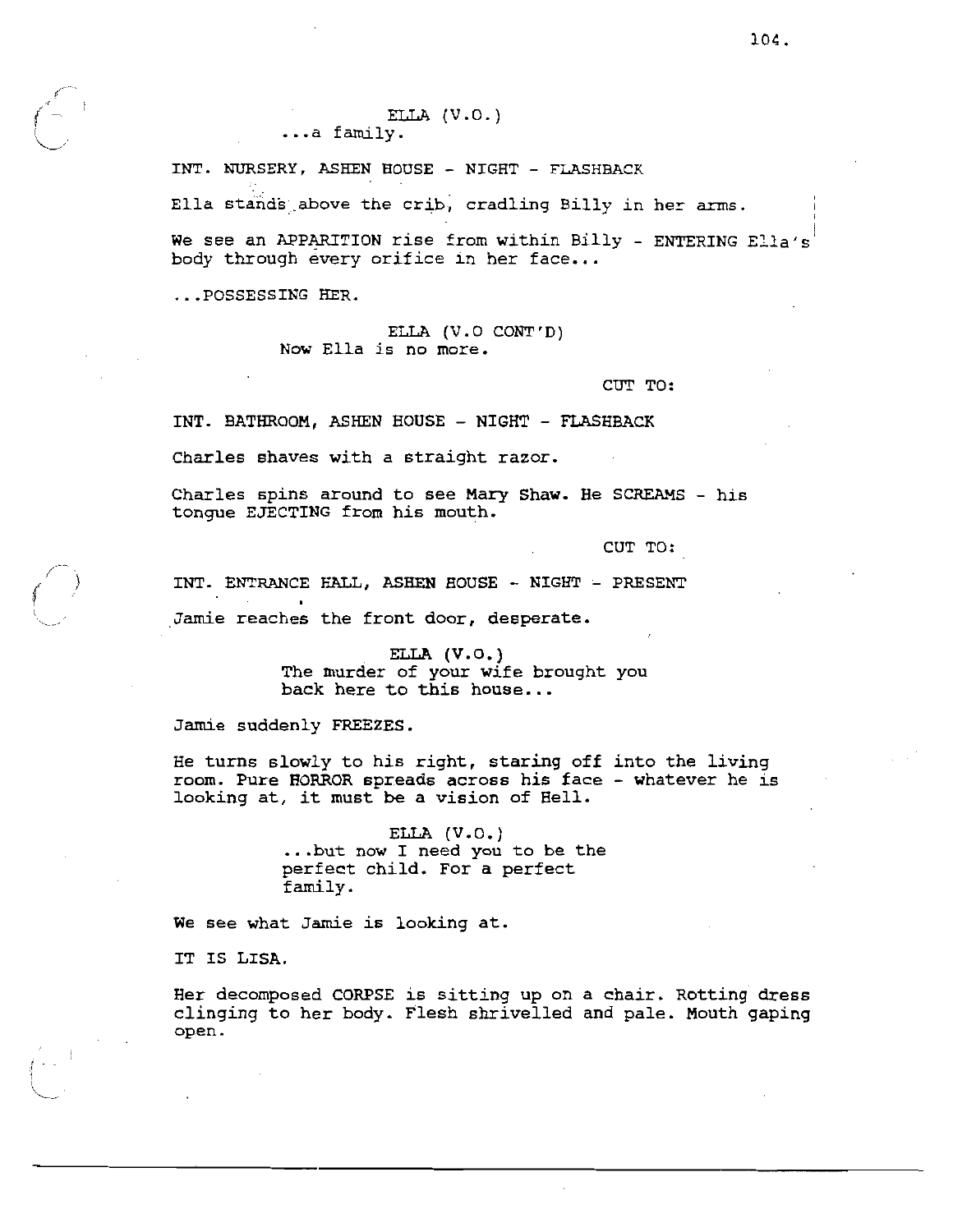Jamie SCREAMS - a primeval cry from somewhere in the abyss. WE CLOSE IN on his mouth until it swallows us whole...

...plunging us into darkness.

We hear Jamie's scream being CUT SHORT by a FLESHY, WET. RIPPING SOUND, followed by THROATY GURGLING.

And then nothing.

CUT TO:

INT. REDROOM - NIGHT We are back where we began. Two figures, hidden in shadow.

A mother reading to her son before bed, by candle light.

WOMAN ...but should you ever see her, and your knees go weak, and you forget, to hold in your shriek, remember these words, that I have sung  $$ it won't be the cat, that's got your tongue.

This time, we move in close enough to see that the woman on the edge of the bed is ELLA.

> BOY (0.5.) So what do I do if Mary Shaw comes to visit me?

Ella laughs. She's enjoying this.

**ELLA** There's only one thing that can stop her.

She picks up the candle beside the bed, leaning a little closer to the boy...

... who we now see is not a boy, but--

-- JAMIE.

He lies still on the bed. Eyes open. Unblinking.